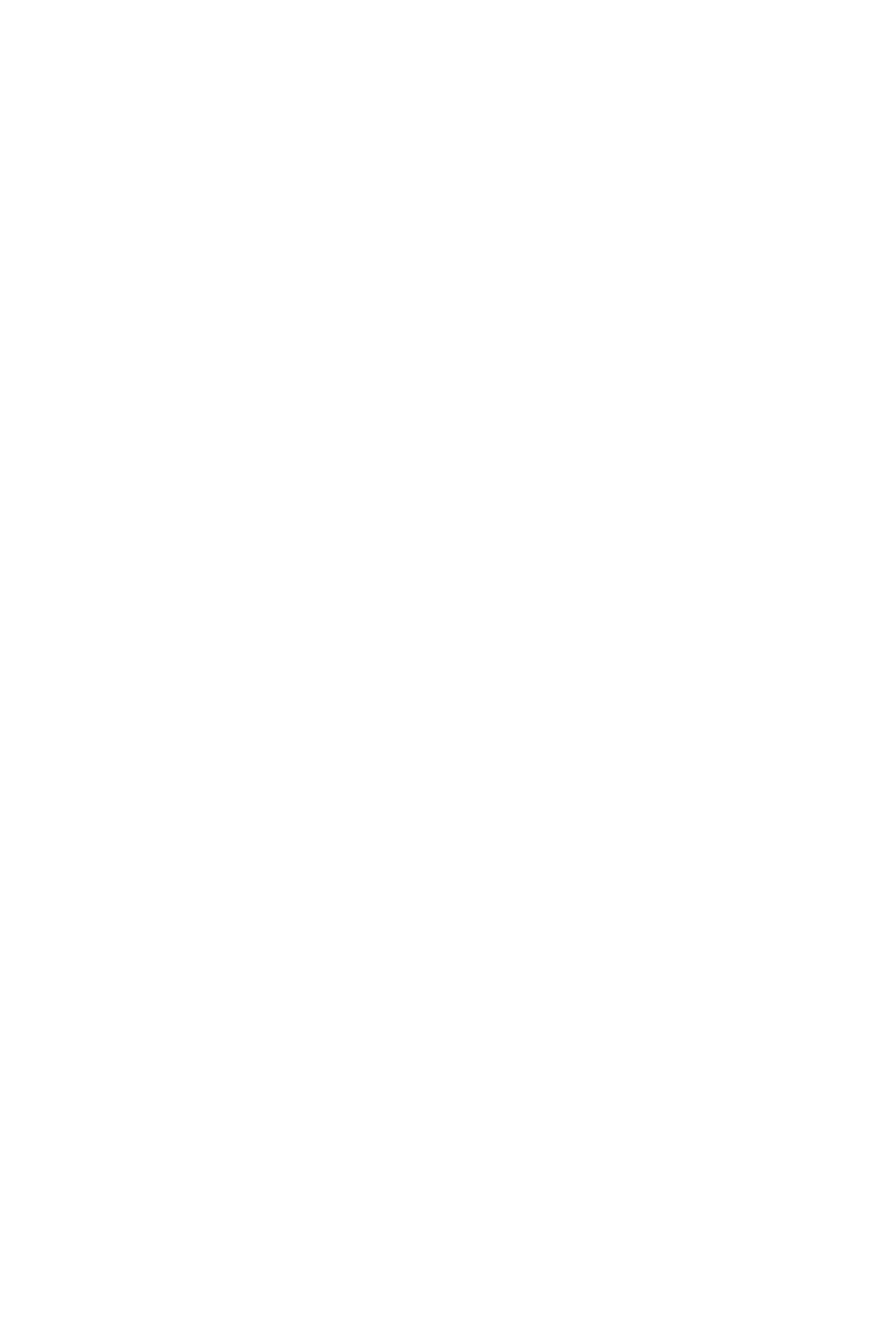# *Table of Contents*

| <b>EDITOR'S REMARKS</b> |    |
|-------------------------|----|
| Beth M. Whittaker       | 3  |
| <b>OPENING REMARKS</b>  | 7  |
| William J. Crowe        |    |
| <b>KEYNOTE ADDRESS</b>  | 13 |
| David McKitterick       |    |
| PANEL PRESENTATIONS:    |    |
| Nora Quinlan            | 49 |
| A. C. Elias, Jr.        | 57 |
| <b>Breon Mitchell</b>   | 69 |
| Gordon C. Sauer         | 77 |
| Bernard M. Rosenthal    | 83 |
| Roger E. Stoddard       | Ql |
|                         |    |

 $\blacksquare$   $\boxtimes$   $\boxtimes$   $\boxtimes$   $\blacksquare$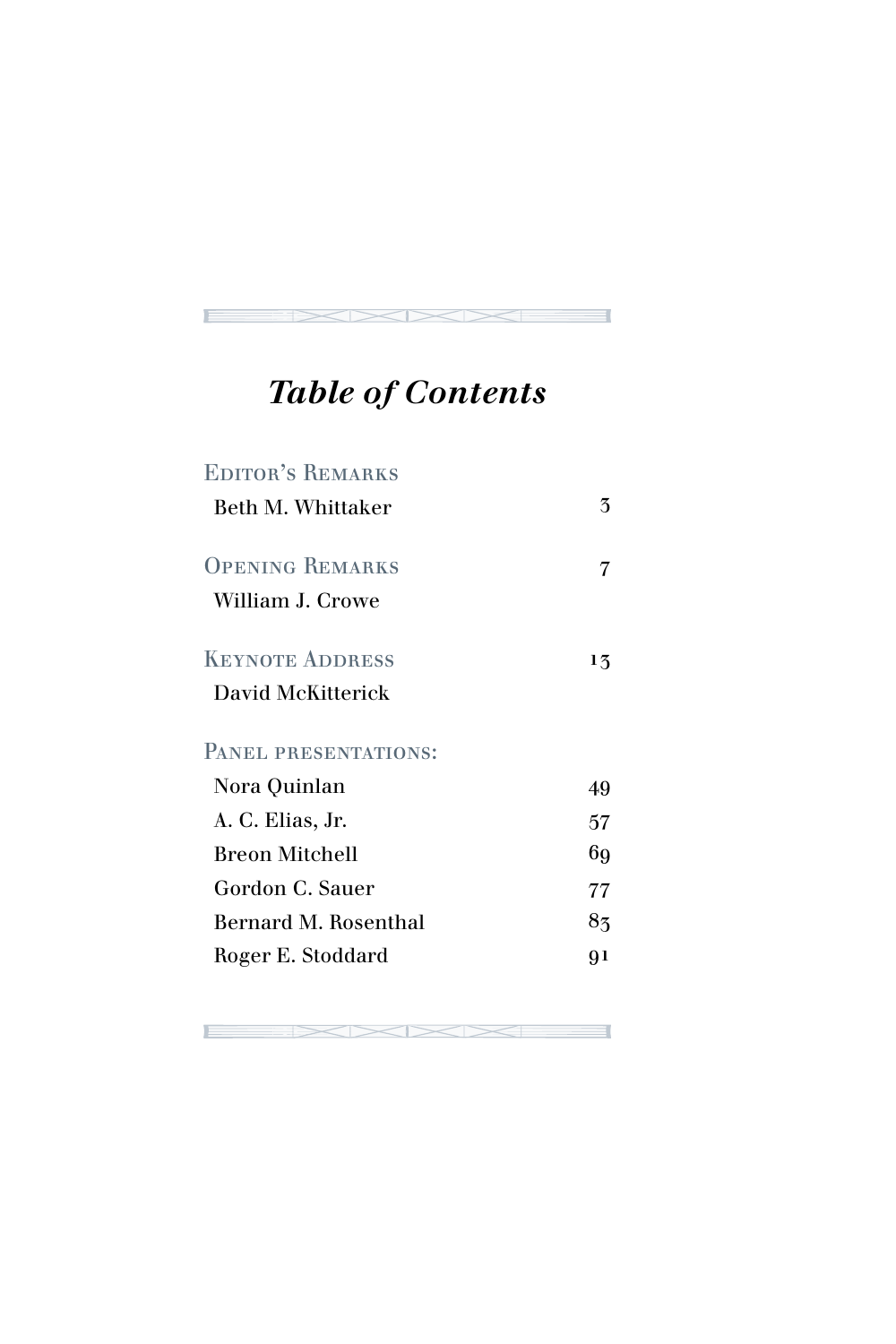pe puter fronte the words & white to the fen an Werdy and laper Certes Turer frand that J Bal Warn leove mp Bolbe With to Bi tellis and other maner edifices With an maner artpllerpe by fuche thinges Whiche and mp hous to defenden that mpy enempt mp hous for tappede +

t O this sentence an Berde anois pu rpng faity fie of grete tolbres and grete coltages and grete trauapt (And le accomplission pet len thep not Boxth a ben referardo le trelle frances that len ofce Snær fonce Wett that the grettest and st that a ryche may may have as Bel to kep his goody is that be be beloup thith his his nepathburs. for thus faith Eullin maner gary on that noman may kapnqui And that is a lost to be beloupt, of his of his peple - Molb (pr as to pour thirty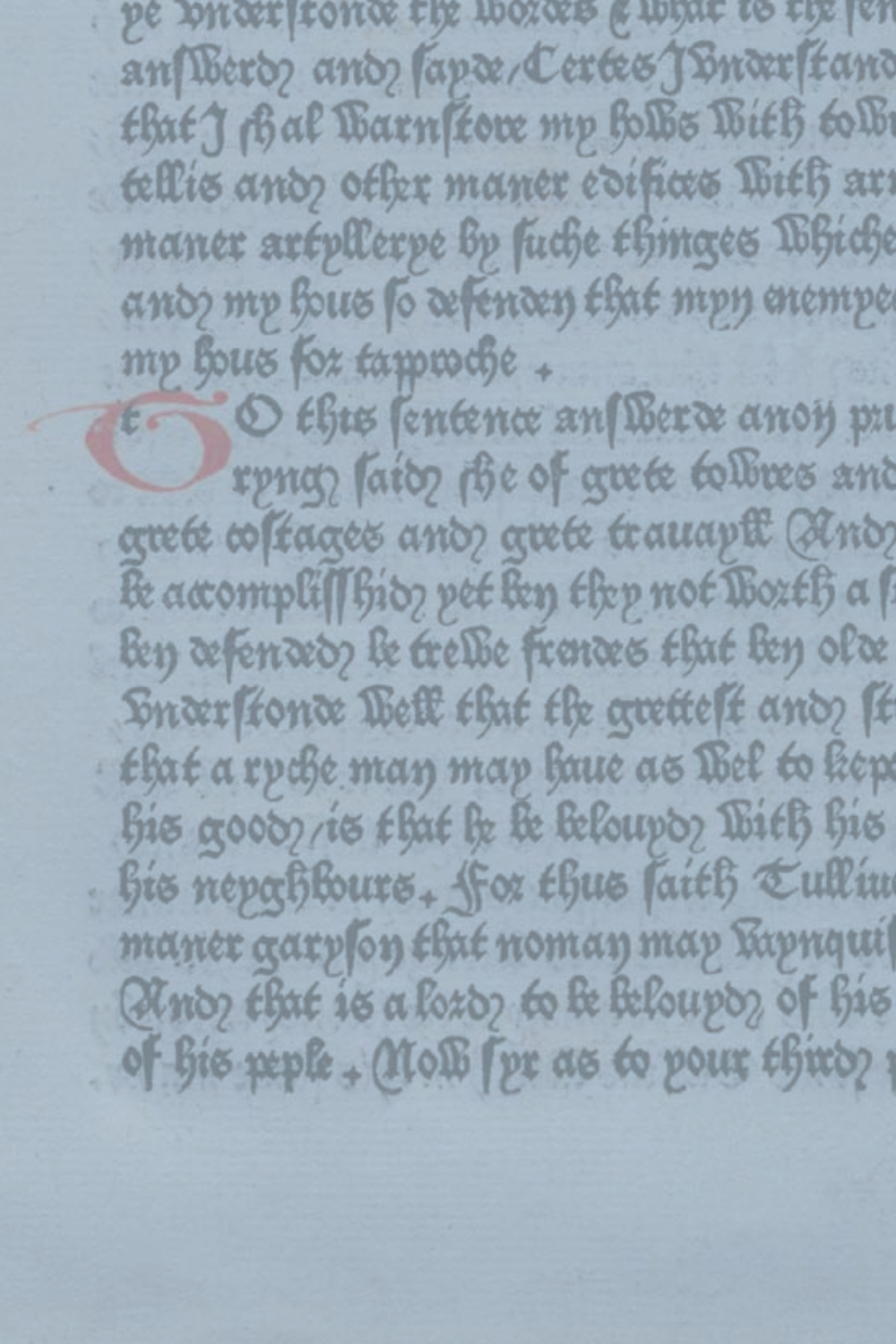## EDITOR'S REMARKS Beth M. Whittaker



I am pleased to present these remarks, thirteen years after the event in question. I did not have the pleasure to attend *Vivat Liber: Celebrating Books, Librarians and Readers at the Kenneth Spencer Research Library*. Although I had worked as a student assistant in the Spencer Library from 1992-1994, by the time Alexandra (Sandy) Mason announced her retirement, I was well into the period I refer to as my Babylonian exile, my time in the wildernesses of Texas and Ohio, before returning to my professional home in 2009.

In the meantime, Sandy had retired, and her friends and colleagues had gathered on a spring afternoon to salute her, and the legacy she left for those of us who continue to build on the work of her lifetime.

Despite this retirement, however, when I arrived back in Lawrence, Sandy was still alive and very much kicking. Anyone who knew her would not be surprised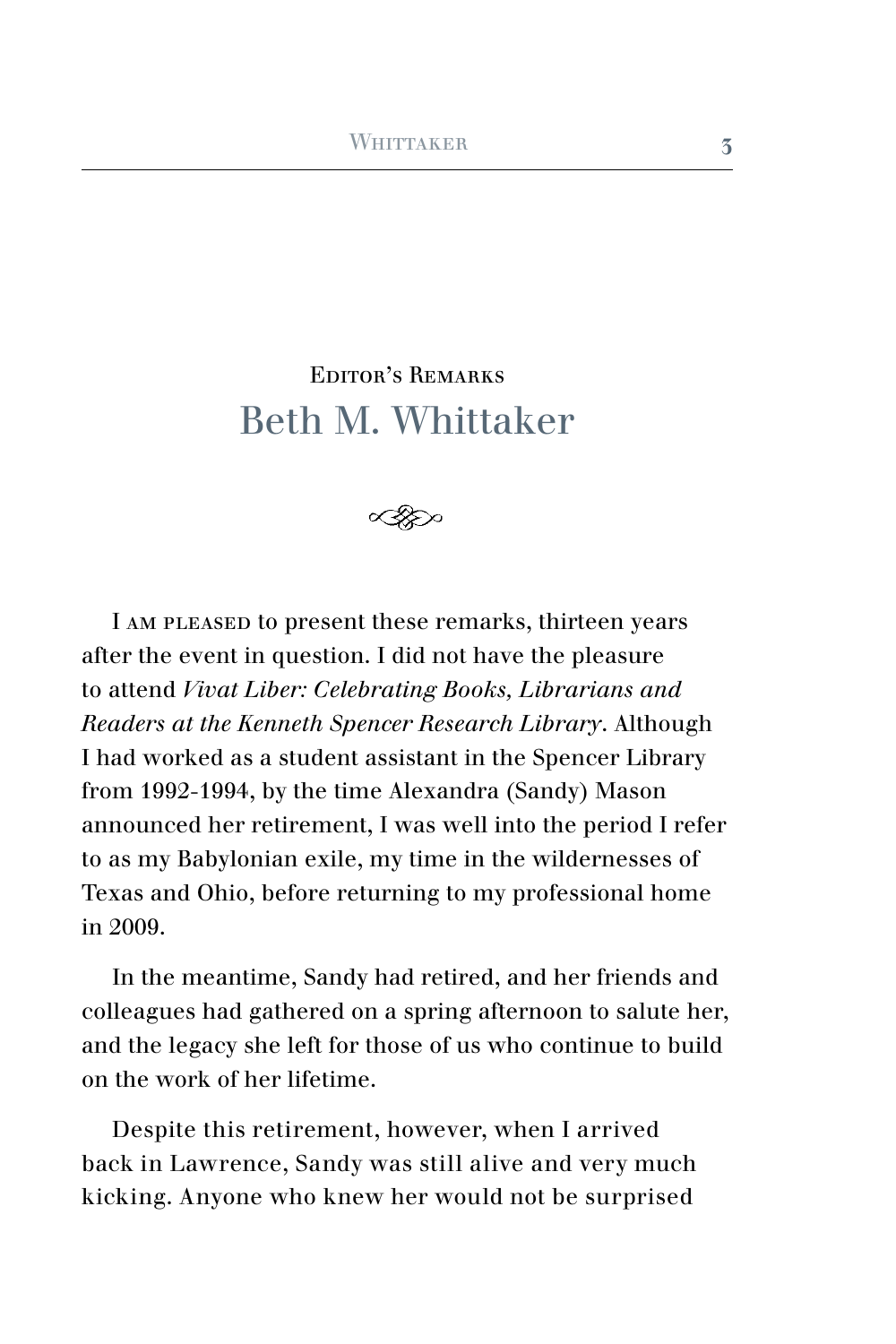to learn that she did not stop being passionate about the library upon retirement. She passed away in July 2011, and the ceremony at which she was interred was unbelievably hot. Those in attendance joked that she would have been miserable!

When I spoke with colleagues about a suitable way to memorialize her, two ideas emerged: the purchase of incunabula and the publication of this volume, long dormant. To address the first, the Spencer Library now holds a leaf from Caxton's first edition of Canterbury Tales (Pryce D9). And here you have the second tribute.

It will be obvious to readers that much has changed since 1999 in the world of libraries and scholarship. We did not attempt to bring references up to date, or update the status of projects mentioned by the speakers, so this volume serves in some ways as a time capsule of the world of special collections at the turning point of the 21st century.

One of the most convenient changes is that electronic publication made this work so much easier than it would have been a decade ago. The speakers had provided William J. Crowe, former dean of libraries and head of Spencer Research Library, with electronic copies of their remarks. Light editing was easy, and after permission was secured from the living speakers, this festschrift was a few clicks away. I must thank Stuart Roberts for his initial work on this project, and Bill Crowe, for having the foresight to plan this years in advance.

**4**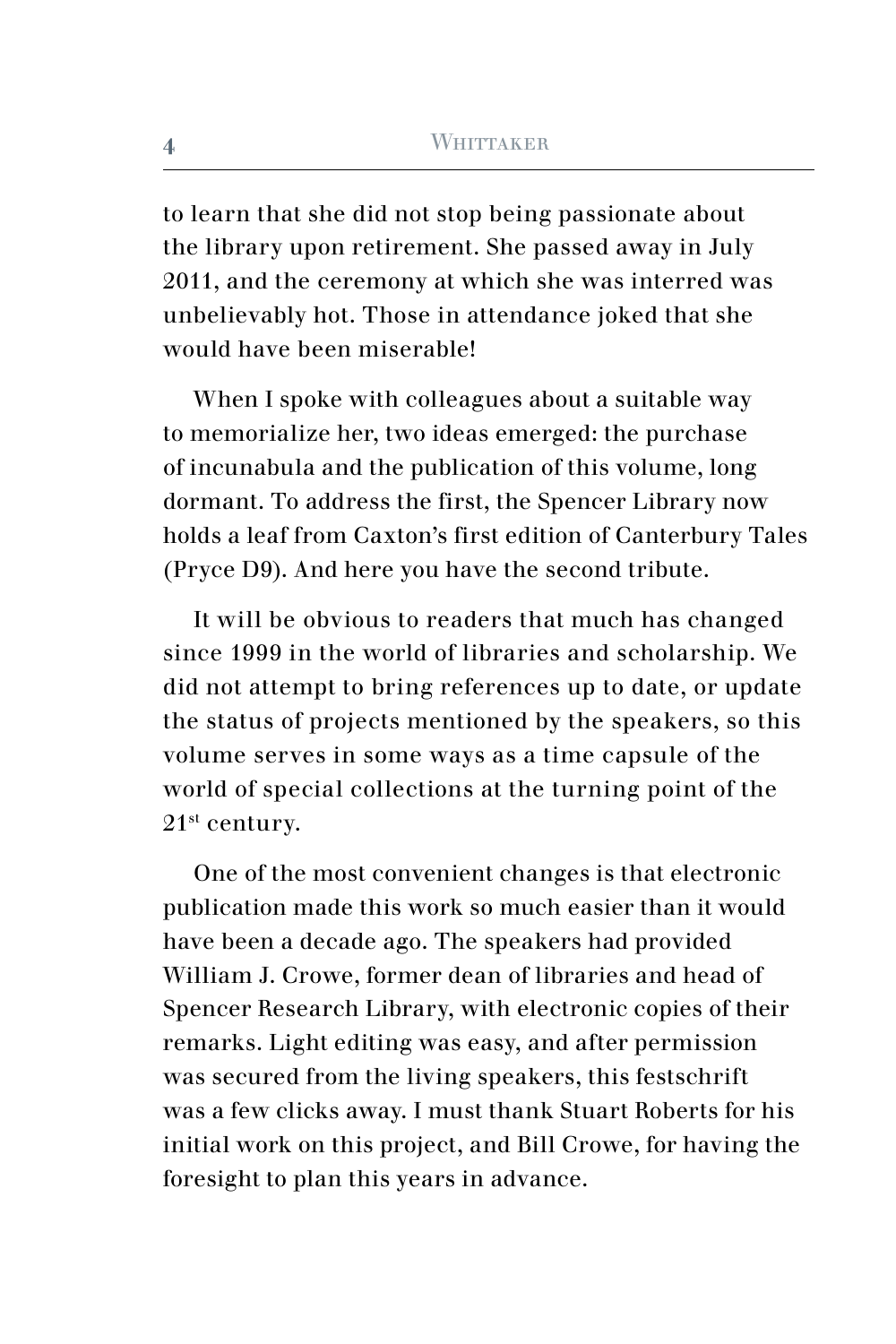In the course of this project, I made or renewed contact with outstanding thinkers and scholars, and honored the memory of those, A. C. Elias and Gordon Sauer, who are no longer with us. And all of this was made possible by the woman who encouraged me to become a librarian, who essentially built the special collections at the Spencer Library, and who continues to inspire us all, Alexandra Mason. It is a joy to present *Vivat Liber* in her honor.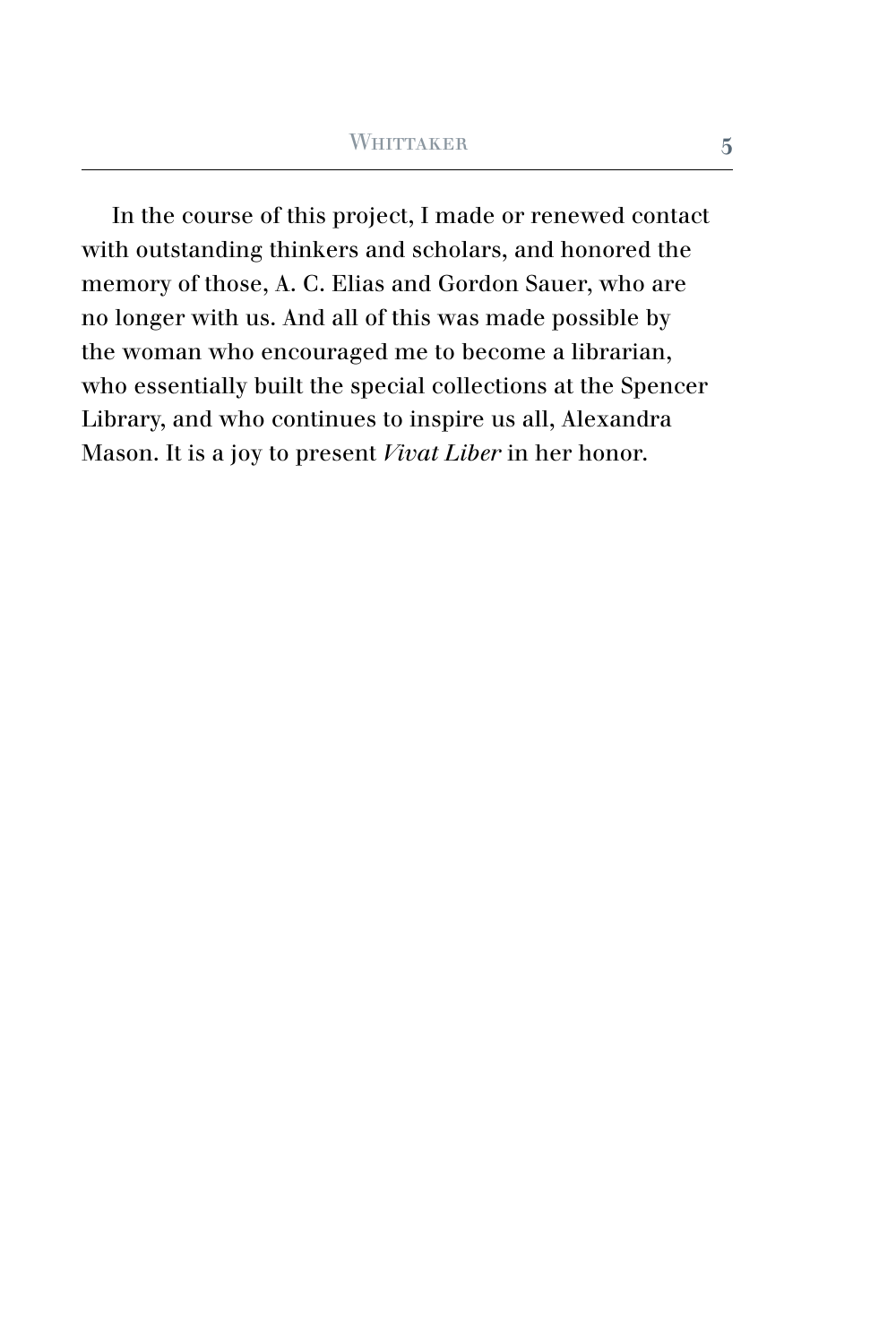apna) refole tex intapir manety ftodze faith/that the garifon is p ge tyme adupsed ?- Azut noll late that Bas accorded the pour mepoch uexente Wiehouten loue/pour olde flaterers that counceplle poli cer? prpuelp counceplle pois the con hat counceplle pou to a senge pou Certes (pre as J haue (ais) before nue clepto fuche maner of folk to mæpllours ben priouaß repreupo? f natheles late Bs nolb refcente to procede after the detrpne of tul of thps matere or of thps county lp tenqupre. for it is Wilt West don to poll thre trespaces and respassours/and m Bhit maner alle this Winnae a alle this Bilo l pe epampne the feconoz condicon Aux Toxeth m this lame mater.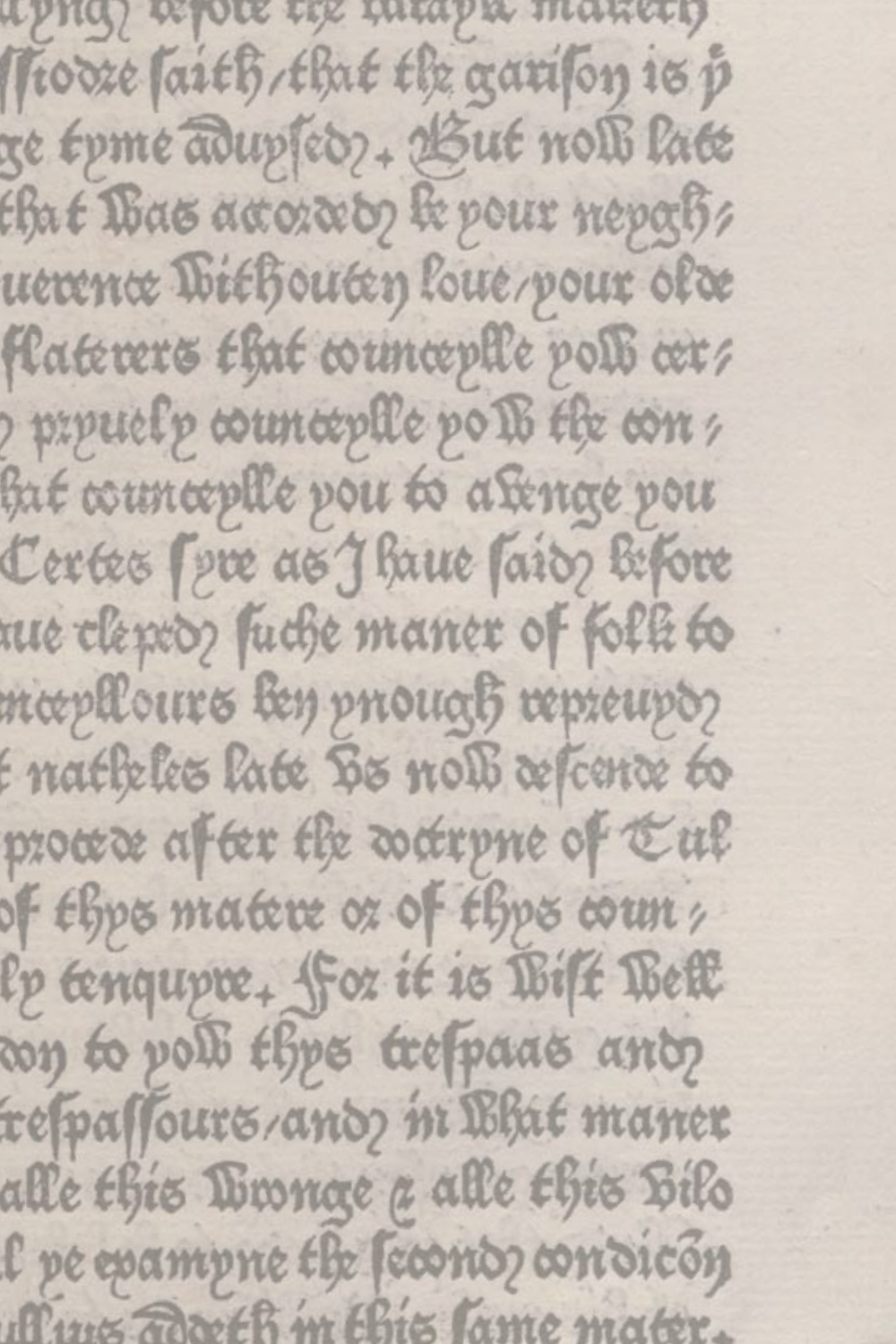## Opening Remarks William J. Crowe



ON THE AFTERNOON of May  $1<sup>st</sup>$ , 1999, nearly one hundred supporters of the Kenneth Spencer Research Library gathered at the library to participate in *Vivat Liber: Celebrating Books, Librarians and Readers at the Kenneth Spencer Research Library*. The event was held to honor Alexandra Mason, Spencer Librarian, who retired in June 1999. A reception and gala dinner sponsored by the University of Kansas Friends of the Library followed the afternoon symposium.

David McKitterick traveled from Trinity College, Cambridge, to deliver the keynote address. McKitterick's research and writing on the history of the book in England made him an excellent choice to speak on the continued importance of special collections. His wide-ranging remarks touched upon the value of detailed bibliographic description and on the usefulness of comparing special collections and their books with museums and their artifacts.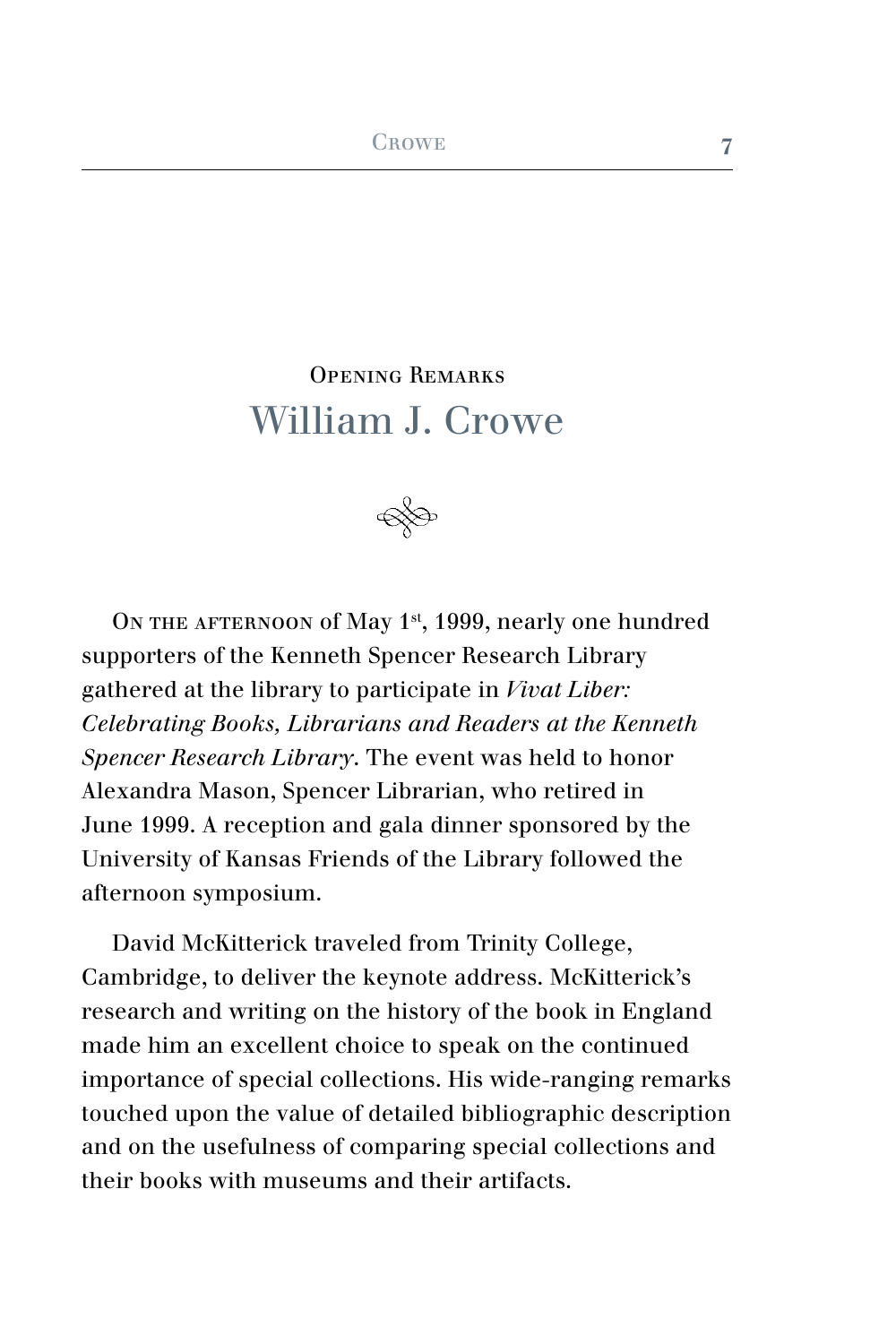After a short break in the Spencer Lounge the audience gathered again to hear a panel of scholars, a librarian, and a bookseller. Each panelist spoke on an aspect of special collections libraries or librarianship of particular relevance to Sandy Mason.

Nora Quinlan, Distance Education Librarian at Nova Southeastern University, opened the panel presentations with a narrative and slide show illustrating her introduction to special collections librarianship by Sandy and the Spencer staff. Quinlan described the freedom and responsibilities she experienced at Spencer, and the generous tutelage she received.

A.C. Elias, an independent scholar of Jonathan Swift and his circle, followed Quinlan. Elias spoke about his use of Kansas's excellent Irish and 18<sup>th</sup> century British collections and the staff's expertise. While the Spencer's remarkable 18th century holdings do not include a large Swift collection, the confluence of relevant collections and specialized tools make the Spencer fertile ground for Swift scholars.

Breon Mitchell, professor of Comparative Literature and Germanic Studies at Indiana University, spoke about his introduction to the world of books and learning as an undergraduate student at Kansas. He spoke of his journey from Salina, Kansas, to his college rooms at Oxford, where he found himself, as a Rhodes Scholar, comparing bookhunting tales with John Sparrow. His experiences as a student worker in the Department of Special Collections at Kansas played a pivotal role in the journey.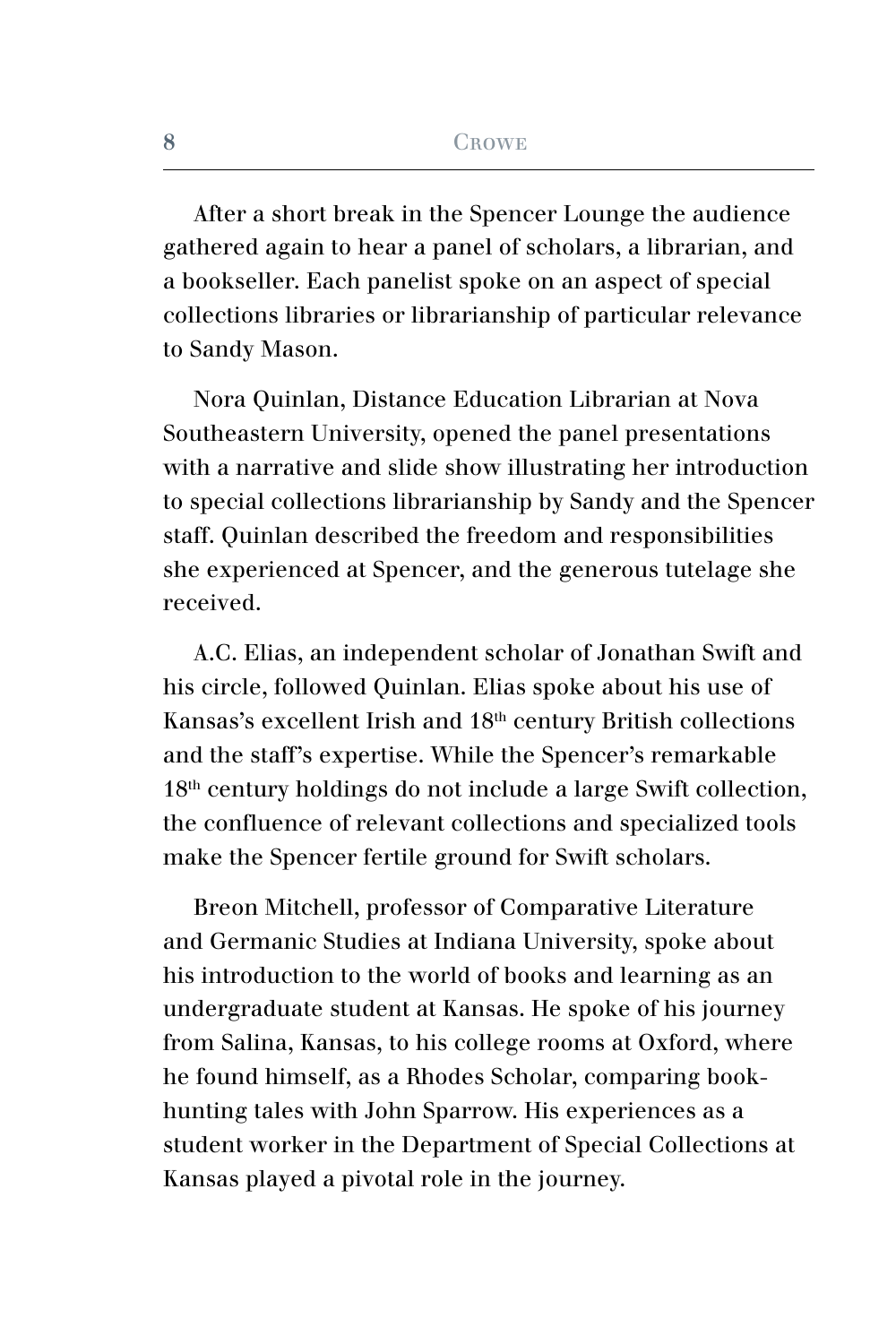Dr. Gordon Sauer, a dermatologist from Kansas City and a world expert on the great  $19<sup>th</sup>$  century British ornithologist John Gould, spoke next. Dr. Sauer delighted the audience with his personal history—beginning as a young man with an interest in "John Gould, the Bird Man." When Dr. Sauer arrived in St. Joseph, Missouri, from New York, in 1951, he had already published his first article on Gould, and was certain that he would be far from the great research libraries upon which he relied for his research. He was overwhelmed when he discovered that the greatest concentration of Gouldiana in the world is housed at the University of Kansas—50 imperial folios and 80 percent of extant Gould and company original drawings. The serendipitous confluence of his passion and the Spencer collection has been mutually beneficial to scholar and library, and Dr. Sauer has added generously to the collection over the years.

Bernard M. Rosenthal, book dealer from Berkeley, California, spoke on the symbiotic relationship between librarian and bookseller. Because the types of medieval manuscripts that Rosenthal sold to Joe Rubinstein, KU's first special collections librarian, and later to Sandy Mason, are now priced beyond the reach of many libraries, Rosenthal proposed a new area for collection building. He noted that there are thousands of texts that were printed only once or twice and those printings represent the only extant texts of now lost manuscripts. During the course of *Vivat Liber*, Rosenthal and his wife, Ruth, made a gift to the Department of Special Collections exemplifying this form: it is a  $16<sup>th</sup>$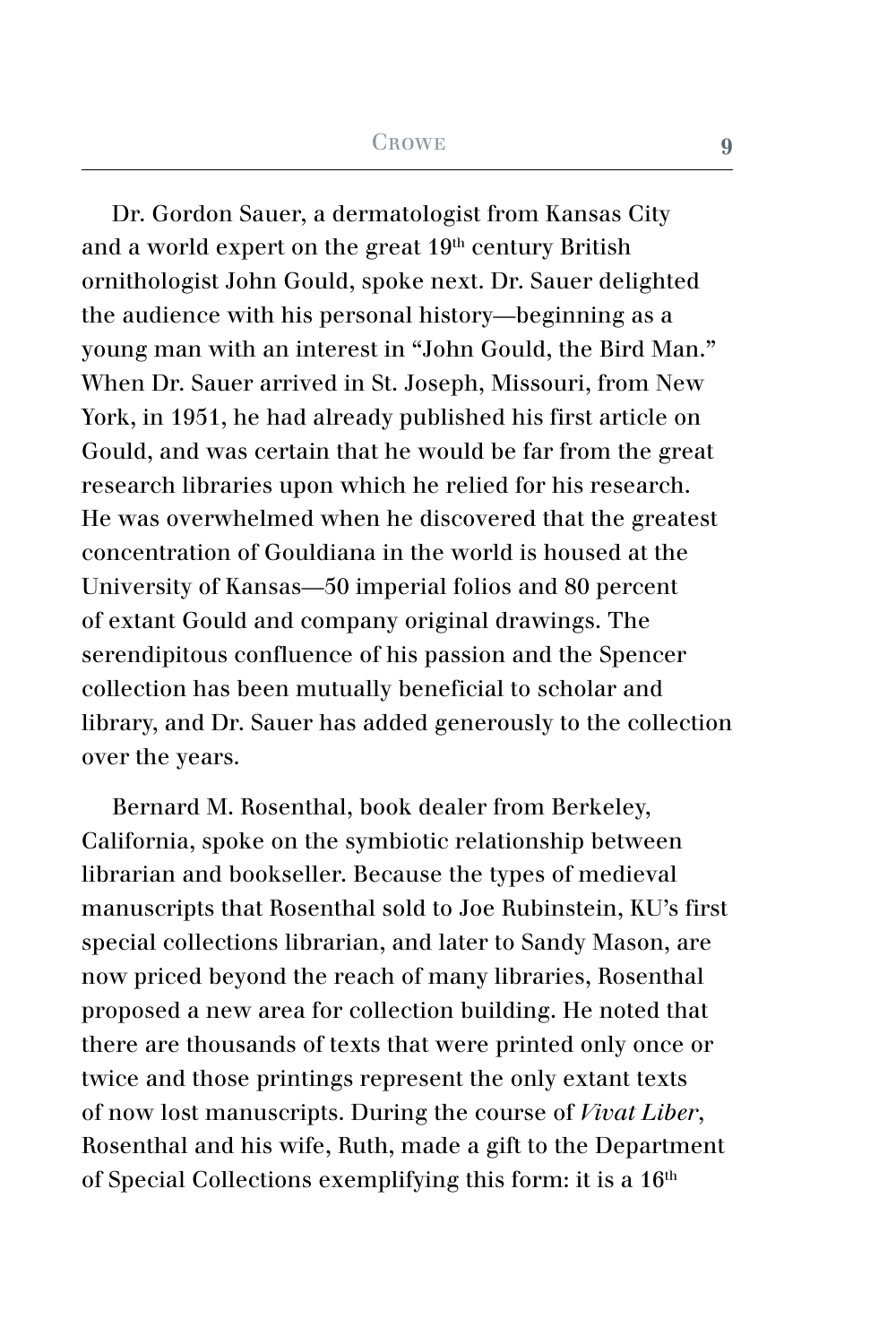#### **CROWE**

century printing of a poem in praise of Emperor Frederick Barbarossa that had been composed in the late  $12<sup>th</sup>$  century. The Rosenthals presented the volume, Gunther von Pairis' *Ligurini de gestis Imp. Caesaris Friderici Primi Augusti…*, (Augsburg: Erhard Oeglin, 1507) in honor of Sandy Mason.

Roger Stoddard of Houghton Library, Harvard College, entertained the audience with an original fable. His talk was a celebration of the skills and knowledge required of special collections librarians—skills that Sandy Mason possesses in full measure. Stoddard spoke of the need for "fattening up" rare books and manuscripts collections in the care of librarians. By teaching and lecturing about them, annotating them on exhibition, publishing accounts of them in both technical and "popular" forums, incorporating new findings about them in catalogs, inventories, and guides, special collections librarians do their work. He posited that teaching and research are the primary timeless mission of special collections libraries, and that the greatest honor to Sandy will be for the University of Kansas to take full advantage of the treasures in its midst.

The event was graced by the presence of Loraine Vosper, widow of Robert Vosper. As Director of KU Libraries from 1952 to 1961, Vosper established the Department of Special Collections in 1953 with the support of Chancellor Franklin D. Murphy, and it was under Vosper's leadership that Joseph Rubinstein was appointed to build and lead the department. Rubinstein's brother was in attendance at the *Vivat Liber* program, and at the evening banquet offered reminiscences of Joseph Rubinstein in his pre-KU years.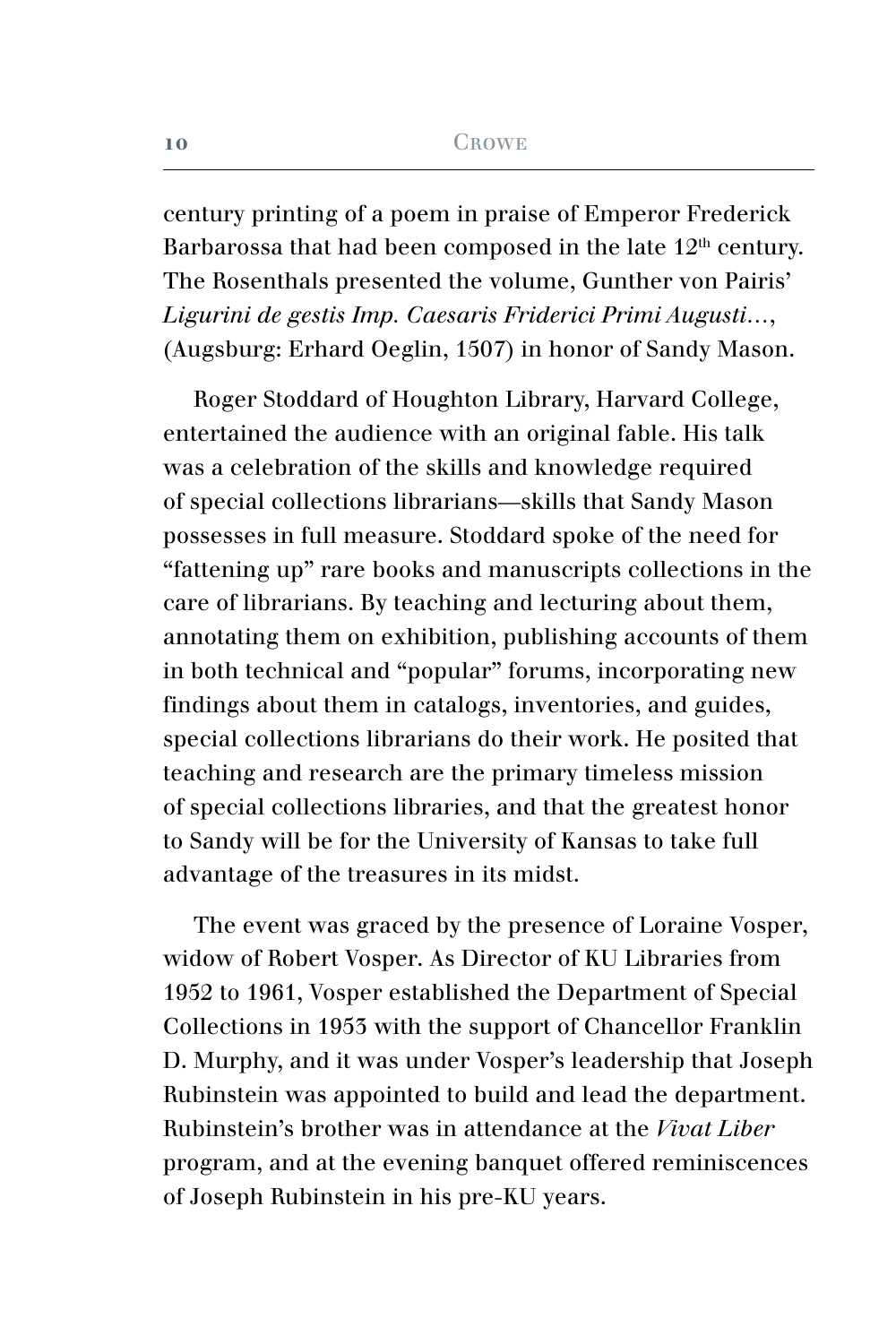A number of book people from around the U.S. joined the festivities, among them Bruce Bradley, The Linda Hall Library; Donald Eddy, Ithaca, New York; Peter Graham, Syracuse, New York; Hope Mayo, New York City; and Joel Silver, The Lilly Library.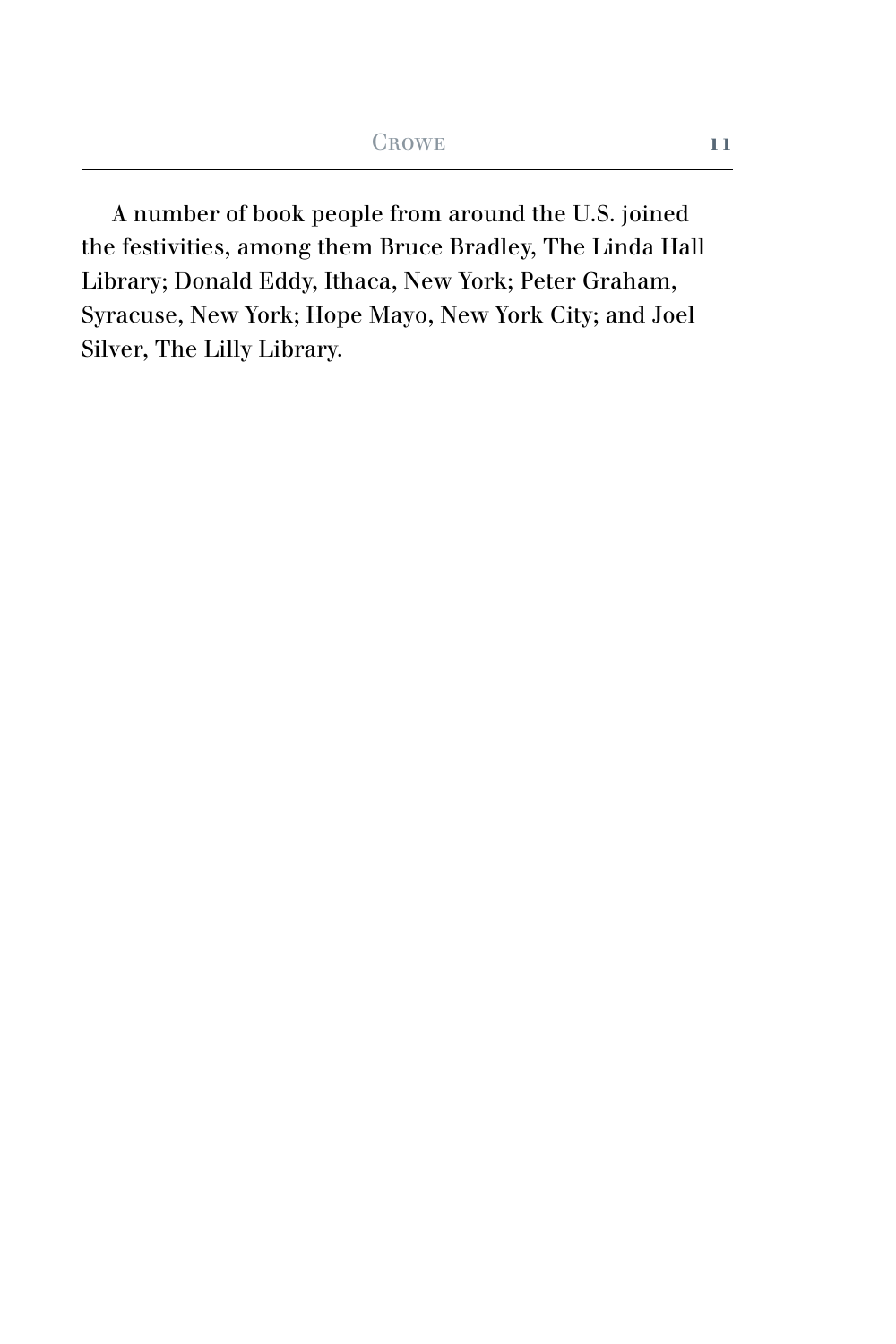tout I that washing tellis and other m maner artpllerpe l and my hous so des mp hous for tappro O this sent tr rpng faioz grete costages and Be accomplission pe len æfenædy le tres Hnærstonæ Pett t that a ryche man n  $f$ Bis nepaßbours.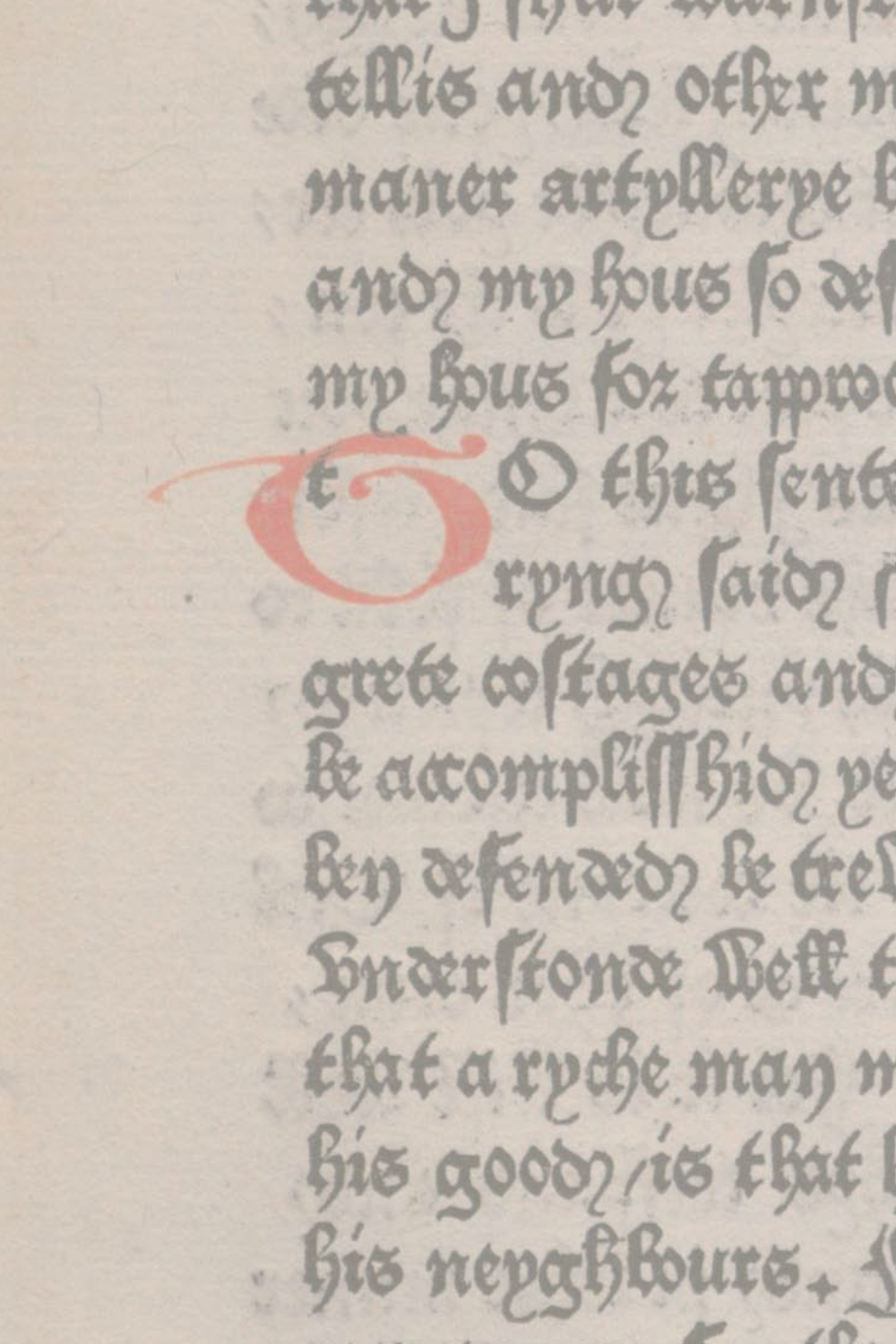## Keynote Address: David McKitterick



### *A Future for Special Collections*

It is customary on occasions such as this to look backward as well as forward.1

Not surprisingly, the 1876 report by the Bureau of Education on Public Libraries in the United States does not mention the University of Kansas. According to the index (and as this book is over 1200 pages long, I hope you will forgive me for not searching in greater detail), the only remarks on libraries in Kansas concerned legislation passed in 1870, which allowed the authorities to raise money for school district libraries. The report remarked merely that so far no further action had been taken on this. It also noted that any purchases were to be restricted to 'works of history, biography, science and travels' – that is, no religion or politics, no law, no imaginative literature or philosophy, not even in the safety of the dead languages.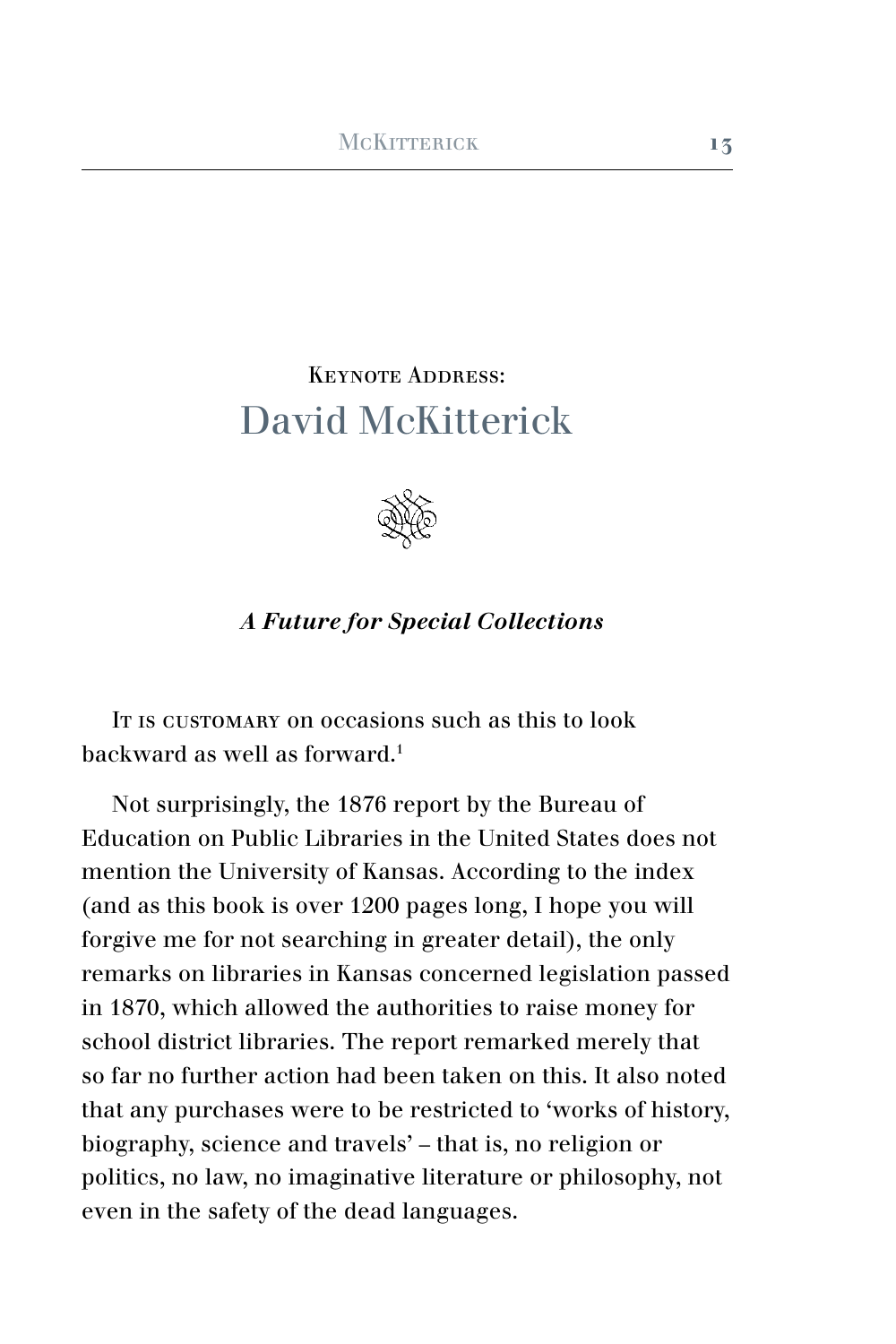However, the editors' more general remarks on college libraries have a contemporary ring to them. I note:

*'The college collections of books should be regarded as instruments to be kept in use, rather than as precious treasures to be stored up.'*

*'The librarian should not be a miser, hoarding away his riches where nobody can easily find them, but a capitalist, constantly using his accumulated wealth for the encouragement of further production.'*

In this respect, the Spencer Library can perhaps permit itself a little self-congratulation. In particular on this occasion, we are here to pay public tribute to one who has worked her hardest to ensure that the books in her care are indeed 'instruments to be kept in use' – as well as, incidentally, precious treasures in their own right.

The fact that the editors of the report of 1876, written a century and a quarter ago, should have felt compelled to remark on qualities such as miserliness, on hoarding away, on 'precious treasures to be stored up' rather than books to be used, speaks of an attitude to books perhaps too readily found amongst librarians of the time. More to the point here, it also challenges us today, as we determine the future of our research libraries, and how they are to be used in a world where for many people, brought up in an environment accustomed to the computer, old books increasingly require explanation.

In the belief that educational provision is so much improved since the 1870s, we may also comfort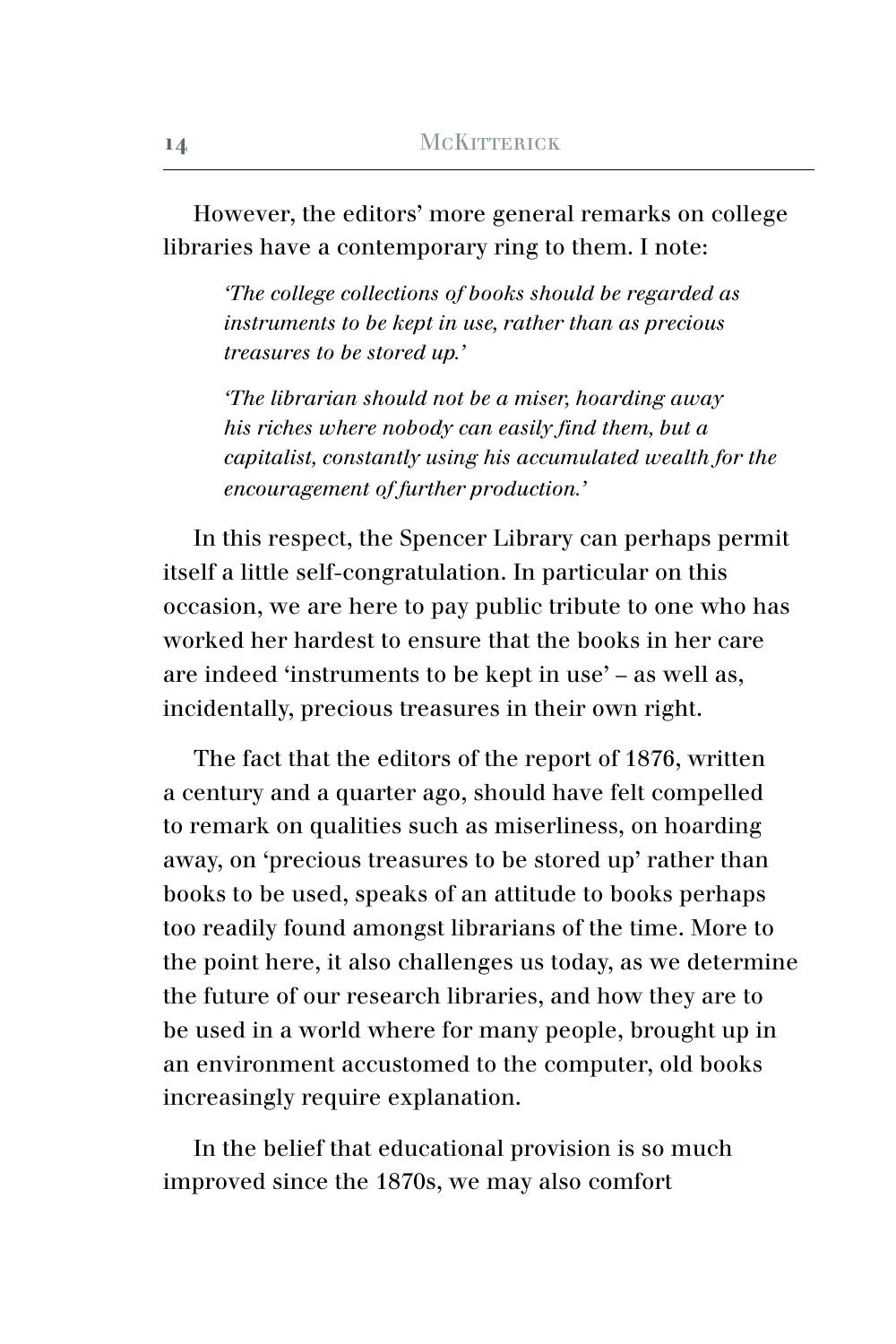ourselves that the world specifically of libraries, of library management, of library funding, has changed fundamentally in the intervening generations. However, in concentrating today on special collections, it is important to recall that we do so in the context of the library system as a whole. Major and serious questions face other departments also, and all face difficult decisions in overall funding patterns. Some of the more obvious issues, all of which affect special collections, include the relationship of books to other media and to research library electronic networks; the ruinous inflation of periodical costs and the still undetermined consequences of ways that these may be challenged by non-print media; and, very obviously, questions of conservation and embrittlement. These all have financial implications, at a time when it has been predicted that overall U.S. university library expenditure might remain at 4 percent of budget, with IT costs rising quickly from 6 to 11 percent.2

Even in the best of all possible financial worlds, the last hundred or more years have seen a period that cannot continue as it has. At the most basic level, and as any bookdealer or librarian or, indeed, private collector will testify, it is no longer possible to buy old books on the same scale as was possible even twenty years ago, and even then there was every reason to complain that fewer such books were available than there had been. In the late 1950s, one London bookseller estimated that he was exporting at least a ton of old books to America every week. Stock is short, and many prices are commensurately high. As an investment for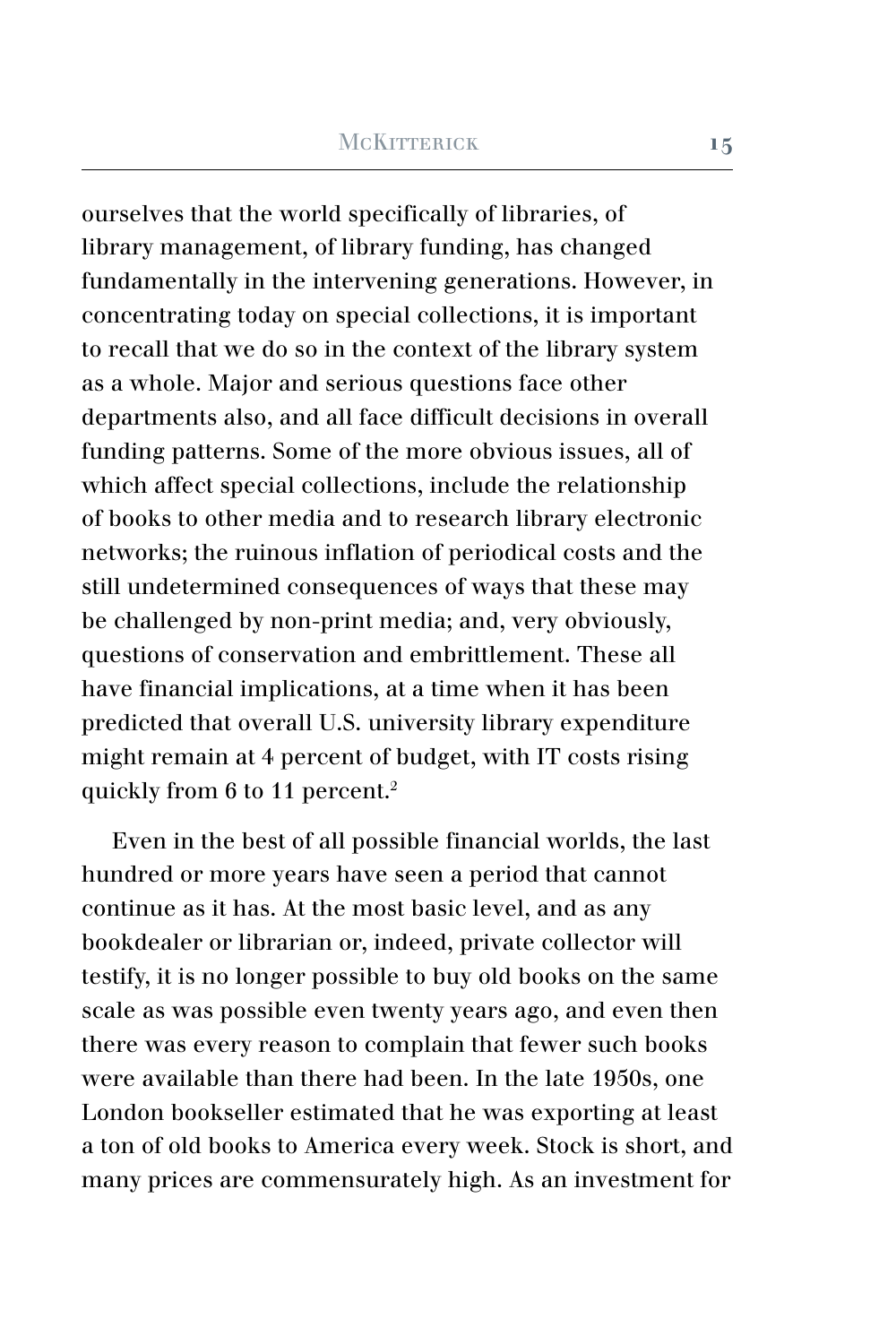cash profit, we are told that most books make a poor choice. There are many spectacular exceptions to this: thanks to the computer industry, there is currently avid interest in the high spots in the history of science and mathematics, demonstrated in the prices at Christie's (New York) sales of the Haskell Norman library during 1998. But it is also true (again, there are many exceptions) that the pace of many library budgets, beset with other and competing demands, cannot meet the more ordinary increasing prices in the trade – prices which are themselves, if only in part, a measure of scarcity.

No less important, the reader has to be served differently.

Let us put this in perspective. The changes in one library are not necessarily the same in another, but the effects of those changes may be felt – unpredictably – in other places. Ever more, the global population of readers on our doorsteps becomes one that is more tight-knit, thanks first to the jet engine, latterly to the slump in the cost of international air travel, and most recently in the unanticipated speed of expansion of computer networks, library consortia and the Internet.

These *extra*-ordinary features of our daily life have had as powerful an effect on the ways that libraries are used as the much debated schemes for inter-library cooperation that have been a feature of management theory and practice for a generation and more. In Britain, the Follett Report to the university funding bodies in 1993 recommended the development of a 'national and regional strategy governing library provision for researchers, across all subjects.'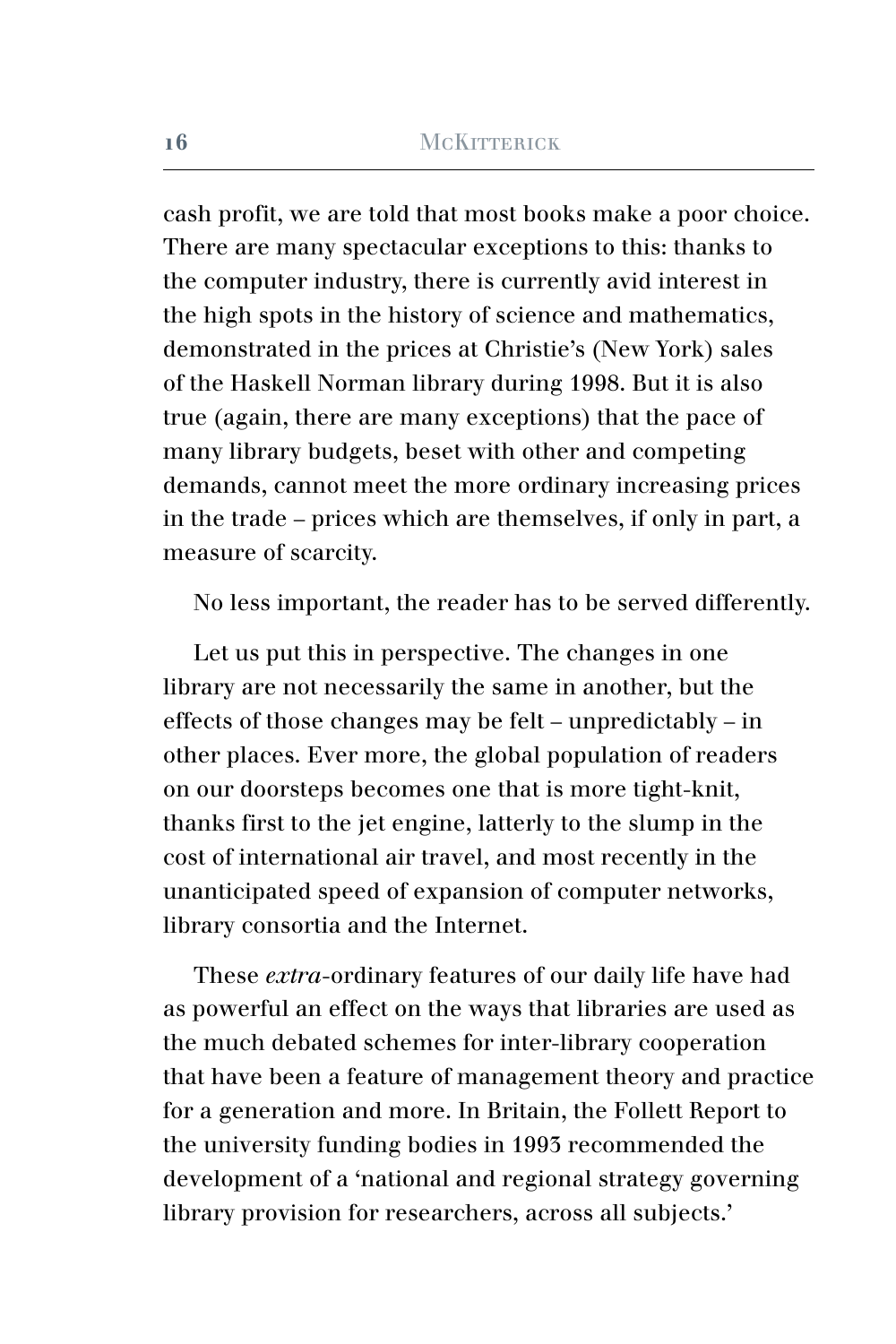Stimulated by a modicum of new government money, there is currently in train an exercise designed to develop just such strategies, not so much to prevent or discourage collecting, as to see that the management of mutual interests is carried forward without wasteful duplication of effort. There is a long way still to go in this, and hopes of collaboration have yet properly to be developed into reality: this includes collaboration between the higher education sector and the larger public libraries holding collections sometimes of just as great importance. No library is an island. That has been true since early medieval times, but we now perceive the links between the different parts of the archipelago of research with new ideas, new means of access and, one day, it is to be hoped, with better maps.

We talk here not just of printed matter, but also of manuscripts and archives, and of how to set records of all of these next, eventually, to those of museums.<sup>3</sup> At present, the world of manuscripts lags behind that of printed books in making readily available records of the whereabouts and details of collections. The British Library's online public access catalogue access of its printed books has rapidly become familiar the world over. It has now been available for several years, and is arguably the single most useful bibliographical tool in the world available to many researchers. It receives more than 3 million enquiries a year. The Manuscripts Department expects soon to make available its own version of a computerized catalogue.

There are now several international databases of early printed books. There is none, so far, for manuscripts. The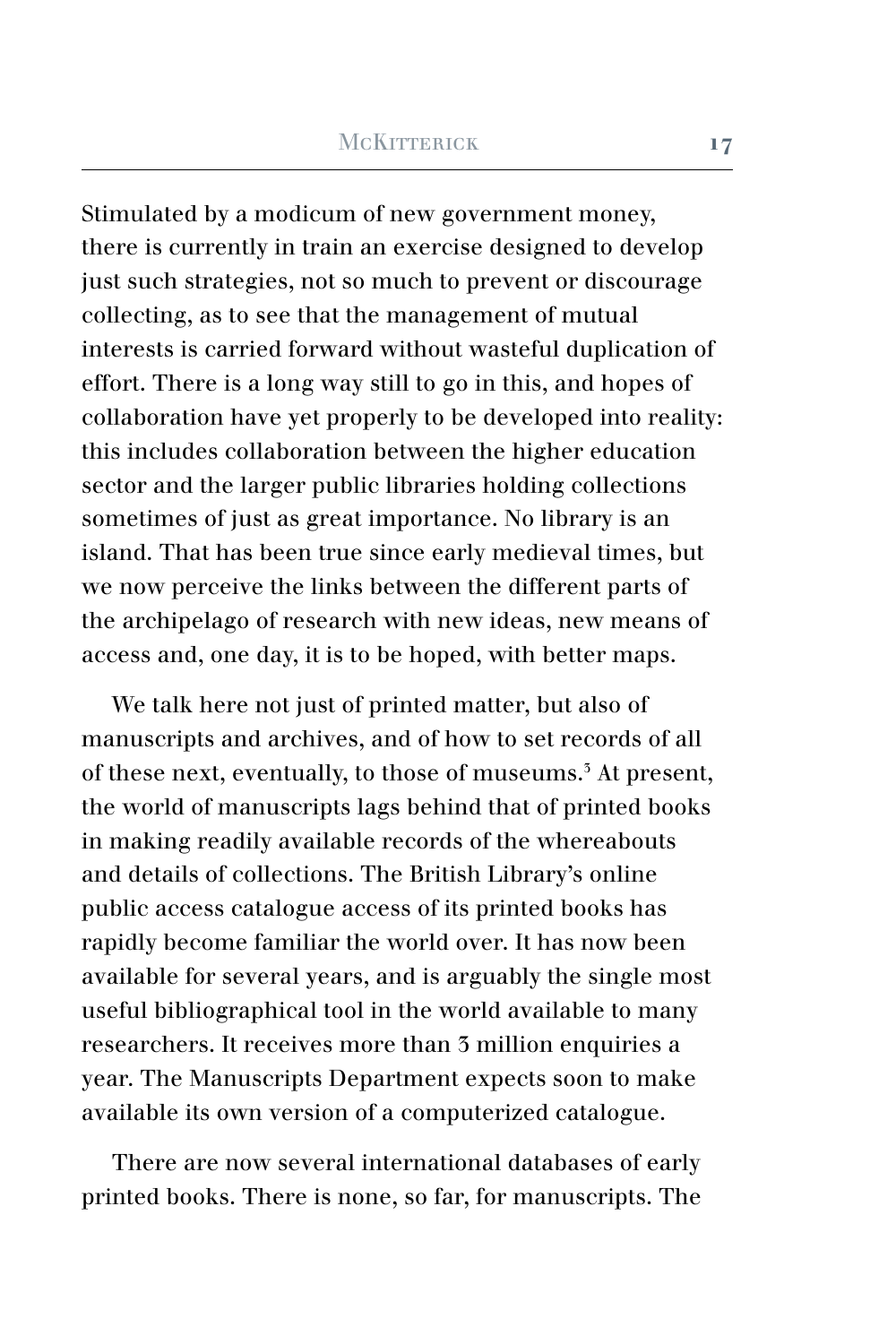problem is partly one of language, of interchangeable search terms. Although there exist thesauri of essential terms for medieval manuscripts in French, Italian and Spanish, none has been agreed for English, and even in England this subject is fraught with disagreements and professional jealousies. The problems that confront the management of modern archives are even greater. The need for a national archival network in Britain is acknowledged, but it is likely to be some time before it comes into being.4 Meanwhile, the many literary as well as historical documents that survive in Britain's archive repositories (I speak not just of university libraries) remain difficult to discover, and largely ignored by scholarship. The archives of America may be more recent, but the needs, for researchers and for librarians and archivists alike, are much the same.

Third, I come to a topic that affects scholarship and learning, now and in the future, in an even more fundamentally obvious way. What we may call the profile of books immediately available to readers has changed for all time. It is, of course, the duty of the acquisitions librarian to ensure that this is so. That is why we build collections, add to existing collections, tackle subjects for which demand seems to justify what we might call bibliographical venture capital – or (if we are more daring and imaginative) which might one day, in the fullness of time, be justified.

It has been said by one librarian in the Northeast that it is the duty of the librarian to make space. But knowledge does not work like that. The urge toward expansion, whether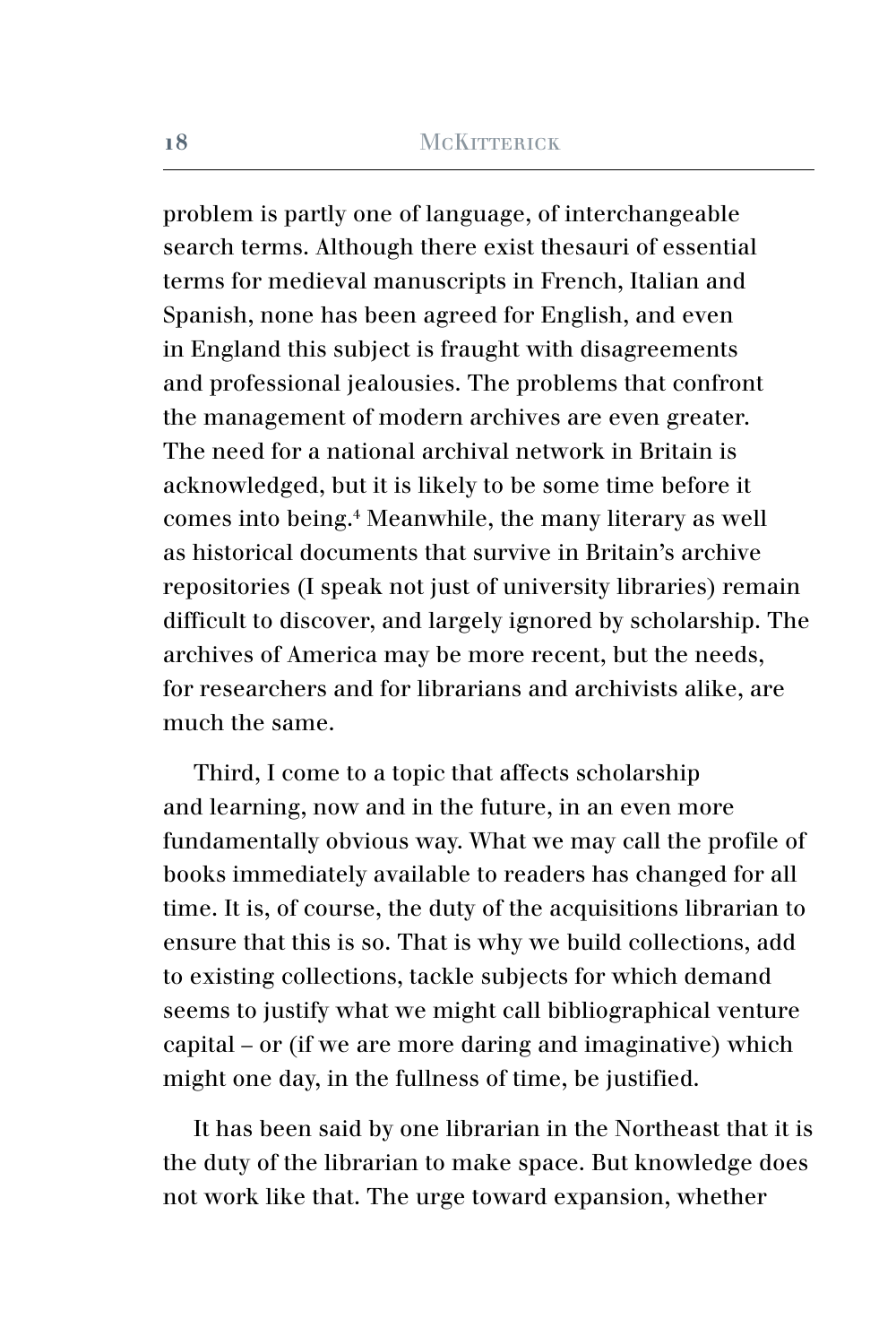in new books, old books, or collections of papers, sits at the very roots of assumptions about our major university, specialist and national libraries. It has dominated such libraries since the nineteenth century. In the 1860s, Henry Stevens, an enterprising bookseller from Vermont, realized that the new thirst for books in the university and historical libraries of his country could be profitably served by duplicates from the libraries of the old world.<sup>5</sup> He was but one of several booksellers who exploited and encouraged such beliefs. The experience of libraries at his hands is a reminder that the question of deaccessioning is always a complicated one. Unplanned, as with unplanned expansion, it can be disastrous. It certainly carries great attendant dangers to the integrity of teaching and research.<sup>6</sup> But the belief in library expansion as an end in itself was easily the greatest of the several influences on the structure and financing of the book market, new and second-hand, for the period that we may perhaps come to identify at its peak between the career of Henry E. Huntington before the First World War, and the recent crisis in the east Asian economy.

On the other hand, and as a counter to this notion of expansion and educational improvement, students in those universities fortunate enough to have large open stacks have in the last generation been faced with disabling diminution of experience.

As our books become more valuable not just in terms of money or rarity, but also in terms of scholarly, educational and managerial investment, so the concept of an open access library, on which the American and British systems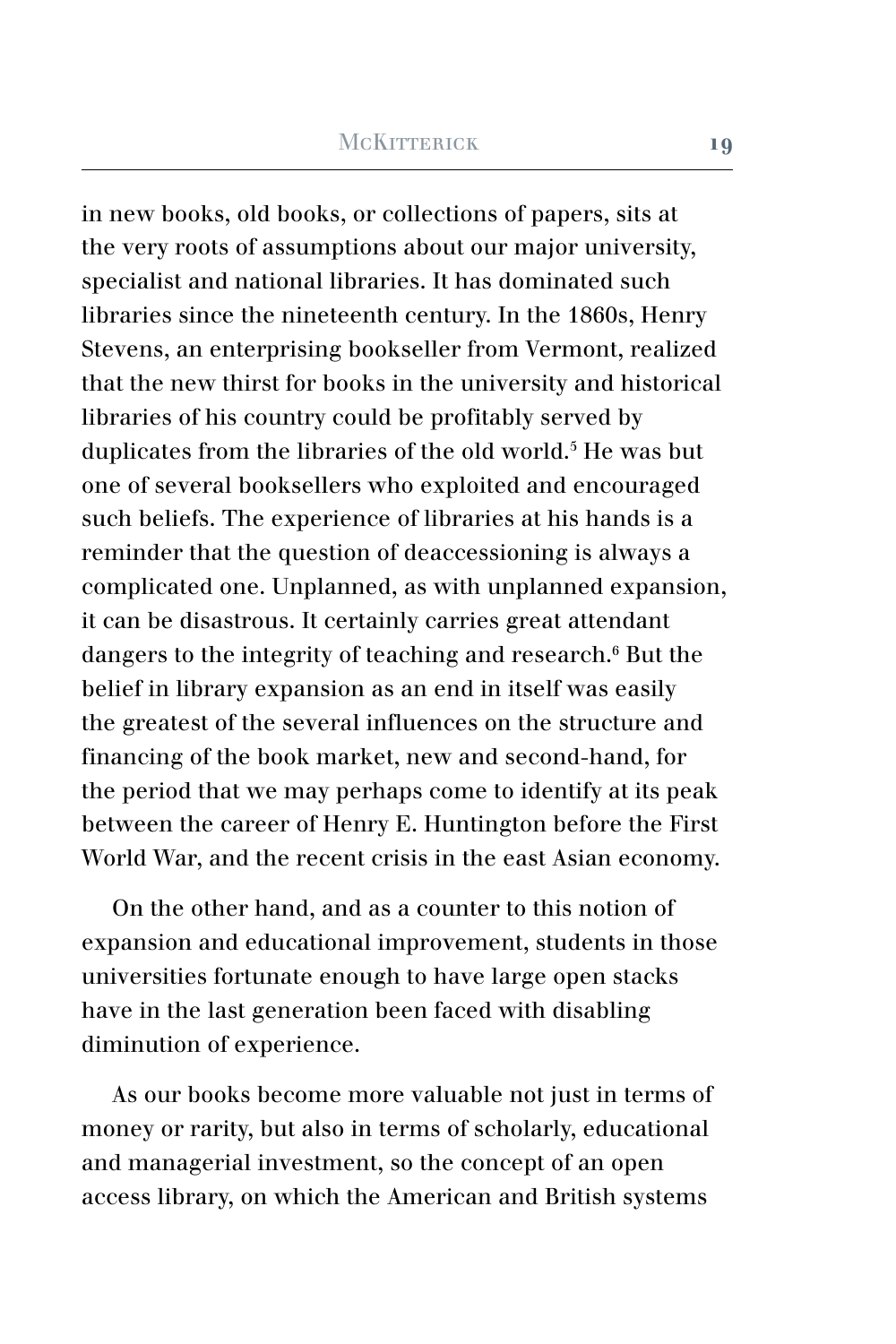of higher education have been largely founded, becomes one that is endlessly compromised. The open stacks in the Widener Library at Harvard are perhaps the most celebrated example of this, as they have been gradually relieved of their sixteenth- and seventeenth-century books; yet it remains that these open stacks are still massively informative, offering riches on a scale and over a period matched (so far as I know) nowhere else so readily. The Widener is simply an extreme example of a library seeking to protect the older books, and under pressure from ever larger quantities of new ones. At Cambridge University Library, which has been claimed to be the largest open access library in Europe, it was possible until the late 1960s to find books from the earliest years of the sixteenth century on the open shelves—including, for example, a copy of the Complutensian Polyglot Bible published in 1514-17, the first edition of Erasmus on the New Testament, and much else besides. Until a series of thefts made it no longer tolerable, the early editions of the English romantic poets were also on the open shelves. To go back only one further generation in this library, in the 1950s there was still on the open shelves virtually all of the great library given by King George I in 1715, considered at that time to be the best in private hands in the country.

Put quite simply: for all the energy of acquisitions librarians, it is now impossible for either students or their teachers so easily to handle older books in the quantities and of the variety available to past generations. Teaching and librarianship alike will have to pay special attention to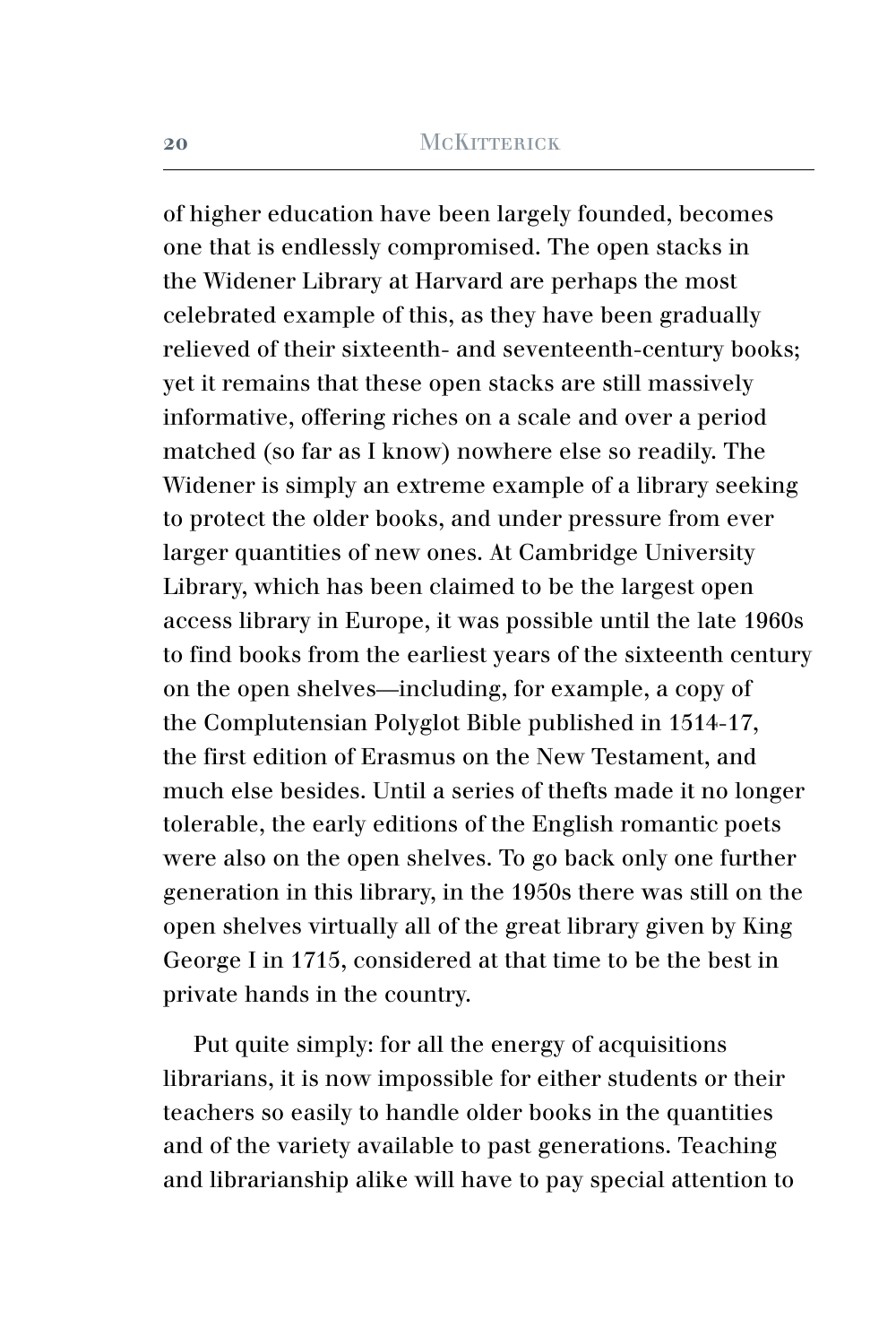this fundamental difference of experience, much as we do already for those who come up to university to read English, having no knowledge of the Bible and are therefore in no position to understand either Shakespeare or Milton. The potential demand on research libraries and their special collections not just for support or research, but actually for teaching, is likely to increase, as students have to be introduced to what they cannot easily see for themselves. It is likely to increase still further as IT access to images and computer forms of texts is recognized for what it is: a surrogate limited by a technology, and therefore limited in its interpretation, wholly different from that which underlies the ways in which books or images were first conceived and then circulated to past generations. To any major university, this has obvious implications for staffing in libraries, and particularly but by no means exclusively in special collections, where there is an increasing need for guidance and for interpretation.

Or we may approach this from another angle. The computer catalogue is in its infancy. At present, libraries are investing very large sums of money in retro-conversion of their older card or sheaf catalogues. The prices for this vary, at anything between about two and twelve dollars per record, but it is to be expected that part at least of these costs will gradually diminish as more records become available for down-loading and local use. Besides this, we have seen ever more efficient library management packages, a collapse in the price of computer memory, and tumbling costs of scanning. Quite apart from the ongoing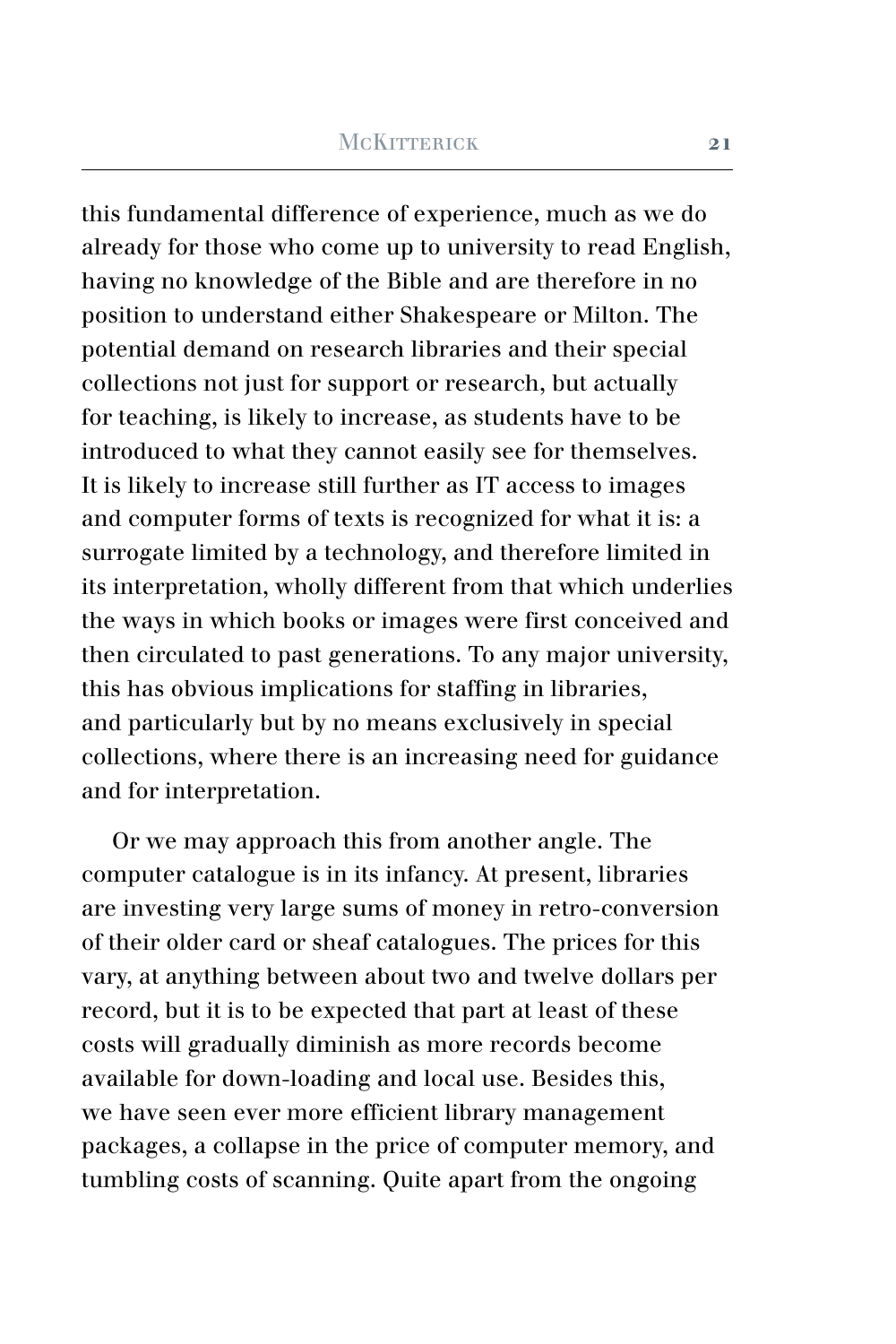costs of computer renewal in the major libraries and universities, one cost that can be safely predicted to *rise* is that of staff: not just of computer and other IT staff, but also of the skills that can take advantage of this massive capital investment which at present is being so notably under-used. To invest in IT, and then not to exploit it to its utmost, can hardly be flattered with the title of investment. In other words, not to recruit the staff to exploit this investment for research and education is, in effect, to stand still—and so, relatively, to slip back.

If we look forward a little, and consider how these and other developments will affect the interests of special collections, we begin to see something of the library world as it will appear to researchers in less than ten years' time. With that, we can also begin to consider how best to serve some of the lines of research and thinking that are already in hand. Most obviously, there beckons the prospect already partially realized, for example, in the study of fifteenth-century printed books—that will link catalogue record to image. For the present, and because of the quite substantial demands on costs and computer space, these links are usually limited: in the case of fifteenth-century books to a few crucial pages, rather than whole texts. Some libraries are exploring the possibilities of scanning fragile originals (various kinds of ephemera, and photographic collections, are obvious candidates here) and linking them to catalogue records. The benefits are manifest for catalogues of manuscripts, where images are crucial in identifying and comparing handwriting or decoration.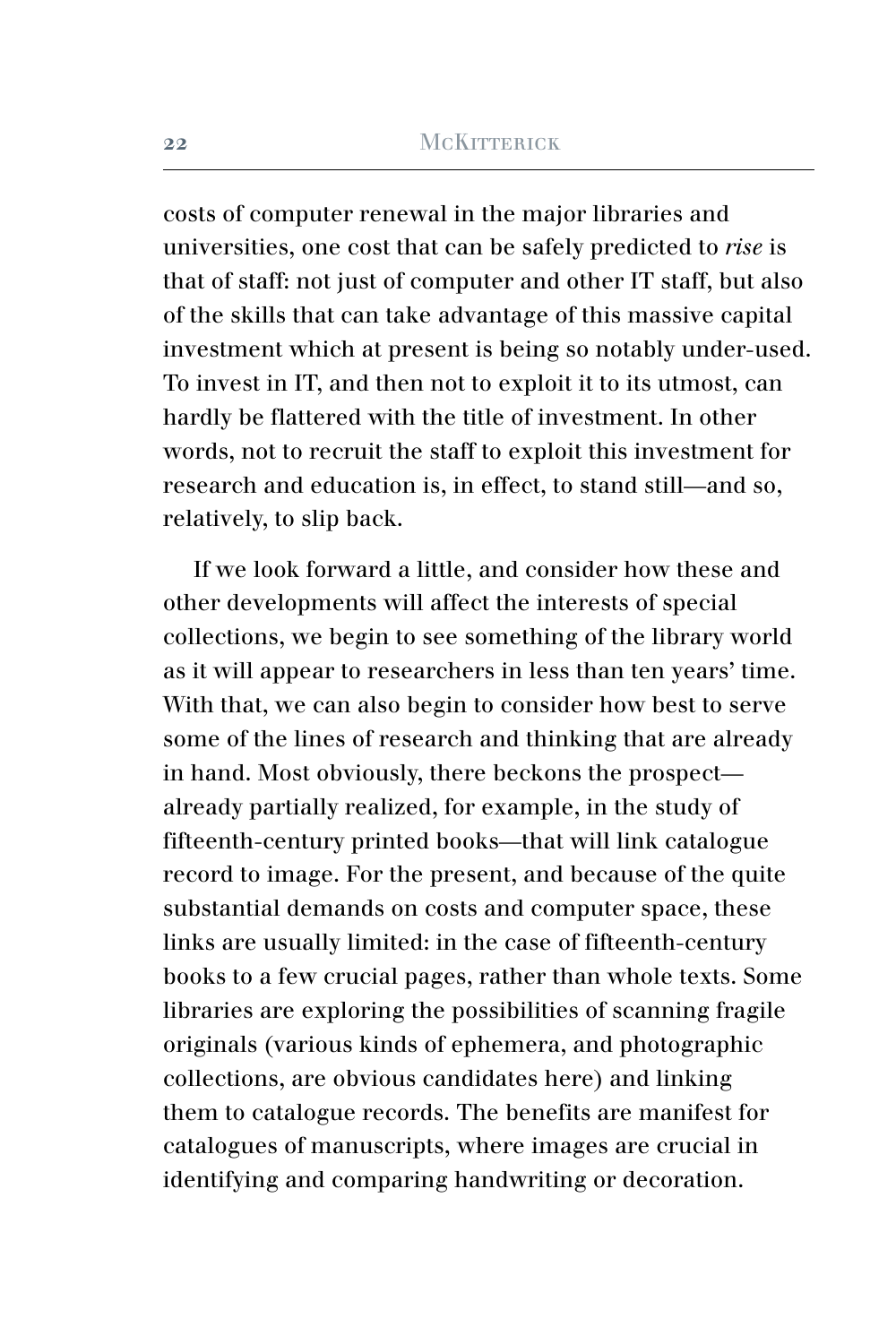The projects afoot in California and at Columbia, using either newly scanned images or existing film stock, promise to show something of how this may be achieved for manuscripts.7 The obvious managerial difficulties are essentially of two kinds. First is that of trying to predict use when it is still impractical to digitize everything, cover to cover and edition by edition; or of how to sit images and verbal records in parallel, so that the large image computer files do not clog access to their indexing and analysis. Here at least, the principles are in place. The second has been less studied: of how to ensure that, by reformatting, computer-held information can be retained and read. The pattern of ongoing costs for such material is unpredictable. I shall return later to the implications for learning.

Less ambitiously from the point of technology, but more so from the point of view of investments in people, is the question of the depth of cataloguing. Special and rare book librarians have ensured that the MARC record has provision for the recording and recovery of a great deal of detail besides the traditional first demands on a catalogue of author, title and imprint. In an invaluable book, David Pearson, now of the Wellcome Institute in London, has drawn attention to the possibilities that already exist for the search of books by provenance.8 In a more difficult, but no less fundamental area for the study of books, their contents and their use, hopes have also frequently been expressed for catalogue guidance in an organized and disciplined way on the history of bookbindings. Specialists might think of further desiderata. Such details are at the centre of much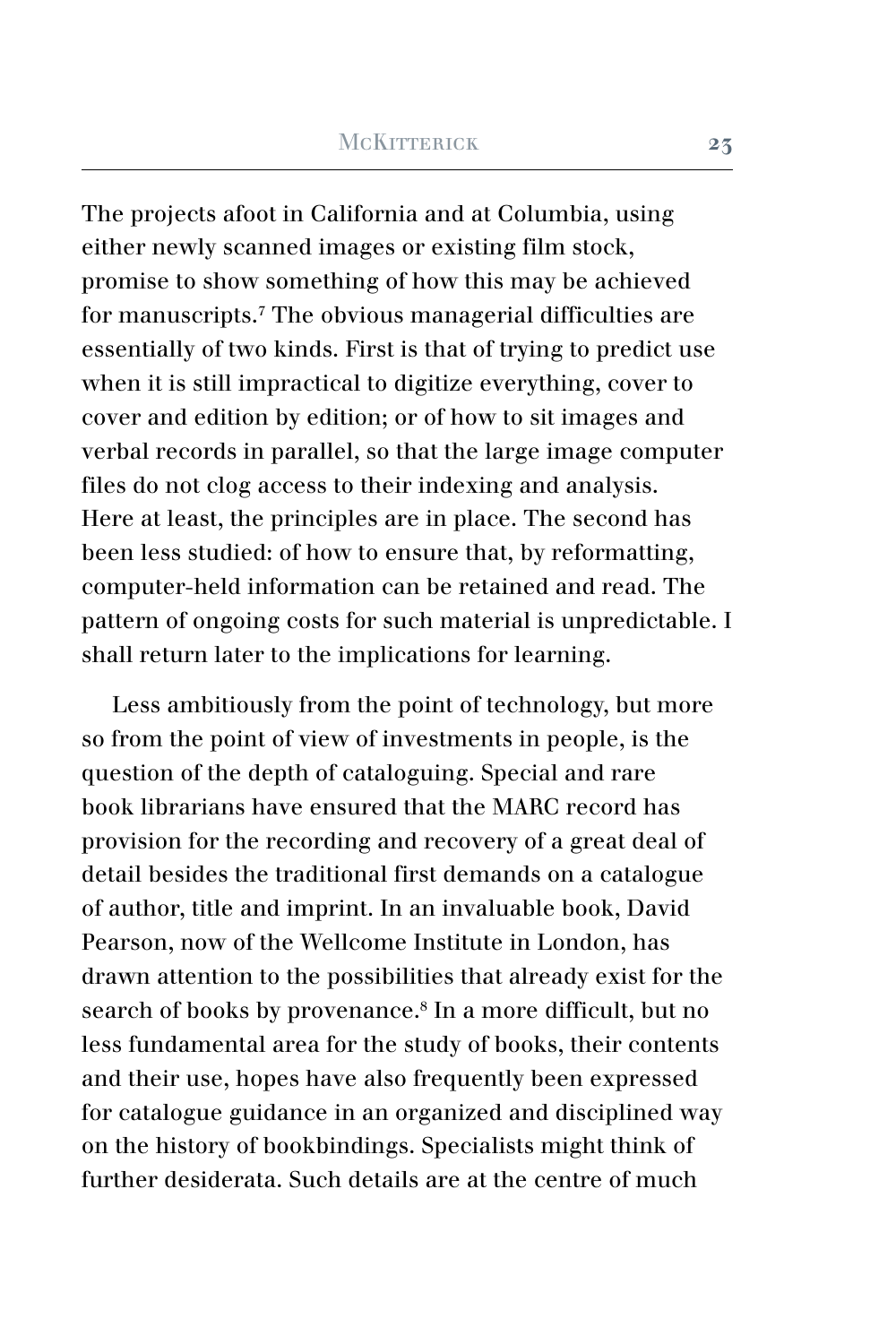historical work; and yet it remains that the appropriate MARC fields are very under-used by cataloguers, mainly because of costs, and partly because many cataloguers are not trained to see what might be exploited. So, too, and more remarkably, the provisions in the structure of records for details such as places of publication, dates, languages, or names of printers or booksellers are likewise under-used.9 This is a general experience, though it is most noticeable in the largest libraries, where they might arguably yield the most useful results. The technology exists; it is, quite literally, at the fingertips of every cataloguer; but the financial will to use it has so far not been sufficiently stimulated by faculty demands.

In much of this, it is a question of cost: not just of absolute costs but of relative ones: the degree to which investment in the library may be justified by faculty use. This is what drives expenditure on the book budget, though here we may identify further influences, such as the jostling for position among universities which the home institution strives to justify with a large library; or the extent to which, just like laboratories and other facilities for the sciences, a large research library can attract the best faculty.

. . . . .

But let us look a little further at how books are being studied, and how we may expect them to be studied over the coming decade.

We may take just the English-speaking world. The last century or so, beginning perhaps with A. H. Bullen's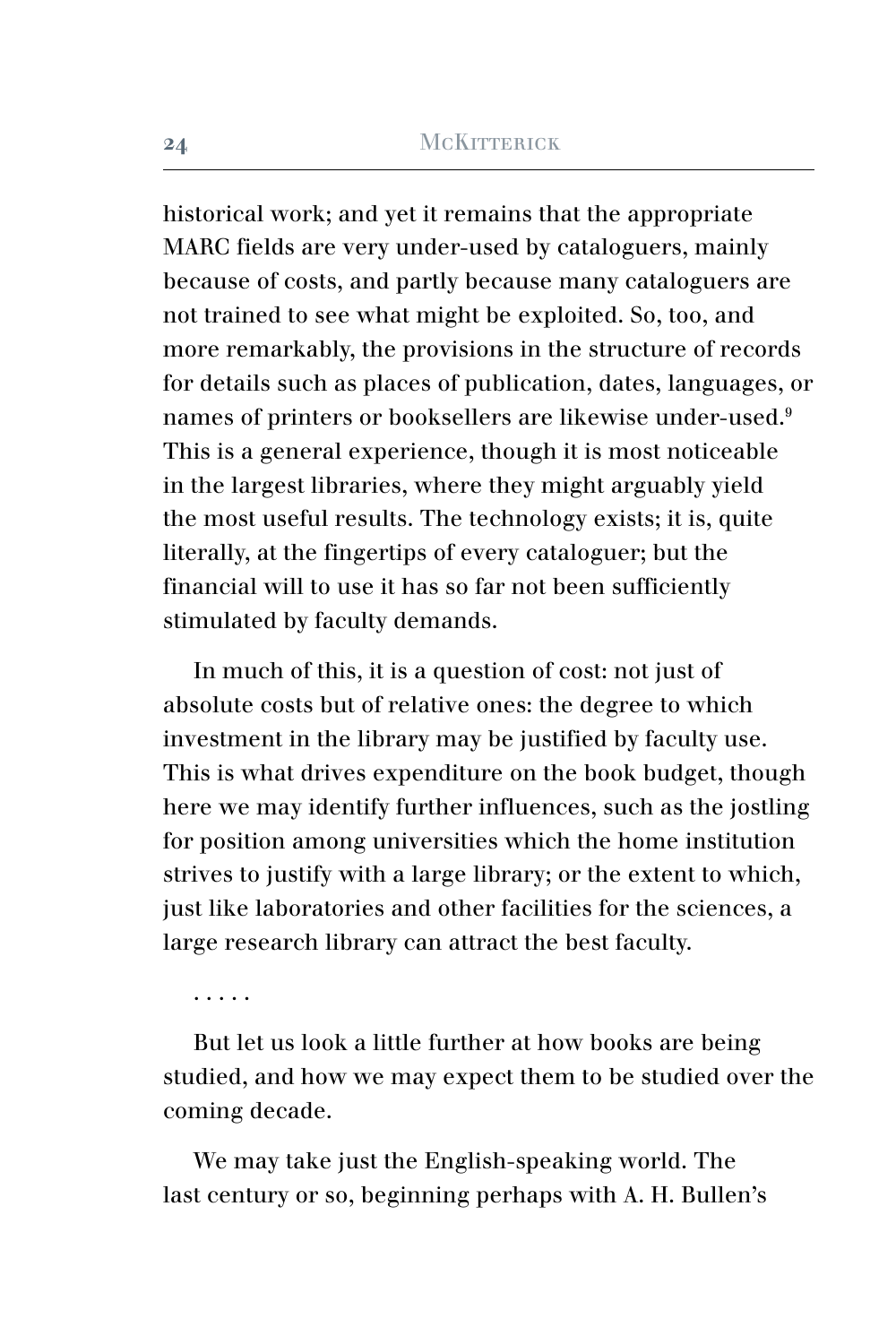catalogue of pre-1641 English books in the British Museum, published in 1884, has seen a concentrated and usually well-focused effort on the part of the international bibliographical community to establish what exactly was published between Caxton's first press in 1475 and the nineteenth century. There remain many questions concerning nineteenth-century books. Nonetheless, for the period down to 1800 we now have the *English Short-Title Catalogue* almost in place. This represents an amalgam of much of Pollard and Redgrave's *Short-title Catalogue* to 1640, revised by Katharine F. Pantzer and others; Donald Wing's equivalent survey from 1641 to 1700; Carolyn Nelson and Matthew Seccombe's detailed account of periodicals between 1641 and 1700; and the much more recent *Eighteenth-century Short-title Catalogue*, including the North American Imprints Project run by the American Antiquarian Society.

The position for non-British and North American books in this period is much less satisfactory, in that the sixteenth century is only patchily covered, and the cover for the seventeenth century is distinctly skimpy. But, as we were reminded by the publication only a few months ago of the Amsterdam catalogue of sixteenth-century books from the northern Netherlands<sup>10</sup>; as the catalogue of non-British European books down to 1700 in the three dozen Anglican cathedral libraries of England and Wales reminded us last year11; and as the growing union-catalogue databases of RLIN in the United States, and the Consortium of European Research Libraries in Europe all remind us by their daily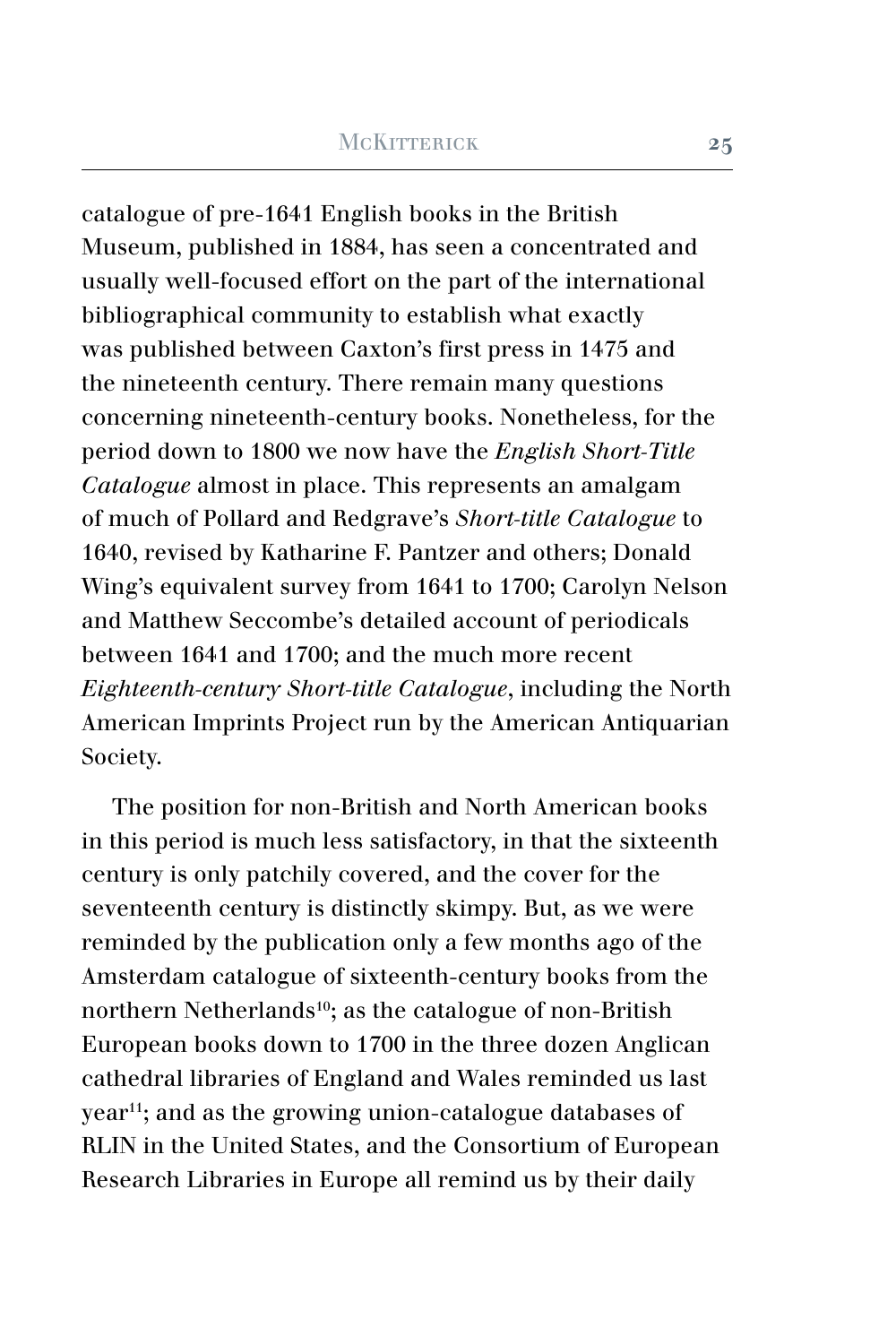growth, organized retrospective bibliography is putting in place the historical documents from which may grow the historical questions of the future.<sup>12</sup>

The British and North American record gives us, for the first time, the opportunity to build reasonably informed overviews of the history of the book: of its making, of its publication, of its circulation, and of its use. The same excitement was evident at the launch of the Incunable Short-title Catalogue (ISTC) as at the first conference to celebrate the achievements of the eighteenth-century STC: The realization that new kinds of questions could now be asked, that analysis by date, and to some extent by subject or by genre were now possible on a scale impossible in an environment dependent on ordering principally by author.<sup>15</sup>

However, the ten or fifteen years since these excitements have also found more wary responses. I take two obvious areas of study.

First is the question of manuscripts. It was addressed by Ian Doyle at the incunables conference, with respect specifically to medieval manuscripts. For many people in the English-speaking world, something of the magnitude of the question for later books came not with the publication of the *Index of English Literary Manuscripts* (a survey, still incomplete, by Peter Beal and others, of British authors in manuscript—autograph or transcribed—from the sixteenth to the nineteenth centuries), but with a book by Harold Love, of Monash University: *Scribal Publication in Seventeenth-Century England*, published by Oxford University Press in 1993 and recently reissued under a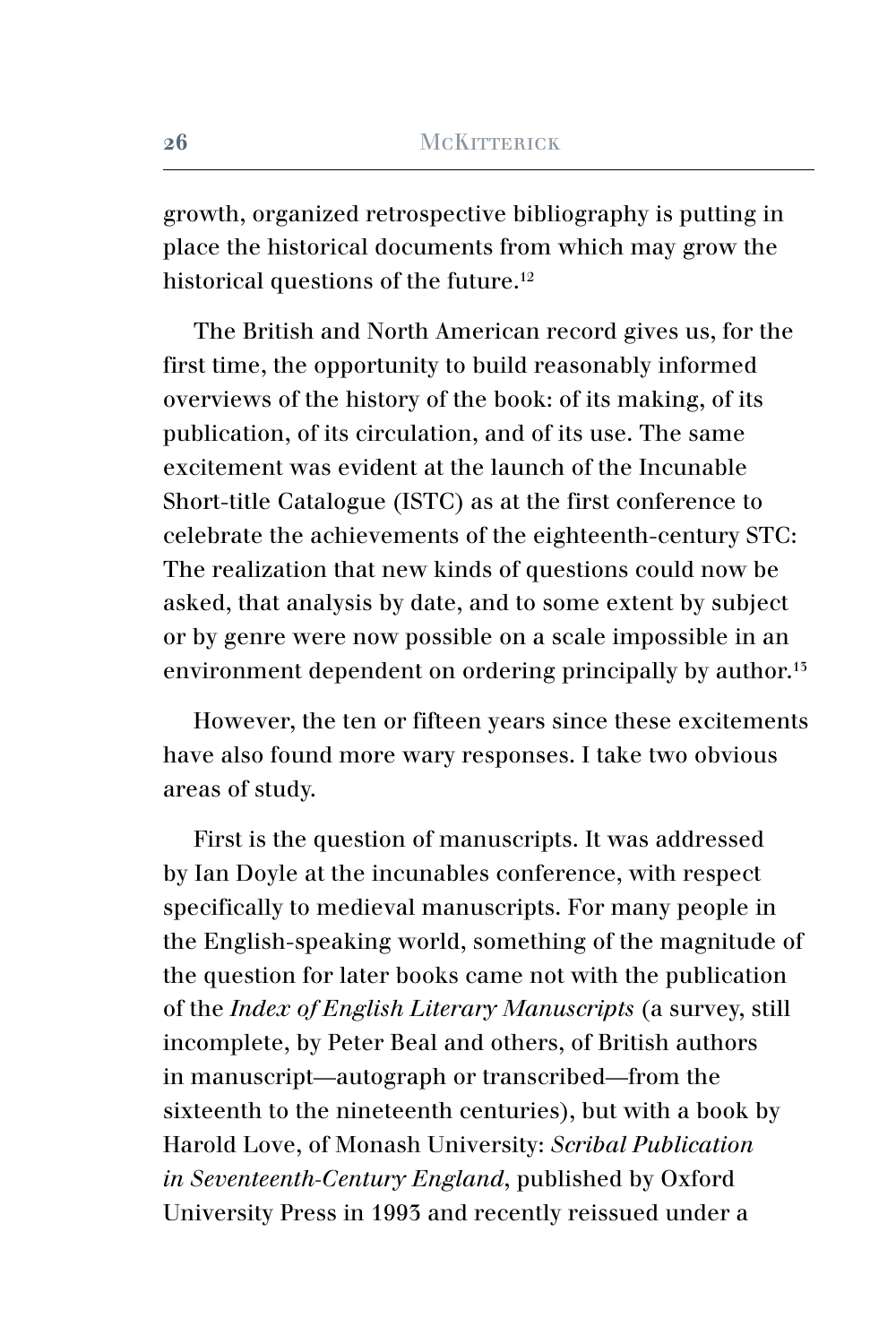slightly different title by the University of Massachusetts Press. Love was one of the first to demonstrate, on a scale that took him far beyond the familiar realms of the circulation of poems by Donne and other seventeenthcentury poets, that manuscript publication remained not just an amateur pastime, but a commercially organized system, operating on a large scale, even in the last decades of the seventeenth century. Whether in poetry (Love's own edition of the work of the Earl of Rochester was published in spring 1999), in politics or in religion, manuscript and print existed, as normal means of publication, side by side for three hundred years after Gutenberg. Nor was it just a clandestine affair. Notwithstanding the efforts of governments of various political hues in the midseventeenth century to suppress unlicensed and illicit printing, subversive literature of all kinds continued to be printed.

So, too, manuscripts were a means of circulating texts to which no objection could be raised. There was still a commercial trade in manuscript copies of sermons, to be preached Sunday by Sunday in the Church of England, even in the nineteenth century. In some areas, and perhaps particularly in law, the promotion of daily activity depended on manuscript just as much as print. The recent catalogue of English legal manuscripts in Cambridge University Library,<sup>14</sup> a catalogue that deliberately excludes Roman law so as to concentrate on the riches of that collection, demonstrated on an impressive scale something of how deeply this was rooted in legal expectations and practice.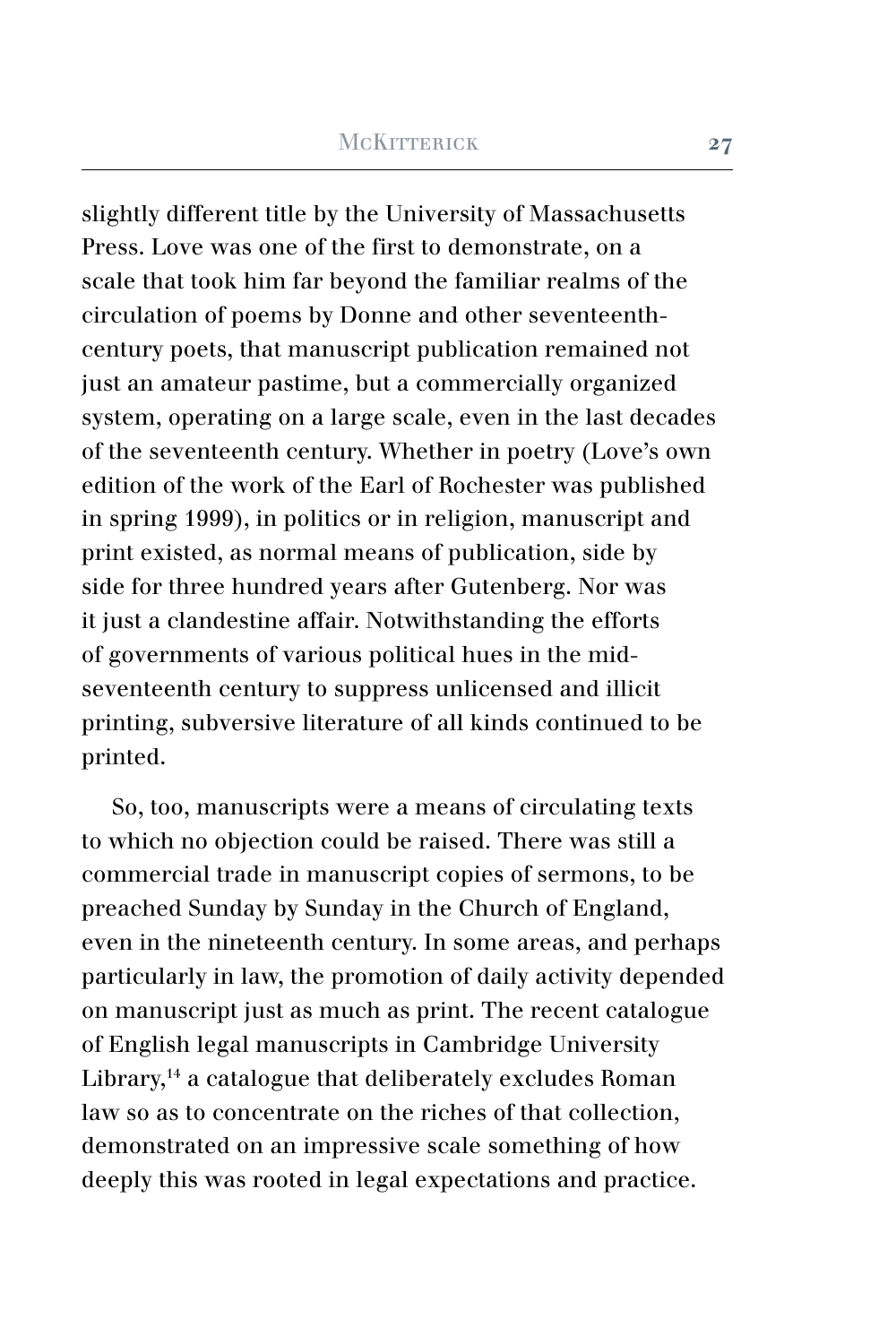The fact that it has taken almost three centuries between the arrival of most of these legal manuscripts at Cambridge, and the emergent realization of their significance, might give the more glib library administrator pause for thought. Research libraries constantly re-identify themselves, as interests and knowledge change. It is safe to say that in pre-Maitland nineteenth-century Cambridge, even with a six-volume catalogue of the manuscripts in course of publication, no one would have thought of the University Library as a great legal library. And yet, sitting within the collections, was an accumulation gathered with an omnivorous enthusiasm for all things manuscript (and therefore, incidentally, legal) comparable with Sir Thomas Phillipps himself.15 Most of it came from the library of John Moore, bishop, friend of Isaac Newton and of the classicist Richard Bentley, the owner of a remarkable collection of books printed by Caxton, and a man with a bent for medicine: not, in other words, an obvious legal historian.16

The basic question remains. How exactly were these and other similar manuscripts made? Were they made by professional scribes? How far may they be grouped? More generally, they are a reminder that if we are to understand either printed books or manuscripts just in the fifteenth century, but also for centuries subsequently, we need to be able to put manuscript and printed book side by side, in our reading rooms and in our catalogues. In other words, we need to reverse some of the assumptions that, ever since the generation of Mabillon and Montfaucon, have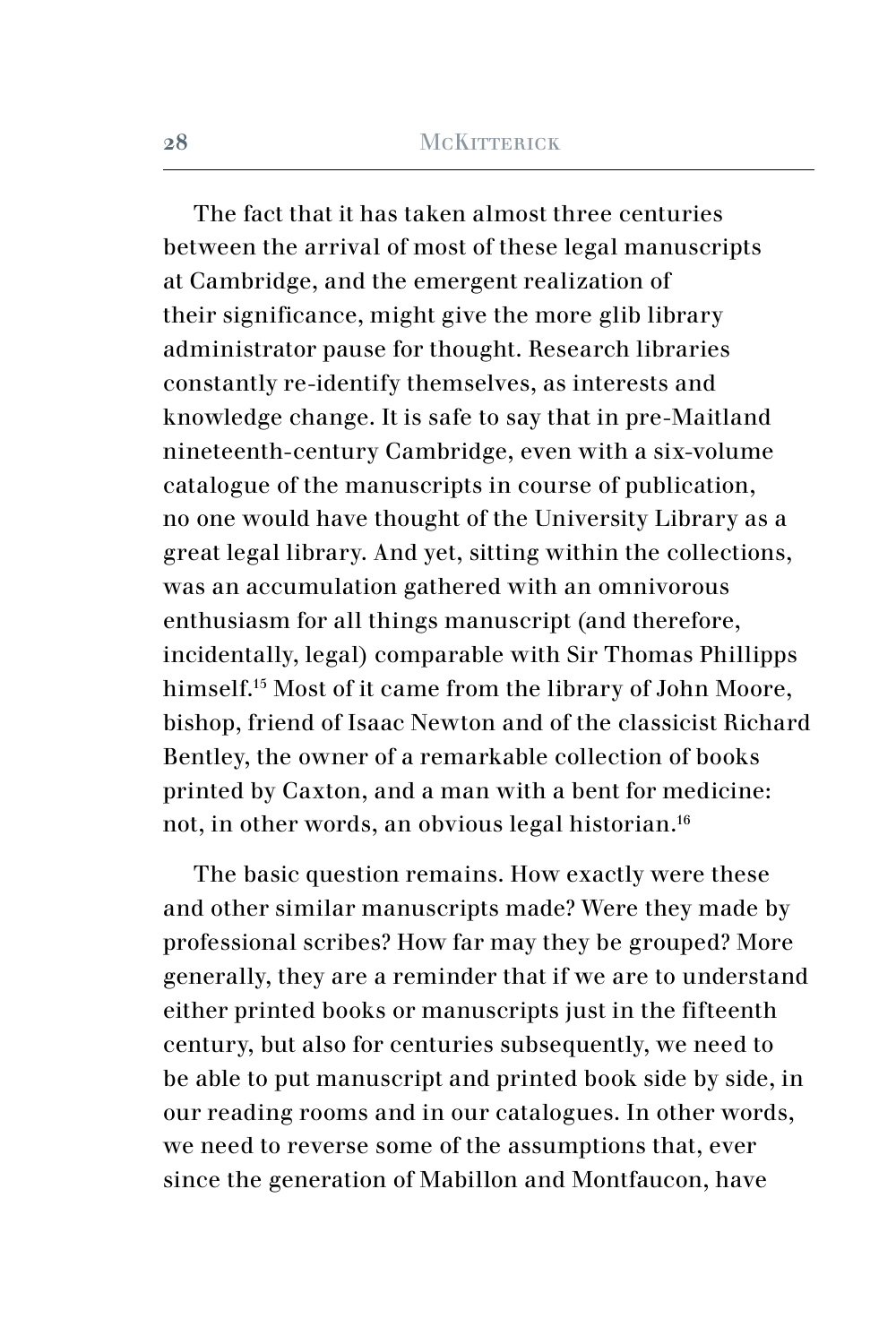tended to separate the two media, written and printed, in the interests of economy and librarianship.

My second generic example is the question of images. The *Eighteenth-Century Short-Title Catalogue* deliberately ignored engraved images, even when they contained large numbers of words, such as satires by Gillray, or engravings (for example) illustrating and quoting from Thomas Gray or Laurence Sterne. The other short-title catalogues have done much the same. And yet, as the exhibition of seventeenthcentury English prints at the British Museum in 1998 revealed, in yet another context, word and image are inseparable.17 The bibliographical boundary between the two is by no means clear. As a result of perfectly reasonable decisions to exclude much pictoral matter from the shorttitle catalogues, it is extraordinarily difficult to study the printed ephemera that has underpinned so many aspects of our society since the sixteenth century.

In modern times, there is now a major collection of the art of the newspaper cartoon at the University of Kent, in Canterbury, where the catalogue is linked to a databank of electronically held images. For literature, for historical disciplines of all kinds, film is both a form to be studied in its own right, and evidence for its witness to opinion, propaganda, the management of information, social and economic assumptions, or simply the history of taste. For an earlier period in the history faculty in my own university one of the most popular courses to be started in recent years concerns the place of caricature and the popular print in political and social life in the late eighteenth and early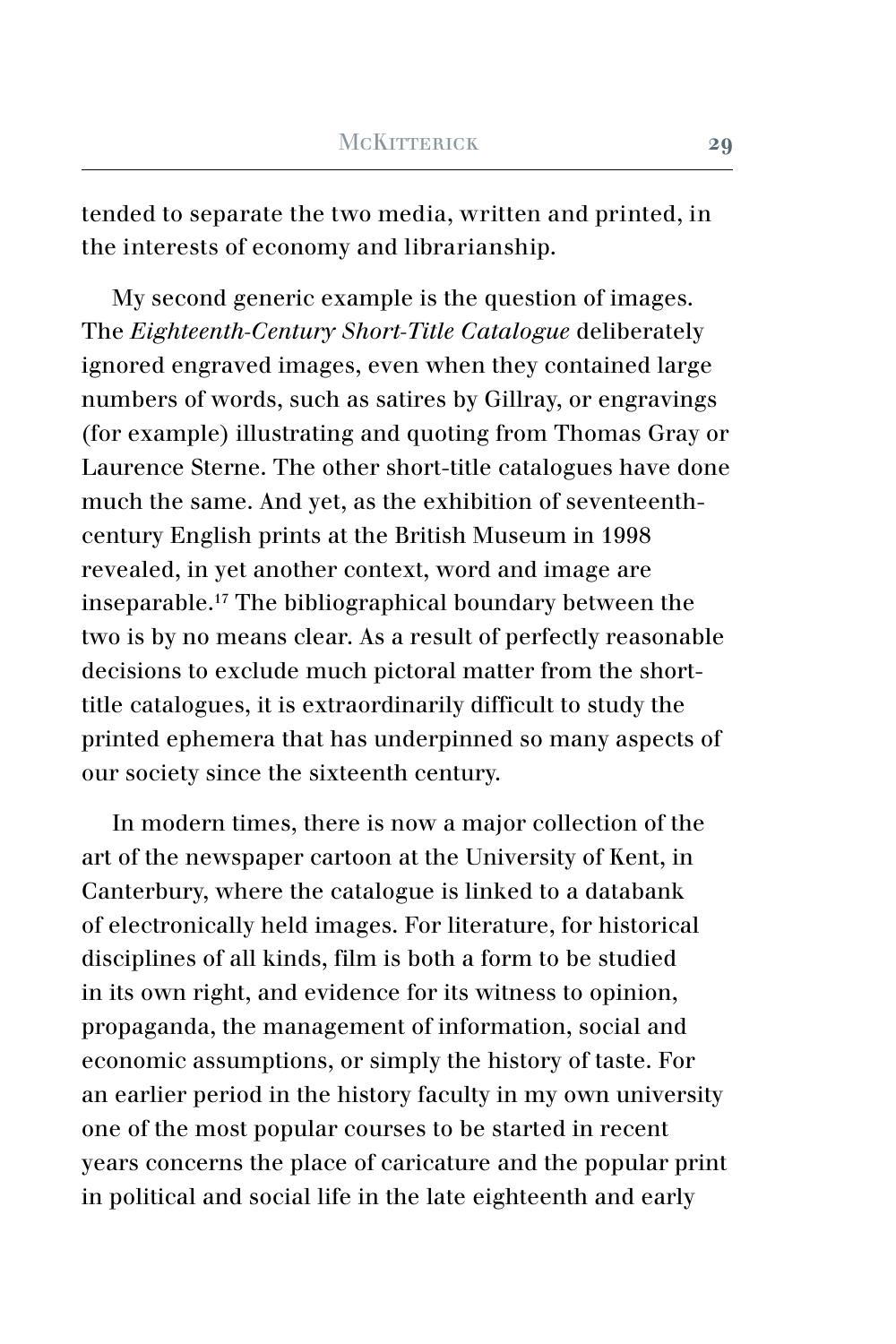nineteenth centuries. The recent lists of major university presses, offering new books on graphic art from several points of view, have confirmed what many librarians already know: that in an age dependent on the image, whether in film, advertising or the icons on our computer screens, there is a thirst for the history of the making and use of images at least as strong as that for the history of the printed book itself.

All this has implications for the use of periodicals and newspapers. Intellectually, it raises yet again the issue of the relationship between public and private spaces as locations for what we see. It therefore brings the special collections reading room into a closer relationship with the world quite literally outside; and the various political, religious, moral or economic forces are seen at work in both.18

I turn to a third and final example, where the management of our research libraries will over the next few years need to respond much more to research needs. In the last few years, we have witnessed an extraordinary growth of interest in the history of reading. It is an amorphous subject. It has attracted some work that has been very valuable, and other that is little more than merely fashionable. To different scholars, it focuses, for example, on a form of literary criticism; on the evidential value of the physical qualities of books and other papers as historical documents; on literary records such as may be found in the record of the reading of the youthful David Copperfield (itself reflecting in some measure the reading of the young Dickens himself); on the clues to be found in marginalia or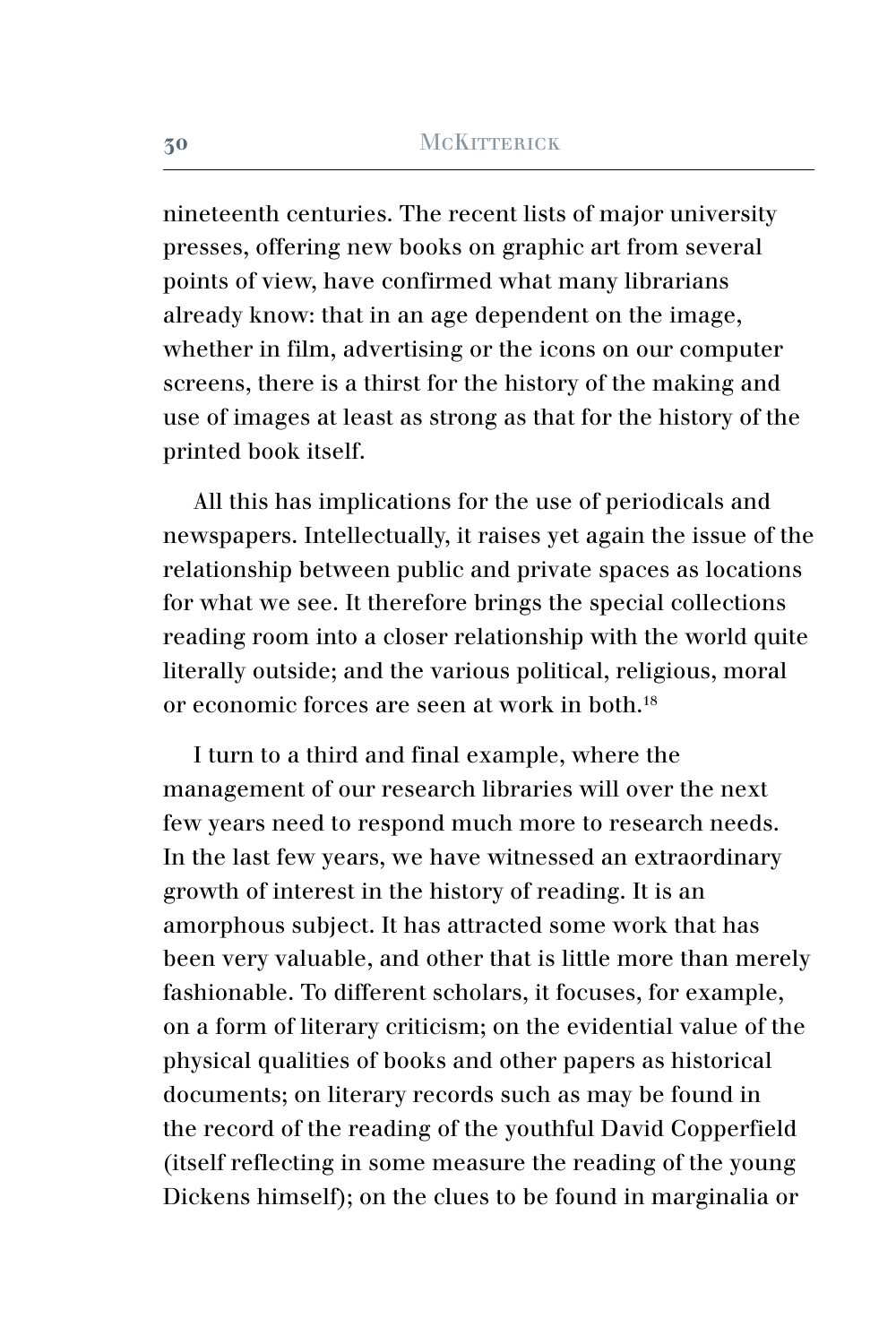other marks of ownership or use; on the archival records of the book trade or of library borrowing; on the visual record of reading practice in paintings and photographs; on the special interests of particular magazines (and here, so far, of women's and popular magazines in particular). Evidently, if we are to judge by the published work, the variety of approaches is itself an attraction. This is natural in a subject that is still young. The British Library, in conjunction with Simon Eliot, even has a project to record historical evidence of reading practices on a database. The society which brings many of its practitioners together, SHARP (Society for the History of Authorship, Reading, and Publishing<sup>19</sup>) was founded so as to be as hospitable as possible, and has attracted a rapidly growing membership.

Many aspects of such a sprawling subject derive from materials that libraries are well able to produce. One result has been to begin to explore the administrative records of institutions, to discover how collections have been built up, and used. It therefore bears on the history of libraries, and the use of our own records.

Questions of annotation, ownership and use are more difficult. I am not the first person to remind an audience that there are all too few guides to books containing manuscript annotation. The *locus classicus* is perhaps the offshoot of the nineteenth-century cataloguing of the manuscripts at Cambridge, a project almost forced on the compilers since they had to cope with a class of printed books that had long been identified as bearing adversaria, and therefore, in their predecessors' view, as manuscripts.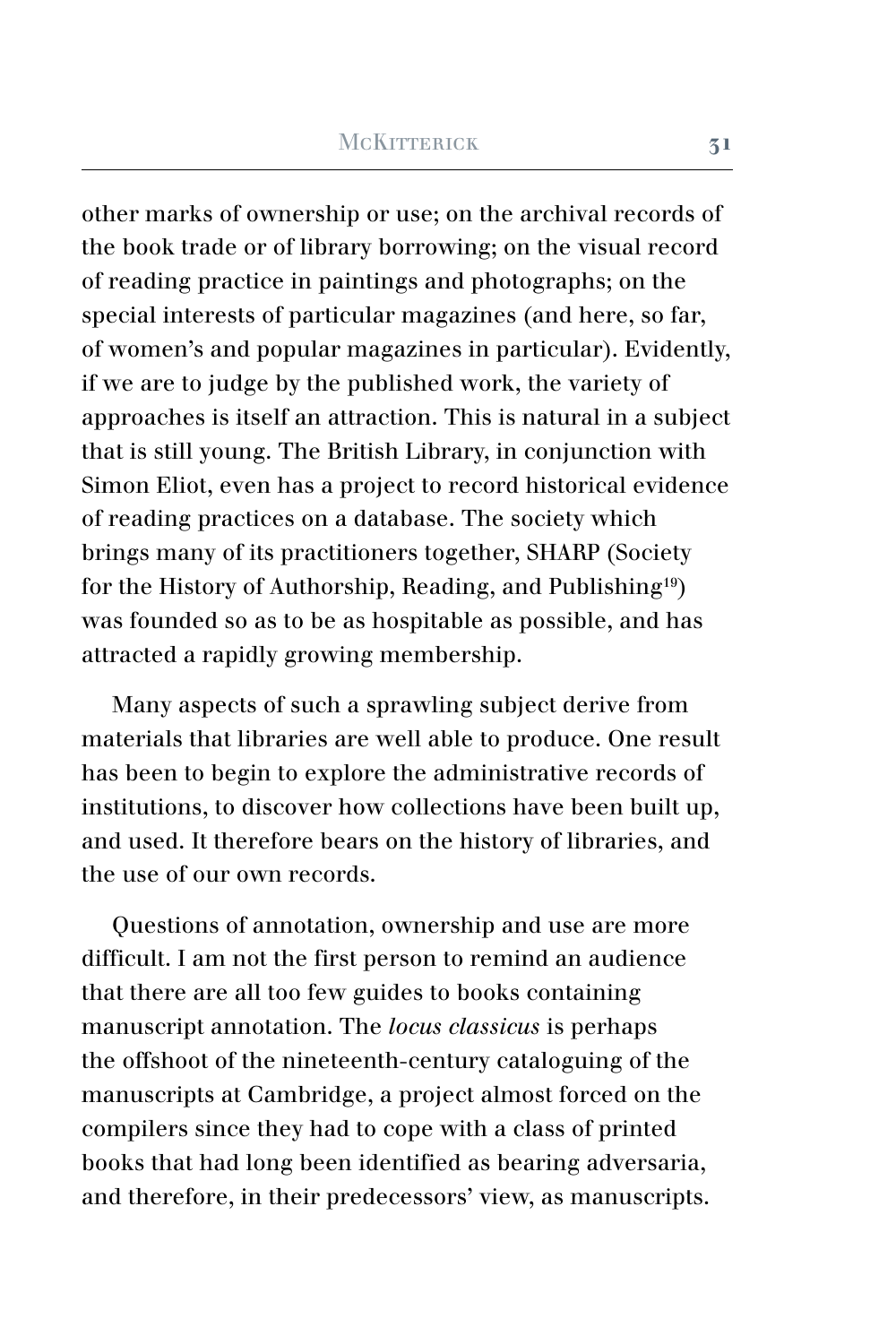Much similar information is to be found, for its own field, in Paul Kristeller's *Iter Italicum*. In 1994 Robin Alston published a survey of those books recorded in the British Library's own printed catalogue as having annotations, or signature of ownership. Valuable as it is, it is by no means complete. More recently, the substantial group of books bought by Yale University from Bernard Rosenthal, and the splendid catalogue that accompanies it, has demonstrated how varied a kind of evidence of use this can be—and also how recalcitrant it can be for a cataloguer seeking to make it available through the limitations of the ordinary computer catalogue. In the nature of things, most annotation is anonymous—and not necessarily the worse evidence for that on the history of reading, of use, and of response.<sup>20</sup>

One of the largest questions relates to a further field that is, in some senses, very poorly documented indeed, and yet where there exists much more evidence than is sometimes realized. Simply in documentary terms, we have vastly less information concerning reading or book ownership by women than we do by men. This is a result of the status of women in the eyes of the law, rather than just within their everyday life, as owners of property.

I do not propose to venture into the complicated area of whether a woman's signature on a book may or may not signify as a record of legal ownership. But it is quite clear that such a signature does at the very least signify some particular interest—intellectual, sentimental, religious, or family. For men as book owners, the evidence is legion by comparison, even though it has many peculiarities and its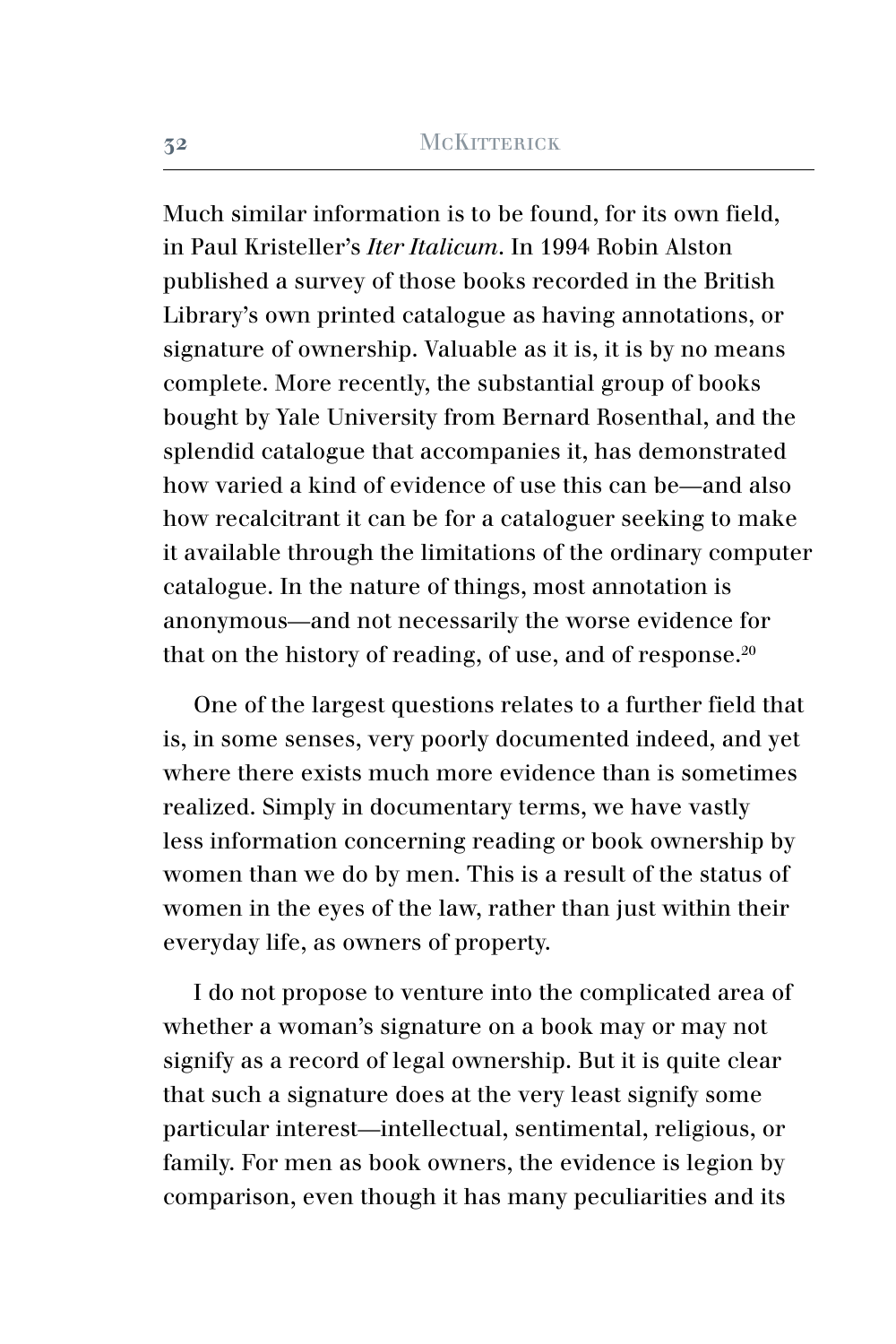own inadequacies. Records of book auctions, inventories of estates, and notes of household expenses all tend to a record that appears to be of men, but in fact is often misleading in that such records may relate to both sexes indifferently. And yet, it remains that the series of editions of the inventories of books in private libraries in renaissance England, edited by R. J. Fehrenbach in Maryland and Elisabeth Leedham-Green in England, has so far published none of books belonging to women.21 In his great survey of private libraries in England down to 1640, Sears Jayne was only able to find three such lists of books, two of them made for the male-dominated institutions to which women had presented books.22 Whether or not these women ever read these books is another question entirely.

Hence the importance of notes of provenance. There is plenty of evidence that women owned and used books, but it is scattered through the scribbles and signatures of books that are so far, in this respect, not so much inadequately recorded as hardly recorded at all. In the seventeenth century, at one extreme stands a figure such as Anne Sadleir, daughter of Sir Edward Coke, Lord Chief Justice. She was a person of considerably piety, and we know a lot about her religious inclinations thanks to her surviving books and notes. We also have a small group of letters. But, spectacularly, she was also in a position to give to Trinity College in Cambridge, following the execution of Charles I, what is generally reckoned to be one of the finest illuminated books of the thirteenth century, a large folio Apocalypse, the text of the Book of Revelations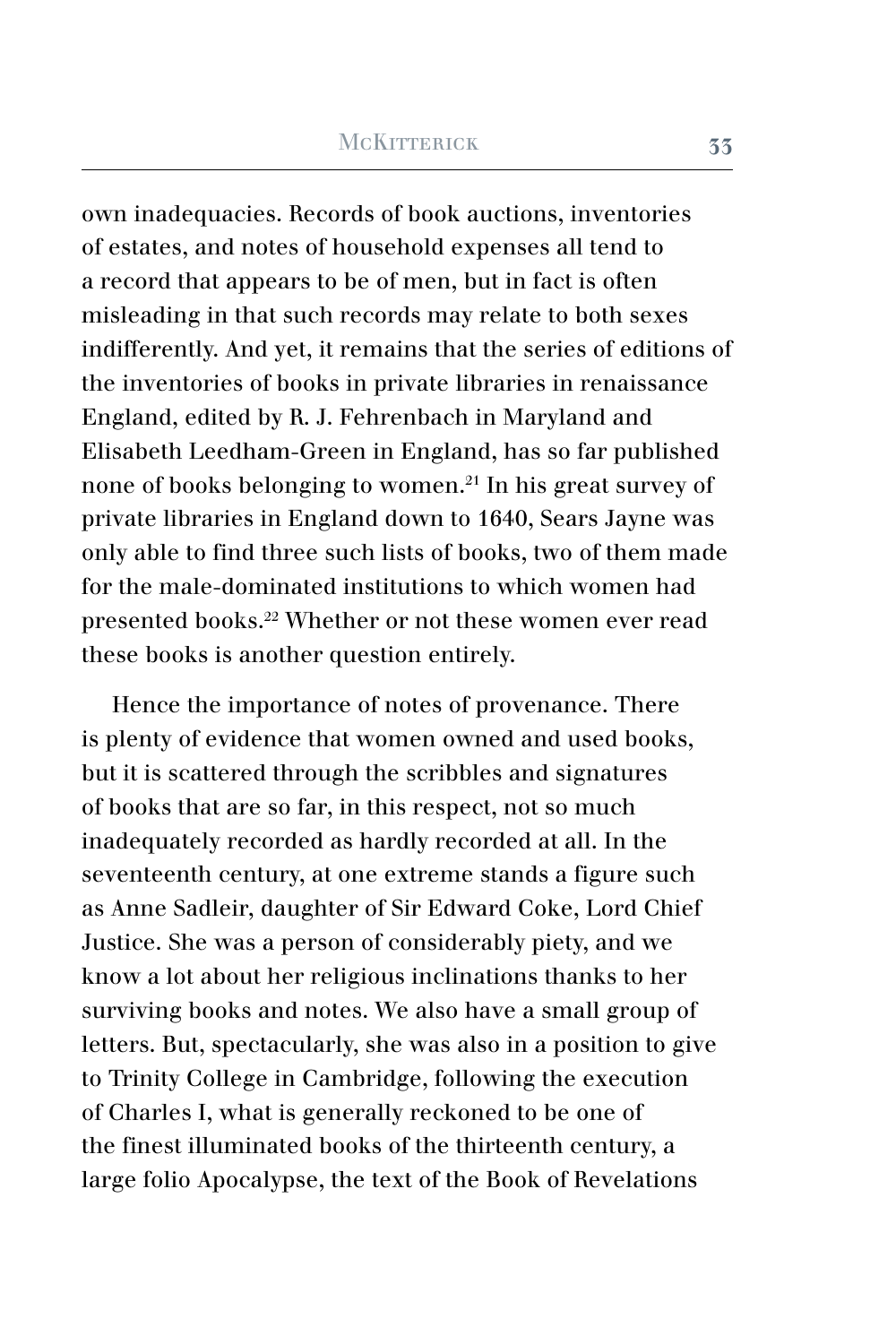illustrated with a lavish series of pictures in red, blue and gold depicting the figures seen in his dream by St. John. Her purpose in presenting it to Trinity College was straightforward: it was for safety, in faith that the 'vulger people' would be brought to their former obedience, and that Charles II would be restored to the throne.

Her Apocalypse has been often exhibited, and it is coming under further scrutiny as a part of millenial fervor. But Anne Sadleir's steps for the safety of one of the most valuable family possessions are hardly useful evidence of women's reading more generally. For that, at this period, we have to resort to a painfully slow process of building up evidence book by book, as Paul Morgan has for the library, rich in all kinds of minor literature, of the much less wealthy contemporary of Anne Sadleir, Frances Wolfreston of Staffordshire. If we move to more recent times, we are told by the author of the standard history of book collecting in England that Frances Mary Currer (1785-1861) was the country's earliest female bibliophile.23 Booksellers have repeated this hundreds of times since those words were written in the 1920s, because Currer, unusually, put a bookplate in her library, which was later sold at auction, and the book trade has therefore been reasonably well supplied with examples. But we should feel uneasy at the pioneering status accorded her by de Ricci and his disciples.

. . . . .

As everyone here will be aware, these are not easy times for university funding. Hence the importance of

**34**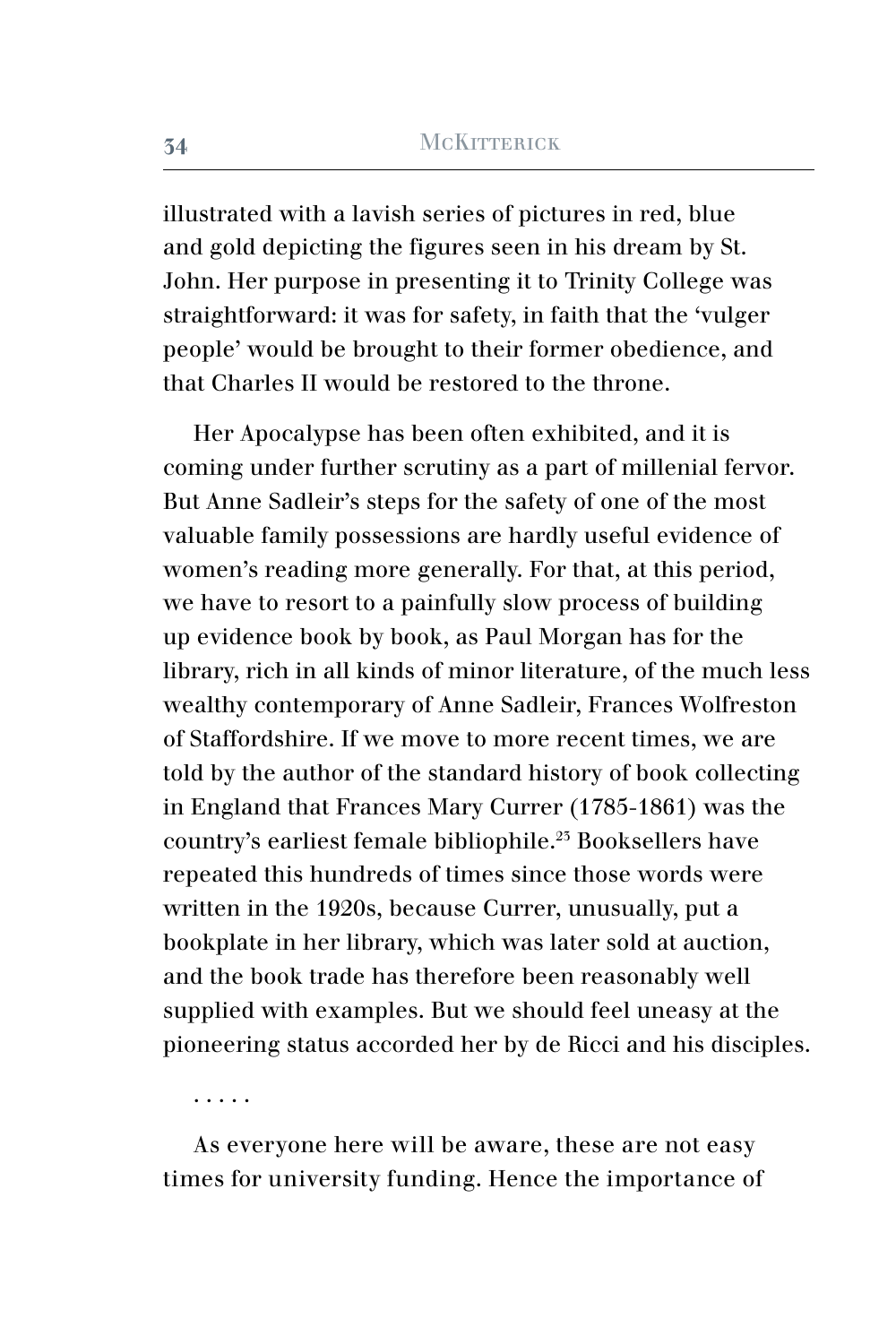engaging library work with faculty, of ensuring that the library is exploited for its educational possibilities. In Britain, there has recently been a nationwide exercise in what in management circles is called 'mapping'; a survey of what various groups of users, in different subject areas, consider to be the most urgent needs in libraries. Perhaps not surprisingly, the results were only partially illuminating. Some researchers were not able even to draw on the most basic tools that their equivalents in other parts of the country had been accustomed to for decades: it was dispiriting, for example, to find how little collaboration there was in some areas even for sharing periodical subscriptions.

The exercise also pointed to developing needs. In particular, we may note here a growing interest in socalled 'grey' literature, the literature of reports from semiofficial or unofficial bodies; the literature of protest and of pressure groups, which are playing so large a part now in the democratic process as voters become increasingly suspicious of main-line political parties. For libraries, such documents, printed or photocopied, can tend to fall midway between the responsibilities of manuscripts and of printed books. Another area for concern is the enormous pamphlet literature of the last two centuries. For the eighteenth century, this is better charted water, and Kansas has been to the forefront in setting an example. But, for the nineteenth and twentieth centuries we have so far much less satisfactory bibliographical control; and the *Nineteenth-Century Short-Title Catalogue*, based as it is at present on so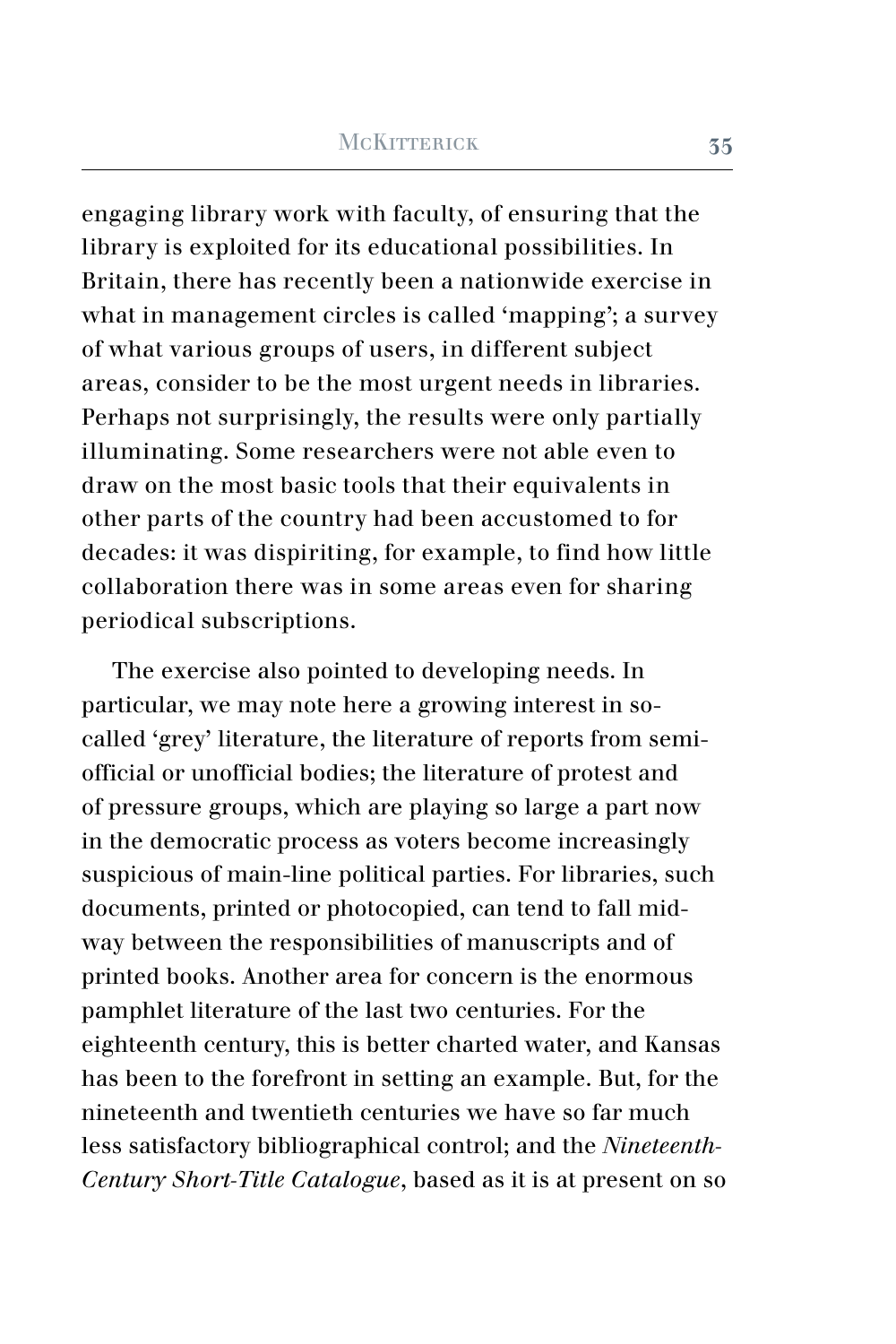few libraries, offers all too little guidance even as to what exists, let alone its relative rarity or its location. In areas such as these, collections such as the O'Hegarty collection in the Spencer Library are of primary importance. They include publications of a kind that has never been collected in an everyday manner by the copyright libraries in the British Isles, and much that will have escaped government departments and private individuals. Indeed, it is probable that in important respects this particular collection is the best of its kind not just outside Ireland, but anywhere.

Some of the most promising historical research depends on the ephemeral and neglected literature: so common at its time that it was ignored. The history of disease and of medicine amongst the less privileged; the history of domestic life; the history of popular religion; of women's daily existence; of travel and of transport; of ways in which language has been used; of popular theatre and popular music; of punishment; of recreation; of birth and of death; of street life; of children; of the old. I take these subjects at random, as examples of areas of research where a new awareness of the power of ballads and popular songs, advertisements, chapbooks, handbills and other forms of cheap literature provide a picture very different from what we may call the literary establishment. Much of this kind of material is ephemeral, on poor paper and in the throes of rapid deterioration. It raises serious questions of conservation. It can be an embarrassment in this respect. Much will only be preserved by reserving it from everyday use, and sharing it in re-formatted surrogates.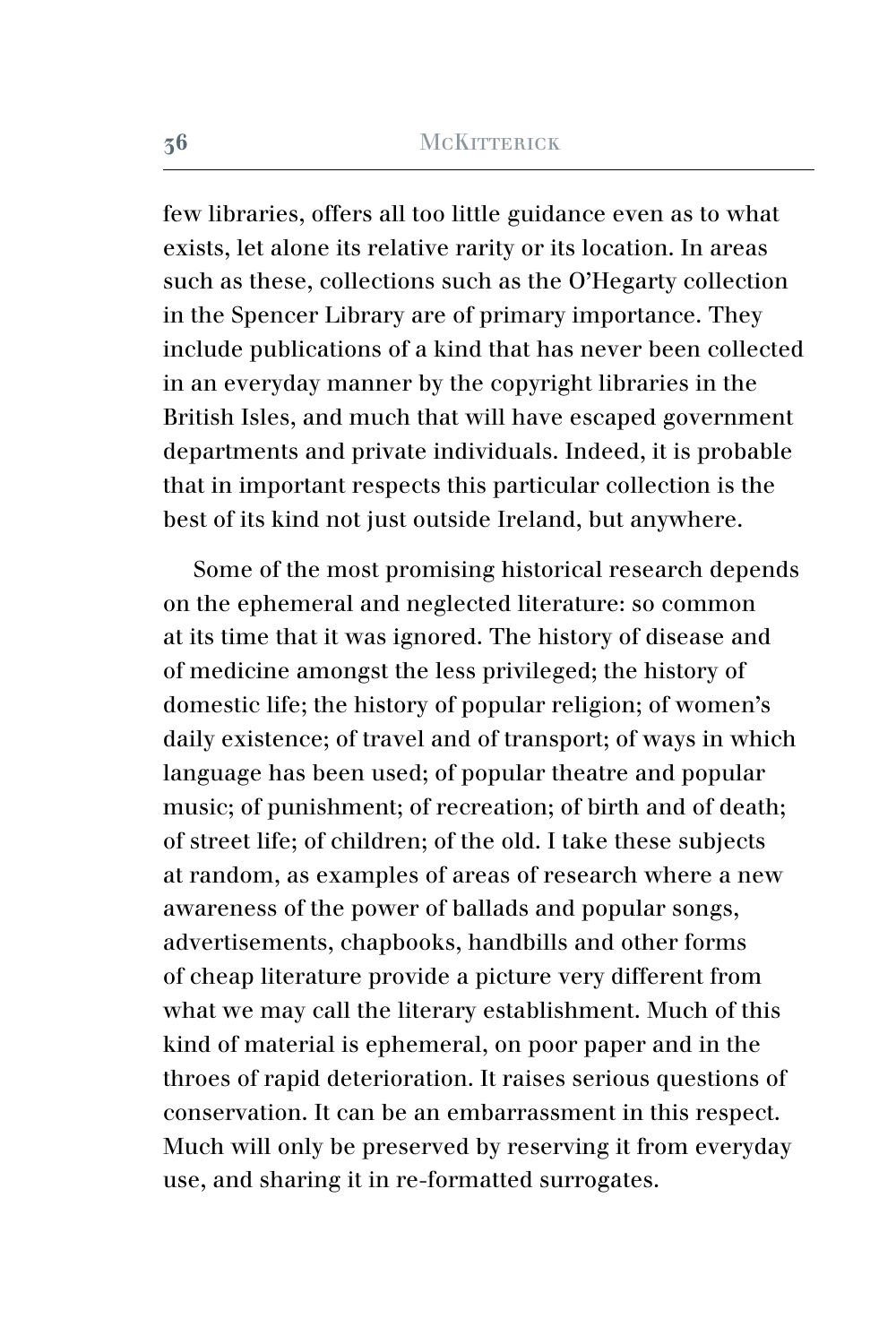We have seen and heard much of surrogates and of reformatting in the last few years. Some of the tales of what has recently been discarded by libraries are hair-raising. Let us not be sanctimonious about this. Libraries have always had to discard and destroy. Indeed, the culture of preservation is a relatively recent phenomenon, as we realize by a moment's thought about the history of manuscripts and their use to strengthen bindings in the sixteenth and seventeenth centuries, or the history of British public records in the nineteenth century, or of drives for waste paper during the Second World War. It is only in about the last two decades that we have begun to appreciate the interest of imperfect books; and most booksellers and librarians still perhaps understandably—eschew them. But, on the other hand, the impulse, unconsidered and acted on without consultation, to digitize or film, and then destroy, should be resisted by research libraries whose duty is to enable the understanding of texts in the forms in which they have been created and published. John Milton wrote in a world that had no need to face film or digitization, and he was concerned with control of texts in another way. But his words ring out from 1644: 'Hee who destroyes a good Booke, kills reason it selfe.'24

The reasons for our new awareness of much that was in the past ignored as commonplace are not just born of new awareness of rarity. It has also to do with wider questions concerning the place of print in a society possessed of a new alternative.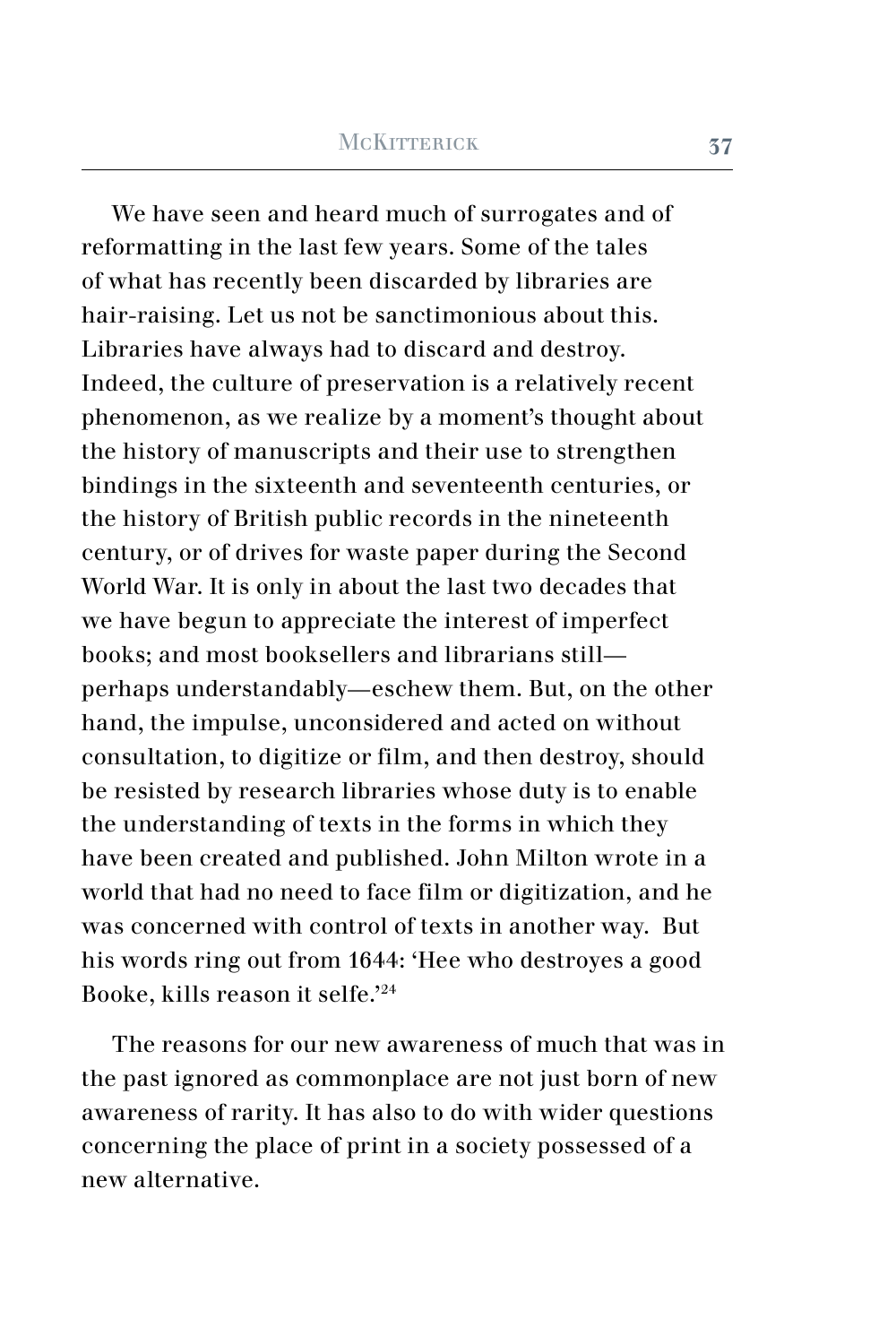The relevance of museum practice and expectations is evident. In a recent collection of articles written over the course of twenty and more years, Professor Tanselle pointed out that no museum keeper would dream of discarding original materials, and keeping them only in surrogate form.<sup>25</sup> His analogy with the librarian who makes a microfilm and then discards the original is a dramatic one; and it requires a little more examination.

Museums now make a habit of reducing the quantity of original material on display, and using the space thereby gained to explain by means of more or less technical wizardry some of the principles of their collections. The aims are, very broadly, educational. The result is to be seen any day at a large museum. A few weeks ago, I was in the Natural History Museum, in London. That museum is a celebrated success in terms of popular appeal. But yet, when one looked at the age profile of the visitors on that day (dominated by young children, rather short on teenagers, distinctly short on unaccompanied adults), the effect of the decision to remove from public view many of the detailed and ordered displays of natural creation was plain to see. By means of models, photographs and computer images, the museum had sought, and found, a highly profitable but different market. As a teaching museum, it had moved down the equivalent of several school grades. Its function as a research institution has been largely removed from public view.26

There is food for thought here in the world of libraries. To present a surrogate of the original is, indeed, to

**38**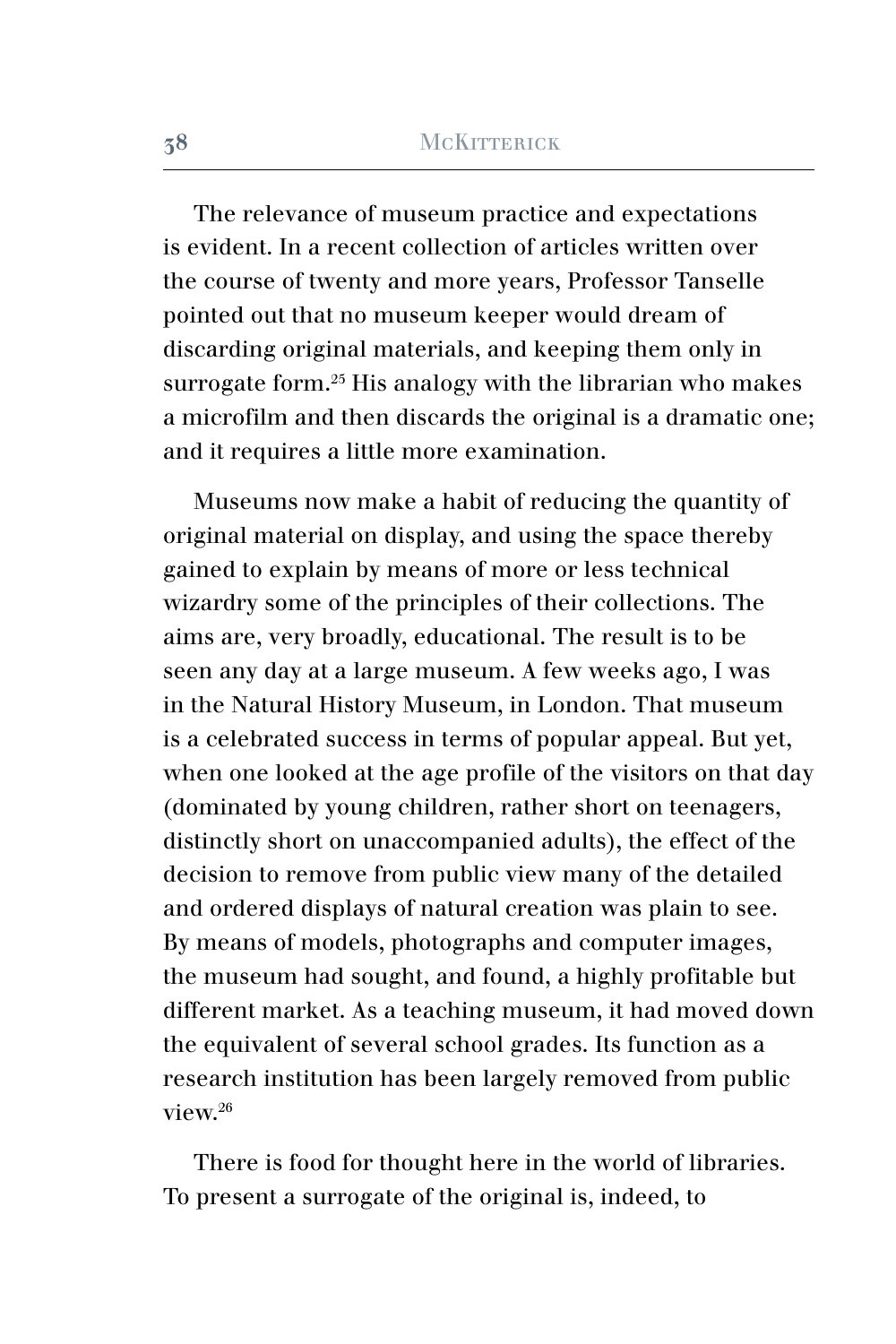accomplish education at one level. But like the exhibits for those children in the Natural History Museum, this is no more than an introduction. Among other things, like making available as much literature as possible to as many people as need it, it is the business of a research library to enable the detailed analysis, from a whole variety of approaches, of original documents—be they medieval manuscripts or nineteenth-century weekly newspapers. Only by considering the originals, the implications of their bibliographical form, the material of their manufacture, the details of their printing, the degree of their durability, and by comparing these features with the same in other documents, can we begin to understand the purposes, meanings and spheres of influence of any document printed, manuscript, film, digital or other. The phrase coined by Professor McKenzie in his Panizzi lectures in 1985, 'forms effect meaning', should ring in the ears of every librarian.27 Projects such as the Online Books Evaluation project at Columbia,28 interesting as they are, and useful as they will be for some purposes, have a strictly limited use for historians and others whose business is, or ought to be, as much with the artifact as with the marks that it bears.

Hence the importance of special collections in particular and research libraries as a whole: not just repositories of words and images, but also repositories of the vehicles by which these words and images were first brought to life, the paper, skin, papyrus, bark or other material on which they were printed, written, stamped or carved. Only by examining such artifacts can we begin to understand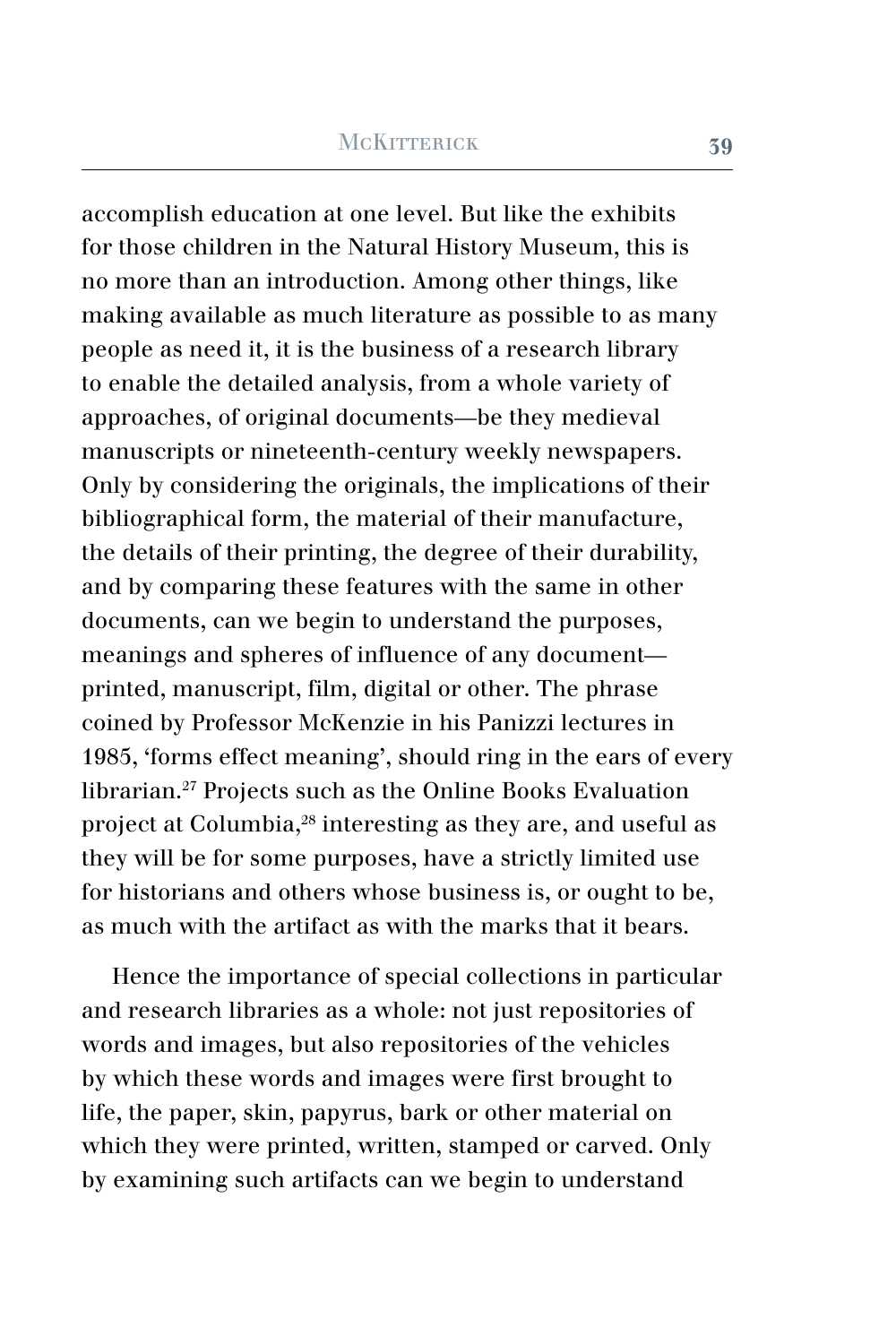the complicated links between the author and his or her environment; the possibilities and limitations of authorship; what it is that we or our predecessors mean or meant by publication; how and why particular texts look as they do, and how they are or may be modified as a result of their manufacture; how to balance modern rarity against what was earlier commonplace; how to evaluate the evidence on which we base these conclusions; how, in the end, readers have handled these pieces of paper, these books, these representations, these compromises between author and reader in which we may seek to discover meanings.

In some respects there is not much new in this. But it is new in two ways.

First, in raising concepts such as compromise, it reaches well beyond the certainties sought out by an older tradition of Anglo-American bibliography. In the hands of a core of influential leaders during the middle years of this century, this became a discipline that even sought to harness a belief in scientific demonstration and exactitude to what is, in reality, one subject to the vagaries and inconsistencies of human behaviour.29 How that behavior and textual experience may be represented is, or should be, one of major concern to current and future research.

Second, it is new to the last years of the twentieth century. To a generation for whom a printer is no longer a person, but an office desk machine linked to a keyboard, and for whom to read on screen is as natural as to read from print or from manuscript—and therefore for whom the evanescent word has no physical existence, and is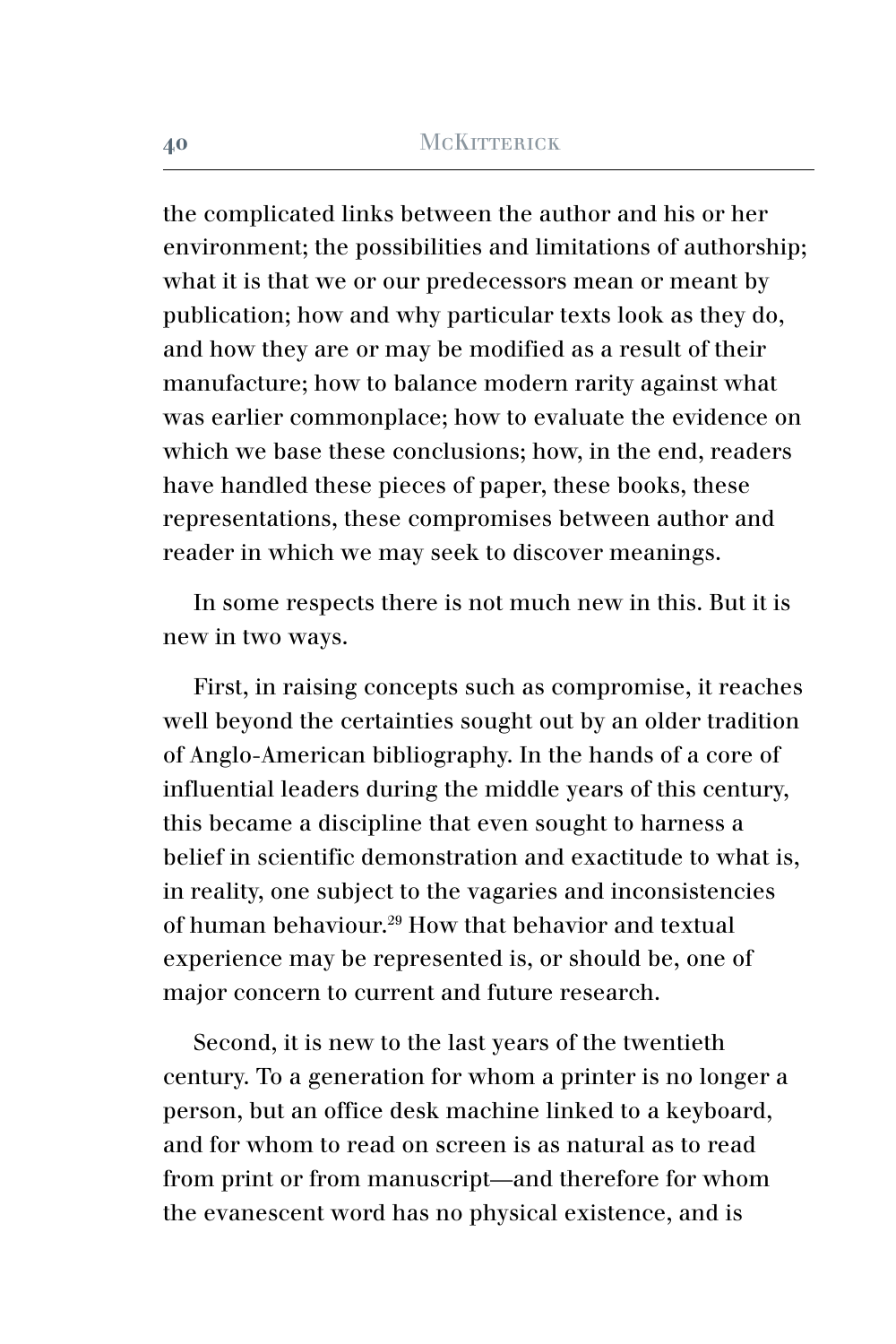transiently defined by a series of intangible codes—the history of the book has within the space of a very few years become a topic of perhaps especial concern. We may agree that the book is not dying, but simply changing. But what do we mean by books? How does the codex differ from the database or from the novel or other 'book' that we can call up on screen? Why do books look as they do? How have they assumed their present conventions of materials, internal organization, circulation and sale? The several national histories of the book now in preparation are one obvious manifestation of this concern. Inspired by Henri-Jean Martin, Roger Chartier and others in France, where a history of the French book has been published in five volumes, teams in the United States and in Britain are now writing their own collaborative histories. We may expect to see the first of each of these two series within the next six months: the volume on the colonial period in the United States, and that on the fifteenth and early sixteenth centuries in Britain. Meanwhile, there are other plans afoot in Canada, Australia and New Zealand. Not before time, some preliminary consideration is also being given concerning how to write the international history of the book, and how (for example) to analyze the growth and manipulation of international conglomerates with multifarious interests only one of which is in books. In other words, a subject potentially so large both thematically and geographically challenges the assumptions that underlie our research libraries, and requires us to re-examine our preconceptions of the organization of knowledge itself.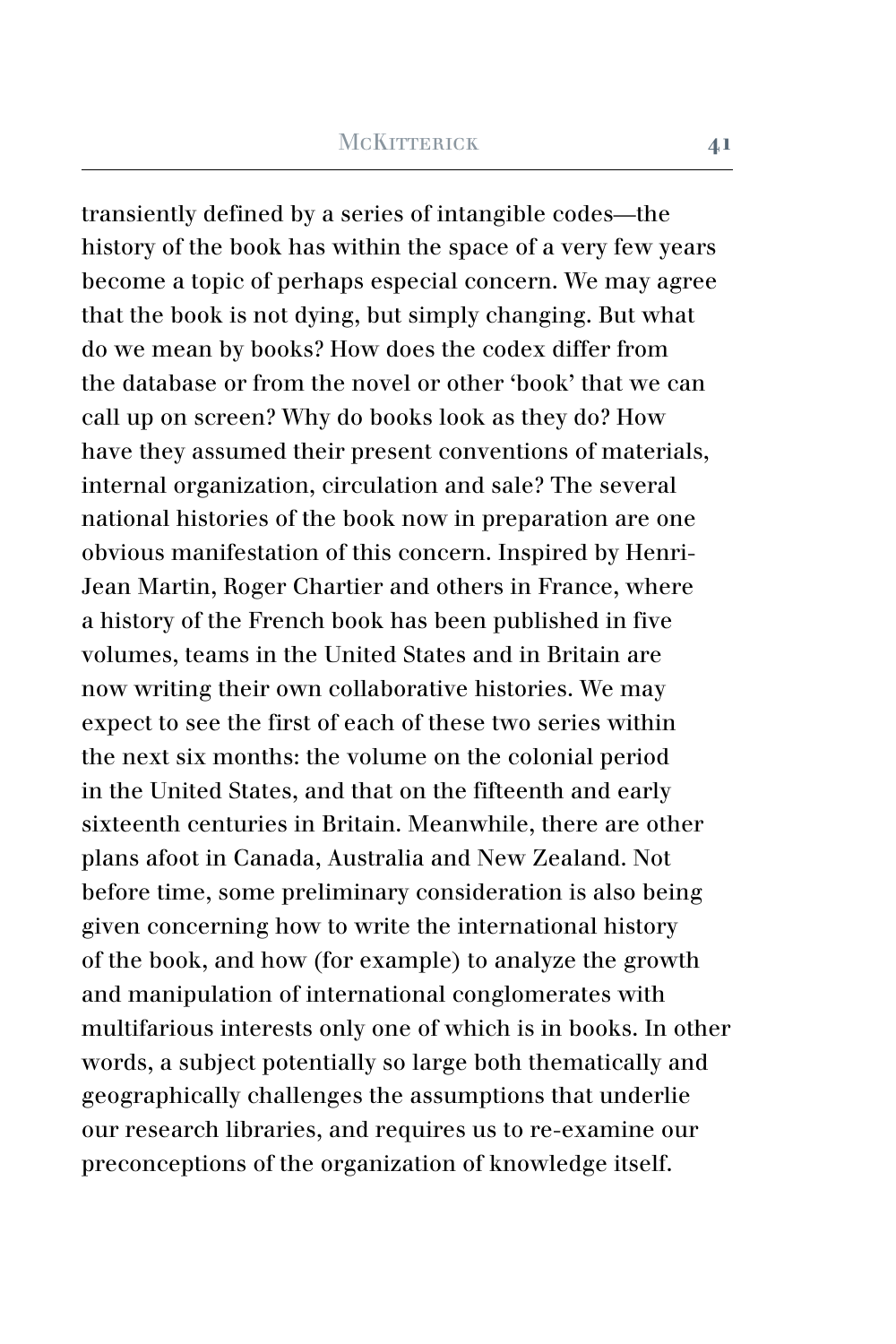At the centre, we come back to books and the other artefacts of libraries—including, now, electronic texts. I hinted earlier at some of the conceptual and intellectual difficulties that face the historian of reading. The greatest of these is the question of how to reconcile what we know by bibliographical analysis with what we know by other processes. If the history of reading has a future as a coherent discipline, it will have to find a way of absorbing questions concerning the materiality of texts, of typography and book design, of comparative analysis among different editions, of the relationship between product and price, of the different responses and expectations of each generation to different human and material resources. It is sited in a no-man's land between bibliographical theory and the experiences of individuals.

Thus, special collections will be at the forefront more so, perhaps, than ever before. We now live in a world that is physically, not just chronologically or geographically, increasingly remote from the world of the printed book and manuscript in the pre-computer and pre-word-processing age. When in 1972 Philip Gaskell wrote his now standard textbook, *A New Introduction to Bibliography*, he divided it between two broad periods: of the hand-press (that is, down to roughly 1800-20) and of the machine press. His book remains at the head of reading lists, and has recently been translated into Spanish. One of its greatest strengths was unexpected in its apposite timing, in that it was written at what proved to be the end of an era.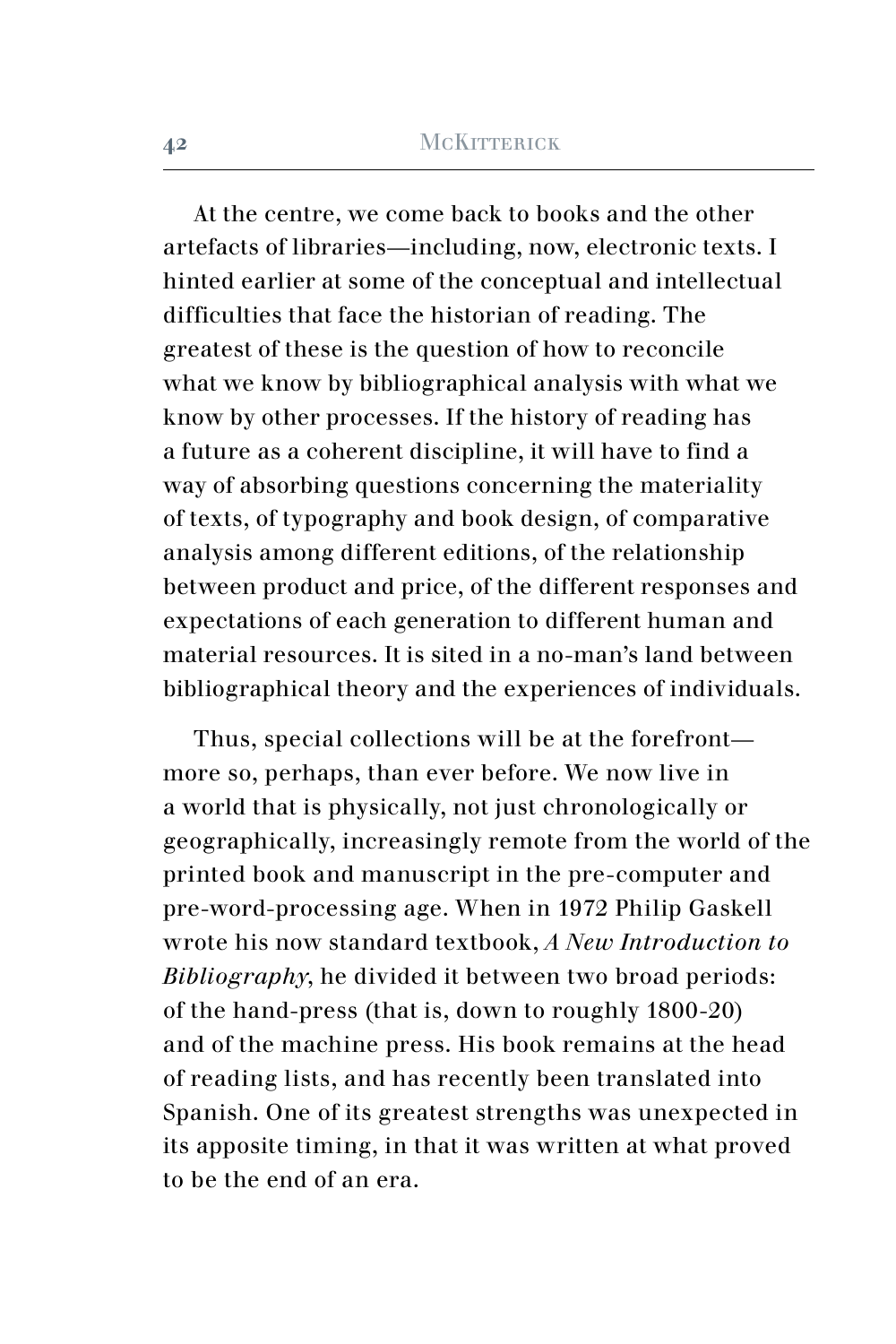The revolution in the production of all forms of print in the last twenty or thirty years; and, linked to that as an integral part of everyday experience, the extent to which our reading and writing experiences are dependent on the computer: these make us look again, with new eyes, at the world of the codex, of the pen, and of printing.

#### **NOTES**

- $<sup>1</sup>$  Apart from the addition of a few footnotes, the following has been</sup> generally left in the sometimes informal style in which it was delivered. I felt greatly honored when invited to speak at the opening of the celebrations to mark the retirement of Sandy Mason from the Spencer Library. To Michael Hoeflich, who suggested that I should come, I owe especial gratitude. He and his wife Karen were ever-generous and thoughtful hosts. On campus, Bill Crowe and Mary M. Rosenbloom were chief among many who ensured that the day proved both worthwhile and memorable for all concerned. I thank them all.
- <sup>2</sup> R. M. Hayes, *Libraries and information resources in research universities in the United Sates; a contribution to Information UK 2000* (n.p., n.d.), quoted in Lynne Brindley, 'Research-library directions in the 1990s', in Edward Higgs (ed.), *History and electronic artefacts* (Oxford: Oxford University Press, 1998), pp. 229-42, at p. 232.
- <sup>3</sup> For one demonstrator project, see the details of the American Heritage Project, which seeks to assemble finding aids of all kinds to the American heritage in the nineteenth and early twentieth centuries: <http://sunsite.berkeley.edu/Finding Aids/EAD/ ameriher.html>.
- <sup>4</sup> The (British) National Council on Archives report *Archives on-line* (1998) is available at <http://www.archives.org.uk/index2.html>. For an outline index to the extensive, but far from complete, holdings of the British National Register of Archives, see <http://www.hmc.gov. uk/nra/nra/html>.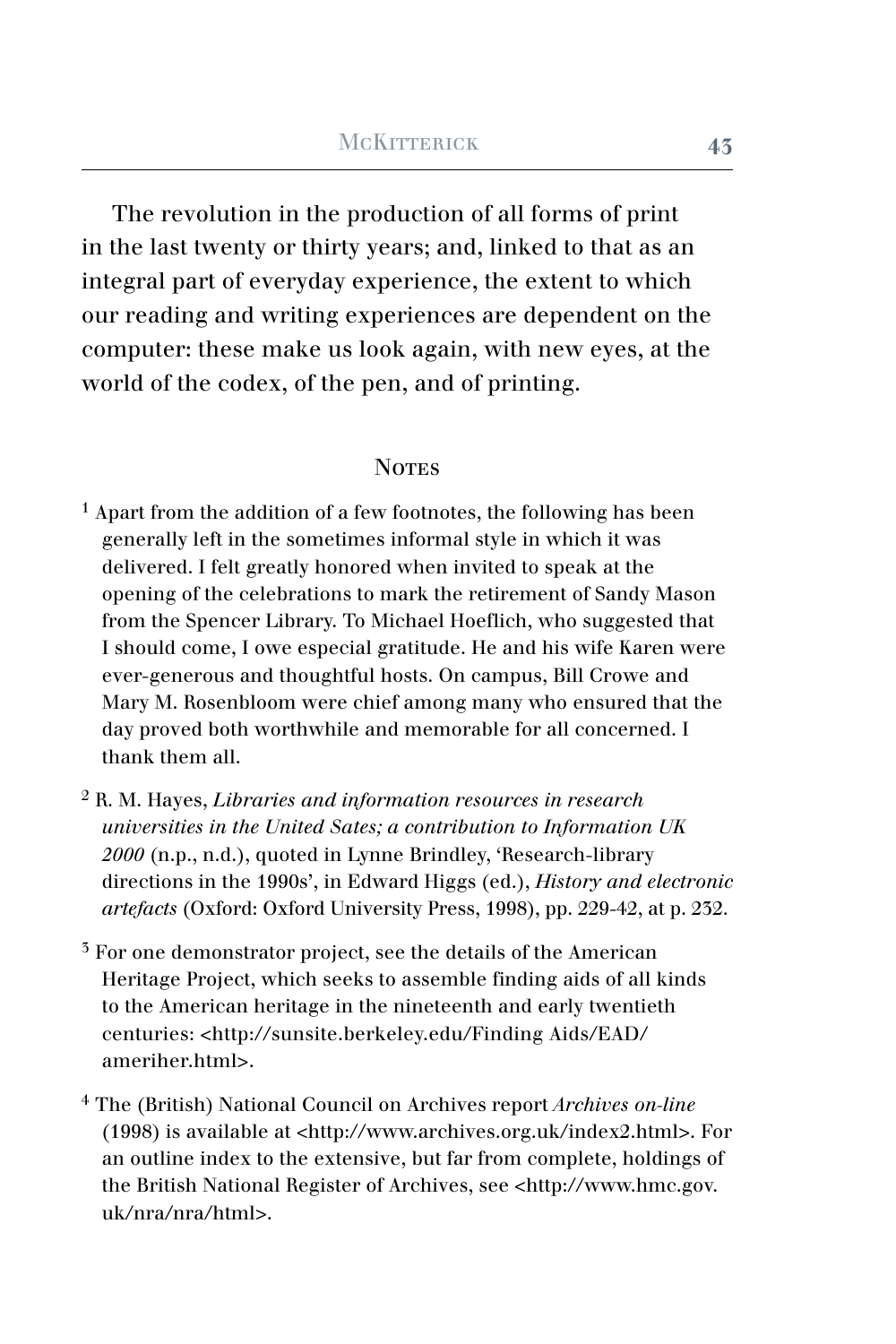- <sup>5</sup> Wyman W. Parker, *Henry Stevens of Vermont* (Amsterdam: Nico Israel, 1983); David McKitterick, *Cambridge University Library; a history. The eighteenth and nineteenth centuries* (Cambridge: Cambridge University Press, 1986), pp. 632-47.
- <sup>6</sup> News of Keele University's secret decision in summer 1998 to sell its collection on the history of mathematics, in the face of opposition by its own teaching staff, shocked much of the academic world and brought widespread criticism of the university and its conduct. See for example *Times Higher Education Supplement* 1 January 1999, p. 16; *Library Association Record* 101 (May 1999), p. 277; David McKitterick, 'The Keele affair,' *Book Collector* 48 (1999), pp. 202-7.
- <sup>7</sup> For the Electronic Access to Medieval Manuscripts Project, see for example Eric Hollas, 'Technical standards and medieval manuscripts' in Richard Eckman and Richard E. Quandt (ed.), *Technology and scholarly communication*' (Berkeley: University of California Press, 1999), pp. 347-53.
- <sup>8</sup> David Pearson, *Provenance research in book history* (London: British Library, 1994); see also the several articles in *Papers of the Bibliographical Society of America* 91 (1997), pp. 463-644, based on a conference on 'Marks in books' at Yale University in January 1997.
- $9$  Deborah J. Leslie, 'Provenance evidence and printing and publishing evidence: use and revision of the RBMS Thesauri,' *Papers of the Bibliographical Society of America* 91 (1997), pp. 517-23.
- <sup>10</sup> Paul Valkema Blouw, *Typographia Batava, 1541-1600* 2 vols (Nieuwkoop: de Graaf, 1998).
- <sup>11</sup> David J. Shaw (ed.) *The cathedral libraries catalogue* 2 vols in 3 (London: British Library and Bibliographical Soc., 1984-98).
- $12$  The Consortium of European Libraries (CERL) began its Hand Press Book database in 1992, with the aim of recording all books printed in Europe before 1830. The consortium now has 28 full members and 22 associate members in 25 countries: its database is held on RLIN.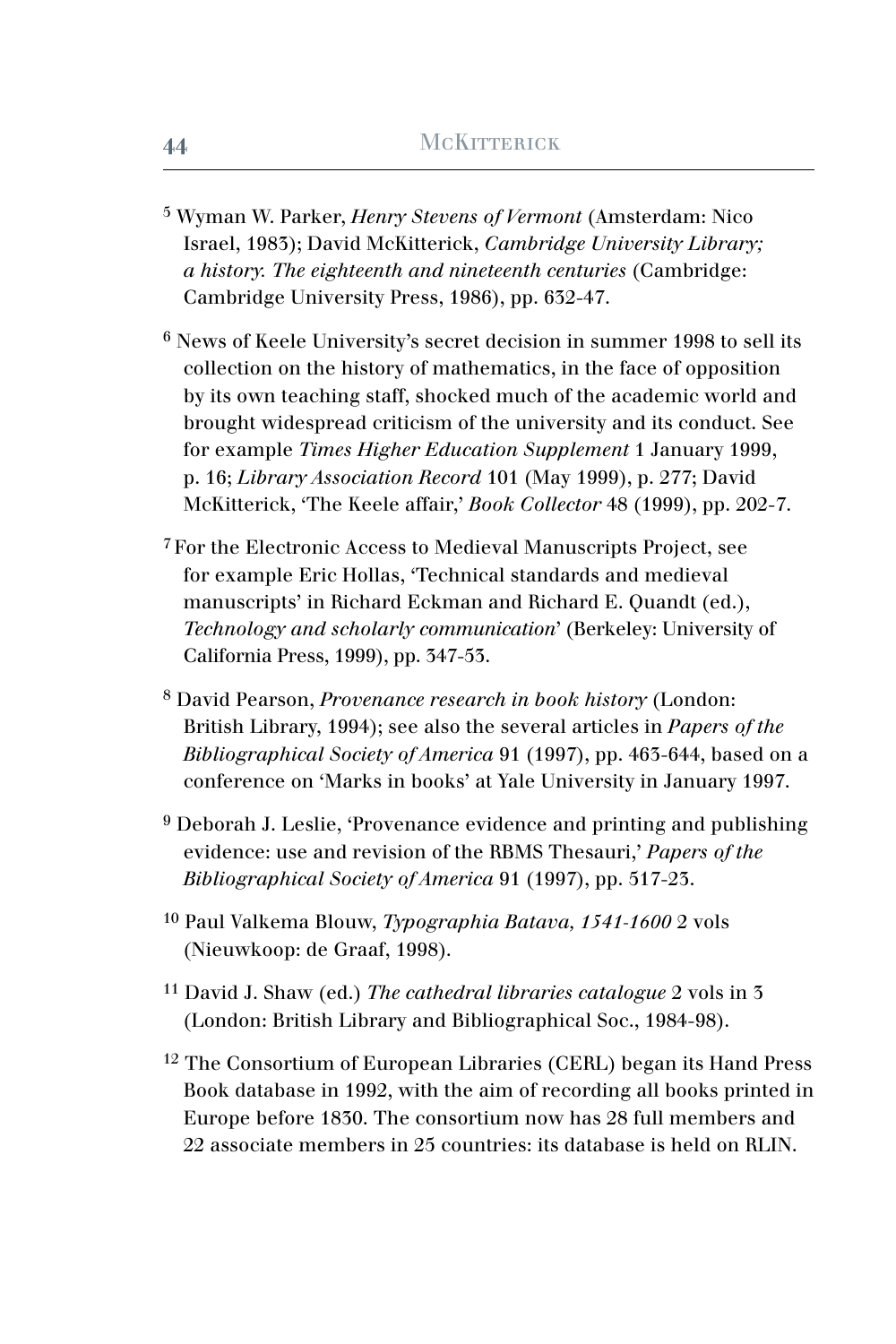- <sup>13</sup> M. Crump and M. Harris (ed.), *Searching the eighteenth century; papers presented at the symposium on the Eighteenth century short title catalogue in July 1982* (London: British Library, 1983); Lotte Hellinga and John Goldfinch (ed.), *Bibliography and the study of 15th-century civilisation* (London: British Library, 1987).
- <sup>14</sup> J. H. Baker, *A catalogue of English legal manuscripts in Cambridge University Library* (Woodbridge: Boydell, 1966).
- <sup>15</sup> For Phillipps, arguably the greatest collector of manuscripts in history, see A.N.L. Munby, *Phillipps studies* 5 vols (Cambridge: Cambridge University Press, 1951-60), also abridged by Nicholas Barker as *Portrait of an obsession* (New York: Putnam, 1967).
- <sup>16</sup> For Moore, see McKitterick, *Cambridge University Library*, pp. 47-142.
- <sup>17</sup> Antony Griffiths, *The print in Stuart Britain, 1603-1689* (London: British Museum, 1998). See also Tessa Watt, *Cheap print and popular piety, 1550-1640* (Cambridge: Cambridge University Press, 1991). See also Sheila O'Connell, *The popular print in England, 1550-1850* (London: British Museum, 1999).
- 18 A few days before this lecture, as a result of an anti-tobacco ruling, the Marlboro man was barred from roadside hoardings as the most widely familiar of all examples of word working with image.
- <sup>19</sup> <http://www.indiana.edu/~sharp/>.
- <sup>20</sup> *A catalogue of adversaria and printed books containing MS. Notes, preserved in the Library of the University of Cambridge* (Cambridge, 1864); Paul Kristeller, *Iter Italicum* (Leiden: Brill, 1963- ), also published on CDRom (Leiden: Brill, 1995); R.C.Alston, *Books with manuscript; a short title catalogue of books with manuscript annotations; a catalogue of 242 editions mostly before 1600 annotated by contemporary or near-contemporary readers* (New Haven: Beinecke Library, 1997). See also Anthony Grafton, *Commerce with the classics: ancient books and renaissance readers* (Ann Arbor: University of Michigan Press, 1997), p. 143.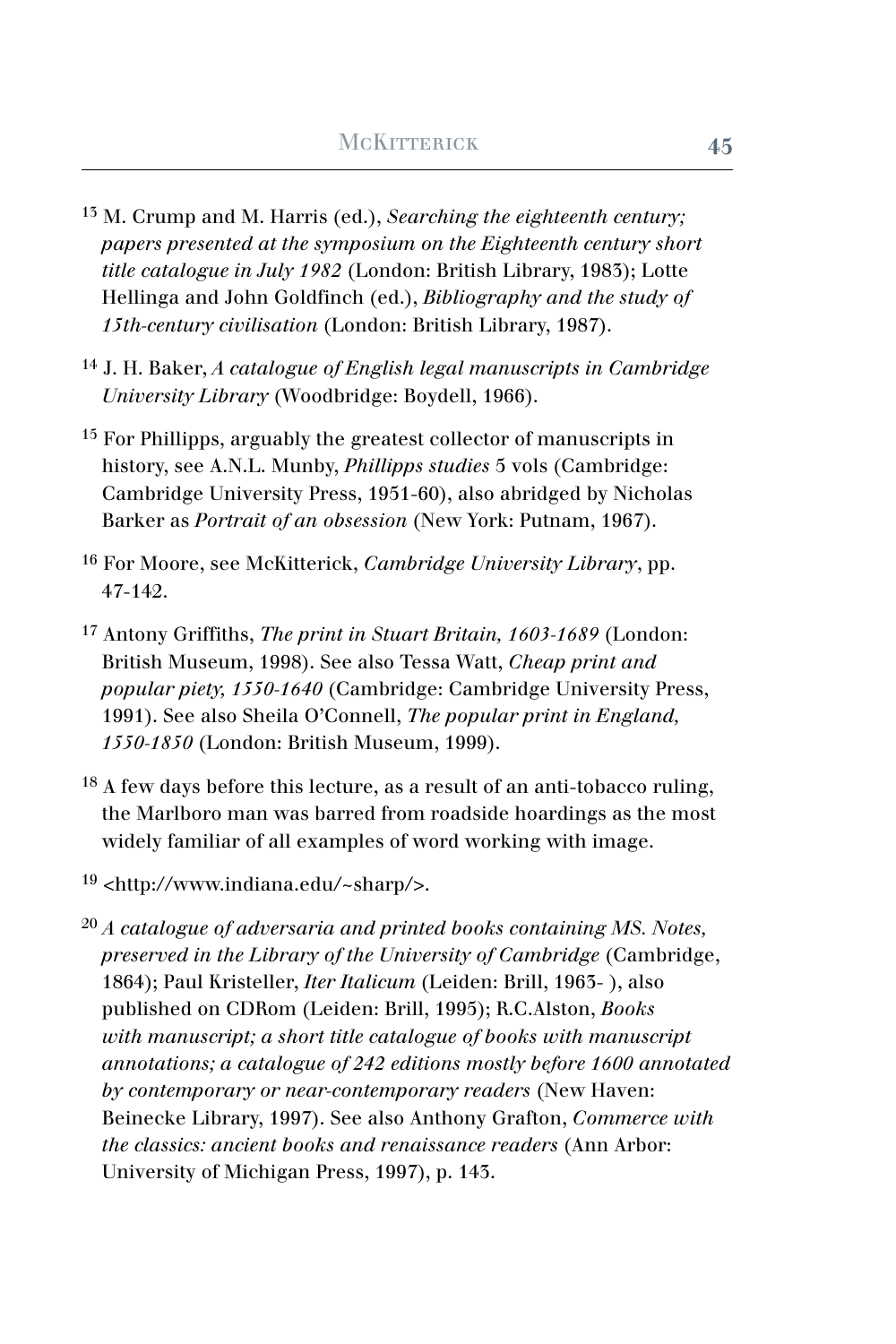- <sup>21</sup> R. J. Fehrenbach and Elisabeth Leedham-Green, *Private libraries in Renaissance England* vol. 1- (Binghamton, NY: Medieval & Renaissance Texts & Studies, 1992- ).
- <sup>22</sup> Sears Jayne, *Library catalogues of the English Renaissance* Reissue (Godalming: St. Paul's Bibliographies, 1983), p. 46.
- <sup>23</sup> Seymour de Ricci, *English collectors of books & manuscripts (1530- 1930) and their marks of ownership* (Cambridge: Cambridge University Press, 1930), pp. 141, 143.
- 24 John Milton, *Areopagitica; a speech for the liberty of unlicenc'd printing* (1644), p.4.
- 25 G. Thomas Tanselle, *Literature and artifacts* (Charlottesville: Bibliographical Society of the University of Virginia, 1998). See also the remarks by D. F. McKenzie, quoting Professor Terry Belanger, in *What's past is prologue* (Bibliographical Society centenary lecture) (Hearthstone Press, 1993), p.22.
- <sup>26</sup> William T. Stearn, *The Natural History Museum at South Kensington*  (London: Heinemann, 1981), pp. 370-4.
- <sup>27</sup> D. F. McKenzie, *Bibliography and the sociology of texts* (London: British Library, 1986), p. 4.
- <sup>28</sup> <http://www.columbia.edu/cu/libraries/digital/texts/about.html>. See also Mary Summerfield and Carol A. Mandel, 'On-line books at Columbia; early findings on use, satisfaction, and effect', in Ekman and Quandt, *Technology and scholarly communication*, pp. 282-308.
- <sup>29</sup> G. Thomas Tanselle, *Textual criticism since Greg; a chronicle*, 1950- 1985 (Charlottesville, VA: Bibliographical Society of the University of Virginia, 1987); McKenzie, *Bibliography and the sociology of texts*.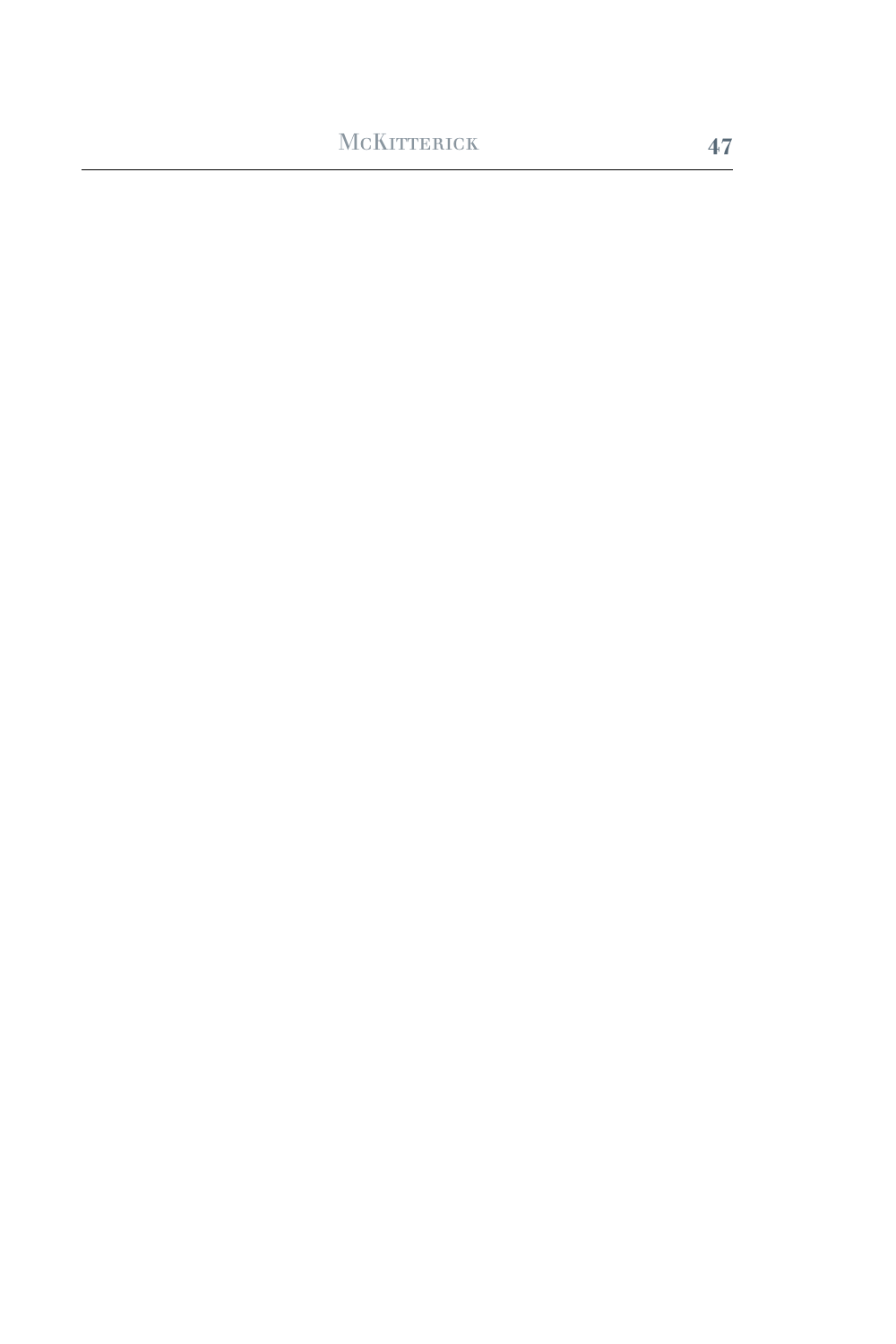apna) refole tex intapir manety ftodze faith, that the garifon is p ge tyme adupsed ?- Azut noll late that Bas accorded the pour mepoch uexente Wiehouten loue/pour olde flaterers that counceplle poli cer? prpuelp counceplle pois the con hat counceplle pou to a senge pou Certes (pre as J haue (ais) before nue clepto fuche maner of folk to mæpllours ben priouaß repreupo? f natheles late Bs nolb refcente to procede after the detrpne of tul of thps matere or of thps count, lp tenqupre. for it is Wilt West to poll thes trespaces and respassours/and m Bhit maner alle this Winnae a alle this Bilo l pe epampne the feconoz condicon Aux Toxeth m this lame mater.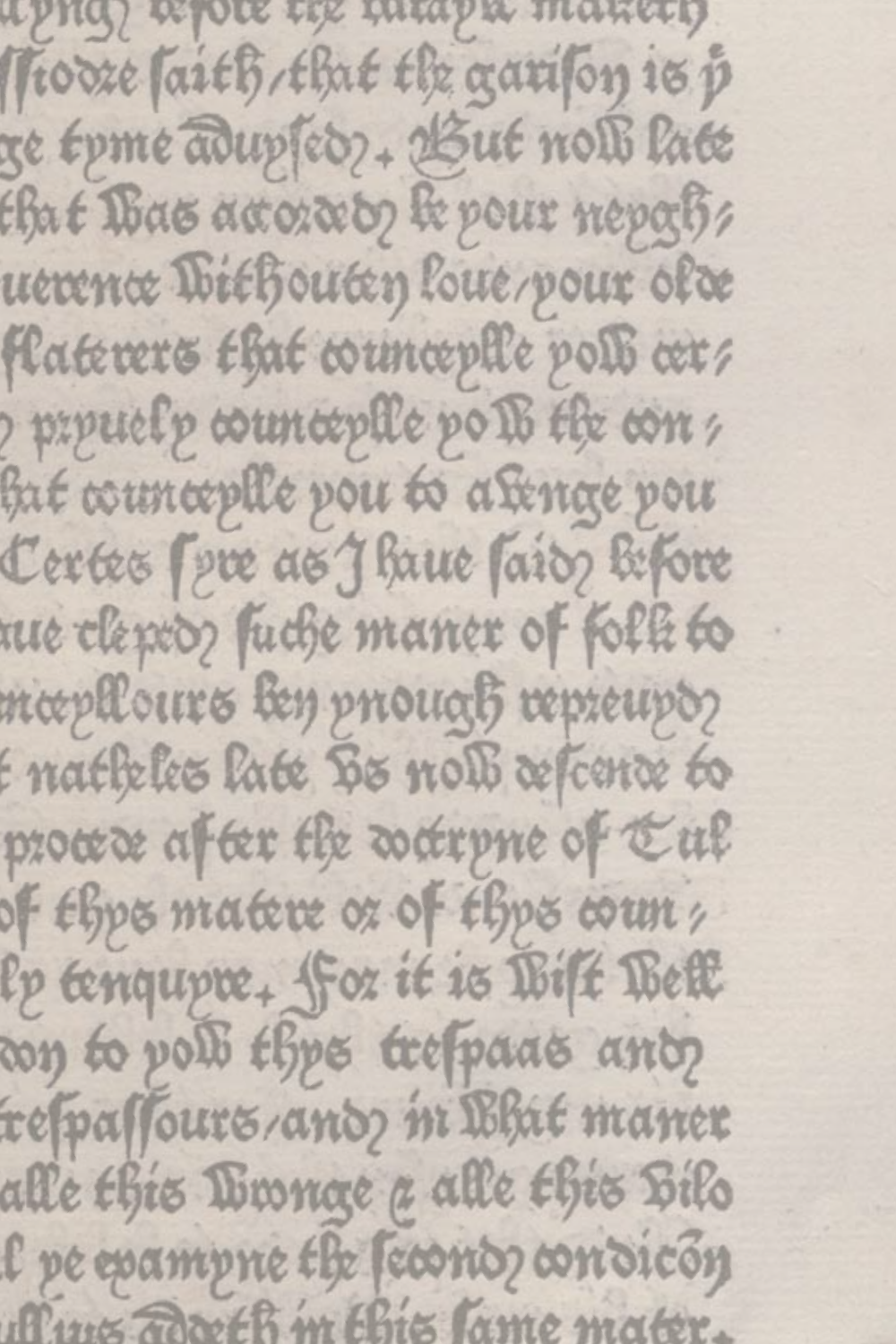# PANEL PRESENTATION Nora Quinlan

 $\bigotimes$ 

## *For Sandy Mason*

I come to this celebration with, as I told Sandy Mason earlier, many mixed emotions. It is very hard to come back to your past life, especially when you work—as I do—in such a new world of technology. But it is a part of my life, and I felt greatly honored to be invited to participate. My time at the University of Kansas was very important; it is where I really learned to be a librarian. I thought it very "telling" that I am staying at the Halcyon House here in town, a bed and breakfast near downtown Lawrence, because my time here at Lawrence was a halcyon time of my life, a time I look back on with great fondness, and wonderful memories. I make an effort always to try to come back and stay in touch with people here.

In my new position at Nova Southeastern University, I work very much in the technologies. I do a great deal of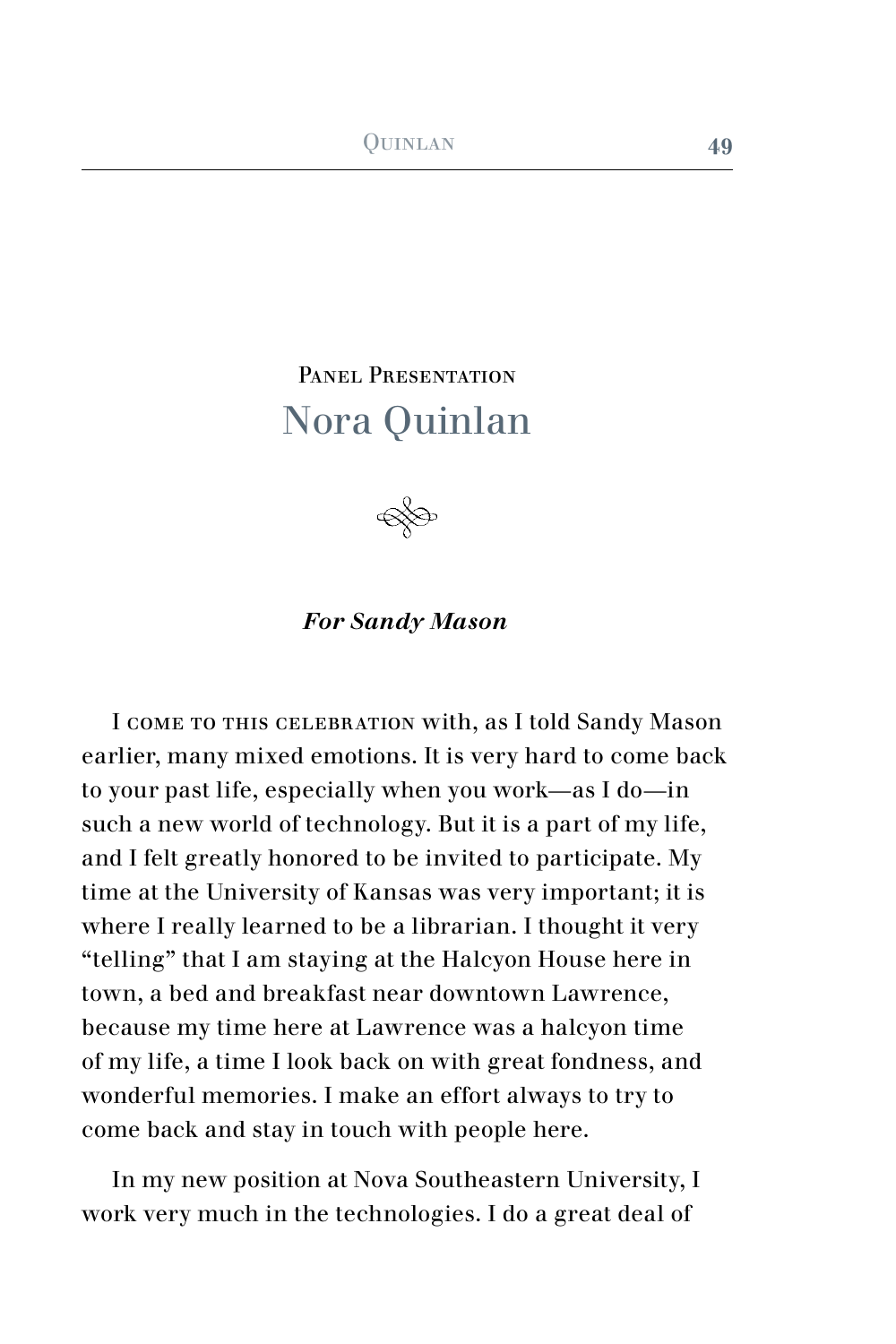training in distance library services and I am much more at ease now in working with Power Point presentations. I thought it only to be appropriate to cross over and show you that world, and bring it back to the rare book world, as well.

I start off with a quotation that I found on a keepsake which we had printed as a birthday card for Sandy Mason many years ago in the Hole and Corner Press. I thought it was an appropriate way to think about how this library developed over the years. "It takes a person thought and time to really build a collection like this library."

My first view of the Kenneth Spencer Research Library was from the air. If you remember, many years ago, they used to fly in candidates for positions on a little plane out of KCI airport. I used to joke that it was a way to test the candidate's mettle. If you survived the flight and got off the plane happy, and didn't kiss the earth, then you had the job. When I first came to Lawrence on my interview, I was the only passenger on the plane. The pilot asked why I was coming. I said, for a job at the university. He said, let me show you the university. He flew over the campus, pointing out all the libraries on campus, including the Spencer Library.

I came here quite naive. I was almost straight out of library school; just a few years had intervened. I literally had come to start a new life. I flew here with hardly any belongings—a box of dishes, boxes of books. I did have some of those already! To me, it was a very new and exciting opportunity in my life. I entered something that was very important—a world of learning that I had not

**50**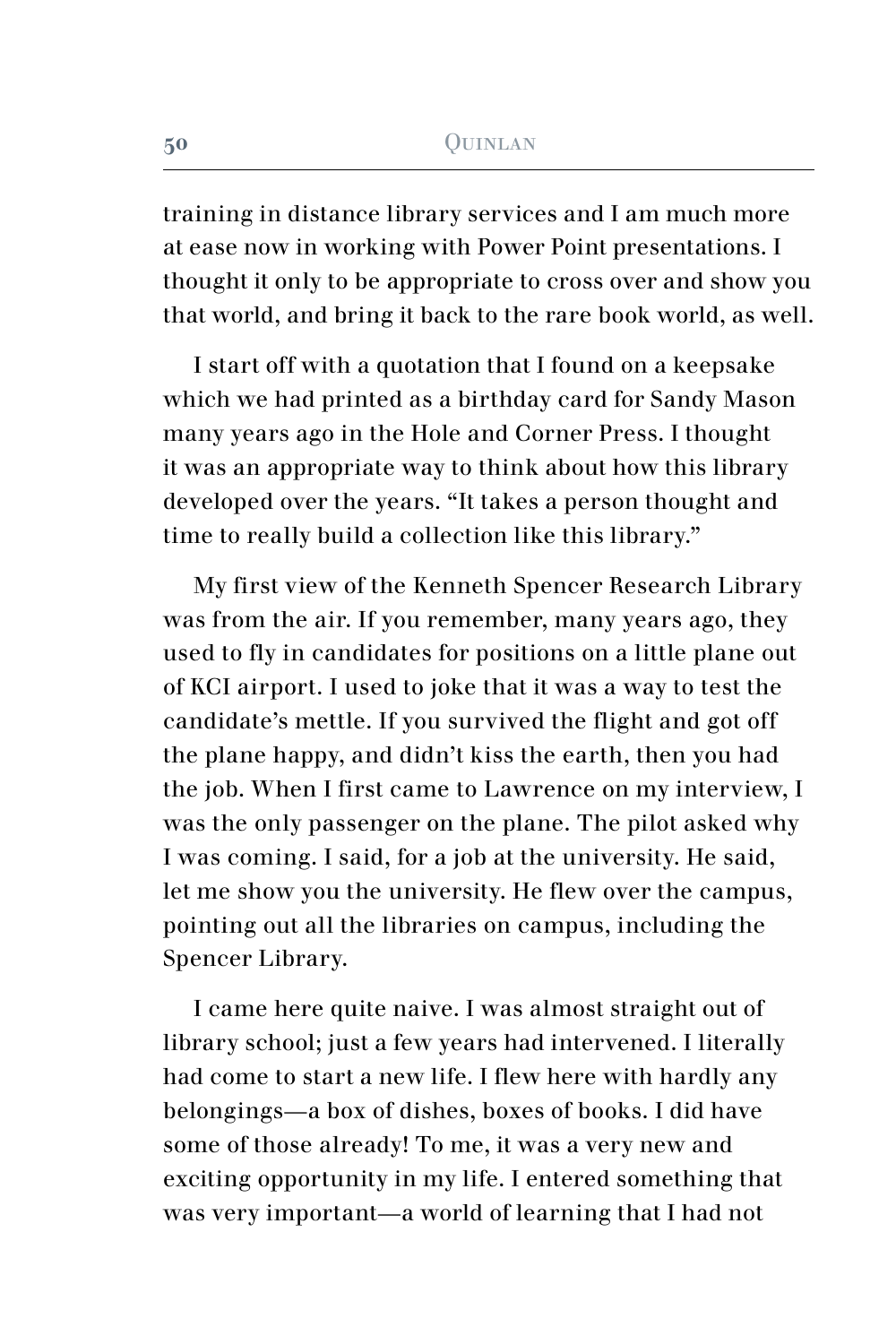ever been exposed to before. And I would find here more than I ever dreamed possible.

The first assignment I had was to read the *Guide to Special Collections*. And if you were to look at my copy, you'd see at the very, very top, in Sandy's handwriting, "Ms. Quinlan." That's how I wanted to be known, "Ms. Quinlan." I looked through this recently, and it was heavily annotated. She had corrected everything in the *Guide* that had to be corrected, so that I would have the most recent information about the library.

For me, the most important part of this job was how much I was helped to learn. I traveled back in time with the Summerfield Collection, for example. One of the benefits of this job was the time that I was allowed to spend learning. Sandy and the others here gave me the time to do that. I would spend hours in the stacks, looking at material, just looking, browsing, pulling books off the shelves, seeming to do research, but really learning about the library and its collections.

There was so much here. It is such a rich collection, a true treasure. I always tell people it is probably the bestkept secret of the Midwest. Sometimes I wish people didn't know about it because I want to keep it a special secret for myself and for those here. Yet, it is something that everyone needs to know more about.

In particular, I was assigned to be in charge of the Irish collection. A sense of humor is the whimsy of it because I knew nothing about the Irish Collection. I had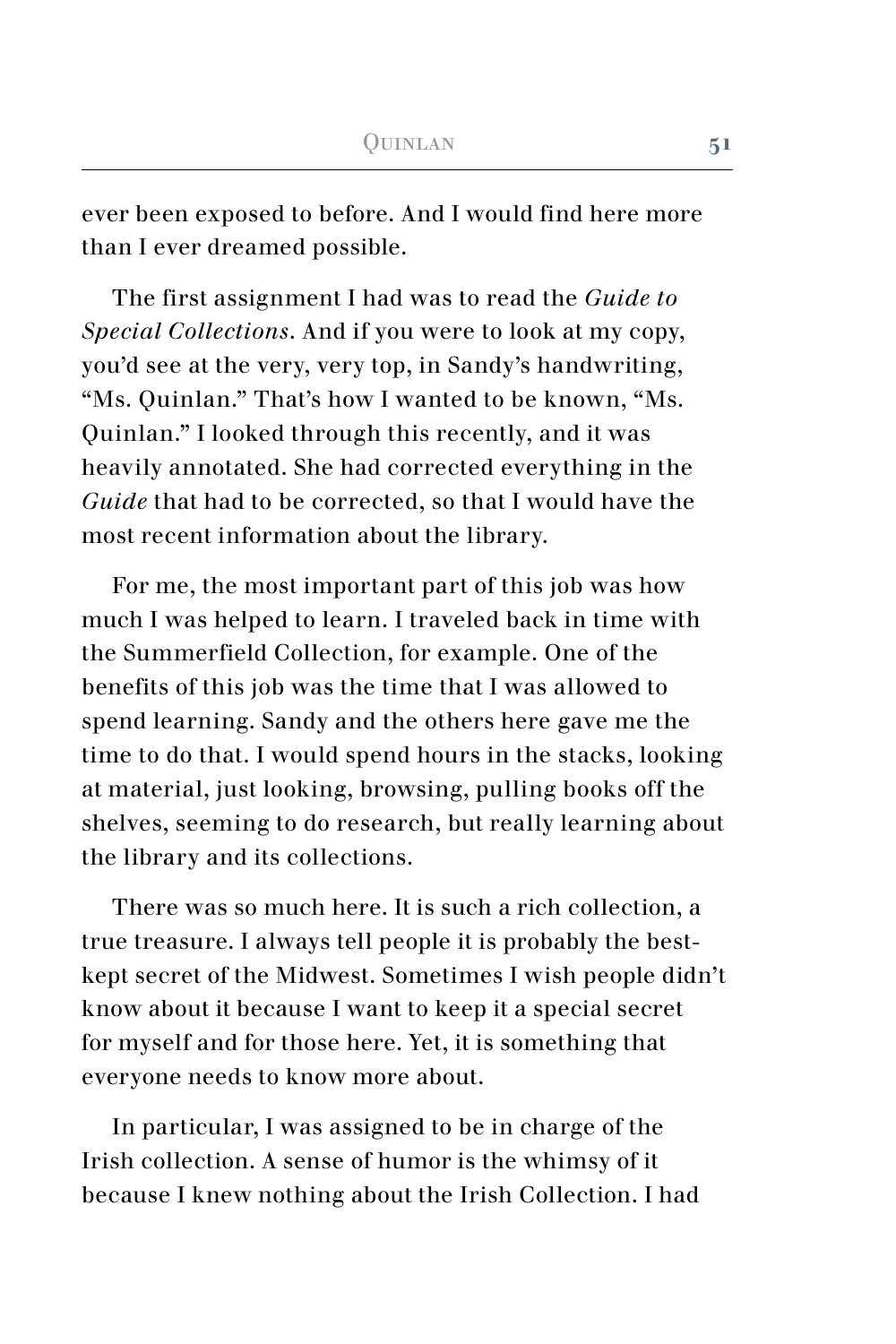no background in Irish studies, but I had an appropriate name! It was felt that if she had that name, she could work with that collection. I spent a lot of time working in it, cataloging material in it, doing reference from it, and it became a very important part of my time here.

I had the opportunity to teach. I took on the classes on the History of the Book. I helped revive the tradition that had been established by Sandy, but had lapsed because of so many other things she had to do. She revived that with me, and gave me a chance to learn by teaching as well. Teaching for me is very important, and to this day the skills I learned here in teaching, I carry on. A very large part of my current job is teaching. In a particularly important class picture, taken at the end of the semester, 1982, one of the students who can be seen is my husband!

I also had the opportunity to prepare exhibits, to do indepth research, to learn about a specific area of interest. During my tenure here, I did three major exhibits. I also had a chance to play in the cases. I could go out in the Ambulatory and just put in a display; pick a subject, and just do something, or go off and do one in the reference reading room. Again this gave me a chance to learn as much as I could about the collections, which made me a better librarian—both in using the collections and in helping users.

I worked to establish the Hole and Corner Press, which has gotten larger and better since the days when I was here. Even in this I had a chance to learn—about printing, working with students, producing small keepsakes and

**52**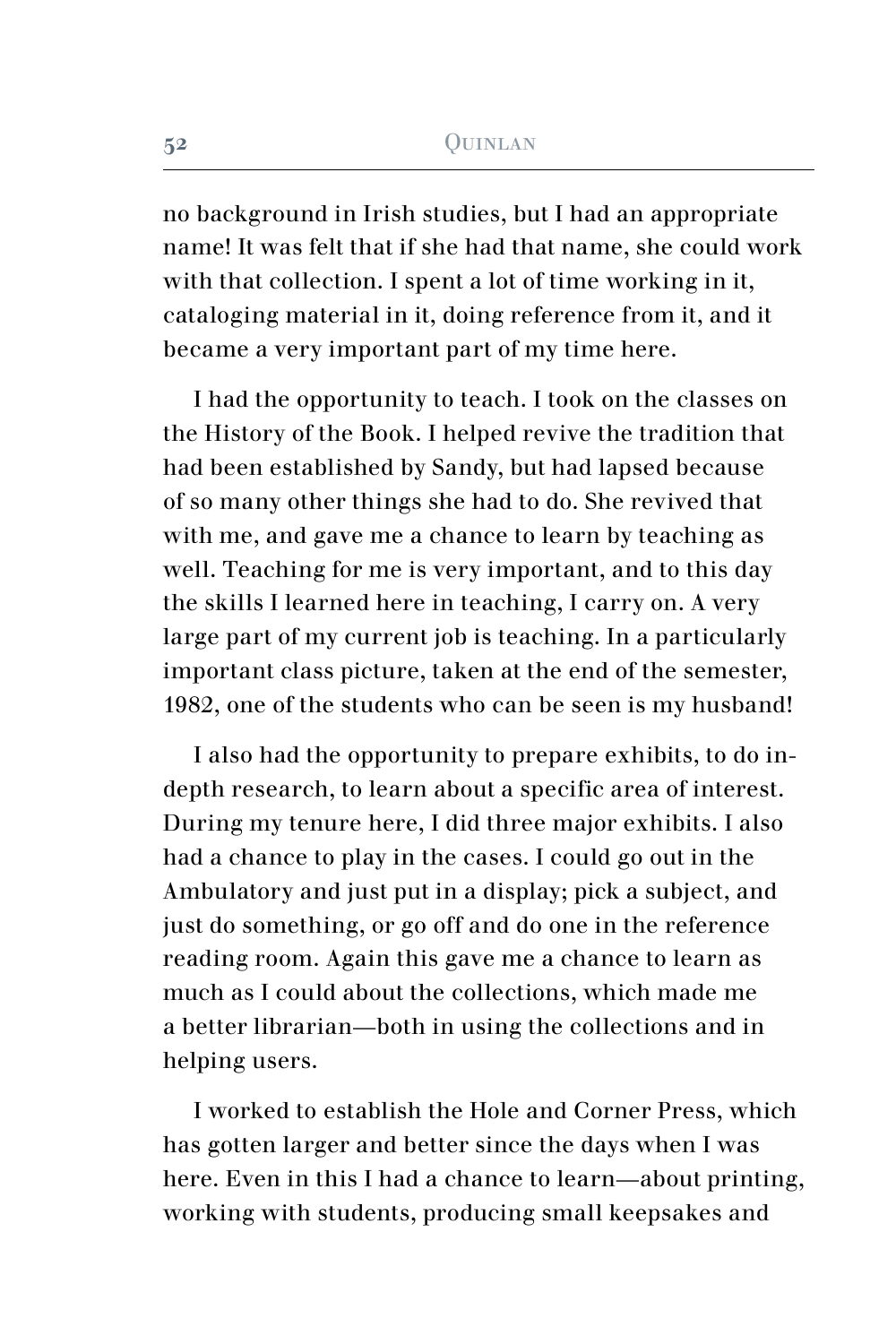booklets. It was a wonderful time for me to work in this area. I managed to continue this in my job in Colorado. But I hate to say that since I moved to Florida I haven't had a chance even to look at a printing press.

What else is there for me to remember? The start the ESTC Project, reading dealer catalogs *ad infinitum*, helping to select material for the collection, to have that opportunity was a real learning experience. Too, there was being the LOD ("Librarian on Duty"), where you had to deal with all the people who came through the front gates and get to know what they wanted and help them get to it, the Snyder Book Collecting Contest—a very, very important program here at this library, where endless generations of students have learned the skills—or been exposed to improving their skills—in book collecting. Cataloging on OCLC… I came here when OCLC was first brought into the library, and so along with everyone else learned skills that became very valuable to me in later years. The ability to catalog is an important part of being a librarian. To have that as part of my repertoire has made my career better. The Watson Library Book Fair, as part of the rededication of Watson Library, also was a large part of my life.

And then the *people* who worked here: Mary Ann, Bill, Jim, Sally, Ann, Sandy, and Annie Williams. All of them were part of my everyday life here at the Spencer Library.

What made all this possible for somebody like myself who came out of a background that had nothing to do with rare books—to learn rare books and to learn really how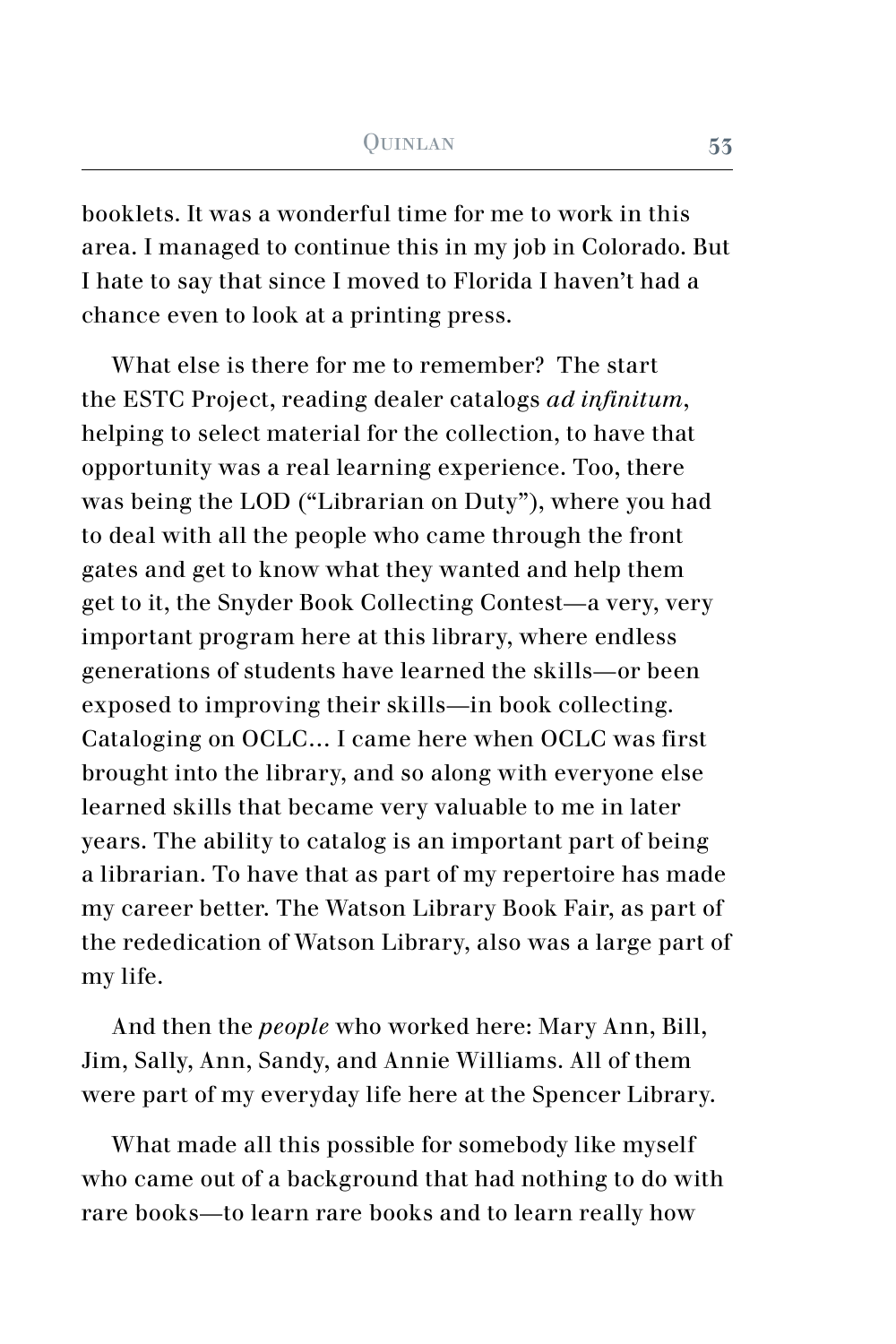to be a professional librarian? First of all, it is a group of mentors. I'm not talking about just Sandy, but of all the staff and the librarians in the Spencer Library during the time I was here. They offered me a community that was open to all who wanted to participate. They never stopped learning, and, in turn, they taught me what they knew. They allowed me to participate and take responsibility, and allowed me to make mistakes as well, and allowed me to recover from them. They had a shared sense of purpose in a deeply believed cause. I think you do understand how strong the cause was here, and still is to this day—a belief in rare books and manuscripts and the importance of them as something that students and faculty could use. It's a very, very strong belief, and one that I have always kept with me when I've gone on to other schools.

This is a library that surrounded me with a love of books and gave me the books to love as well; a very, very wonderful part of my life.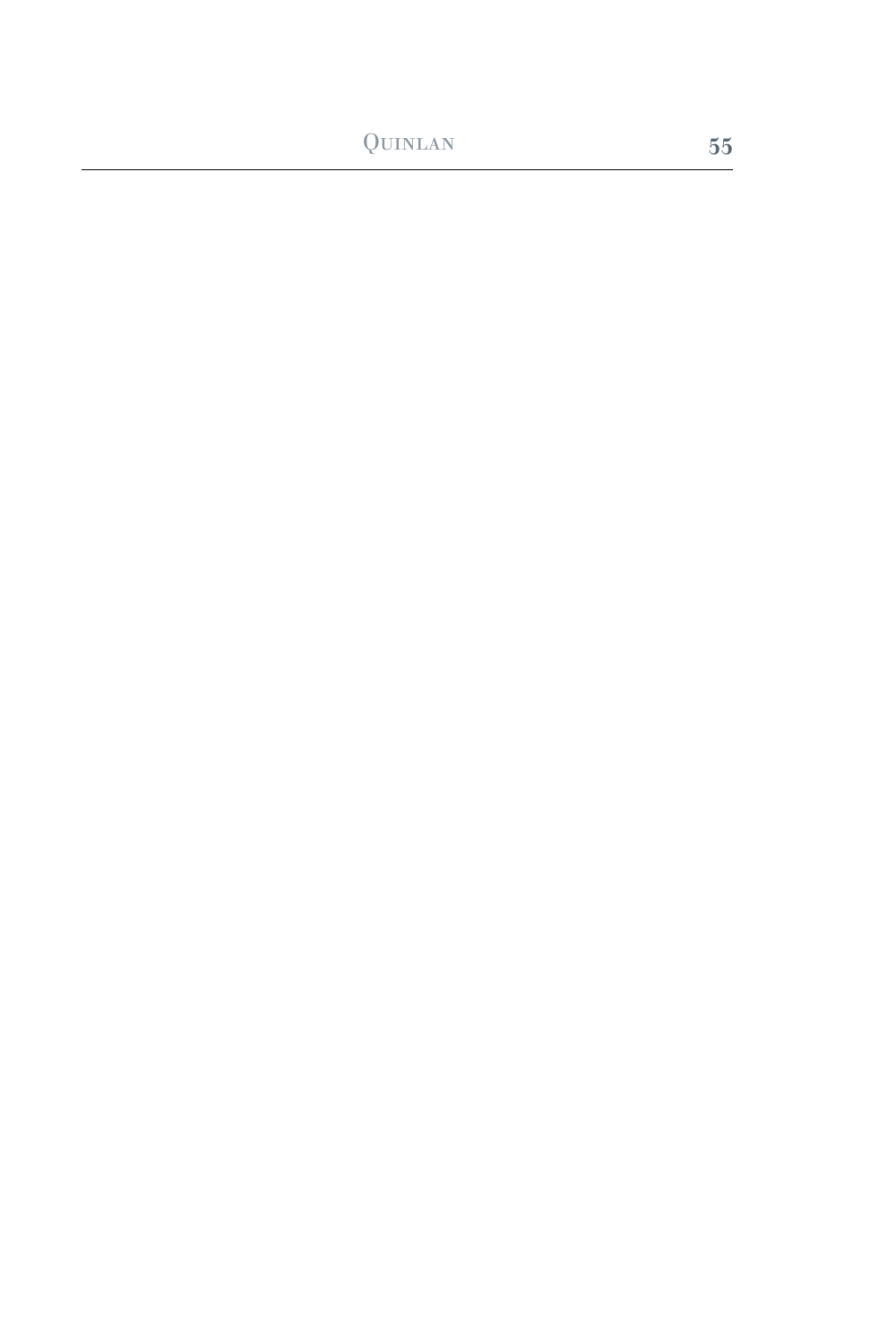apna) refole tex intapir manety ftodze faith, that the garifon is p ge tyme adupsed ?- Azut noll late that Bas accorded the pour mepoch uexente Wiehouten loue/pour olde flaterers that counceplle poli cer? prpuelp counceplle pois the con hat counceplle pou to a senge pou Certes (pre as J haue (ais) before nue clepto fuche maner of folk to mæpllours ben priouaß repreupo? f natheles late Bs nolb refcente to procede after the detrpne of tul of thps matere or of thps count, lp tenqupre. for it is Wilt West to poll thes trespaces and respassours/and m Bhit maner alle this Winnae a alle this Bilo l pe epampne the feconoz condicon Aux Toxeth m this lame mater.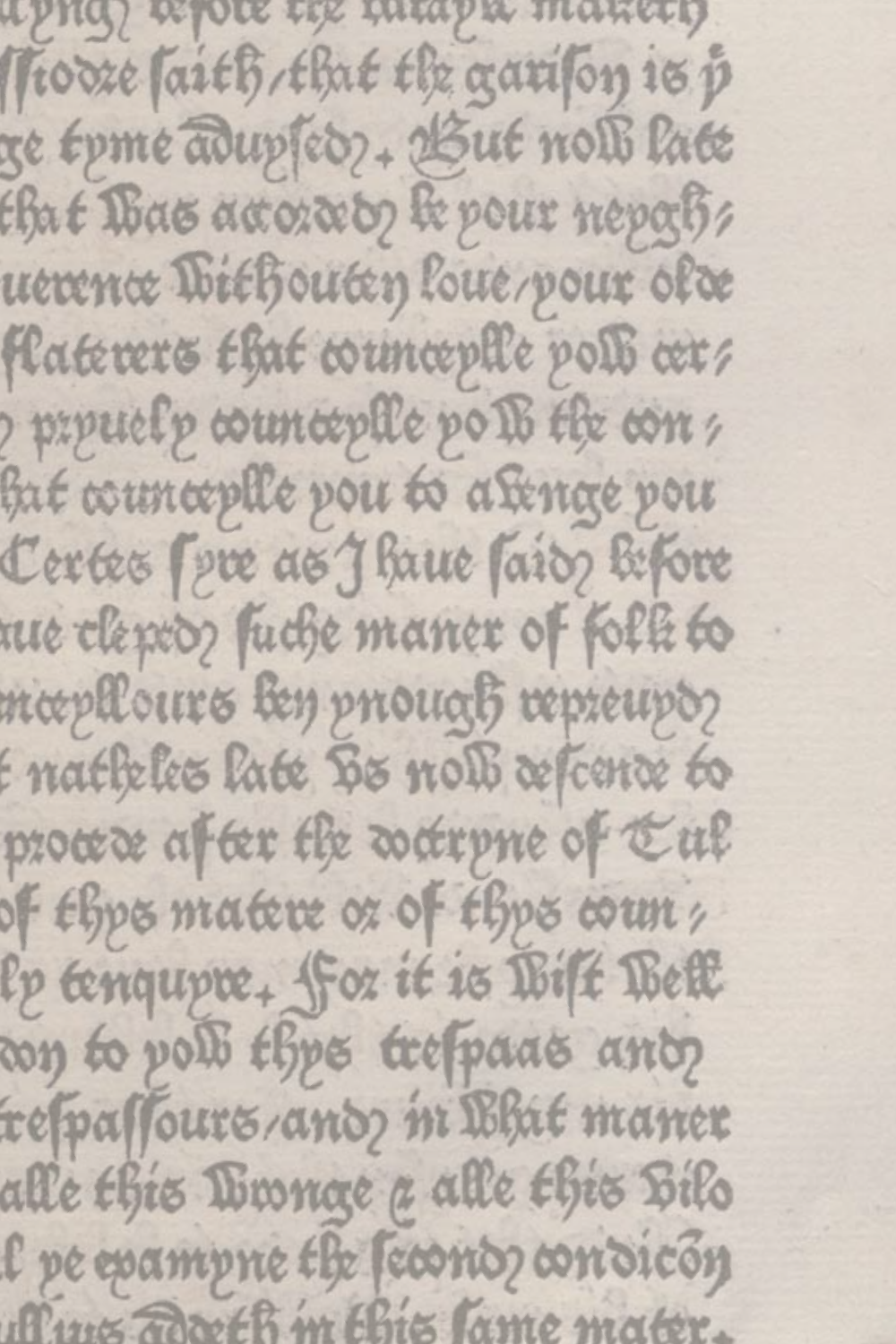# PANEL PRESENTATION A. C. Elias, Jr.

 $\bigotimes$ 

## *For Sandy Mason*

A good many years ago, as an undergraduate, I remember getting into a wrangle with my adviser about some now-forgotten but horribly unjust requirement in my departmental regulations. If the whole faculty proceeded that way, I remarked, the students would decamp *en masse* and then where would the faculty be? Actually, he said, the faculty would be in heaven. They wouldn't have the constant interruption of pipsqueaks like me during office hours, they wouldn't have to waste time preparing or giving lectures, and they wouldn't need to argue over the size of class enrollments with dingbat administrators. Instead, he pointed out, the faculty could spend every available moment engaged as they ought to be engaged in—writing, research, and the general pursuit of knowledge.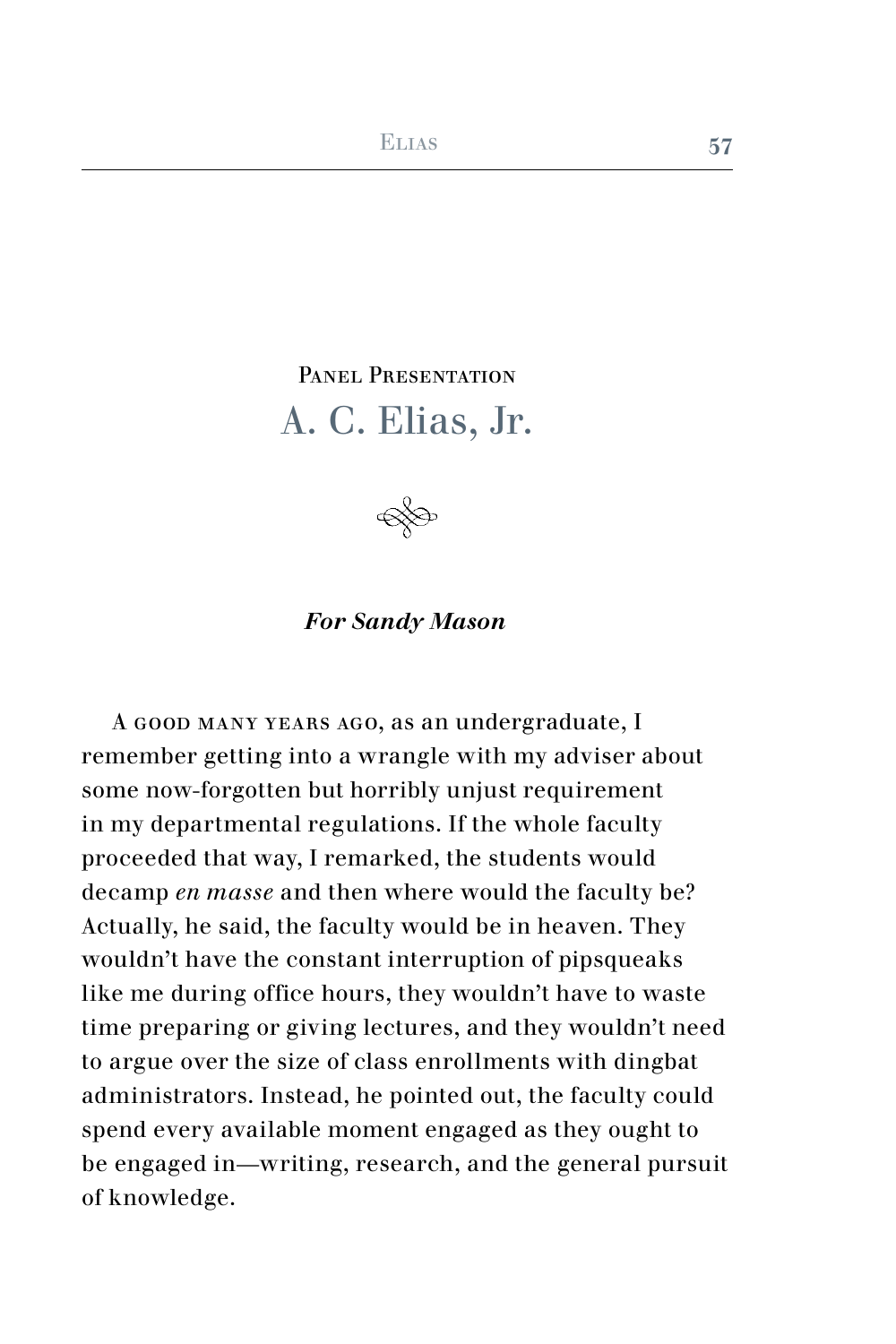Today, as an ordinary library user among so many distinguished bookmen, librarians and ex-librarians, I won't make the same kind of mistake I did then, by nattering on about the rights and privileges of ordinary library users. Instead I would like to speak as a beneficiary of the Spencer Library, as someone who has gained significantly in his research over the years from what Alexandra Mason and her colleagues have achieved here. Since my first visit, in 1987, I have seldom given a conference paper, published an article, or written a chapter for a book that hasn't drawn in some way on the Spencer's holdings or its staff's expertise.

The key phrase here is *drawn in some way*. I have never made any major discoveries based exclusively or even preponderantly on Spencer holdings or on holdings from any other single research library, either. I am a student of early 18th-century Ireland, especially the great satirist Jonathan Swift and his circle of friends and collaborators in Dublin. The days are long past (if they ever existed at all) when you could march into a rare-book library and ask to see their major unpublished Swift manuscripts and then turn away in disgust when you're told that, gee, they don't think they have any. For Swift as for other major figures, there are still some discoveries to be made, often of things which have been hiding all these years in plain view. They are being rediscovered in piecemeal ways, in the manner of a jigsaw puzzle, by fitting together a multiplicity of pieces of evidence from a multiplicity of different sources. It is here that a well-conceived, well-run research library proves its worth.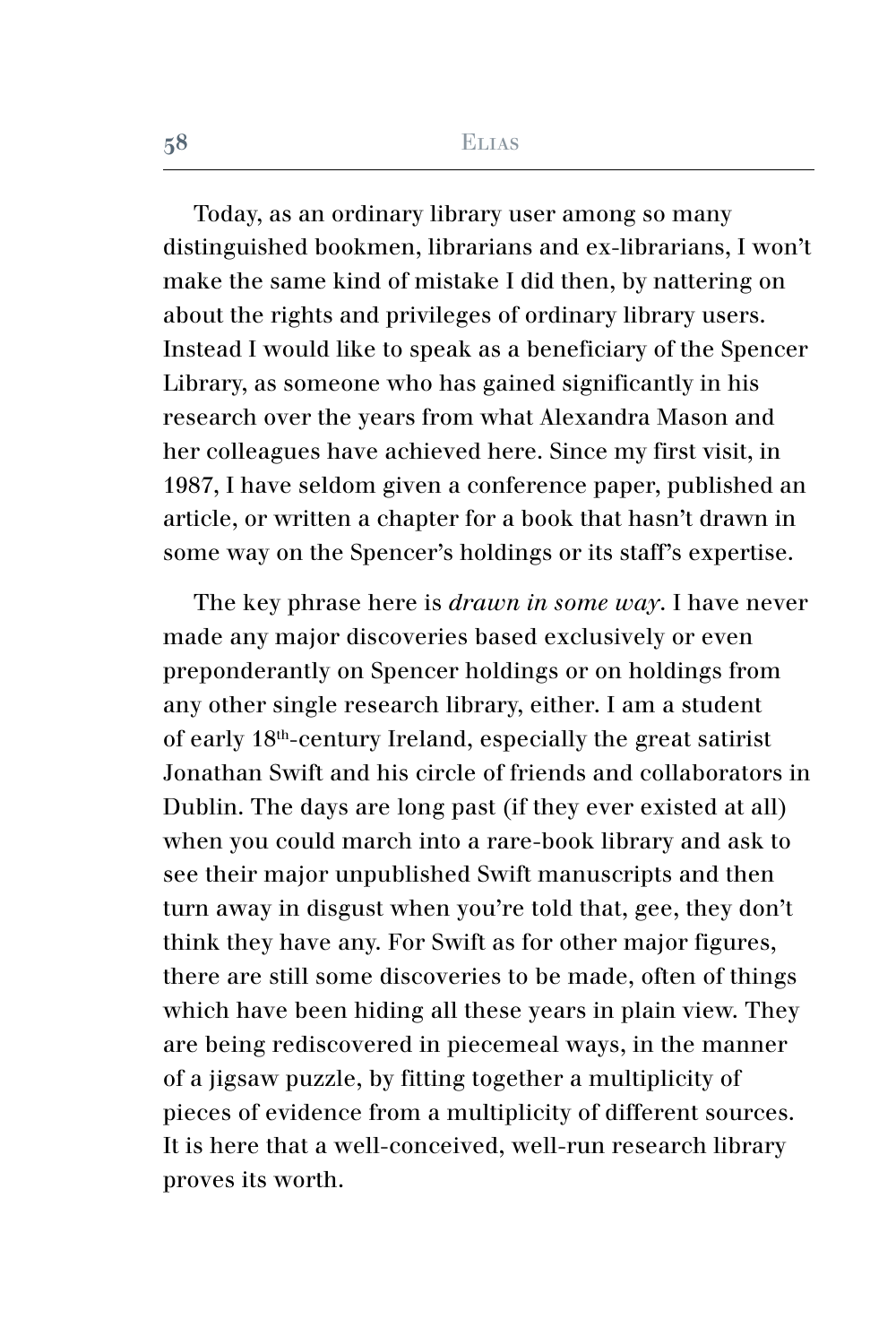Until fairly recently, scholars have paid little attention to the ways that texts, and ideas, were transmitted to their readers; to the way that a pamphlet or poem, let's say, would be copied and recopied in manuscript, then printed and reprinted in different places and with varying formats, with occasional editing and revising to suit the new circumstances. Since so much 18th-century literature appeared anonymously, who was the original author or authors, and who were the editors? Which form of the text is attributable to each? What previous works are they responding to or commenting upon? What's the meaning of their many topical references, to current personalities and events? In the past, scholars took great pains to identify the work of major figures like Swift—determining his canon, to use the current jargon—before moving on to generalize about it. Only recently have we begun to tackle questions of authorship in the mass of other literature from his time. Often it is almost equally skillful, sometimes written by friends and protégés of Swift's. And occasionally (as I've been discovering) it turns out to have been authorized, co-written, or quietly produced by Swift himself. The traditional way of building up a literary collection is to purchase "Famous Firsts," first editions of the known works of Swift or whatever major figure is at stake. For researchers like me, such collections are no longer enough in themselves. Hence my periodic visits to Kansas, which owns few if any Famous Firsts by Swift. Thanks to the 18<sup>th</sup>century materials here in the P.S. O'Hegarty Irish collection, mainly in polemics and history, as supplemented by the 18th-century Irish- or Irish-related titles in the Richard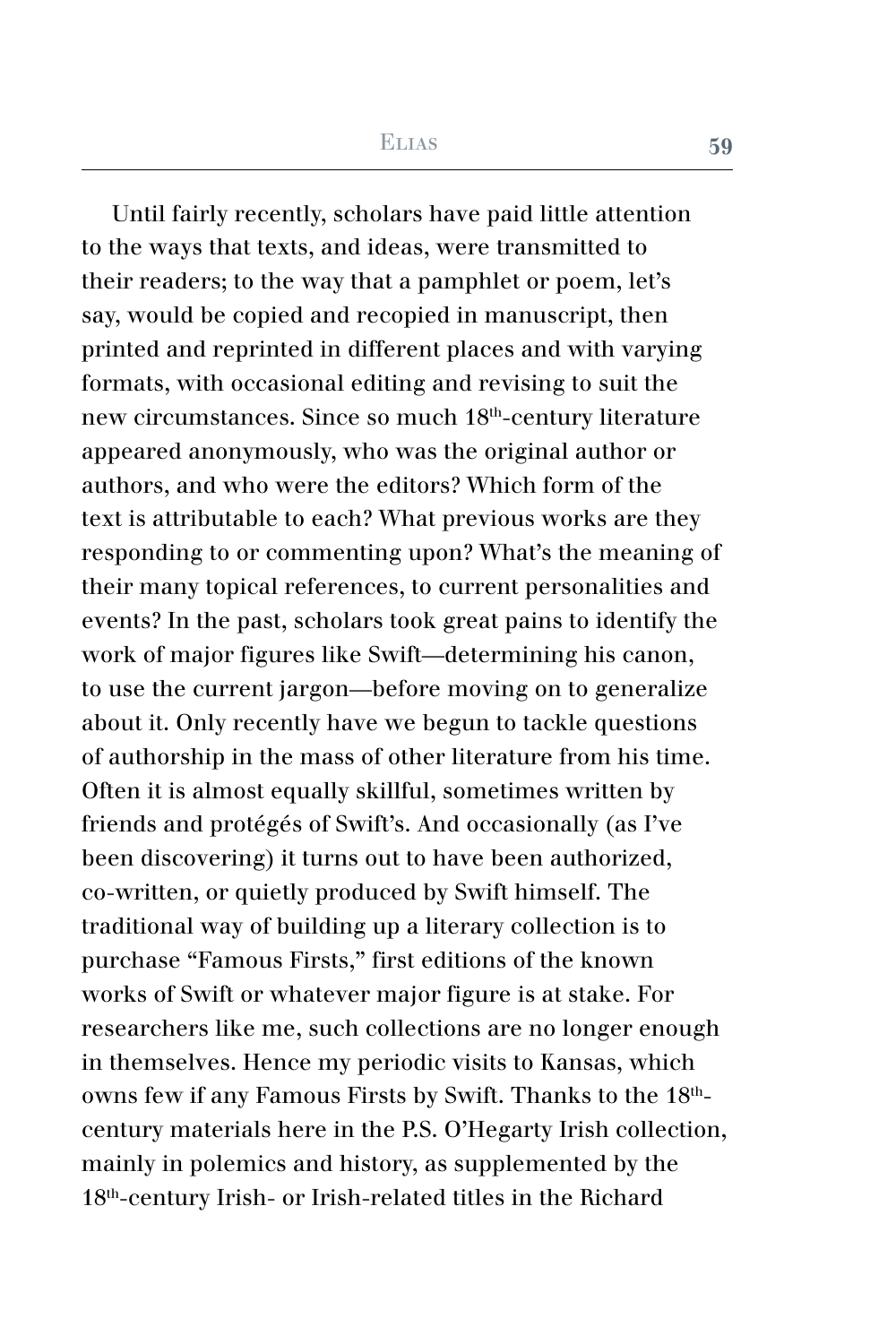Howey economics collection, the Spencer has built up a solid critical mass of early Dublin imprints. And since  $18<sup>th</sup>$ century Ireland can no more be understood in isolation than Colonial America, these materials can be further checked and compared against the Spencer's enviably strong holdings for 18th-century British, history, economics and literature, many of which either reprint Irish titles or provide the copy texts for the revised or reprinted Irish editions at Kansas.

Again, since most 18th-century poetry was topical rather than personal and avidly read by a far broader audience than reads verse today, Kansas boasts an ace in the hole which isn't antiquarian at all. This sits in some of the cardfile cabinets in Bill Mitchell's bailiwick, and is called the Boys-Mizener First-Line Index of Case Poetry,<sup>1</sup> laboriously compiled years ago by two out-of-state professors, Richard Boys and Arthur Mizener, and then donated to Kansas. It indexes all poems printed or reprinted in early 18th-century verse miscellanies, or anthologies, one of the most popular ways at the time to publish poetry. For anyone seeking to trace the descent of a text, or to shed some light on its date or authorship, Boys-Mizener is an essential tool. Between Boys-Mizener, the Irish collections and the British collections, Kansas provides fertile ground for research. For someone like me, there's enough here to guarantee that you will find at least some of the things you are looking for and more than enough for serendipity, the chance of bumping into at least a few useful things which had never occurred to you to seek. On every one of my visits,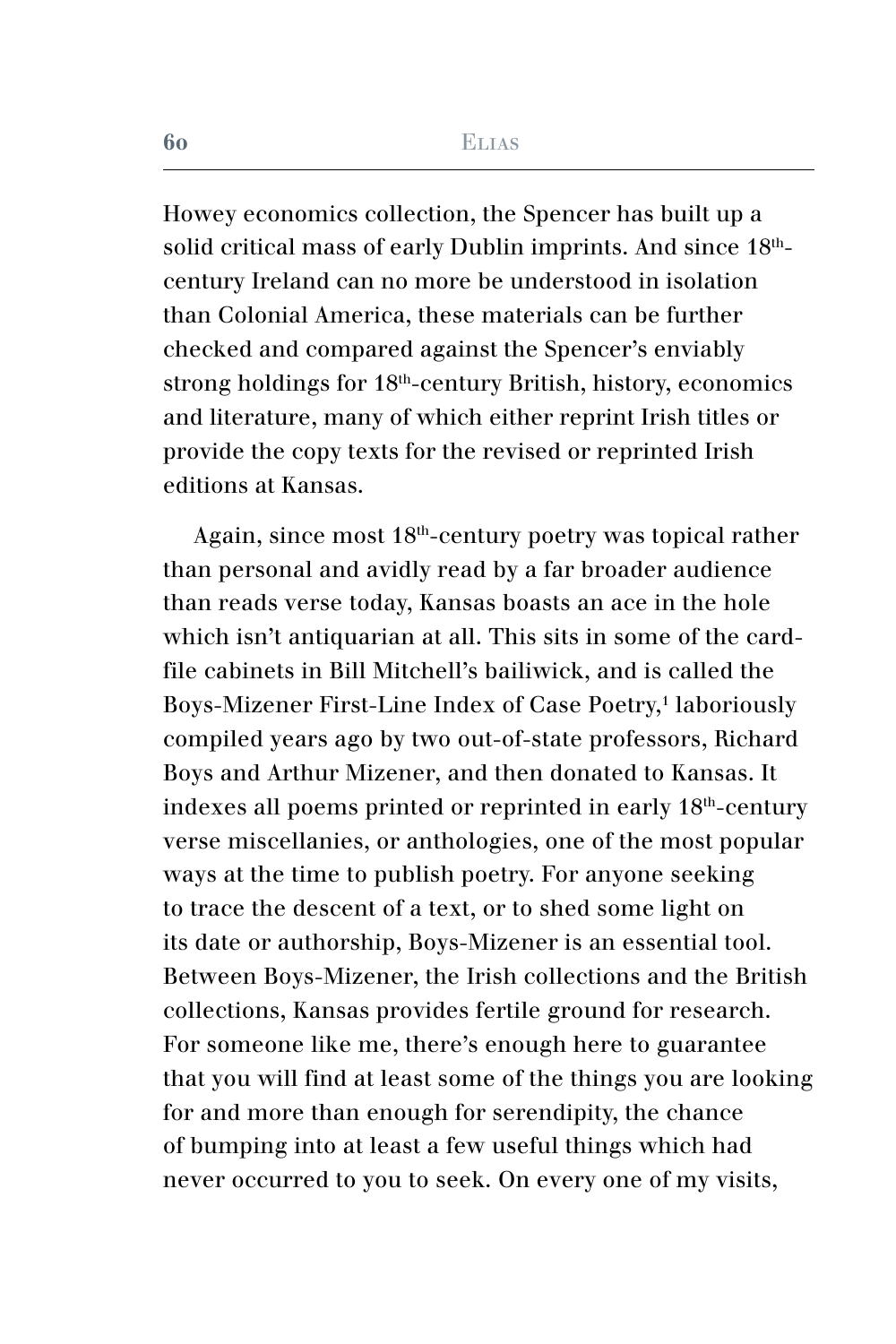including this one, there has always been something that jumps out and says, Surprise!

After all this buildup, I should be telling you that, thanks to the Spencer Library, we now know that Swift wasn't a satirist at all, but rather a serious-minded transgendered foot-fetishist who pioneered the post-modernist approach to Queer Studies. I fear that the truth is less dramatic, certainly less *au courant*. To those of us concerned with the written word and its readers, it may be equally interesting. Between the end of 1731 and 1736, during the final years of his career before ill health began to sideline him, Swift's acknowledged literary output slowed to a trickle. Culturally, politically, and economically, this was a period of tremendous energy and optimism in Ireland. What was Swift doing with himself? It now appears that he was spending a good deal of time amusing himself in collaborative literary ventures with his circle in Dublin—a set of lively-minded but provincial friends whom you have probably never heard of, including the preacher Patrick Delany, the schoolmaster Thomas Sheridan, the learned classicist and press-corrector Constantia Grierson, the clever young parson Matthew Pilkington and his wife Laetitia, a woolen-draper's rhyming wife named Mary Barber, and at the peripheries, a couple of Trinity College students named Dunkin and Dalacourt. We knew that Swift had collected, revised, and annotated his own *Works* for publication in 1735, giving us the version of his writings most often used today. It now appears that this process had started a couple of years earlier, with an unheralded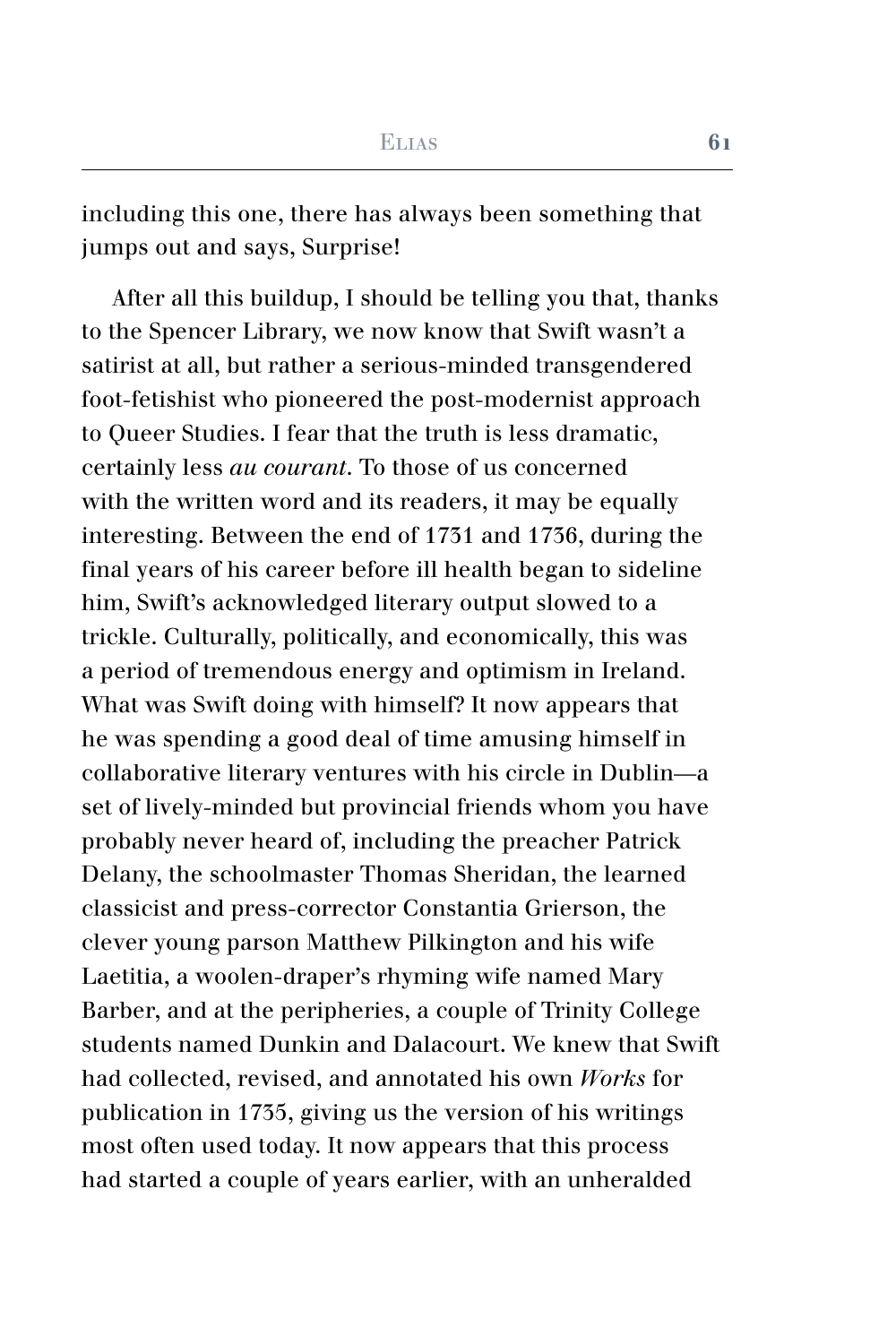Dublin collection in 1732 and that he had involved some of his Dublin friends in the work. In her later *Memoirs* Laetitia Pilkington had mentioned group editing sessions, under Swift's supervision, for Mary Barber's collected *Poems* of 1734. Laetitia's husband Matthew, in his own collected *Poems* of 1730, had credited Swift and some other unnamed judges for improvements in the text. From tracing and comparing the earlier texts of these poems, partly through Boys-Mizener, I've been able to establish that the same editorial techniques were at work as in the newly rediscovered 1732 Swift collection and in Swift's authorized *Works* of 1735. We find the same attention to the sound as well as the sense, the same signs of group rather than individual editing. Similarly, we find the same attention to the needs of a middle-brow Irish readership, which might not catch all the allusions in a piece written ten or fifteen years earlier, especially when originally composed (as Swift's often were) for a narrower or more sophisticated audience.2

Apparently Swift and his circle turned their attention to other authors as well. At the beginning of 1733 we find him writing to his English friend Alexander Pope about Pope's new satire, the *Epistle On the Use of Riches*, which has just been reprinted in Dublin. "We have no objection," Swift writes, "but to the obscurity of several passages by our ignorance in facts and persons, which makes us lose abundance of the satire. Had the printer given me notice," Swift continues, "I would have honestly printed the names at length" instead of the cautious blanks or initials which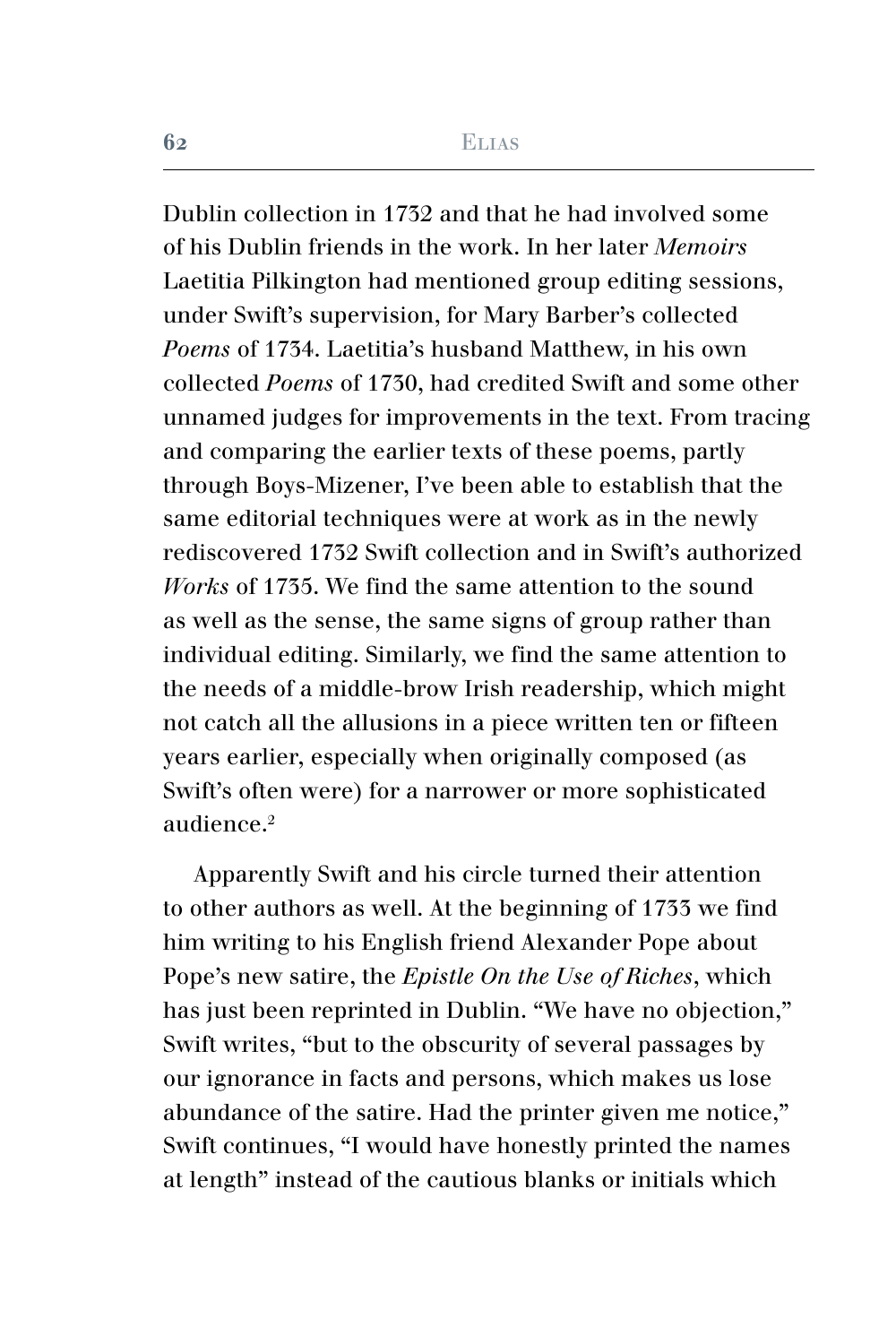appear in the text "and writ explanatory notes" to help "the middling reader."3 Now the publisher who had reprinted Pope was Swift's authorized printer in Dublin, George Faulkner. In Faulkner's very next edition of the poem, three or four months later, we find everything that Swift had proposed the names printed out at length, as well as some useful new explanatory notes, sounding very much like Swift. Neither Swift nor Pope scholars have noticed them before. What's more by comparing Irish editions of Pope here in Kansas, at several libraries in Dublin, and at the University of Texas I find that similar notes (some with new and useful information) have been added to all of Pope's satires which Faulkner reprinted in Dublin during the ensuing two or three years.4

This concern for the "middling Irish reader" comes through in several other projects which Swift authorized or directed, unknown or disregarded before now. Some manuscript notes on Swift, recently acquired by the University of Pennsylvania and validated by the fragmentary original at the Victoria & Albert in London, show him authorizing the young scholar Dunkin to revamp a popular English burlesque, Charles Cotton's *Scarronides or Virgil Travesty*. They reveal that Swift presided over a revised English-language edition of Cervantes' *Don Quixote*, complete with his own prefatory essay on satire and irony published in Dublin in 1733 but not noticed before now. Swift may sometimes have commented on satire satirically, once remarking, for example, that it's a mirror in which we see every face but our own, but to the best of my knowledge,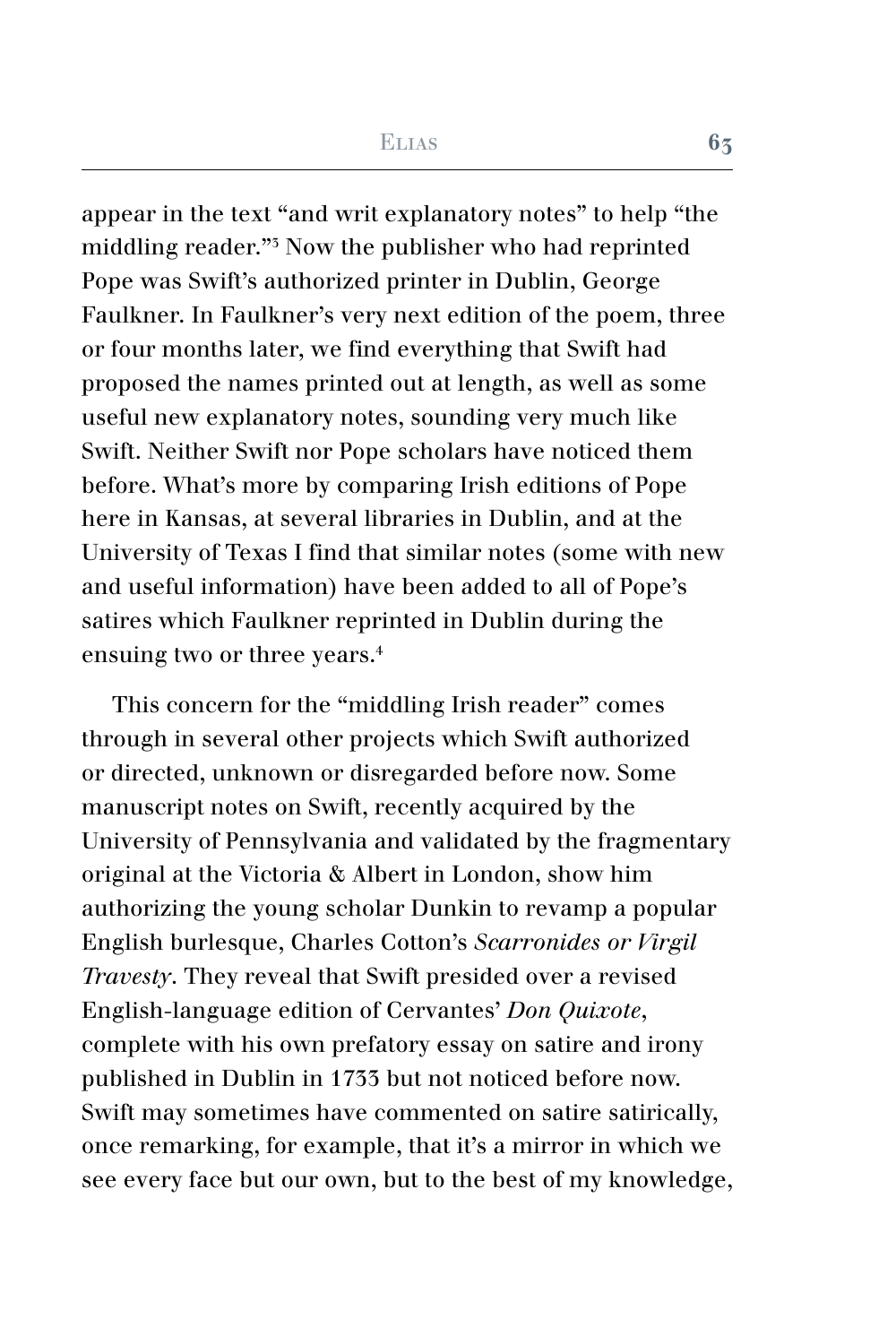this is the first time we find him discussing the subject seriously. The same manuscript notes reveal that Swift also wrote a short satiric poem about young Dunkin's college rival James Dalacourt. Why should he have bothered with a couple of small fry? An obscure pamphlet by Dunkin, in the O'Hegarty Collection here at Kansas, reveals the cause and begins to suggest some of the complexity of the situation. For his collected *Works* of 1735, Swift had decided to publish a manuscript poem he had written in Latin. Presumably for the sake of his middling readers, he wanted an English verse translation to accompany it, and apparently held some sort of informal competition at Trinity College. Dalacourt had submitted a translation, it transpires, but according to Dunkin this was rejected leading to bad blood with Swift and with Dunkin, whose own translation won out and eventually appeared in Swift's Works. There is much still to disentangle about this and other transactions in the 1730s, but at last we are beginning to get a sense of Swift's milieu, his literary priorities, his related avocations, and the texts he revised for us in his *Works*. 5

At almost every step of the way the Spencer Library has contributed, usually at the nuts and bolts level, rather than in some splashy dramatic fashion. For major works I've discovered here, the best I can offer is an idealistic essay on Ireland by Swift's friend Constantia Grierson, present in the Howey collection in both the original Dublin edition and the London reprint. It is hardly stellar in itself, but it is pertinent to a controversial section of *Gulliver's Travels* which Swift first added in his *Works* of 1735.6 Just as often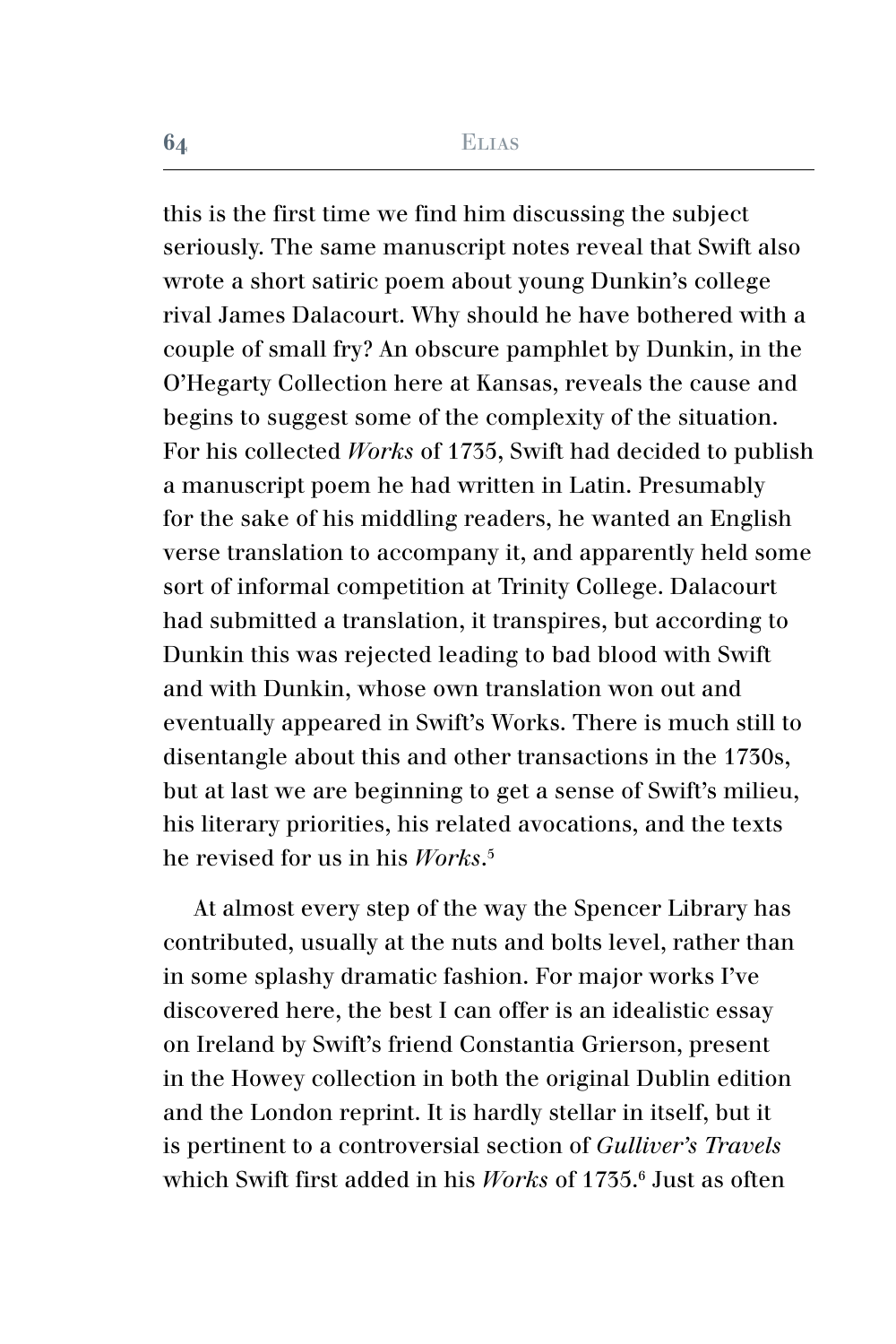I find myself doing things like checking the publishers' lists of recent titles sometimes added at the back of Dublin imprints, to help determine the date of pamphlets never advertised in the press, including the first Dublin reprint of Pope to contain Swift's annotations. Work like this may be unglamorous, but when you're piecing together a jigsaw puzzle, it becomes essential.

Another activity I find essential, both for personal and professional reasons, is talking with knowledgeable experts comparing notes, trying out ideas, seeking new research approaches for knotty problems, perhaps even receiving a little intelligent encouragement along the way. For reasons too tedious to go into, there are not many people left in English studies who do serious documentary research. Too many are isolated in their respective English departments or, like me, exiled altogether from the academic scene. Here the Spencer Library has offered and I hope, will continue to offer, advantages which not even the British Library can match. That is the remarkable staff which Sandy Mason has assembled. A huge library like the B.L. may boast knowledgeable people as well, but unless you already know them, it can be difficult fighting through the various layers of bureaucracy to reach them personally. On my first visit to Lawrence, as a complete stranger, I found myself conferring with Bill Mitchell about Boys-Mizener and early Dublin imprints, going into the stacks with Ann Hyde to check uncatalogued O'Hegarty manuscripts, and outlining problems in my Pilkington edition with Sandy Mason herself. The benefit I gained was enormous. By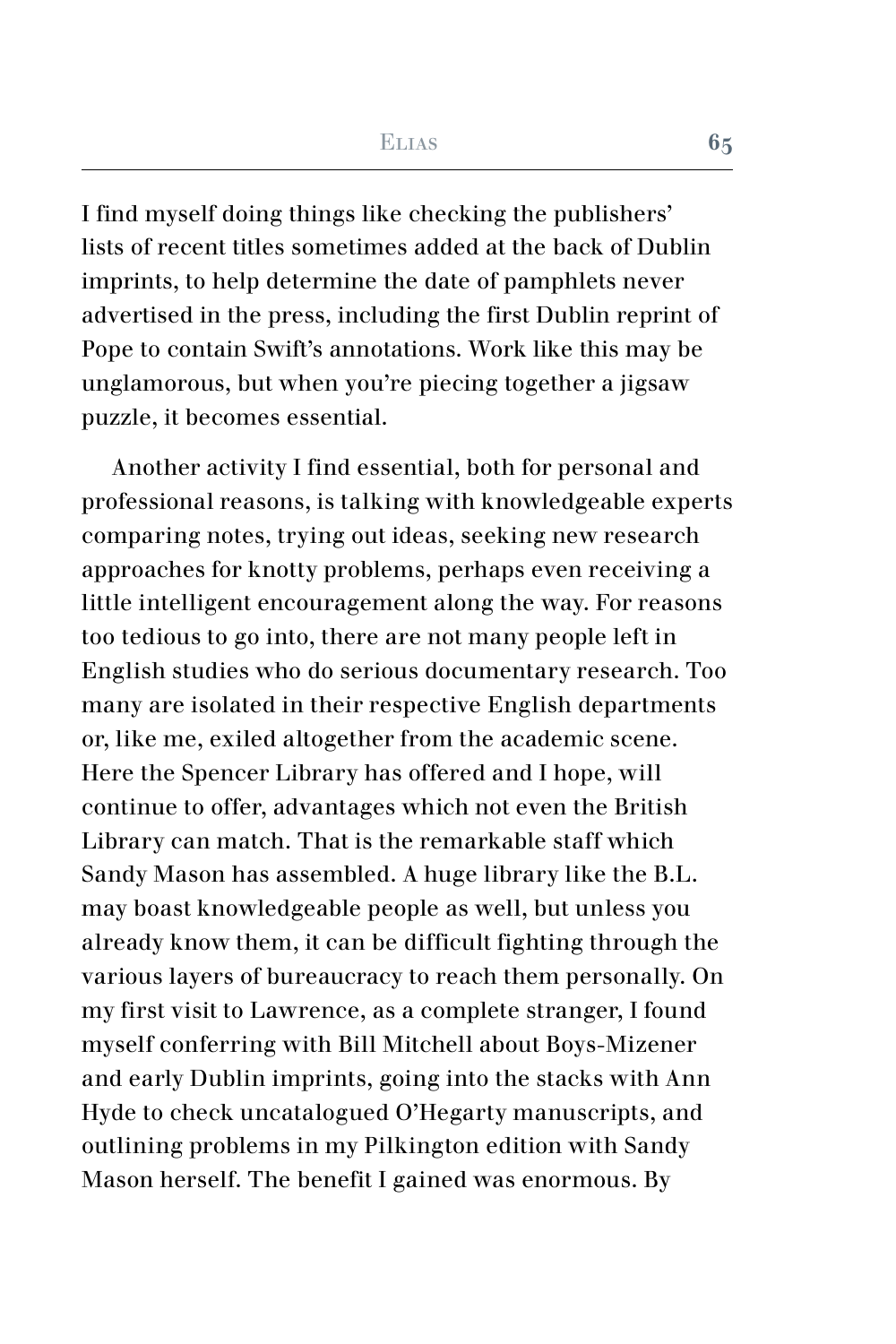phone, letter, and e-mail ever since, I haven't hesitated to follow it up. And as the beneficiary of their assistance, I find myself a bit readier than I was to share my expertise with scholars who approach me in turn with questions. At St. Paul's Cathedral in London, everyone knows the epitaph of its architect, Sir Christopher Wren: *Si monumentum requiris, circumspice*. I think that the monument of a great research library, which requires strong people as well as strong holdings, must extend somewhat further beyond the architecture, the books and manuscripts, even the people who built them up and keep them growing. You must also look at the benefits thereby conferred: on the many articles, papers, dissertations and other studies partly researched here, and even (perhaps) on the growth of those of us so happily engaged in the work.

#### **NOTES**

#### 1 A.E. Case. *A bibliography of English poetical miscellanies*. Oxford 1935.

 $2$  The discovery of the revisions and annotations in the 1732 Swift collection Samuel Fairbrother's reprinting that year of the first two *Swift-Pope Miscellanies* volumes was made by John Irwin Fischer and was first announced at the 1994 Swift Symposium in Germany, in his and James Woolley's unpublished paper, "The Swift Poems Project: An Edition and Electronic Archive." For analysis and comparison of these revisions with revisions in the authorized 1735 Swift *Works*, in the 1734 Mary Barber *Poems* (which include some of Constantia Grierson's), and in the 1730 Matthew Pilkington *Poems*, see my own "*Senatus Consultum*: Revising Verse in Swift's Dublin Circle 1729-1735," in Hermann J. Real and Helgard Stöver-Leidig, eds., *Reading Swift: Papers from The Third Münster Symposium on Jonathan Swift* (Munich, 1998), pp. 249-67.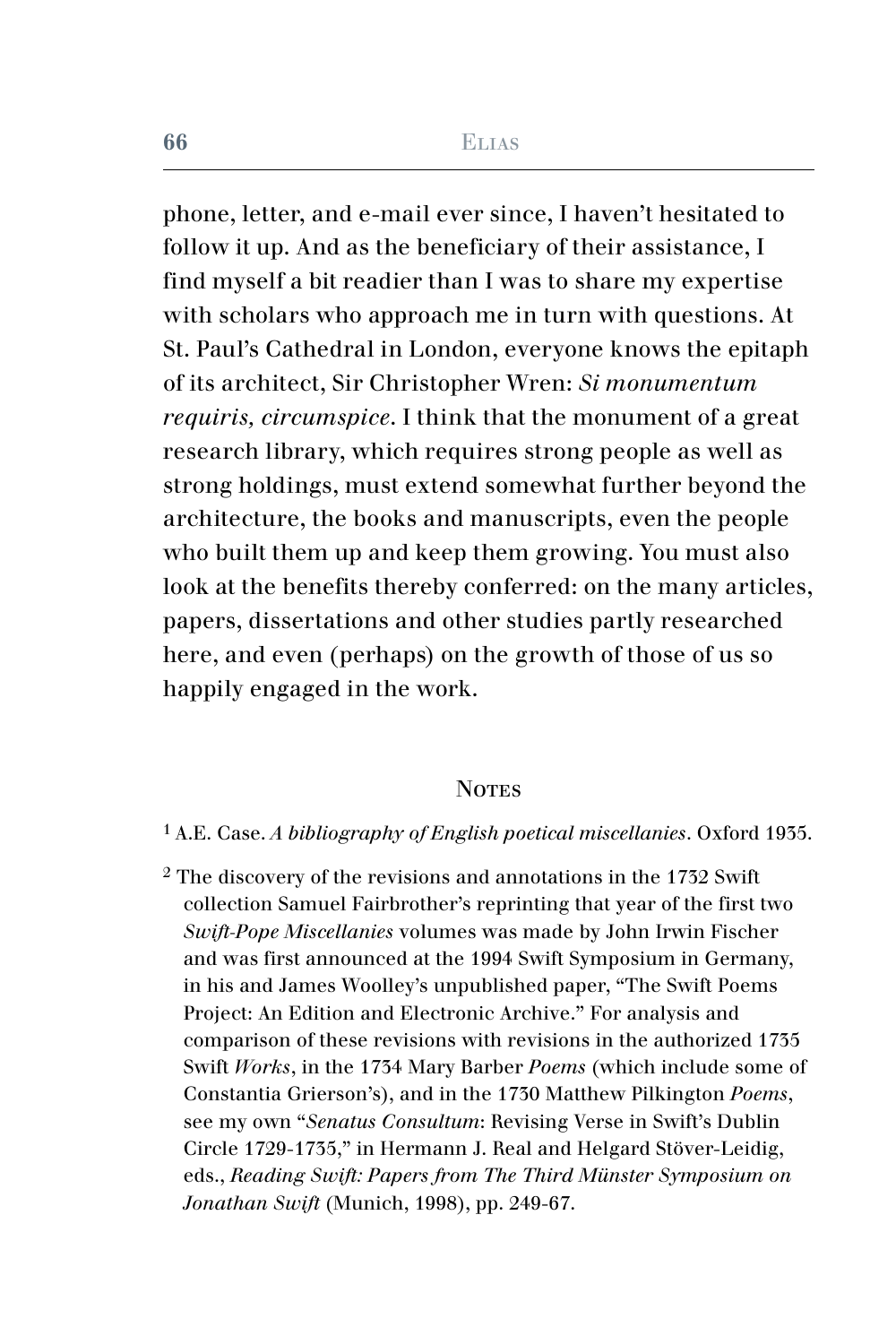- 3 Swift, *Correspondence*, ed. Sir Harold Williams [and David Woolley] (Oxford, 1963-1965; rpt. corr. Oxford, 1965-1972), IV, 104 (Jan. 1733) and 134-35 (30 Mar. 1733).
- 4 Here I draw from my forthcoming paper "Swift Annotates Pope, with Other Projects for the Middling Reader," scheduled for the 10th World Congress on the Enlightenment, Dublin, July 1999. At O'Hegarty B2532.6, KU owns a copy of the improved Pope *Epistle to Cobham* (Dublin, by Faulkner, 1734), Foxon P922.
- 5 See Elias, "Swift's *Don Quixote*, Dunkin's *Virgil Travesty*, and Other New Intelligence: John Lyon's `Materials for a Life of Dr. Swift,' 1765," *Swift Studies*, 13 (1998), 27-104. The Dunkin pamphlet which mentions Dalacourt's rejected translation of Swift's Latin poem *Carberi' Rupes* is *An Account of a Strange and Wonderful Apparition lately seen in Trinity-College, Dublin: Or, a Dialogue between a Poet and his Grandmother's Ghost* (N.p. but Dublin, Printed in the year, 1734), Foxon D514, KU shelfmark O'Hegarty B2481.2.
- 6 This is her anonymous *The Present State of Ireland Consider'd*  (Dublin, by and for George Grierson, 1730), KU shelfmark Howey C1216. The London reprint of the same year, also at KU, is Howey B672. All Mrs. Grierson's publications were anonymous. Her works and her connection with *Gulliver's Travels* are the subject of my unpublished paper, "Reforming Mankind and Other Loose Ends: Constantia Grierson, William Wollaston, and Gulliver's Letter to Sympson." For Mrs. Grierson herself, see Elias, "A Manuscript Book of Constantia Grierson's," *Swift Studies*, 2 (1987), 33-56.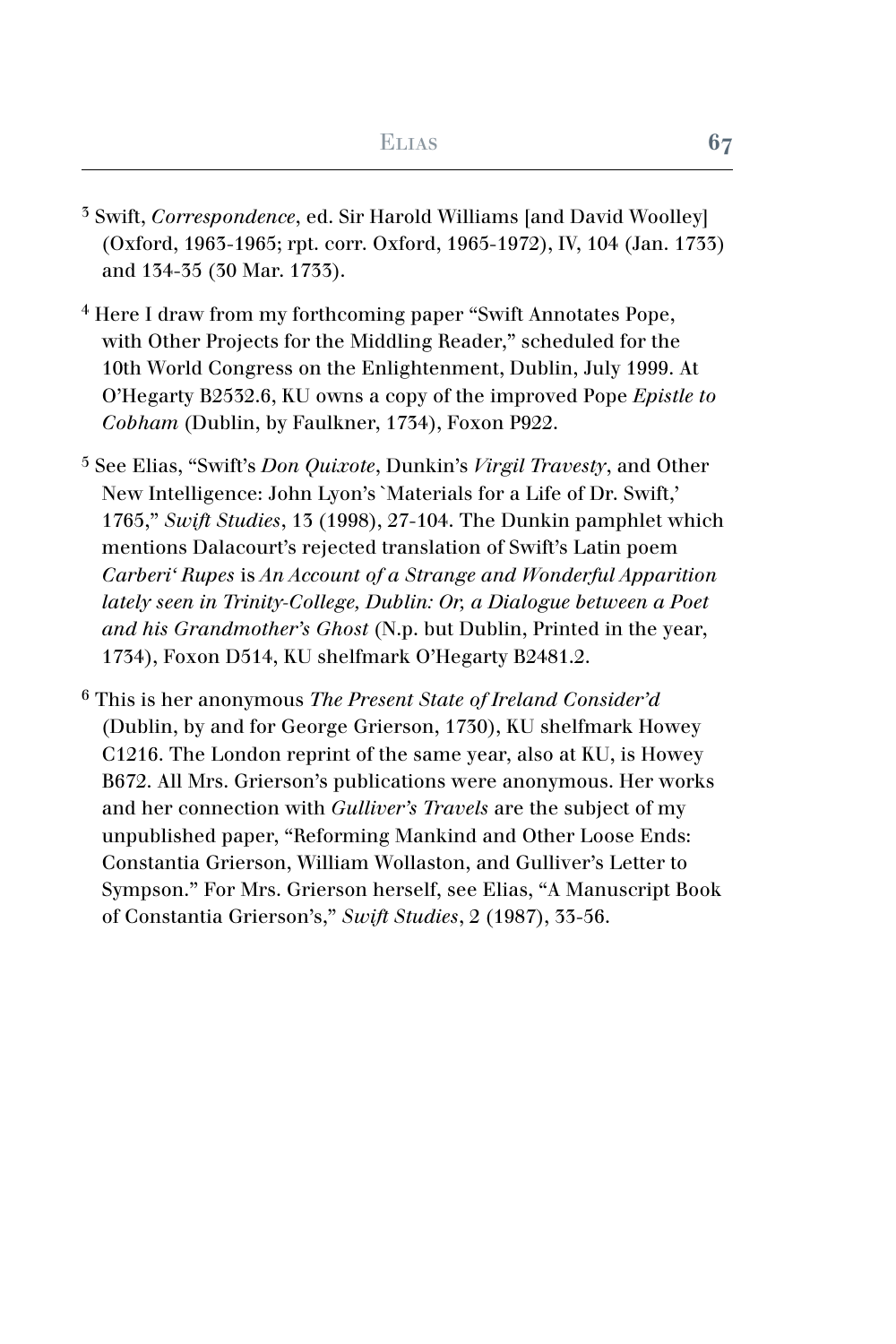apna) refole tex intapir manety ftodze faith, that the garifon is p ge tyme adupsed ?- Azut noll late that Bas accorded the pour mepoch uexente Wiehouten loue/pour olde flaterers that counceplle poli cer? prpuelp counceplle pois the con hat counceplle pou to a senge pou Certes (pre as J haue (ais) before nue clepto fuche maner of folk to mæpllours ben priouaß repreupo? f natheles late Bs nolb refcente to procede after the detrpne of tul of thps matere or of thps count, lp tenqupre. for it is Wilt West to poll thes trespaces and respassours/and m Bhit maner alle this Winnae a alle this Bilo l pe epampne the feconoz condicon Aux Toxeth m this lame mater.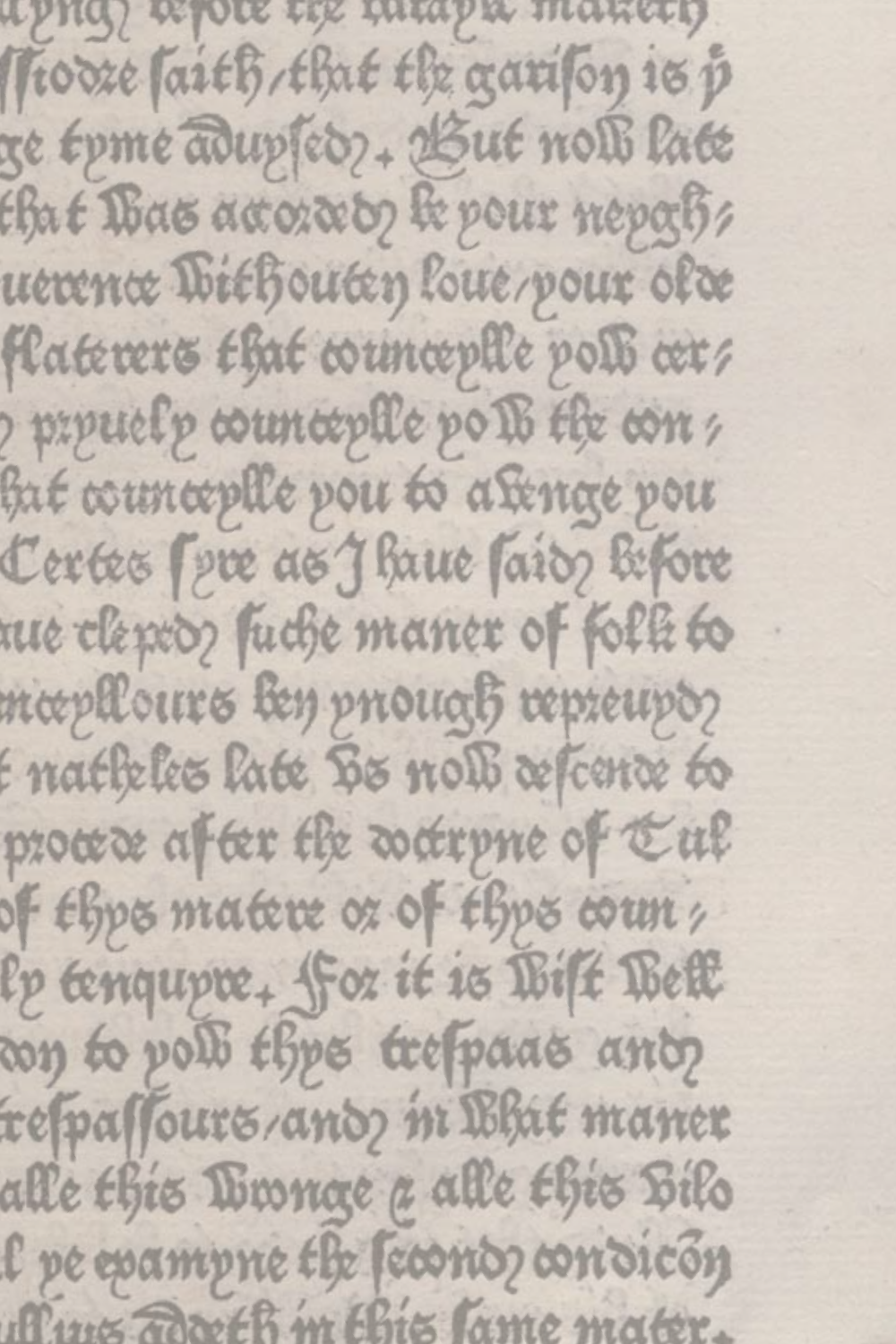## PANEL PRESENTATION Breon Mitchell



## *For Sandy Mason*

Thank you for giving me the opportunity to join in this very special occasion. It means a great deal to me to be able to say thank you and tell you a little about what it was like, as an undergraduate, to benefit from Special Collections at KU.

I'd like to begin with an anecdote from my graduate years at Oxford. I recalled this story on my way here to Lawrence, while looking through two or three back issues of the *Times Literary Supplement*, and catching up on my reading. In one of the recent issues there was a review of a biography of John Sparrow, Warden of All Souls. Two or three lines of that review awakened my memories. Let me read you those lines:

*His deepest and most abiding passion from childhood to the grave was collecting books. Although passionately adverse to*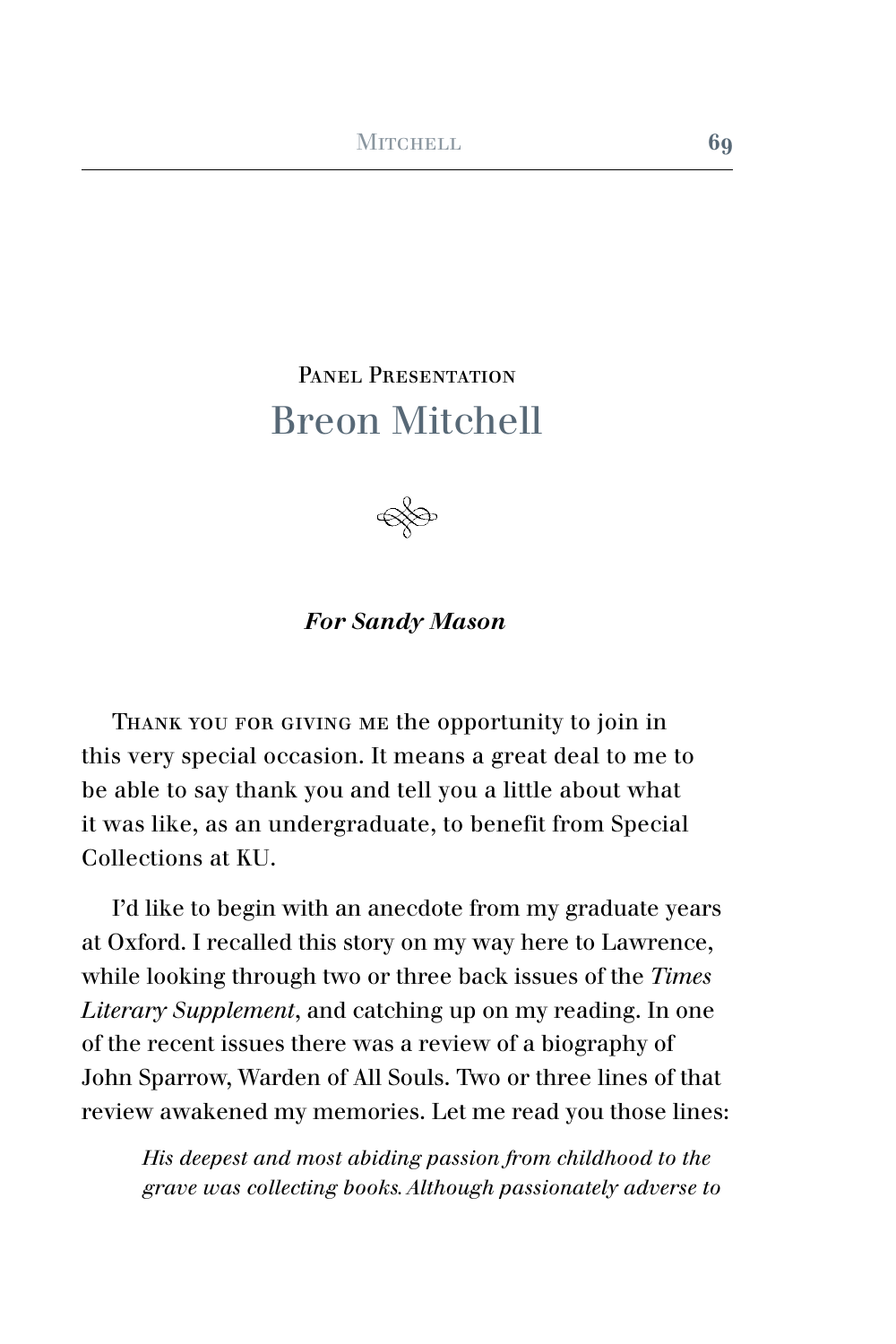*youth culture, he had an unaffected enjoyment of the company of the young, and spent endless hours in talk and debate with the junior fellows of All Souls. And although his was a college without students (that heavenly place), through his patronage of the Society of Bibliophiles he probably had close and friendly contact with more undergraduates than any other college head of his time.* 

This is what brought my memories suddenly flooding back, for I had been one of those undergraduate members of the Society of Bibliophiles. We often travelled together to view private collections in Oxford and beyond. There were not many of us, about eight to ten a year, a number that was matched by rare books lovers and bibliophiles from among the fellows of the colleges and the librarians. We took several trips to wonderful collections all around England.

The high point, at least for the undergraduates, was the end of each third term, when we would hold our meeting in John Sparrow's lodgings. Each member brought a favorite book from his or her collection, and shared it with the others, selecting the best and most exciting books we had found in the past year. Once we had all made our presentations, John Sparrow would quietly disappear upstairs and come back down with an armload of books. And here's what he carried: If you had a first edition of a book, he would have an inscribed copy. If you had an inscribed copy, he would have it inscribed to the author's mother. The riches he had at hand were simply amazing. On one such occasion, I brought along a very interesting book. I had been in Maggs in London, browsing through a dusty shelf of German books, when my future wife Lynda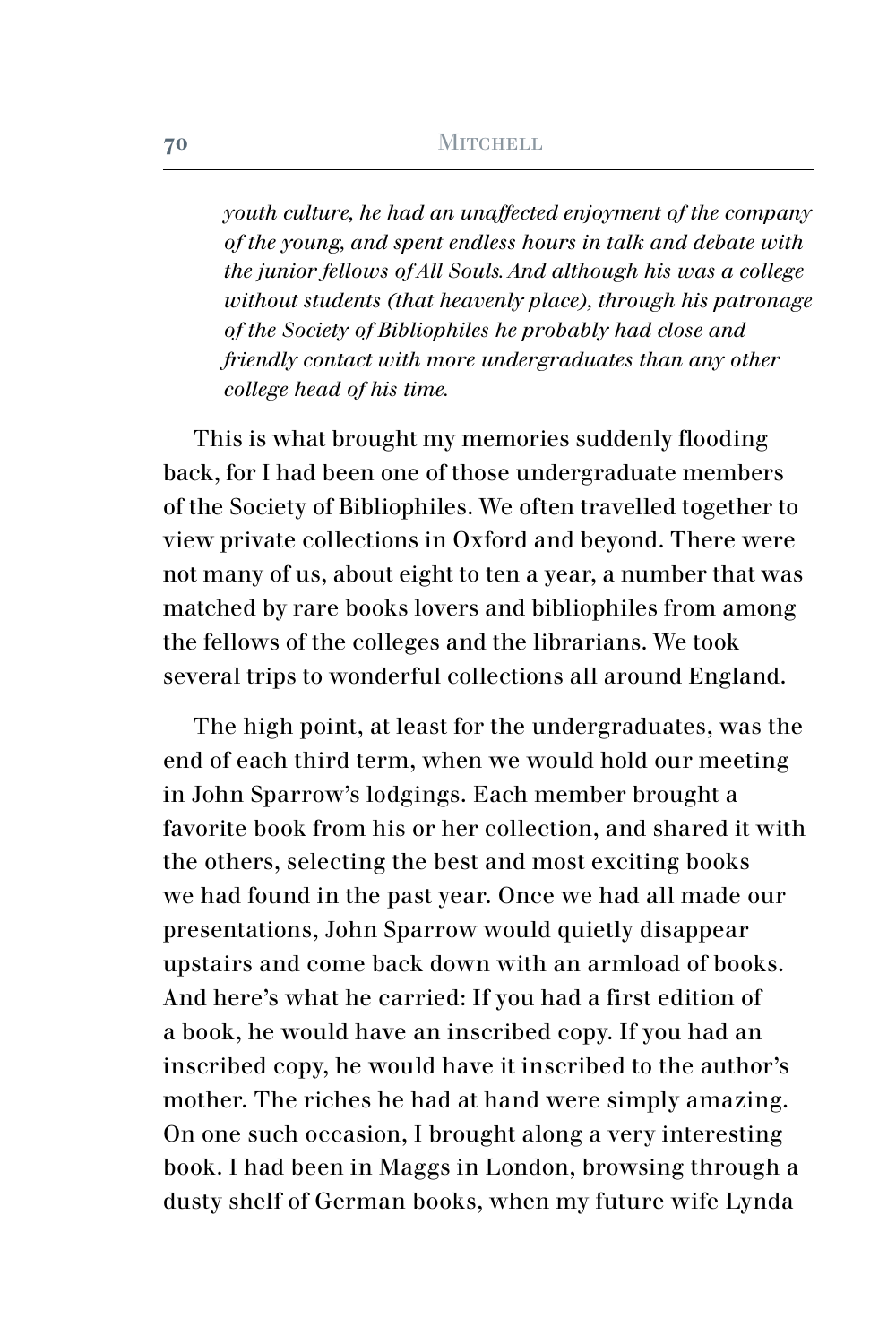pulled out a copy of *The Life of Friedrich the Great* by Thomas Carlyle, translated into German, and showed it to me. Opening it up, I found the book plate of Adolph Hitler. There was a typed note inside from the bookseller, dated 1945, saying he had obtained the book from an American soldier who had entered Hitler's home in Berchtesgaden and taken it off a shelf in the library.

I bought this book, since no one else seemed to have noticed it over the years. I took it back to my college, and read Hugh Trevor Roper's book on the last days of Hitler. Trevor Roper states that Carlyle's biography of Frederick was, in fact, Hitler's favorite book, and that Goebbels read from it to Hitler shortly before Hitler's suicide. I contacted Hugh Trevor Roper, told him what I had, and he invited me to tea. He wanted to see if there were any annotations in the book. He said it was interesting that Hitler had two copies, because there was obviously the copy in the bunker that Goebbels had read from, but that this was clearly Hitler's copy as well, bound in full leather, and retained in his personal library. This was the book I brought along for our end of term gathering.

John Sparrow was somewhat taken aback. He produced a first edition of *Mein Kampf* in two volumes, but in his heart he didn't seem to feel he had trumped this particular book. He was moved to say something unusual (I won't attempt to imitate his beautiful accent): "Mr. Mitchell, I'm going to break a rule that we have in this society. We never, never ask this question, but would you mind telling us how much you paid for it?" The answer was £5. John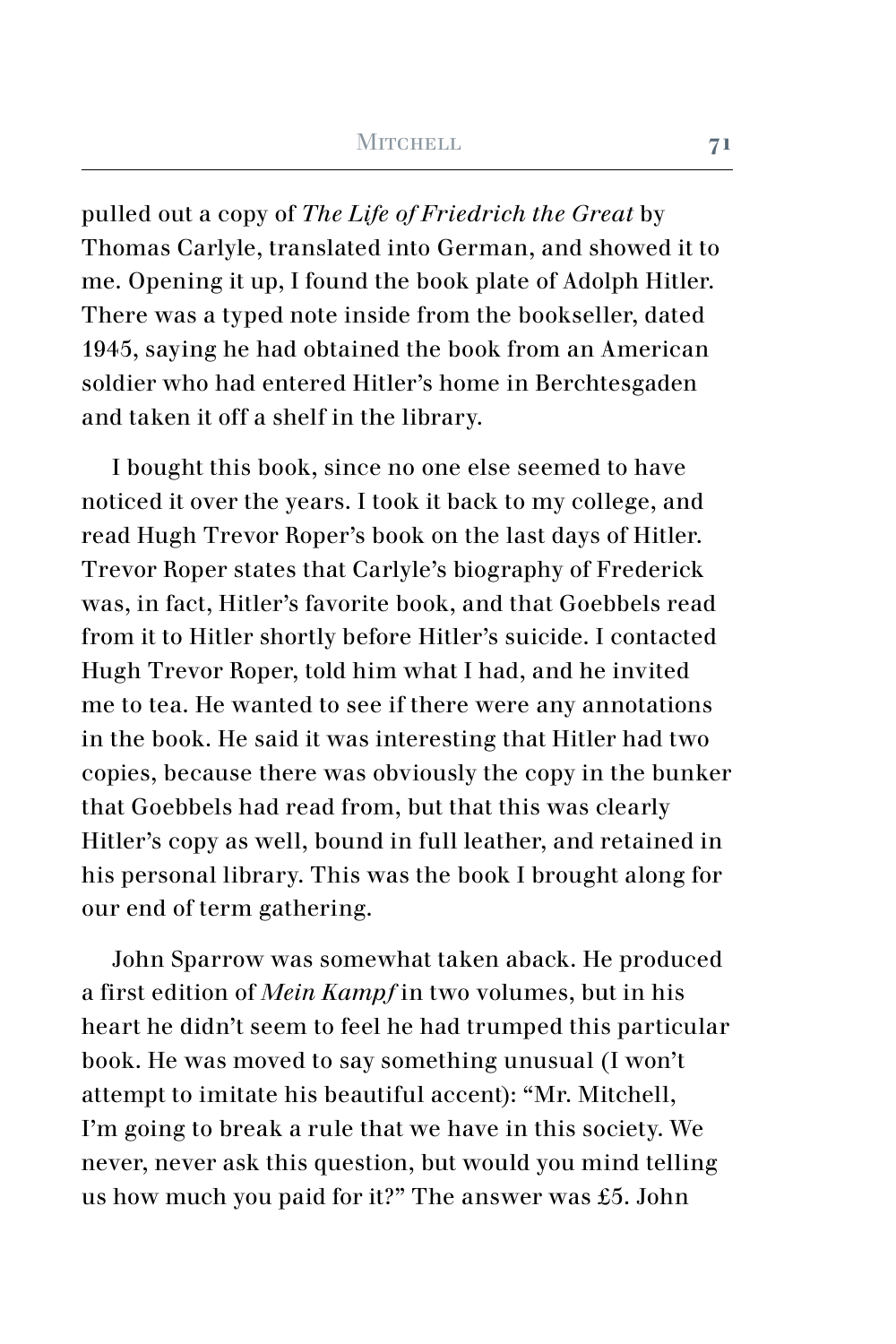Sparrow checked the code at the back of the book. He said that Maggs used the code word *harlequin*, and it revealed that they had paid three pounds for the book in 1945. It had been on the shelf for twenty years at five pounds.

I was musing about this on my way to Lawrence because I thought how improbable it was that any book would have broken down British reserve in this way—and how equally improbable it had been for a twenty-one year old from Salina, Kansas, to be sitting in those lodgings with people who knew so much more than he did, talking about rare books and drinking sherry.

Just four years earlier, I had arrived at the University of Kansas, loving books, but knowing little about them. Something had happened to me in those four years, and it happened in Special Collections at the University of Kansas. The distance I had traveled to arrive in England was more than thousands of miles, it was a spiritual distance as well.

At the end of my first year at Kansas, I wanted to study abroad. I'd never been anywhere, so I hoped to go to Germany and study with the KU summer language institute, which is still a great program here at the University of Kansas. I told my mother, and she was horrified. "Why would you ever want to leave Kansas?" she asked in shock. Her reaction made me think of the teachers I'd had that first year. I'd studied with Marilyn Stokstad and Francis Heller, and the late Charlton Hinman. I didn't *know* who he was, but I'd studied Shakespeare with him in a freshman honors seminar, and finally learned what a First Folio was. I told my mother how excited I was, and

**72**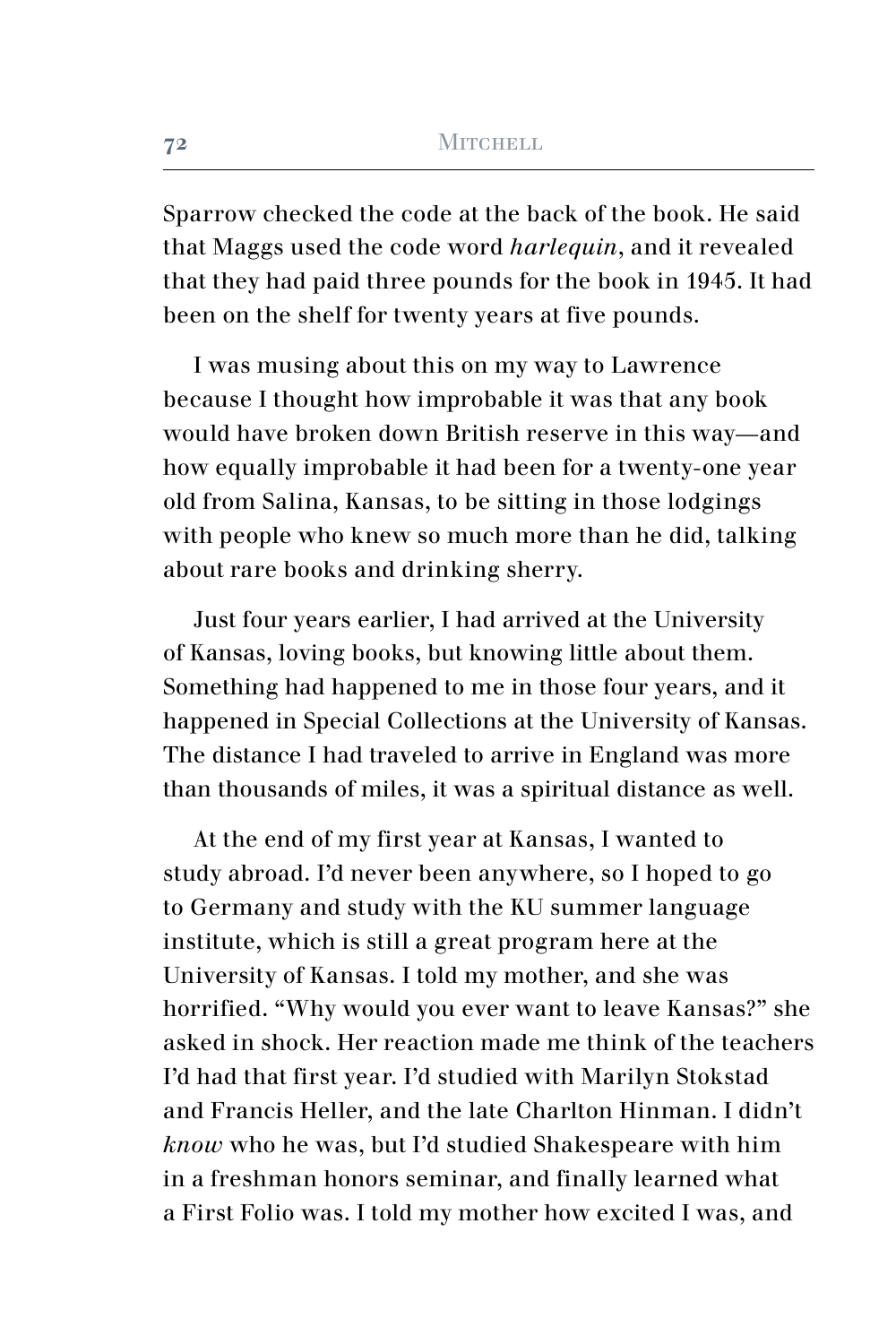said that I wanted to keep on learning by travelling abroad. She burst into tears, and said, "If I had known this would happen. I never would have sent you to college."

I came back from that summer in Germany and started working for the KU library. I started out in the math department library, then moved to the one in the German department. I began to learn how librarians work and think, how to fill out book orders and read catalogues, and that was exciting for me too. I started studying languages more deeply, began translating poetry and prose, and became fascinated by the poems of Rainer Maria Rilke. This love of literature first brought me to the exhibitions and programs of Special Collections. I discovered they had a wonderful collection of the works Rainer Maria Rilke. I couldn't believe there were almost 1700 books by and about a particular author, including every edition and binding variant, and appearances in periodicals. I remember being particularly struck by a beautiful six-volume set of a periodical called *Hyperion*, limited to 50 copies on Japanese paper and bound in full leather by the Wiener Werkstätte. It also included the first appearance in print of a text by Franz Kafka. Years later I was able to buy a set of my own. My thoughts returned directly to the collections here, and I knew I had laid a solid cornerstone for my Kafka collection.

 Another strong memory from KU days also has to do with book collecting, and how much a young student can learn from Special Collections. It was the Snyder Book Collecting Contest, which still exists today. I was encouraged to enter the competition because I had been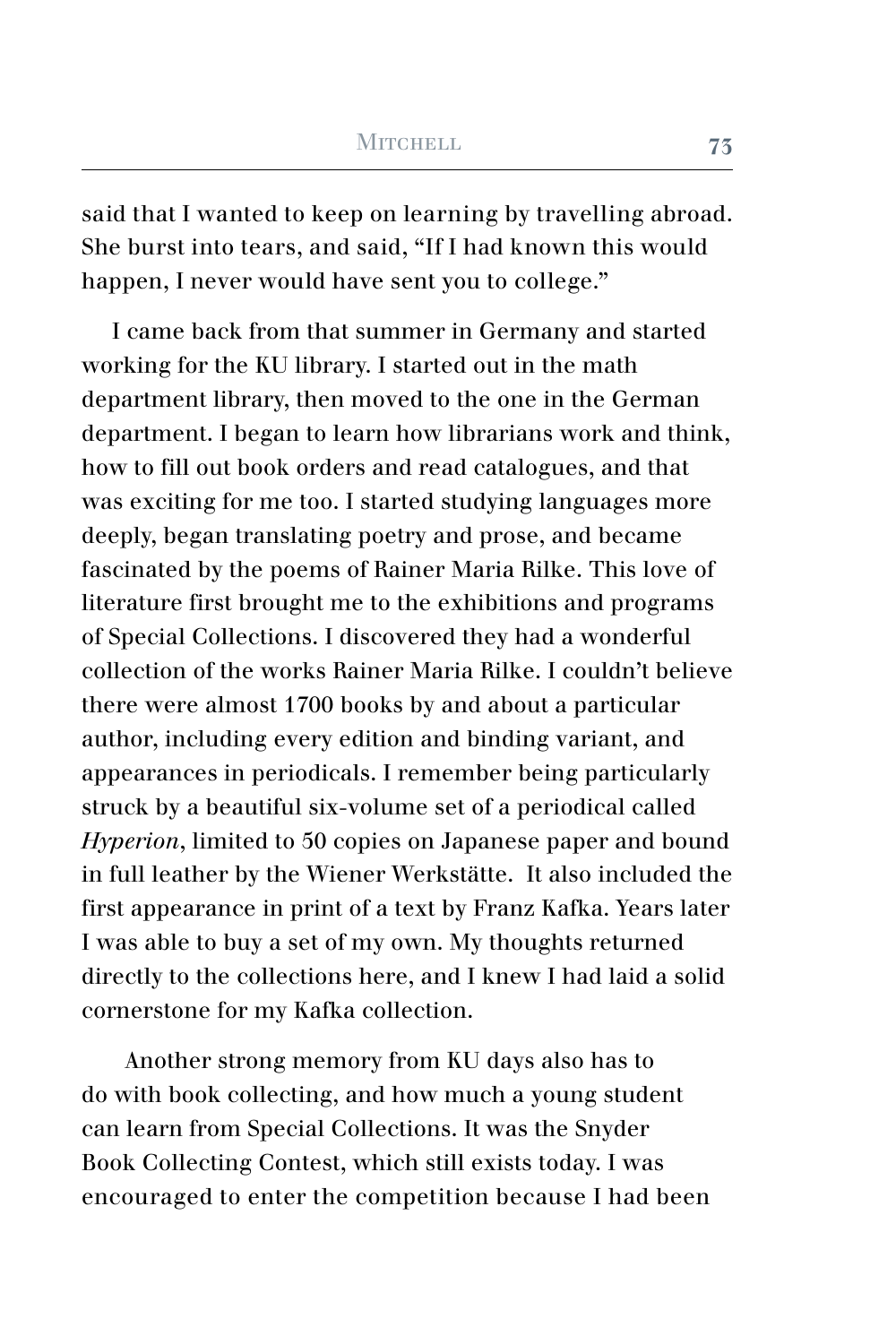collecting books on pseudo-science: books that proved the world was flat, or that the pyramids were created by visitors from outer space, or that proved flying saucers exist—not exactly high-quality rare books, as you might imagine. I entered the contest and was fortunate enough to win. The award was an inspiration, encouraging me and solidifying my interest in collecting. But the contest offered more than that. The staff in Special Collections guided me to an understanding of how one goes about organizing coherent bibliographical descriptions, and how to convey a sense of what a collection is in bibliographical terms. Moreover they actually displayed the books of the winners, so I could see my own collection under glass. These books were far from rare or valuable, but my heart and thought had gone into collecting them, and it meant a great deal to me.

Over my years at KU, I grew from a person who knew almost nothing about books to someone who knew enough to spot a volume of special interest, to understand the difference between first editions and later ones, to note bindings and recognize association copies. So when that Hitler volume appeared on the shelf, I didn't hesitate. As a graduate student, I was busy writing a dissertation on James Joyce's *Ulysses* and its influence on the German novel. One of my research trips brought me back to the Spencer Library to use the Spoerri collection of James Joyce, where I found all the early German translations of *Ulysses*, as well as translations into other languages, an invaluable aid to completing my doctorate.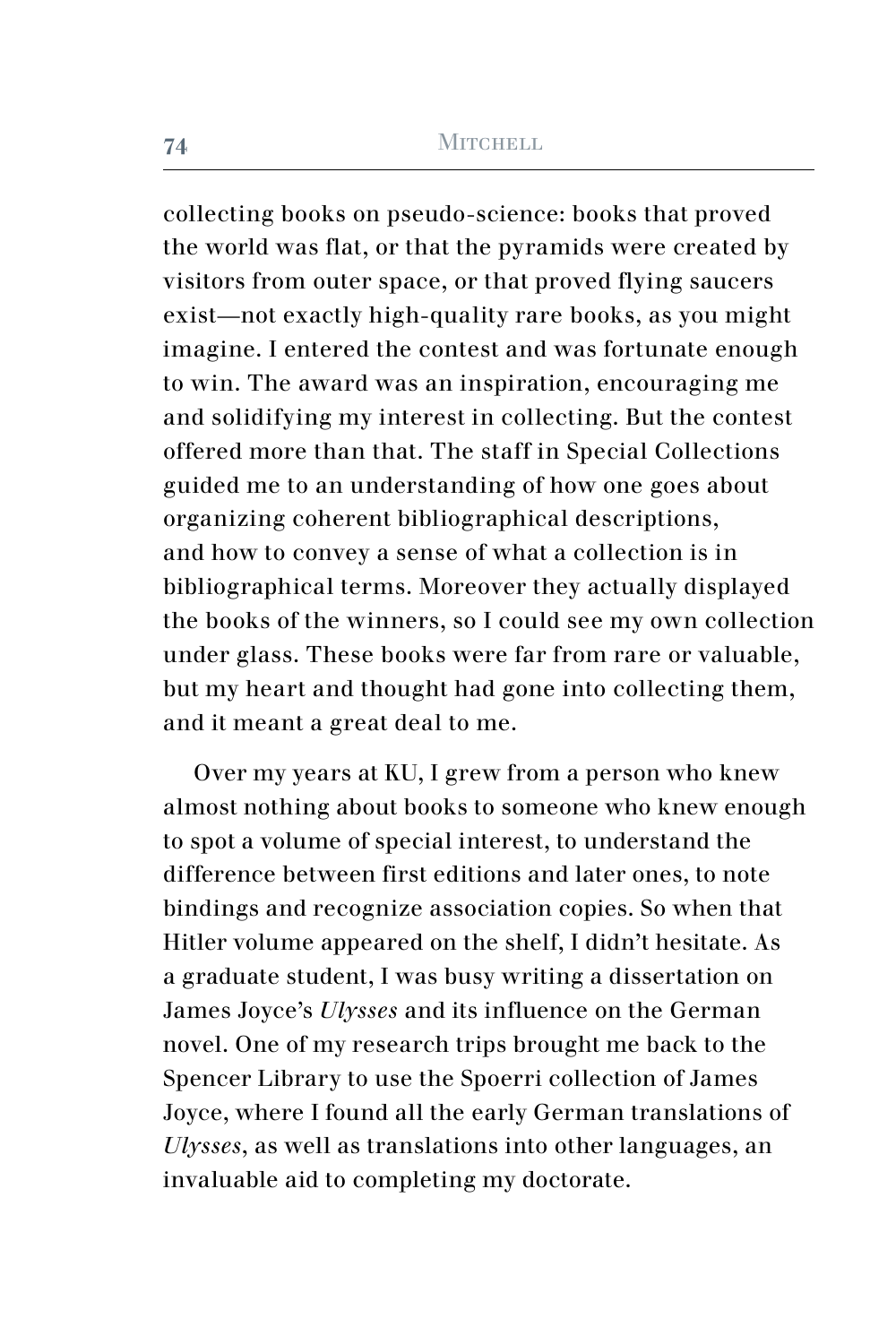When I finished at Oxford in 1968, I went to Indiana University, starting there thirty-one years ago. One of the primary attractions at I.U. was the Lilly Library. I felt immediately at home. I'm very proud to have been a co-founder of the Friends of the Lilly Library, and to have chaired the faculty committee for many years. Among other pleasant opportunities it has given me, it offered me a chance to see Sandy Mason from time to time as a member of our distinguished Board of Visitors.

A thread thus runs from my earliest memories of KU's Special Collections to my present role at the Lilly Library. I am thankful for everything Sandy Mason and the library staff did to bring the world of books and learning to me- and not just to me, but to countless other undergraduates and graduate students over the years. You may not always hear specifically how much it means, Sandy, but it has made my life much richer and more meaningful—and I thank you for it.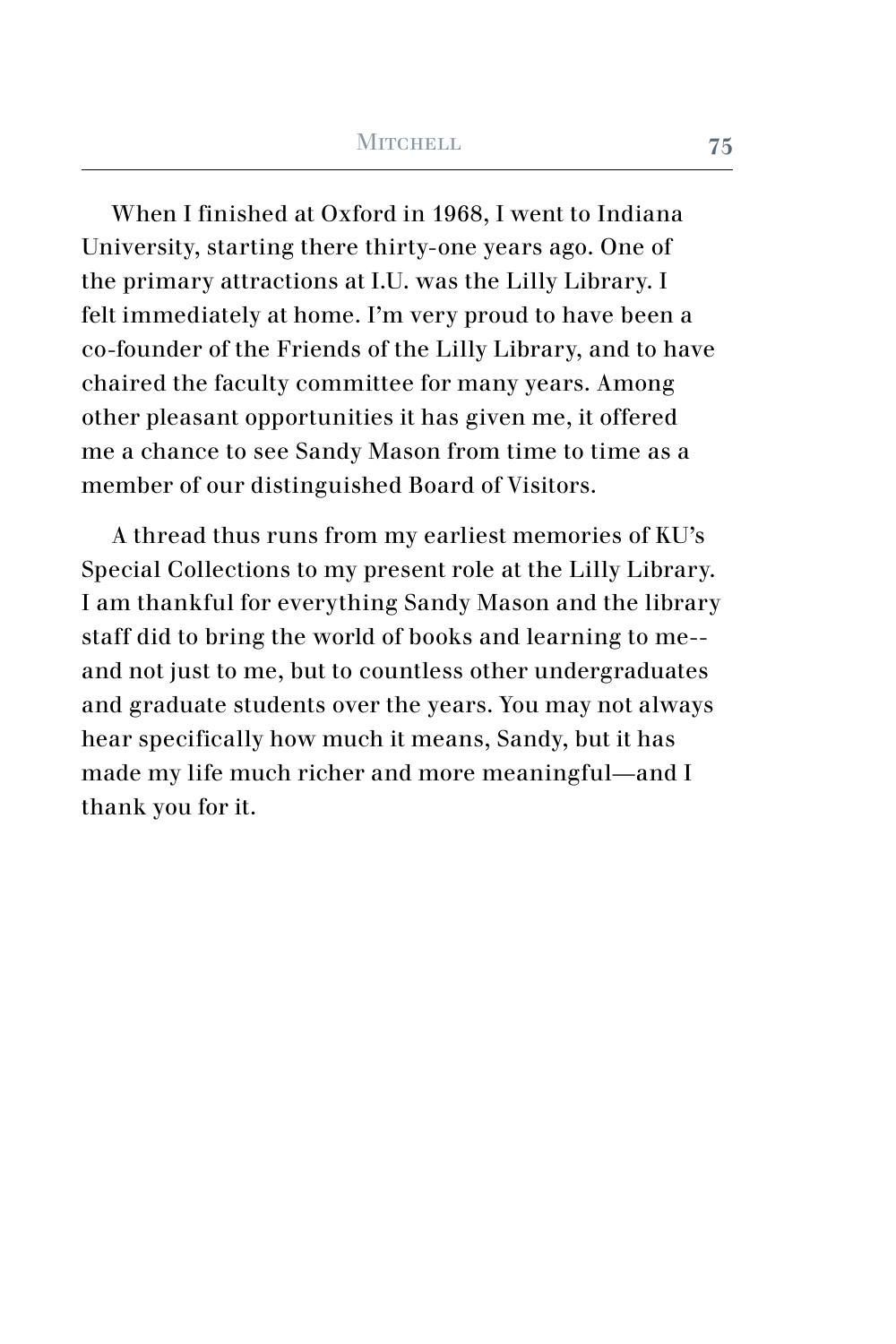apna) refole tex intapir manety ftodze faith, that the garifon is p ge tyme adupsed ?- Azut noll late that Bas accorded the pour mepoch uexente Wiehouten loue/pour olde flaterers that counceplle poli cer? prpuelp counceplle pois the con hat counceplle pou to a senge pou Certes (pre as J haue (ais) before nue clepto fuche maner of folk to mæpllours ben priouaß repreupo? f natheles late Bs nolb refcente to procede after the detrpne of tul of thps matere or of thps count, lp tenqupre. for it is Wilt West to poll thes trespaces and respassours/and m Bhit maner alle this Winnae a alle this Bilo l pe epampne the feconoz condicon Aux Toxeth m this lame mater.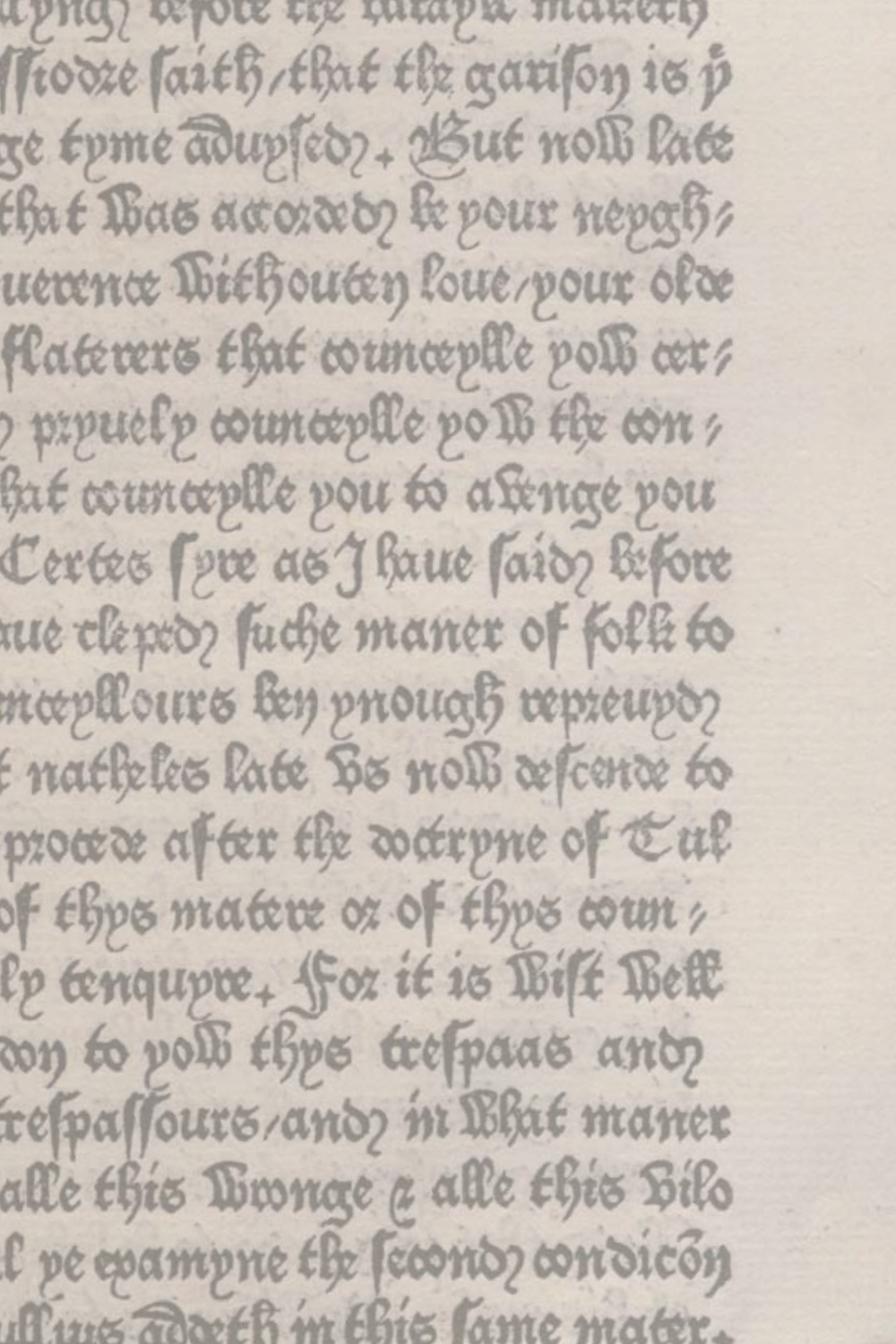## PANEL PRESENTATION Gordon C. Sauer



## *The Ellis-Gould Collection at Kansas*

THE MAGNITUDE of this occasion must not be lost and I believe it devolved upon me to tell about the first years of the University of Kansas, Department of Special Collections and the Kenneth Spencer Research Library. A library is the nucleus around which caring and inquisitive persons circulate. The caring persons for this rare book library began nurturing the books and manuscripts in the late 1800s, but the great expansion took place in 1945 after the death of Ralph Ellis, who was a true bibliomaniac. After the fate of his outstanding natural history and travel collection was settled by the Supreme Court of the State of Kansas, the rare books needed room to expand. Ralph Ellis's mother had felt a special library should be built for her son's collection, but the Kenneth Spencer family made the new library a reality.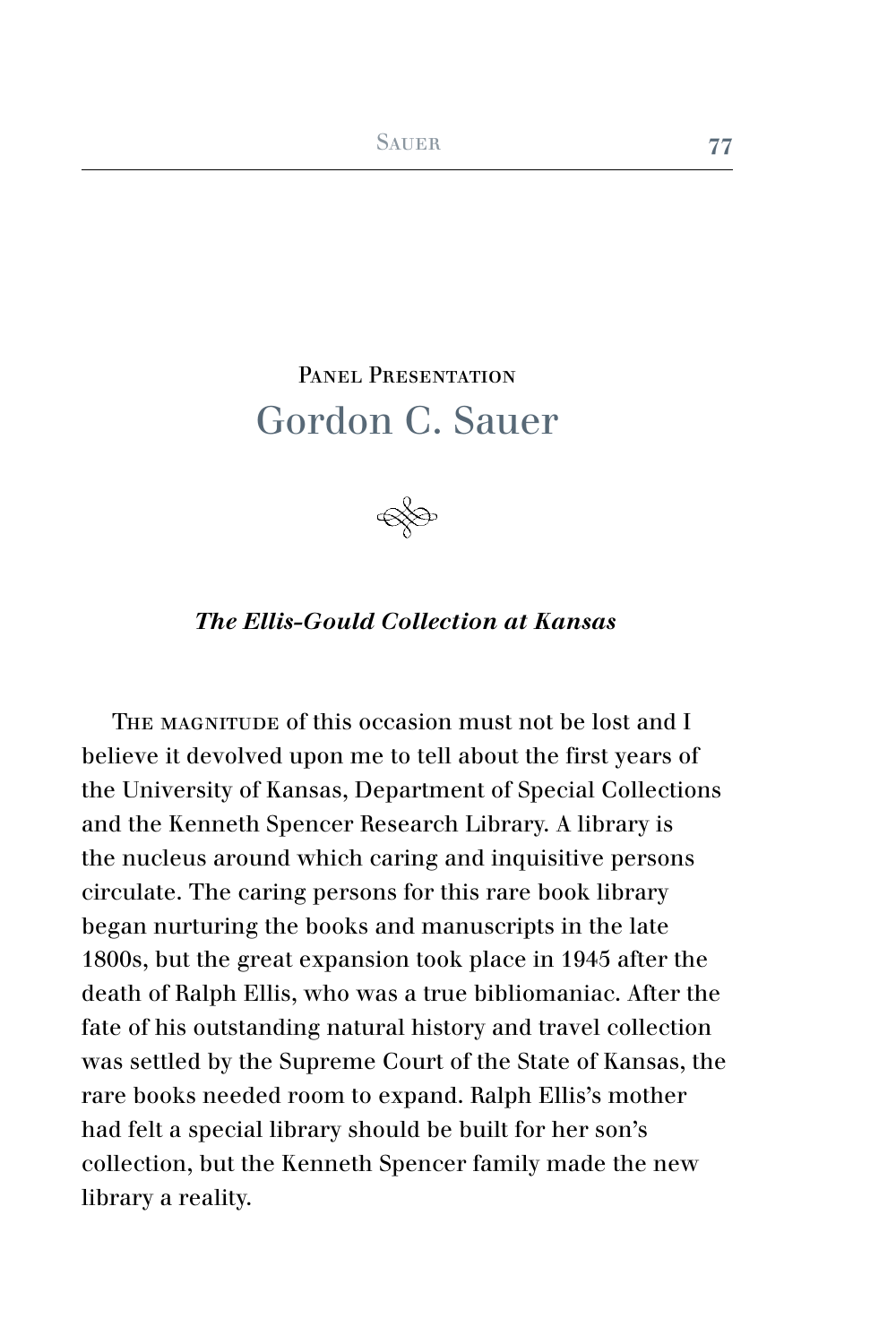The Ralph Ellis collection contained over 15,000 volumes, with thousands of manuscripts, pamphlets and ephemera related to ornithology, general natural history, and early voyages. It was first housed in a metal cage in one of the lower levels at Watson Library. This was the way I first saw it in 1951.

I had recently moved from New York City to St. Joseph, Missouri, to join a general medicine clinic and begin my practice of dermatology. For some years, beginning in my teens, I had evinced an interest in birds and bird art. My mother had purchased three John Gould prints from an antique dealer in central Illinois, near our house. I knew something about Audubon and Wilson, but could not find much written about John Gould. My interest was piqued, and I began my search for Gouldiana. In 1948, I published my first article on this British bird man. My material had come from the John Crerar Library in Chicago, the New York Public Library, the Library of Congress, the Louisville Public Library, and other eastern facilities.

 When I moved to St. Joseph, Missouri, I feared my chances of further study of Gould material would be limited—I was not near the great centers of learning. Then, someone in our bird group in St. Joseph suggested that I ought to visit the University of Kansas, because he had heard there was quite a collection of bird books there. Soon I was in Lawrence. This is when I saw the Ellis collection locked in a metal cage. John Nugent showed me around.

Imagine my pleasant surprise when I found the largest collection in the world of Gouldiana—in Kansas. Not only

**78**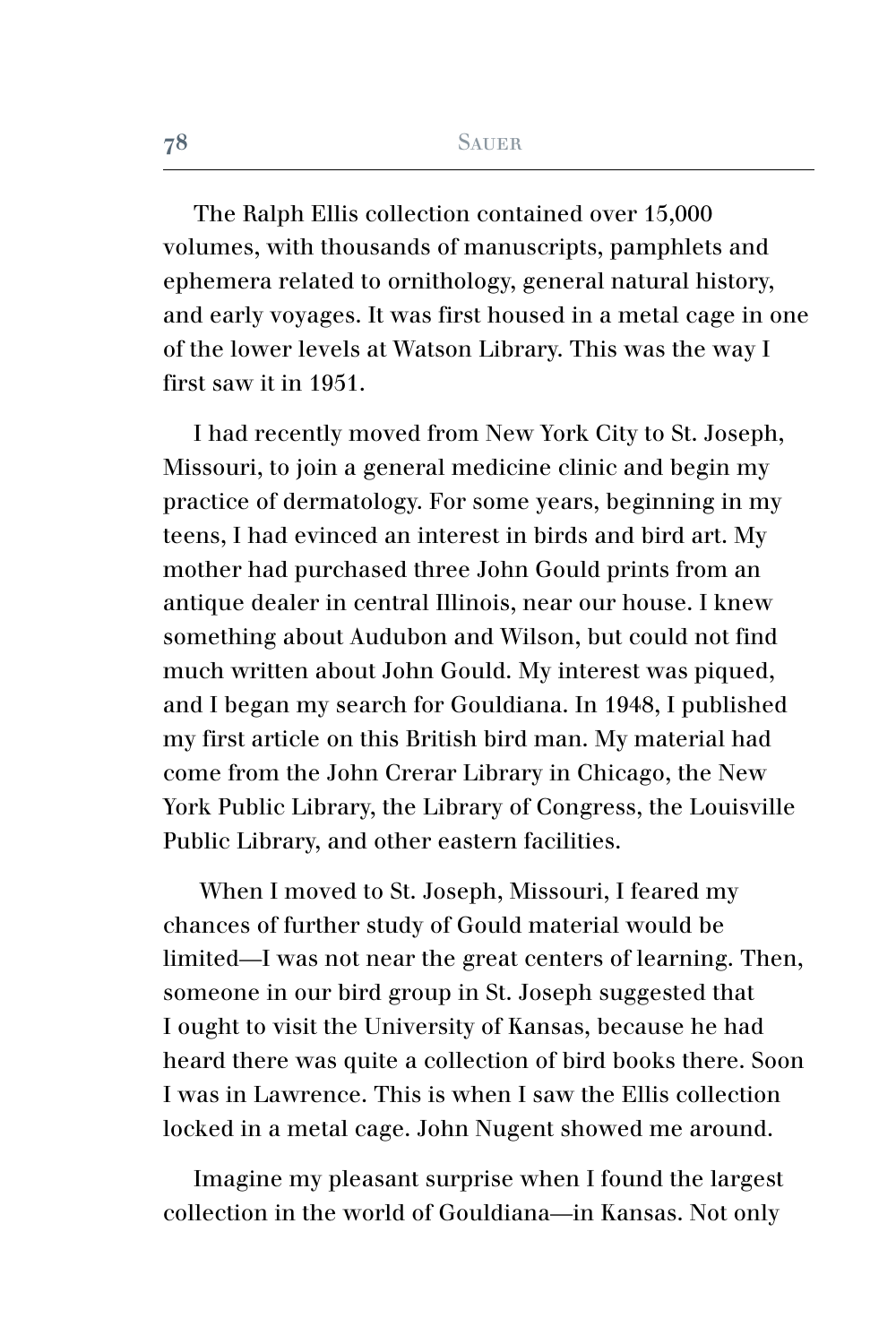had Ralph Ellis accumulated 48 of the 50 imperial folio volumes published by John Gould, but also much more importantly, he had purchased 90 percent of the extant Gould "and company" original watercolors, sketches, annotated drawings, tissue drawings, tracings, and 12 original lithographic stones. Surrounding and augmenting this natural history bonanza were many volumes related to Gould's artists and associates, Edward Lear, Joseph Wolf, Sir William Jardine, Prideaux John Selby, Lord Derby, Charles Darwin, John James Audubon, and on and on. Also, there were complete series of many of the nineteenth century journals in the collection—The Proceedings and the Transactions of the Zoological Society of London, and many others. As you all know, these periodical publications provide a wealth of information on the pursuits and persons of a certain period.

It would appear that I had been destined to be near this remarkable Gouldiana collection.

The Ellis collection has not been a static one. As Robert Vosper told me, this unique collection was one of the main factors that made him decide to come to Kansas in 1952 as the Director of Libraries. Next came Joseph Rubinstein in 1953 to be the first curator of the Department of Special Collections. Joe and I had many pleasant and stimulating conversations on rare books and the Ellis treasure trove. He was a great stimulus to my early research work on the Ellis material. There was a large safe in the cage, and it was bursting with the meticulous files of Ralph Ellis's frenzied book buying, especially as it related to dealings with his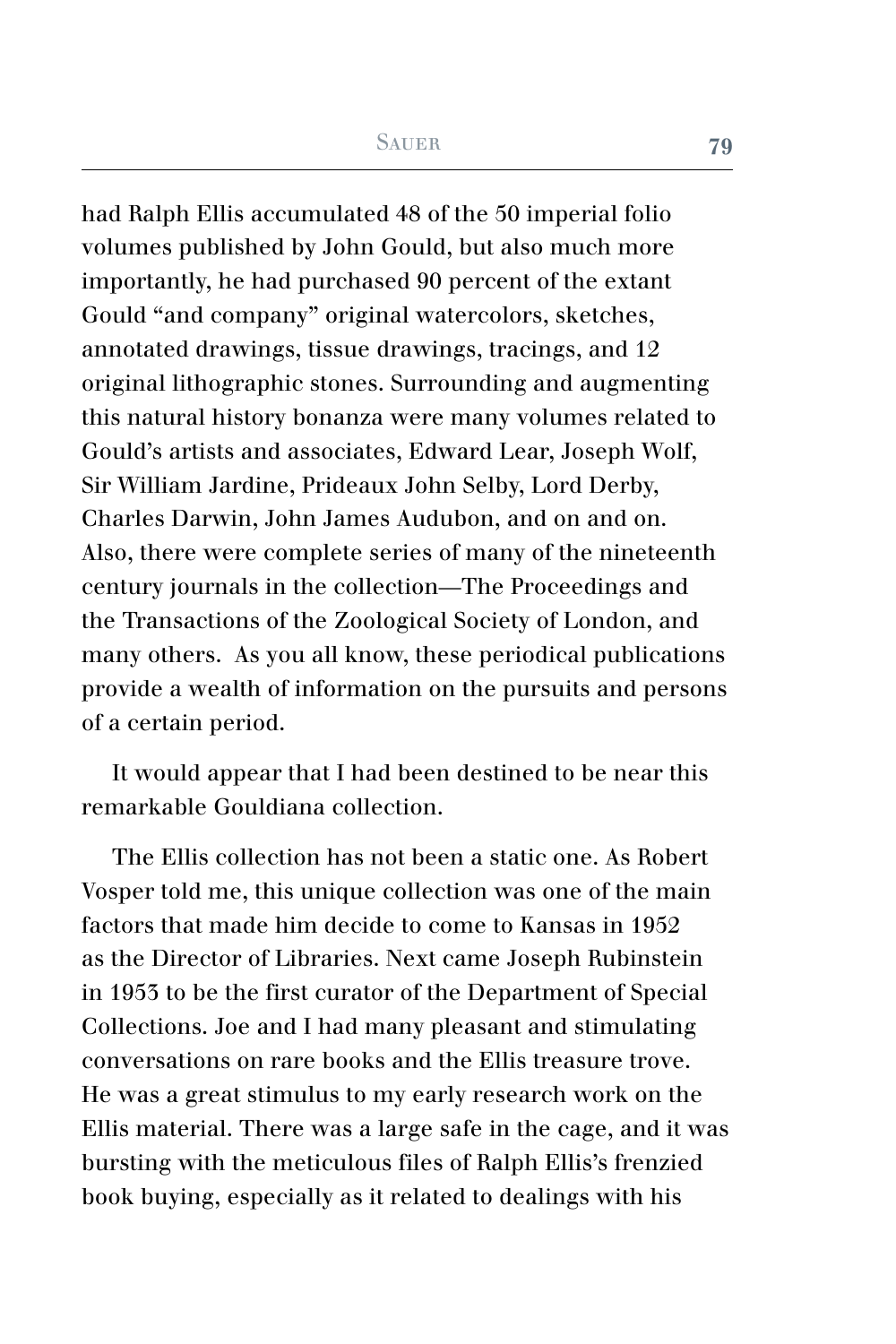mother. Ralph constantly overspent his generous allowance on books. Other files concerned his dealers, his mentors, his psychiatrist, his incarceration in a mental institution where he had been committed by his mother, his troubles with the police, his two wives, and his frequent visits to doctors on the East and West coasts to get relief for a disabling monthly outbreak of painful sores in his mouth. Incidentally, these doctor visits from the age of infancy were documented in three medical journals and are of considerable interest to me as a dermatologist.

Alexandra Mason came to Kansas in 1957, and when in 1963, Joe Rubinstein wished to return to his former career as an antiquarian book dealer, she was appointed as the head of the Department of Special Collections. When the new Kenneth Spencer Research Library was completed in 1968, Sandy became the Spencer Librarian.

The final migration of the Ellis collection was now completed, from Berkeley, California, to Lawrence, Kansas, via one-and-a-half boxcars, to the cage at Watson Library, and now in the very attractive and utilitarian Kenneth Spencer Research Library.

The Ellis collection, and many other vibrant collections in the Spencer Library, as has been stated earlier in the symposium, have received a careful and scholarly nurturing by Sandy. For the Ellis collection, she found the money necessary to purchase the two Gould imperial folio volumes not owned by Ellis. Another purchase was from the dealer Kraus in New York City. He had for sale two bound volumes of original drawings by John Gould and his associates, once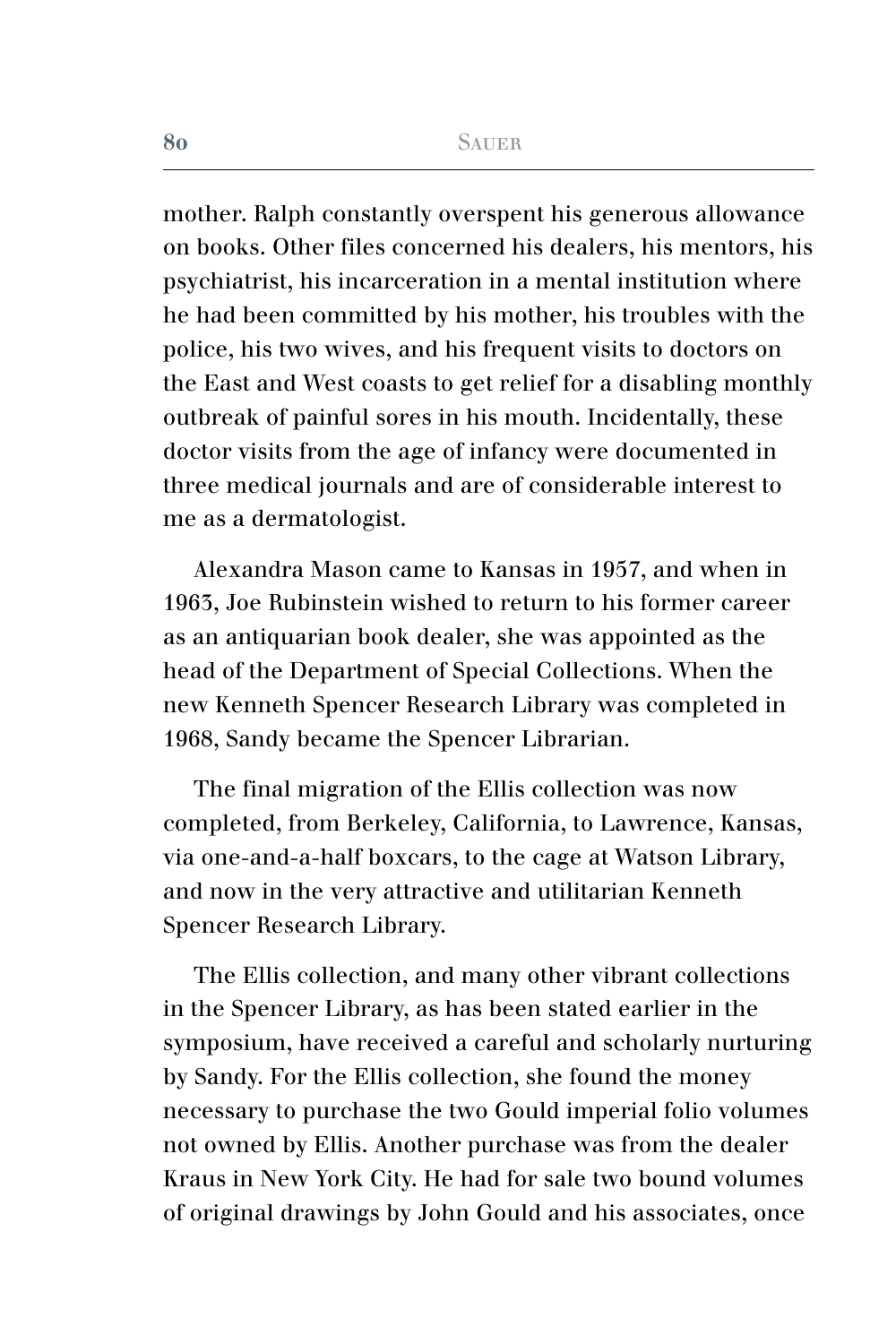owned by the Sir William Jardine family. I had examined these volumes in New York City. Sandy wisely made this purchase for the Spencer Library.

Bob Mengel arrived in Kansas in 1953. He was hired as the "Ornithological consultant to the Ellis collection, Watson Library." His task was to catalogue the Ellis ornithological collection. Years passed. When Mengel saw fit to give up this position for pure ornithology, he had only progressed through G in the catalogue. Then Sandy Mason and Jim Helyar took on the arduous task of complementing Mengel's collations. This resulted in two volumes of *A Catalogue of the Ellis Collection of Ornithological Books, A through D*. Incidentally, I understand that Sandy hopes to resume work on this catalogue in her retirement.

Library collections should be utilized by researchers. In the case of the Ellis-Gould collection, the researchers have come from England, Europe, and Australia to work on the unique Gould material. My book, *John Gould the Bird Man: A Chronology and Bibliography*, was published in 1982. Sandy Mason and Jim Helyar were most helpful and encouraging to me. The color plates in the book, illustrated previously unpublished original paintings and sketches from the Ellis-Gould Collection.

Sandy Mason will be missed by her library associates, students, researchers, and good friends.

Sandy, this is not the end, but a new beginning.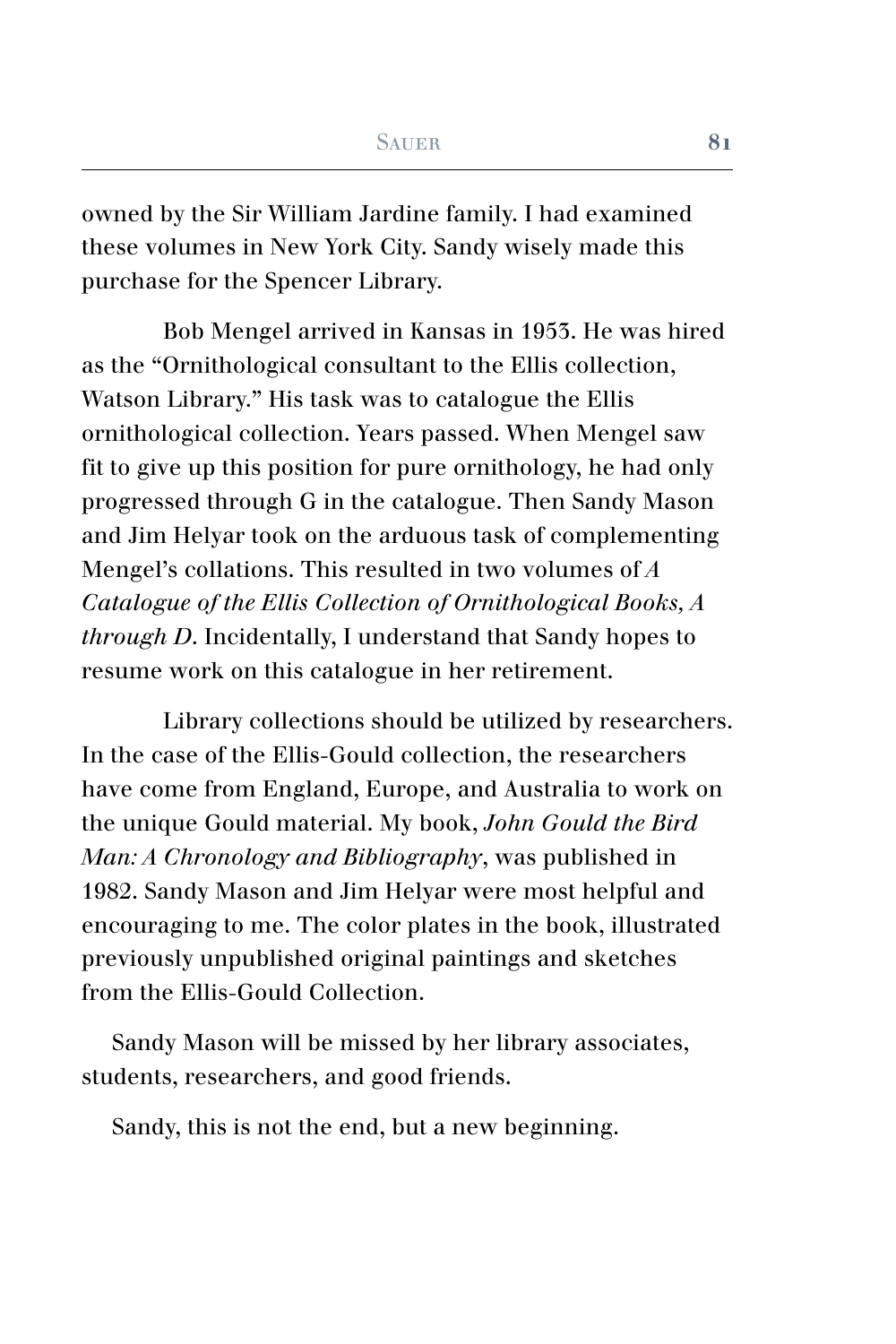apna) refole tex intapir manety ftodze faith, that the garifon is p ge tyme adupsed ?- Azut noll late that Bas accorded the pour mepoch uexente Wiehouten loue/pour olde flaterers that counceplle poli cer? prpuelp counceplle pois the con hat counceplle pou to a senge pou Certes (pre as J haue (ais) before nue clepto fuche maner of folk to mæpllours ben priouaß repreupo? f natheles late Bs nolb refcente to procede after the detrpne of tul of thps matere or of thps count, lp tenqupre. for it is Wilt West to poll thes trespaces and respassours/and m Bhit maner alle this Winnae a alle this Bilo l pe epampne the feconoz condicon Aux Toxeth m this lame mater.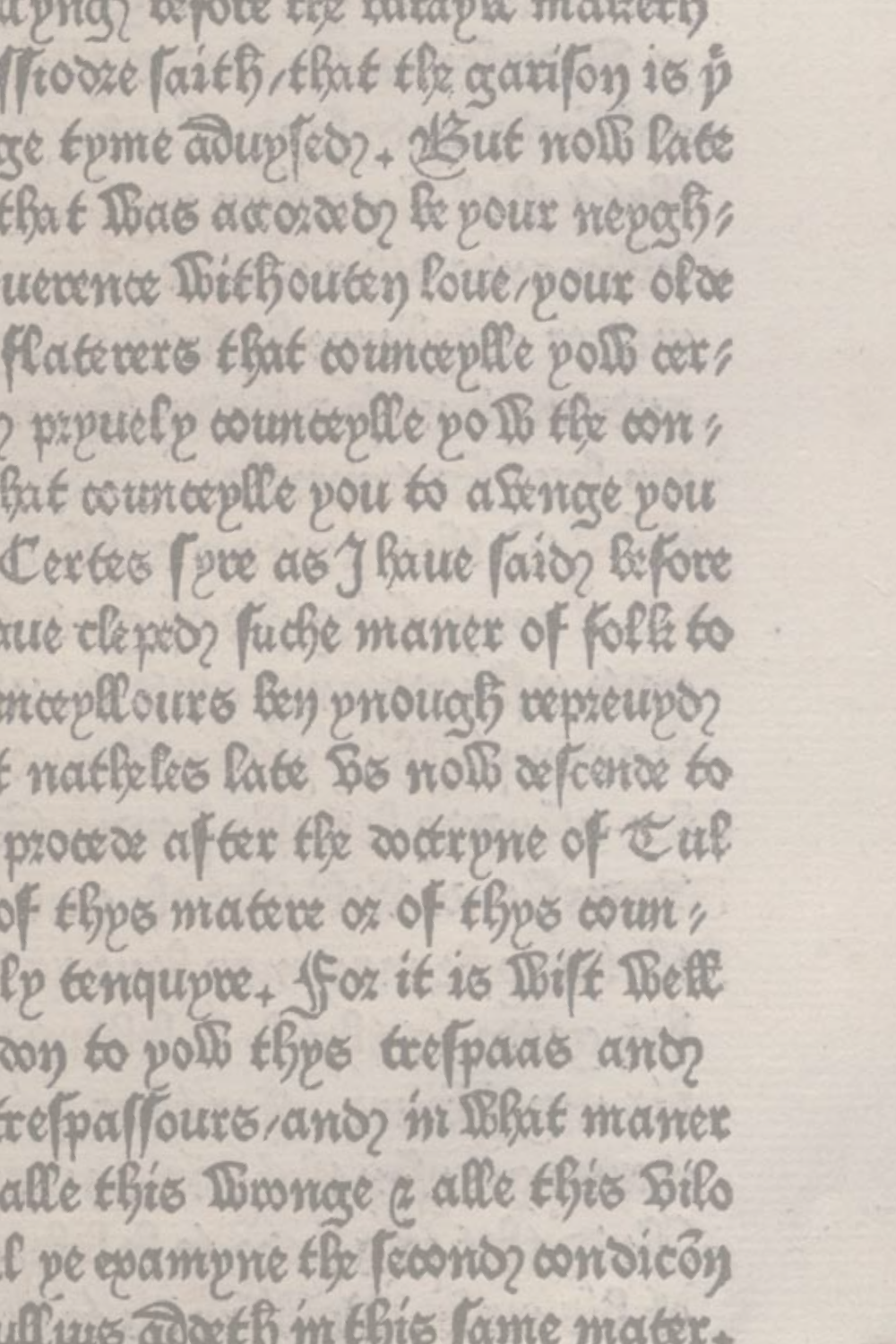## PANEL PRESENTATION Bernard M. Rosenthal



### *In honor of Alexandra Mason*

I'M ASKED TO SPEAK about the particular strengths of Special Collections in Spencer, their usefulness to scholars, and the potential for further development.

I can only speak for myself, of course, because what I know best are the books and collections that came to Spencer through me—and these are manuscripts before about 1500 or 1550, early printed books, the history of humanistic scholarship, and scholarly reference books dealing with the period from, say, St. Augustine to the Council of Trent (I try to avoid the words "medieval" and "Renaissance" because they are so vague, but it's hard to do without them.) These were my chosen special fields then, and they still are, with a few concessions to changing times.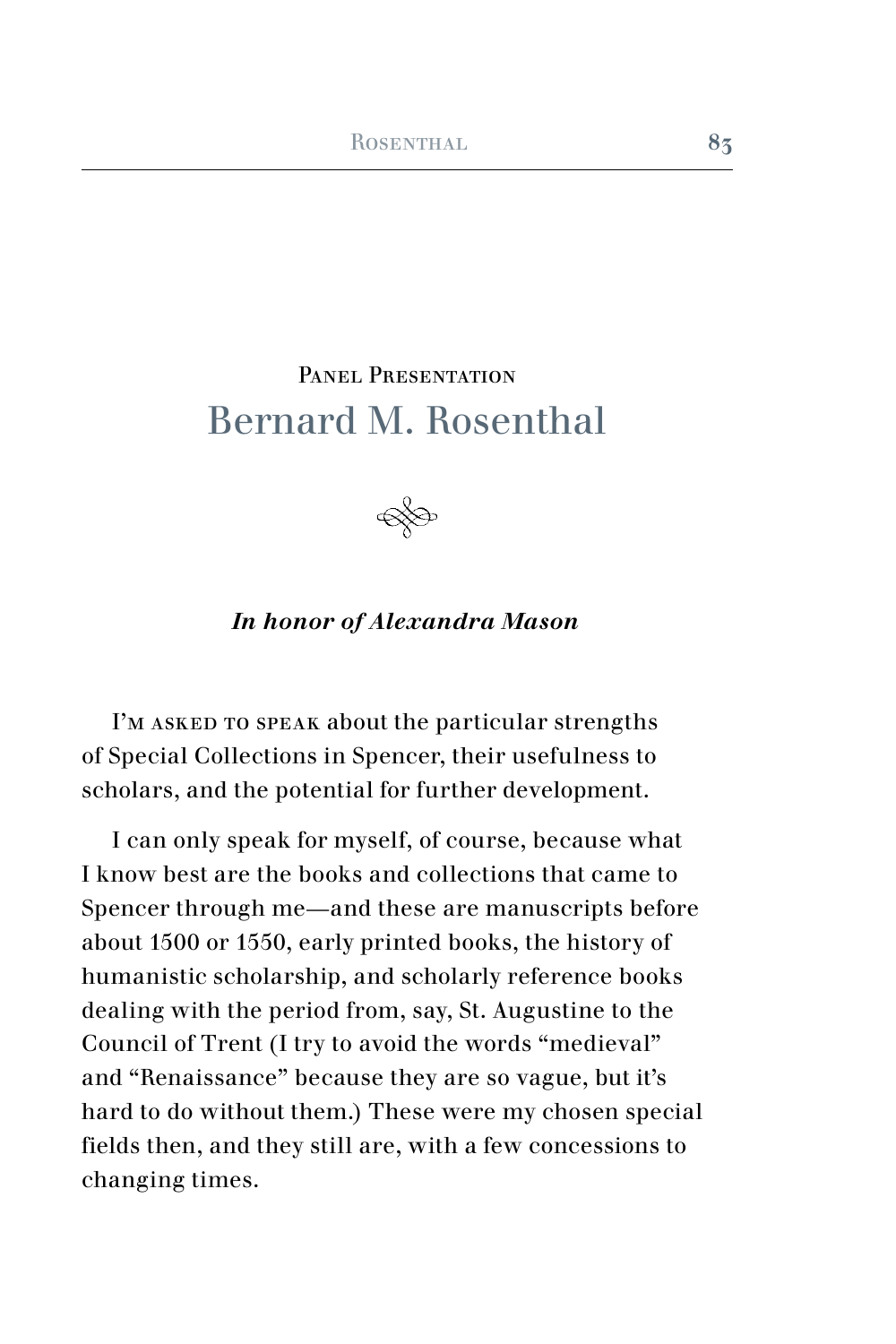Joe Rubinstein, whom I had met in Berkeley in the immediate postwar years after we came home from the War, was one of the graduate students who gathered around the great historian Ernst Kantorowicz, who was then teaching at Berkeley after having left his native Germany. Kantorowicz had gained international fame with his biography of Frederick II of Hohenstaufen published in Berlin in the early 1930's. His second magnum opus, which among other things demonstrated his extraordinary range and versatility, was *The King's Two Bodies* (Princeton University Press, 1957), a monograph on English constitutional history which earned him the Haskins Medal. While at Berkeley, Joe Rubinstein had almost completed his dissertation, suggested to him by Kantorowicz: the Horatian concept of "Dulce et decorum est pro patria mori" as interpreted in the Middle Ages. Then came the Loyalty Oath Controversy which tore Berkeley apart in the McCarthy years. Kantorowicz resigned in protest and left for the Institute for Advanced Study at Princeton, and Joe was too dispirited to finish his thesis. Instead, he went to library school; every cloud has its silver lining, indeed! And I like to think that in some measure the spirit of one of our century's greatest historians is embedded in the Spencer Library thanks to one of his disciples. Another Kantorowicz/Kansas connection is on a less intellectual level: the collector Ralph Ellis, whose ornithological library is one of the glories of your library, lived in a huge house in Berkeley. It had an apartment which Ellis rented out; his tenant for many years was the newly arrived professor Ernst Kantorowicz!

**84**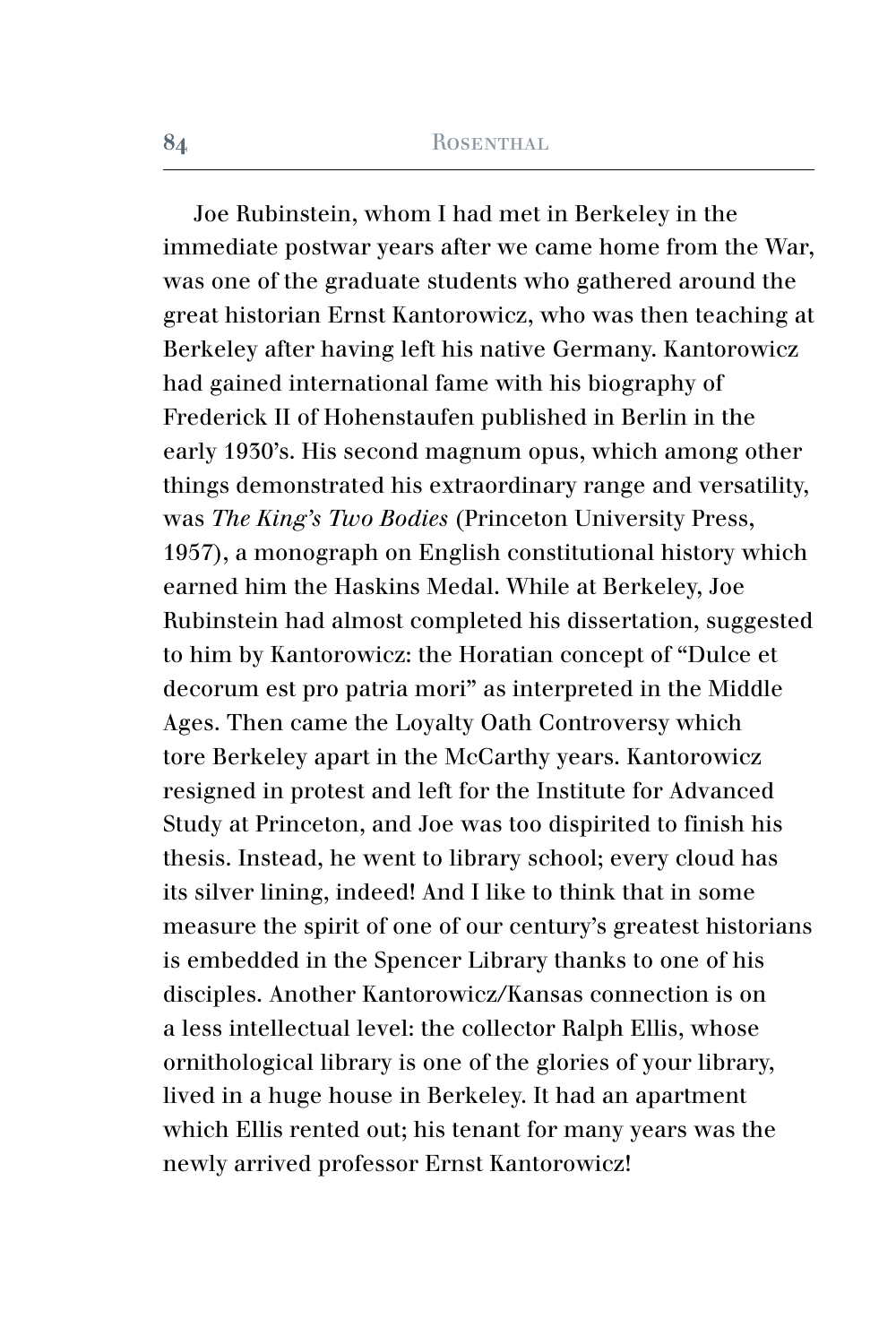I, too, had attended some of those seminars in Berkeley, and so it is not surprising that by the time Joe had become Special Collections Librarian at Kansas and I had become "BMR Inc." in New York in the early 1950s, we were very much on the same wavelength.

I was able to supply primary materials, that is, actual medieval manuscripts, original documents and paleographical specimens, as well as the all-important secondary literature necessary for any serious research. It is difficult for today's younger scholars to imagine how extraordinarily rare some perfectly "ordinary" reference books had become: bibliographies such as Paetow's *Guide to the Study of Medieval History*, Potthast's *Repertorium fontium medii aevi*, full or partial sets of the *Monumenta Germaniae historica* or the *Rolls Series* were commanding prices higher than many incunables; catalogs of collections of medieval and Renaissance manuscripts (a "sub-specialty" of mine), such as the multi-volume catalog of the manuscripts at Wolfenbüttel or the Bayerische Staatsbibliothek, were unobtainable. The explanation of course is simple: such works were printed in relatively small editions to begin with; during World War II many libraries went up in flames; and in the postwar period not only were the institutions which had suffered these losses trying to replace them, but dozens of newly-minted universities in the United States, Europe and Japan were building research collections—especially in the U.S. in the post-Sputnik era which began with the Soviet "beepbeep-beep" from space, in 1957. It took years before the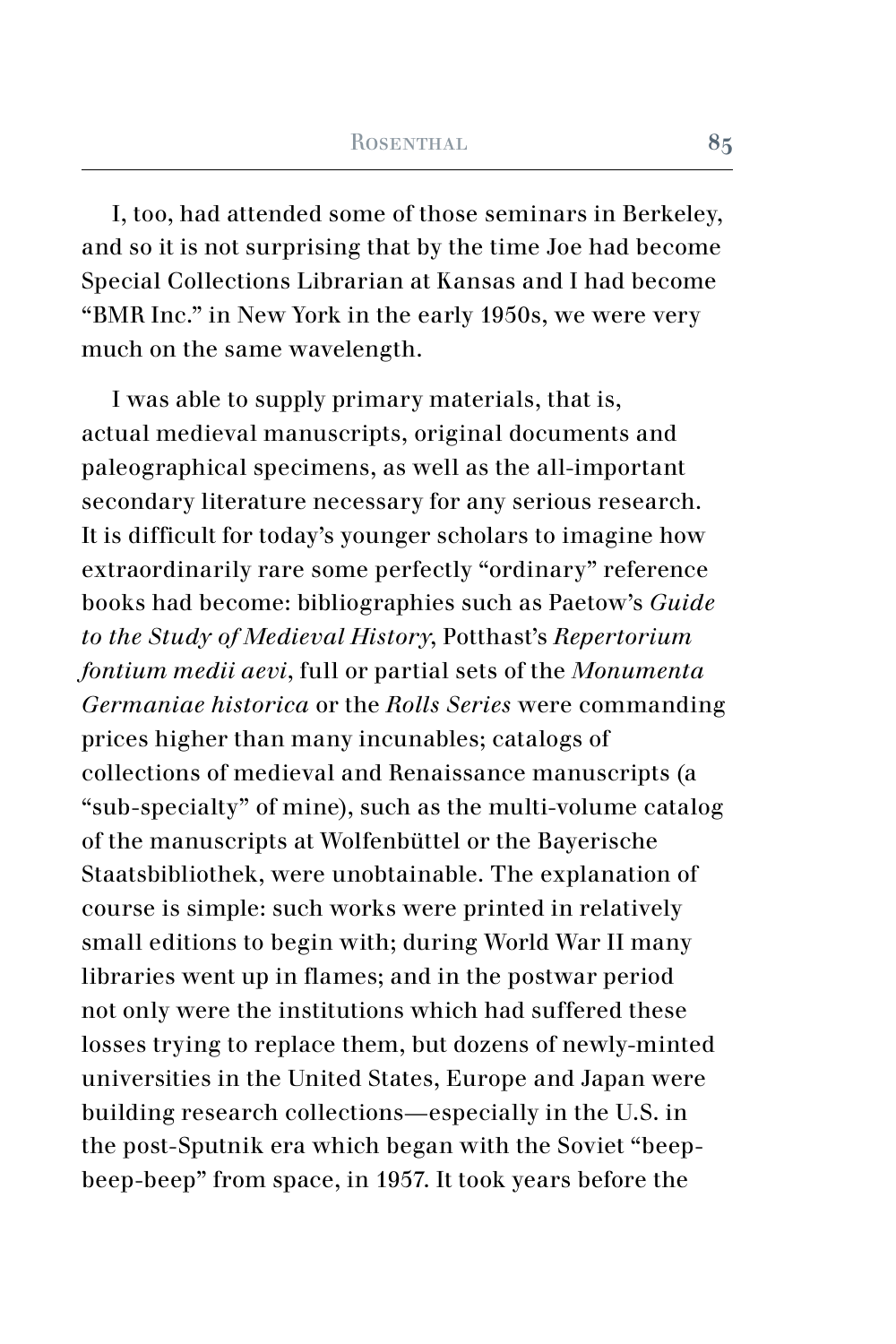publication of scholarly reprints on a sufficiently large scale could begin to satisfy this demand.

So in the 1950s and 1960s librarians like Joe Rubinstein and Sandy Mason, intent on building first-class humanities collections, were up against heavy odds. And you can see that there was some advantage in having a bookseller/ friend in New York who knew their desiderata, who spoke their language and who would give them first option on the books he knew they wanted. An additional advantage they enjoyed when ordering books from me—an advantage also shared by others—was that when they phoned to order some tongue-twister titles like Olschki's *Geschichte der neusprachlichen wissenschaftlichen Literatur* or an early edition of Homer's *Batrachomyomachia* nobody at my end of the line would ask them to please spell it.

Over those early years, Kansas built a collection of manuscripts and of ancillary literature which is really remarkable. Let me hasten to add that they also bought books from other dealers. It was, and to some extent continues to be, a textbook case of the bookseller/ librarian symbiosis which is essential for building a library. Another key ingredient is institutional loyalty. Again, Sandy is a textbook case, and when I look around me at the libraries that built important holdings of humanistic scholarship during the half century of my activity, I think of people like Bill Jackson and Roger Stoddard at Harvard, Fritz Liebert at Yale, Karl Kup at the New York Library, Curt Bühler at the Morgan, Tony Bliss at Berkeley—just to mention a few who come to mind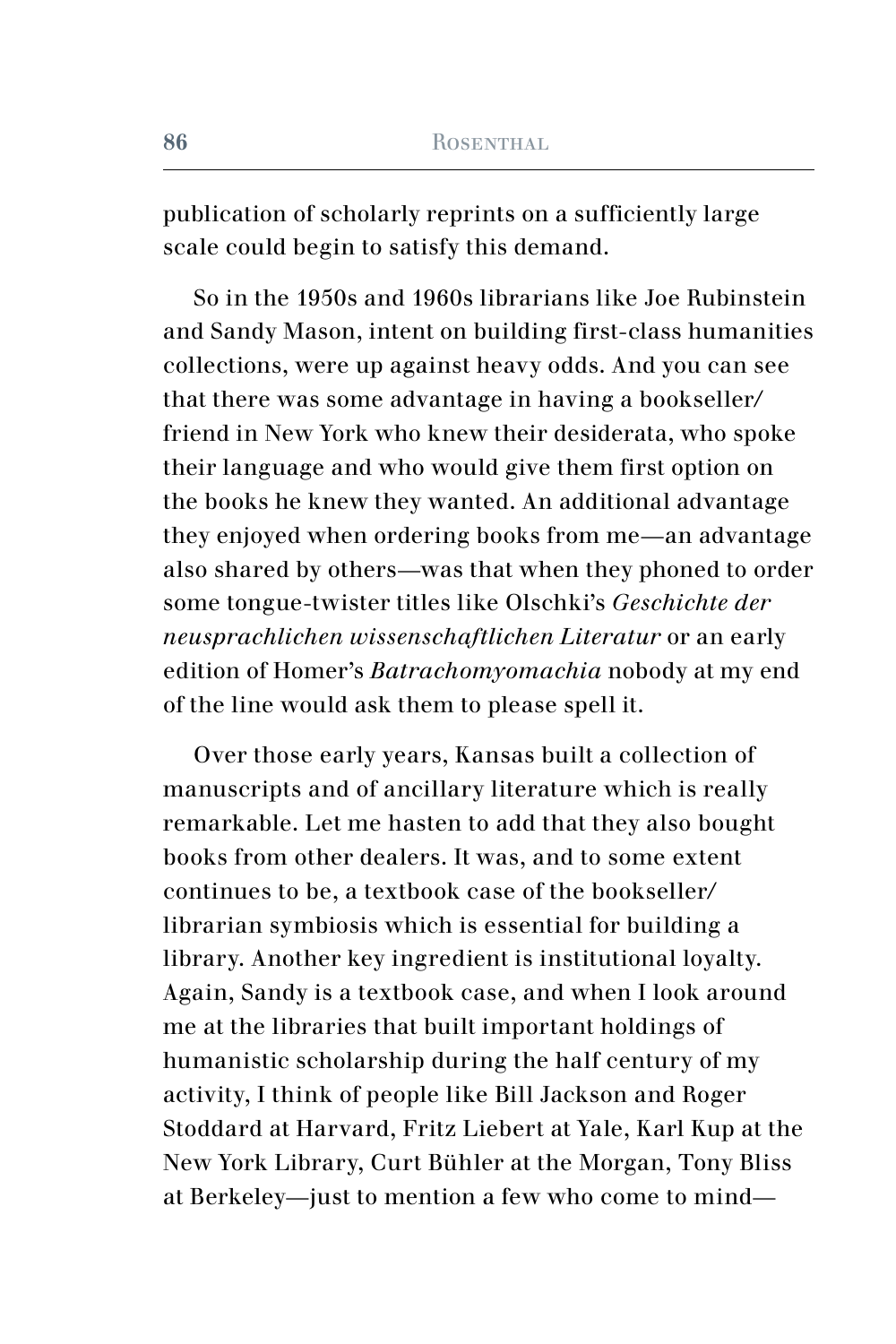who devoted their professional lives to one institution. And Sandy Mason at Kansas.

Another key ingredient for building a library is faculty enthusiasm and support. I have it on good authority that Joe's last words of advice to Sandy as he was leaving were: "Remember, when you want to buy a good book, don't consult faculty." I rather doubt that Sandy had to put this admonition into practice—I know of many instances where Kansas faculty was instrumental in encouraging and supporting acquisitions.

Now what about the potential for development and further research? In this connection it is important to bear in mind that the serious interest in medieval manuscripts which began with Joe Rubinstein roughly coincided with the first gathering of the *Comité International de Paléographie Latine* in Paris, in 1954; with the publication of the first issue of the journal *Scriptorium* a few years earlier, and with Kristeller's early work on the *Iter Italicum*. It was the time when the study of medieval and Renaissance manuscripts was being revitalized in the postwar period.

The wonderful and at the same time exasperating aspect of medieval manuscripts is that no matter how much time you spend with them, you can never really catalog them completely or definitively. Each decade, each generation discovers new aspects, new connections, new relationships and perspectives that must be studied and taken into account—and so, just *having* a relatively large number of such volumes is an inherent and continuing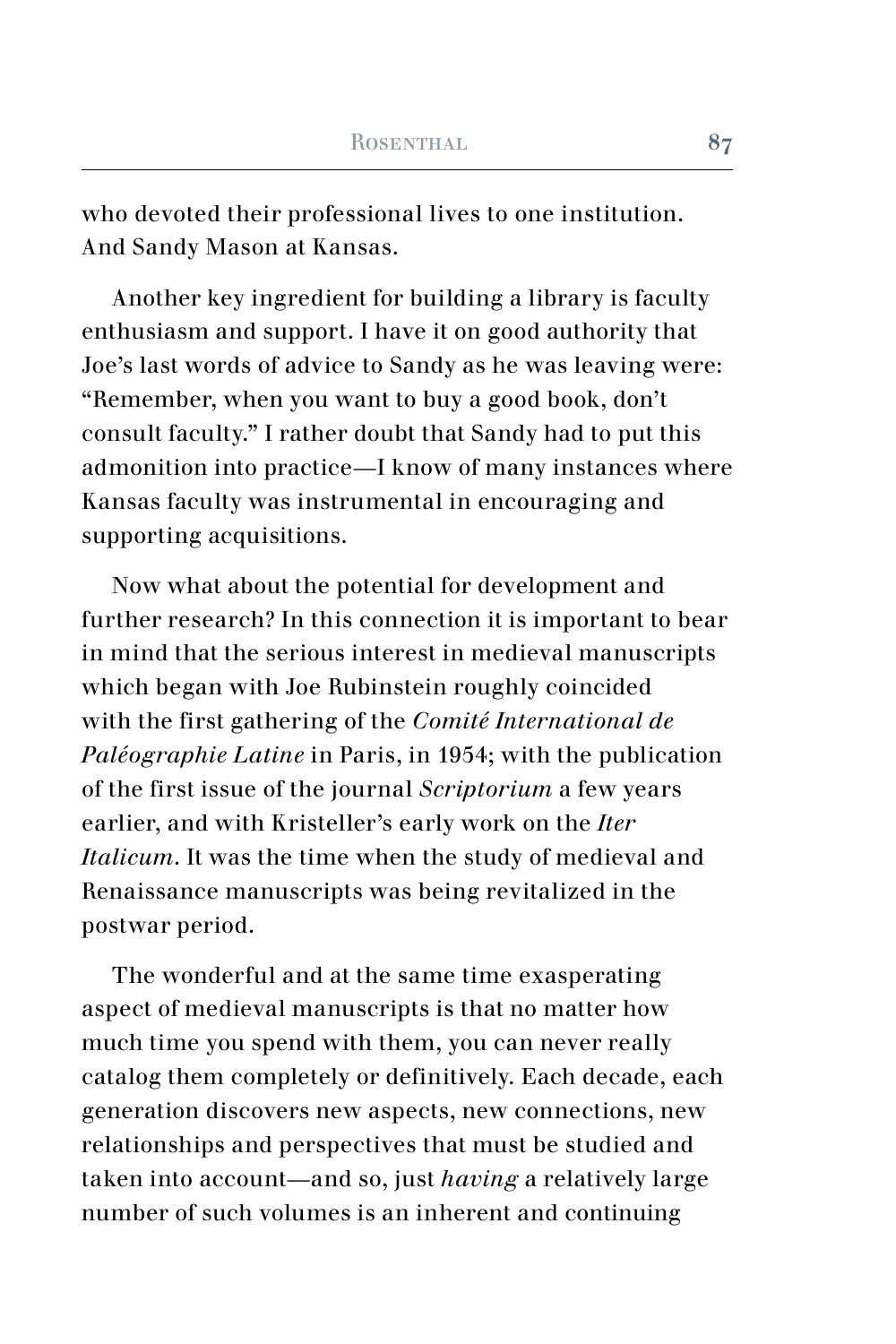challenge. Expanding the present collection of manuscripts will require very large financial outlays: illustrated manuscripts have always been expensive, but now even their humbler cousins, the text manuscripts favored by Joe Rubinstein and Sandy Mason, have risen sharply in price, and they have become increasingly difficult to find, because their research potential makes them so attractive to private as well as institutional collectors, and also because European countries have made a determined effort to repatriate "their" manuscripts.

Let me now turn to another and more realistic possibility of expanding the collections of early books: there are literally thousands of texts that were printed only once or twice hundreds of years ago and which are not available in newer or critical editions. Such editions are, of course, precious research tools while at the same time their availability (and hence their price) is not guided by fashion or glamour. Here the sophisticated librarian still has an opportunity for expanding her or his holdings of early books. Now I will illustrate what I mean, and my wife Ruth and I hereby present to the Spencer Library such a volume. Here is its story:

A half a millennium ago, a circle of prominent humanists in Germany gathered around their leader, the scholar Konrad Celtes (1459-1508) whose erudition was such that even the Italians regarded him highly (it was he who discovered the plays of Hroswitha). They called themselves the *Sodalitas Celtica*, and like their Italian brethren south of the Alps, they scoured the libraries of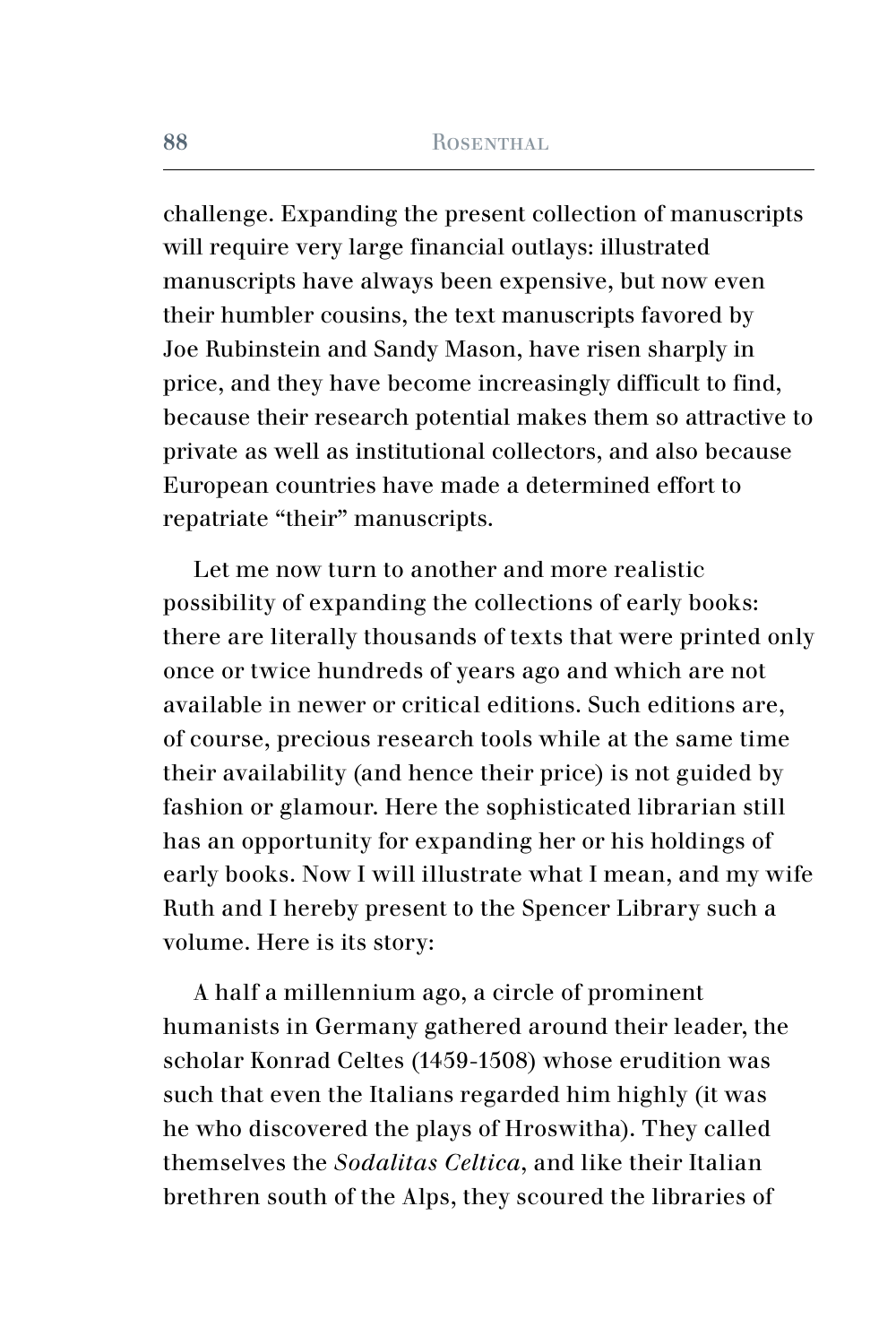Europe looking for lost or neglected texts. In a Cistercian monastery in Upper Franconia (Bavaria), Celtes came across a manuscript containing a long and hitherto unknown poem in praise of the deeds of the Emperor Frederick Barbarossa, composed in the late 12<sup>th</sup> century. It was published with a preface by Konrad Peutinger in Augsburg in 1507. The manuscript discovered by Celtes and used by the printers is now lost, and no others exist. There were a few later reprints of the text but of course this first edition is now also the best and most reliable one.

Celtes' and Peutinger's enthusiasm for this poem was such that at the end of the volume they have added an appeal that it should be read by the members of the *Sodalitas* to all their students at the universities of Vienna, Freiburg, Tübingen, Ingolstadt and Leipzig.

And now, let it be read in Lawrence, Kansas.<sup>1</sup>

#### **NOTES**

 $1$  Mr. Rosenthal then presented to the Library, in honor of Sandy Mason, a copy of *Ligurini de gestis imperatoris Caesaris Friderici primi Augusti libri decem, carmine heroico conscripti, nuper apud Francones in silva Hercynia & druydarum Eberacensi coenobio a Chunrado Celte reperti postliminio restituti* [ed. Conradus Peutinger]. Augsburg: Erhard Oeglin, April 1507.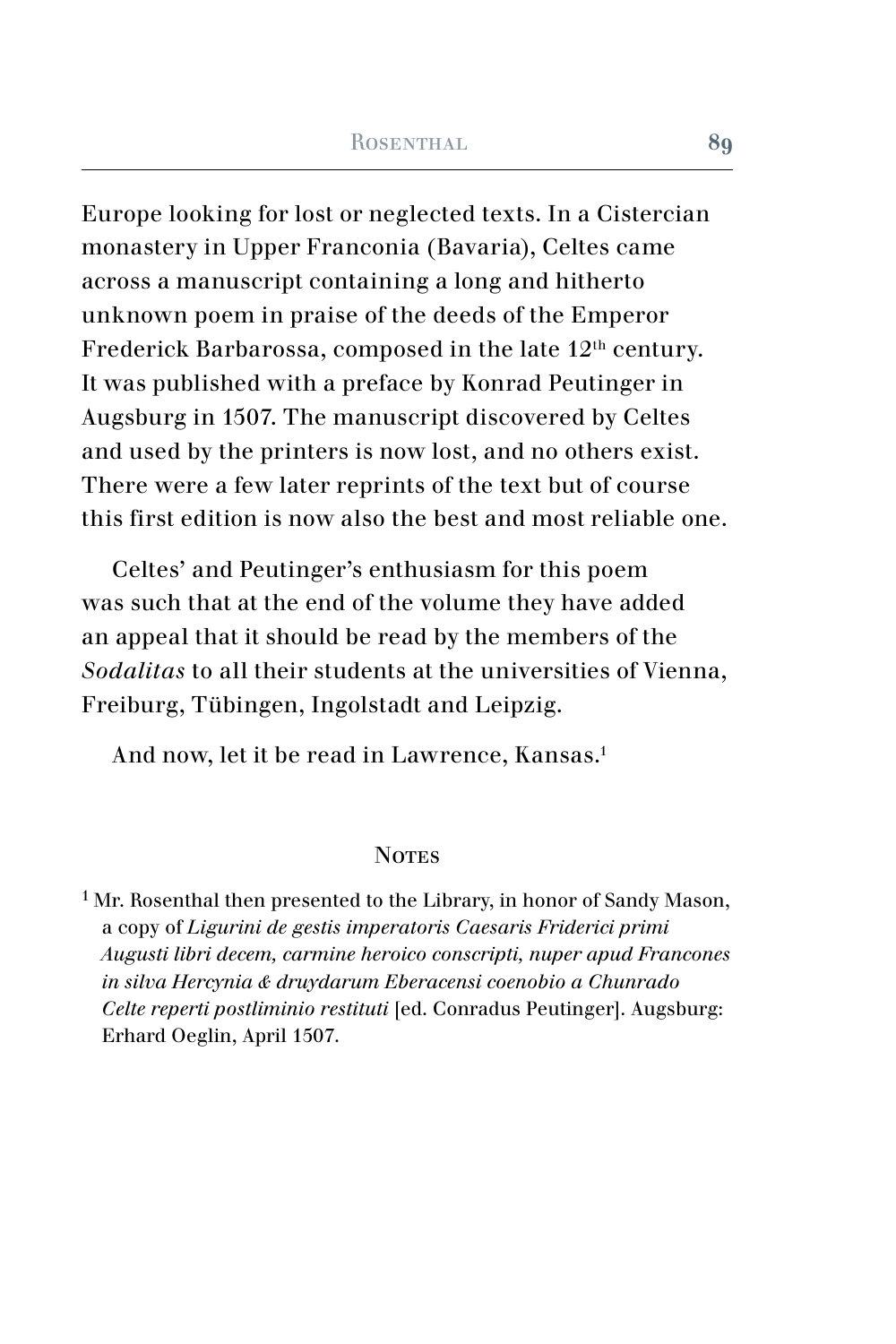apna) refole tex intapir manety ftodze faith, that the garifon is p ge tyme adupsed ?- Azut noll late that Bas accorded the pour mepoch uexente Wiehouten loue/pour olde flaterers that counceplle poli cer? prpuelp counceplle pois the con hat counceplle pou to a senge pou Certes (pre as J haue (ais) before nue clepto fuche maner of folk to mæpllours ben priouaß repreupo? f natheles late Bs nolb refcente to procede after the detrpne of tul of thps matere or of thps count, lp tenqupre. for it is Wilt West to poll thes trespaces and respassours/and m Bhit maner alle this Winnae a alle this Bilo l pe epampne the feconoz condicon Aux Toxeth m this lame mater.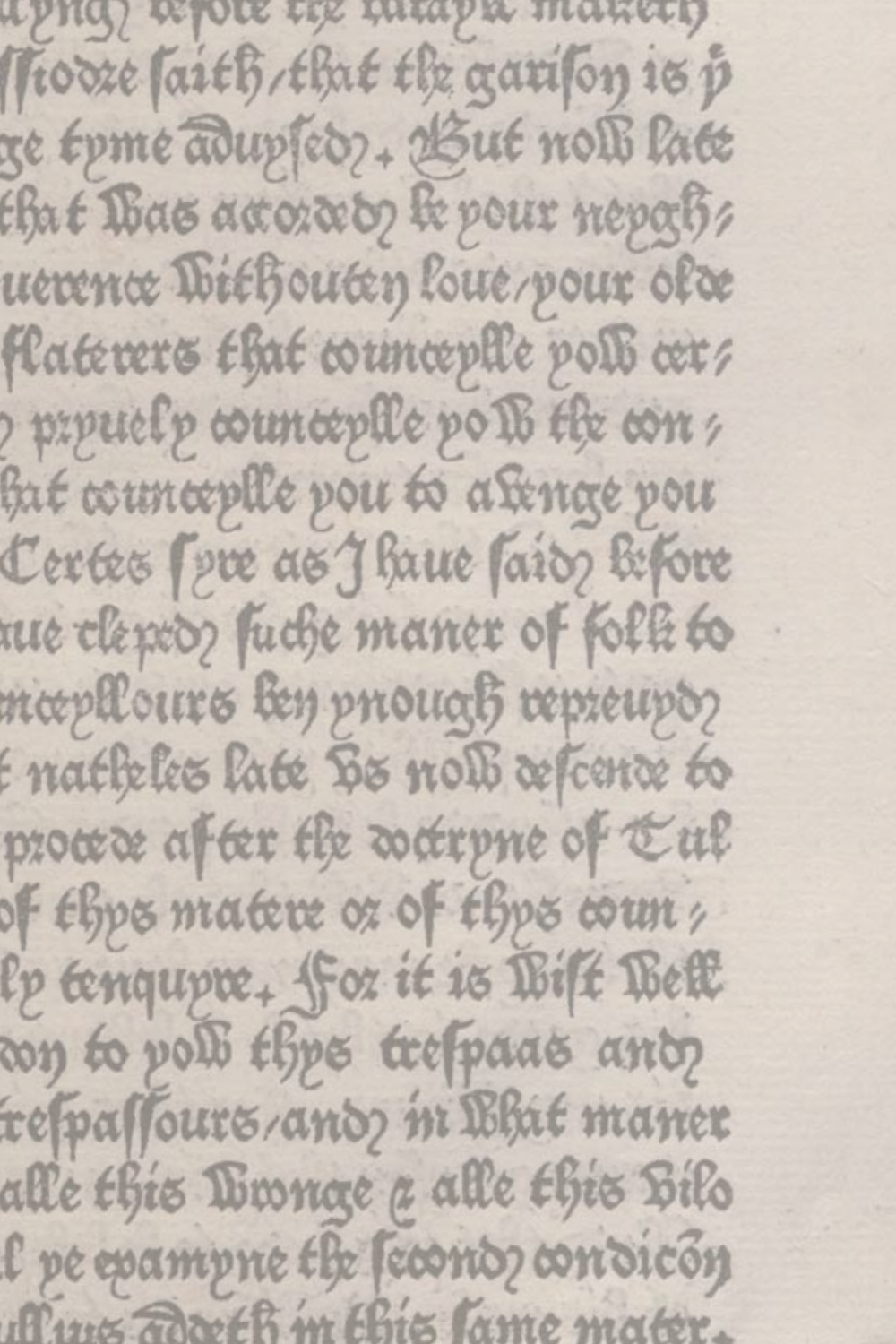# Panel Presentation Roger E. Stoddard



*For Alexandra Mason, on her retirement as Spencer Librarian, Kenneth Spencer Research Library, University of Kansas, Lawrence*

I've brought you a story<sup>1</sup> from Cambridge—the one in New England. I hope you like it. It's not a shaggy dog story. There are no dogs in it at all. It's a story about birds.

It seems that these two birds stepped outside for a smoke after a conference. They lit up their cigarettes, and one turned to the other and said: "I never saw a bird like you before. What kind of a bird are you anyhow?"

"I'm a Wayzgoose," he said, "Don't forget the Zed in the middle-- some careless people leave it out." "Just what does a Wayzgoose do?" asked the first bird. "Actually," he replied, "I'm a party bird. I do the catering for parties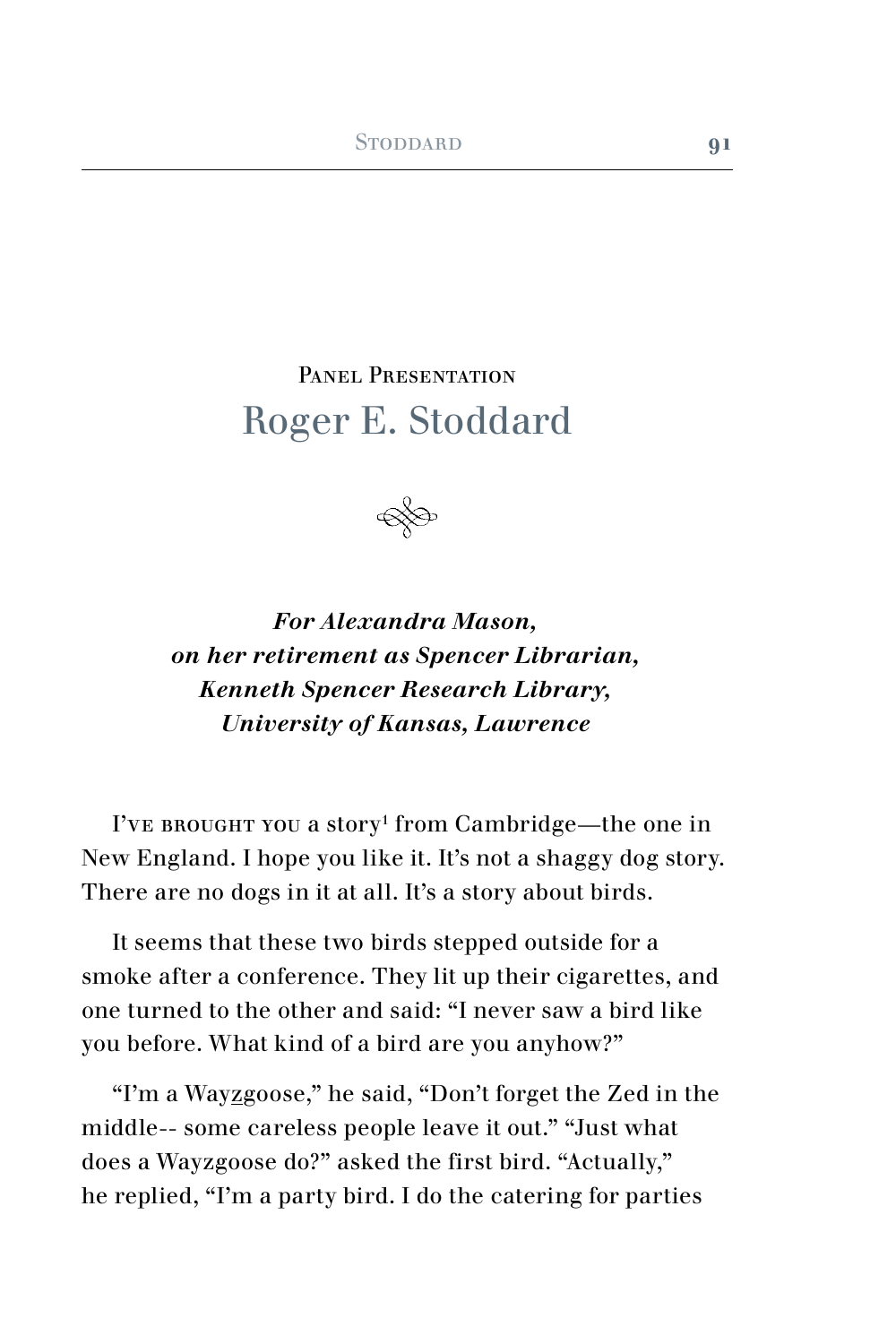all the time." "Well, I guess that explains it. You *are* the one who gave that paper on 'Food in the Workplace: Celebration in the Seventeenth-Century Printing Office,' aren't you?"

"Yes, indeed," he said, "and just what kind of a bird are you? Your paper on 'The Adventure of the California Box Cars, the Nebraska Farmhouse, the Finnish Wheelbarrow, and the Coal Shed in Alabama' didn't make any sense to me at all." She turned to him and replied, "'Cause I'm a Jay, Jay, Jay, Jay, Jayhawk, and I'm a hunter." "I see," he said. "But, what is it that you hunt?" "I'm after a lot of old stuff, like books and manuscripts. I have a place over on Mt. Oread where I keep them."

"Do you ever show them to people? I'd love to see them," he said. "Well," she replied, "I've always got an exhibition up, and I talk and write about them all the time." "Could I come and look?" he asked. "Are they far away?" (He was quite overweight, I should point out-- not at all the trim high flier of a Jayhawk.) "Sure," she said, "but why fly when you can ride? My car's right over there." "Not the little red sports car?" he asked. She nodded, so he waddled right over and slipped into the passenger seat.

It was a long drive, but finally they ascended a hill, and the Jayhawk led the Wayzgoose into her place. He was enthralled by everything he saw. "We *must* have a party," he cried out. To be honest, the Jayhawk didn't like parties very much, particularly in her place, but she didn't want to disappoint her guest, so she asked if they could hold it outside. He got on the phone and the most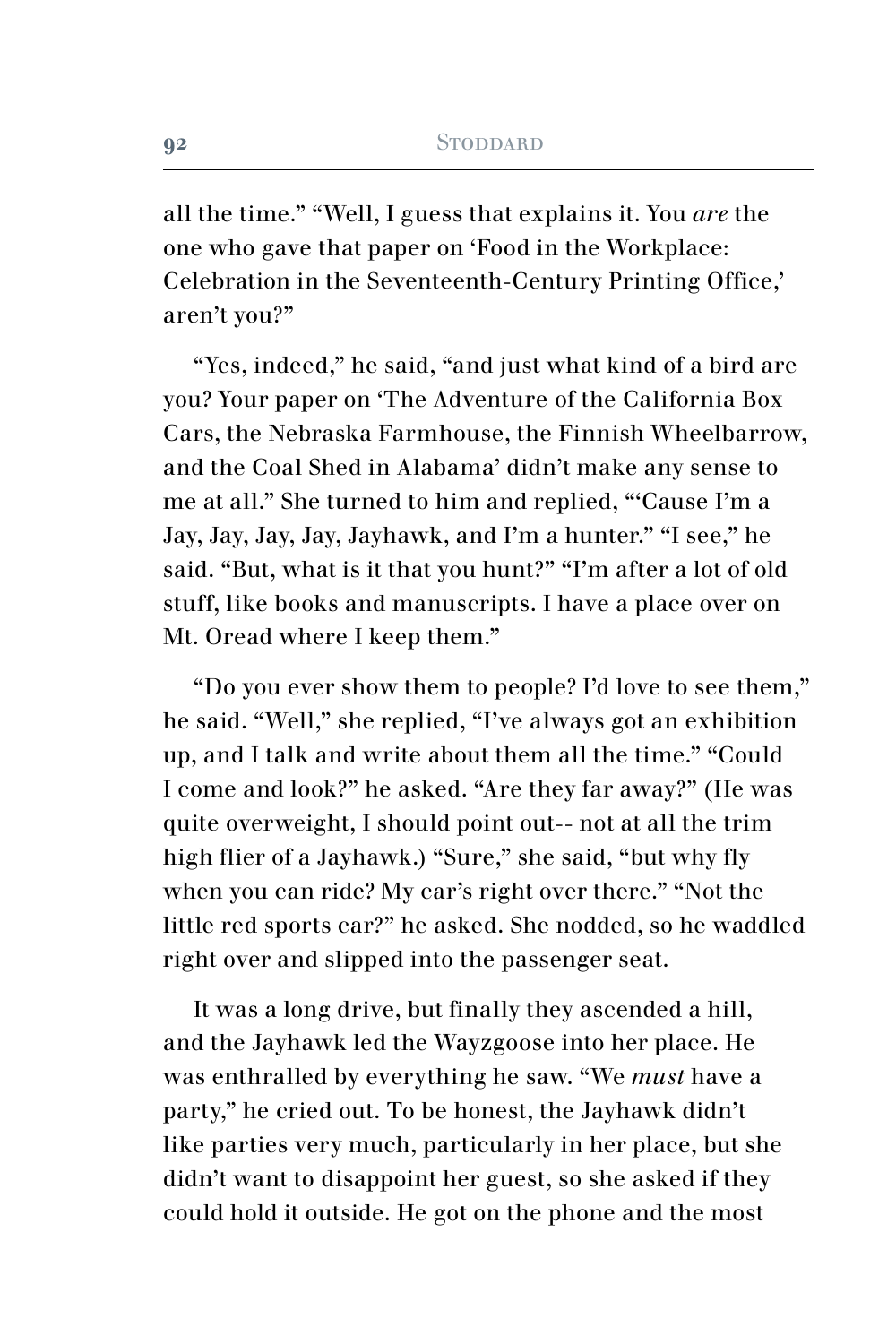wonderful-looking food and drink commenced to arrive. She let out an earsplitting scream, something with "Rock" and "Chalk" to it that I couldn't possibly replicate for you here. That did the trick, her friends began to show up, and everyone had a fine time – *even the Jayhawk*. At the end she thanked the Wayzgoose for giving her such a splendid party. She even said "Why don't we do this every year?" "That's exactly what I was about to suggest myself," he responded as he waddled down the hill.

. . . . .

I've prepared some remarks. My working title was "To seek freely after truth and to keep faith with all who came before us." That's a quotation from your Library Dean Bill Crowe, but let's modify it slightly: "Never enough food in the workplace: why do librarians starve while books grow fat and libraries overeat?"

. . . . .

Alexandra Mason and I are rare books/special collections librarians. Between us we've been starving for eighty-three years! It would be ridiculous to attempt a count of the stuff we've hauled in across our loading docks, but if our universities are determined to build new libraries and extend old ones, then they've got to hire folks like us to fill them up. Wouldn't the administrators look silly with all those buildings empty?

One day, of course, they will be so (empty of books that is) and there is nothing that Sandy and I or any of you can do about it. Overeating leads to excess stomach acidity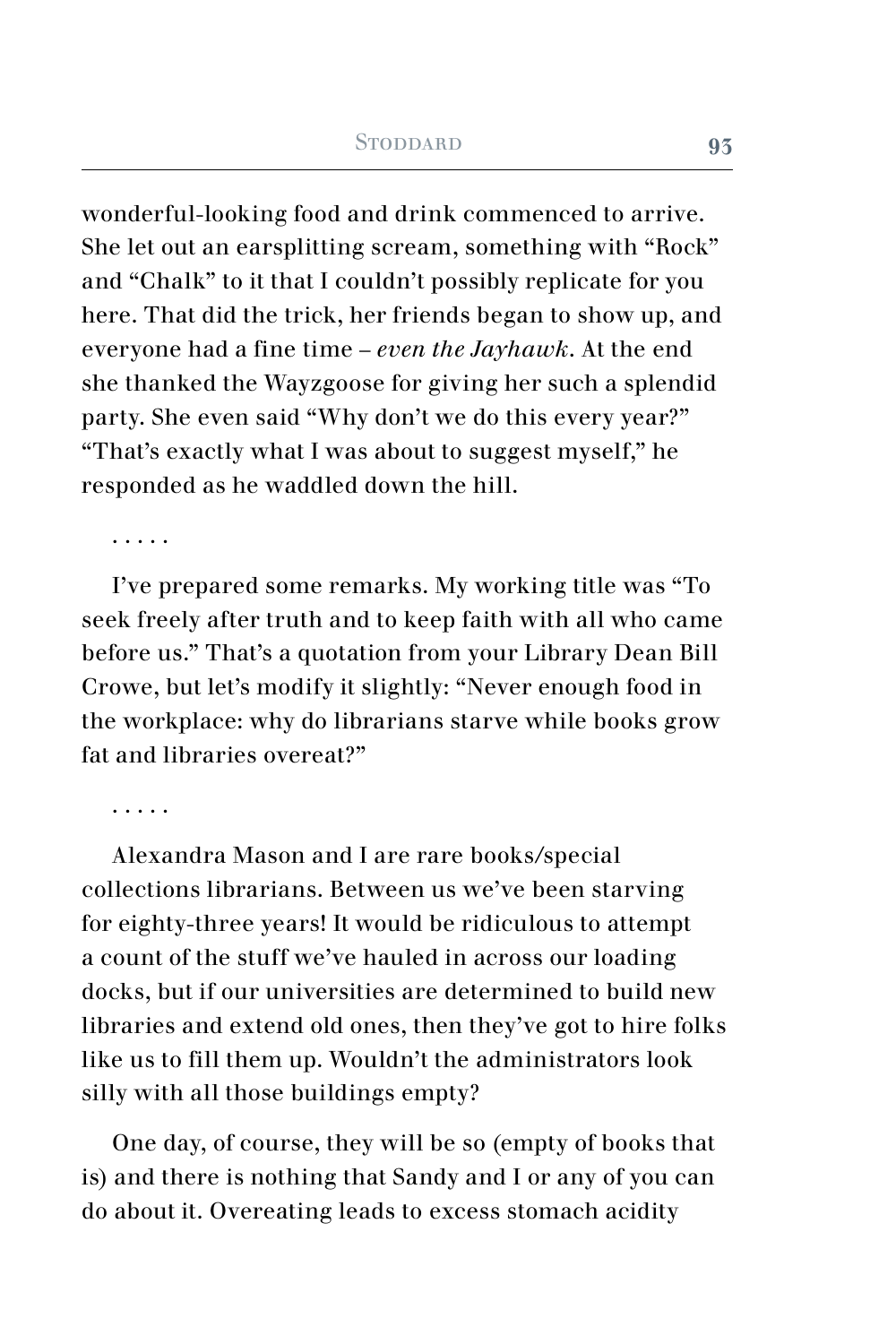and indigestion with unsurprising results: the books that don't self-destruct will no longer be needed for their information. Spencer will be the last library at Kansas with books that are made of paper and vellum, boards and thread, leather and cloth, ink and pigment. Spencer will stand alone here with the only evidence of the 500-yearold, pre-electronic text-circulation system—far more fantastic than anything that a Borges could invent—called book-printing. (Books created Borges; otherwise he would have been just another Blind Homer, wandering about and mumbling his fantasies.)

The question is: what are you going to do with those books, the survivors? How do you prepare for the day when undergraduates will come to Lawrence with the sure knowledge that Shakespeare and the Bible are electronic texts hacked out over the internet? How does the University respond to that, assuming that it decides to retain its mission as mentor to the citizenry and teacher of teachers? Already Sandy and I, midway to that future, are challenged by library colleagues who think we're teachers and by faculty who know that we are not. While our book selector colleagues buy books in blocks by profile plans, we're acquisitions librarians who choose and compete for books one at a time. While we explain our collections and their contents, book by book and manuscript by manuscript to scholars and students, our reference-librarian colleagues are revealing access codes to databases and explaining powerful search techniques. While university administrators lead us ever closer to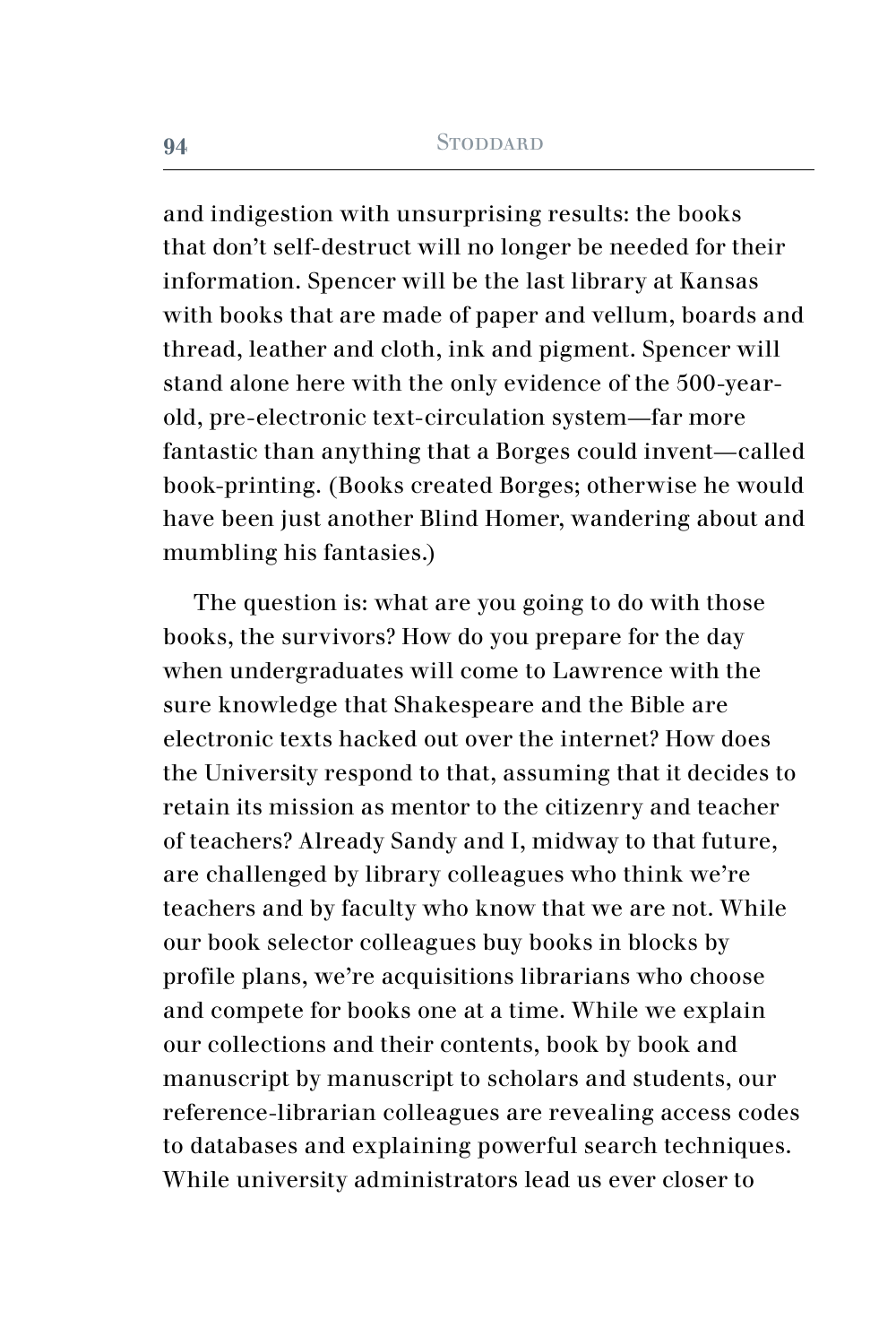standards of industrial management, we are collaborating with people who are not on the payroll: with interns and volunteers, students and faculty from home and abroad, in the construction of exhibitions, handlists, catalog records, and the like. It seems that all our tasks take us closer to people and collections and farther from the central life of our libraries.

Have circumstances created a bipolar library, one for books and people and the other for people and data? Are we ready to face a future in which one of the poles spins off into virtual reality while another remains apparently unchanging, where medium is message, container is just as important as the thing contained, and reading is less than half the work of understanding?

The other day I read out in seminar one of my favorite bibliographical descriptions. It's very brief: "Biblia Latina prima typis exscripta *Mogunt*. 1450." That's the whole thing, and that's the Gutenberg Bible: "Bible in Latin, the first to be written out in types, Mainz, 1450." It's part of the first bibliography of fifteenth-century books, compiled by a pioneer subject bibliographer, Cornelius à Beughem, and published in Amsterdam in 1688. Cornelius never saw the Bible, but its production was printing lore by the end of the fifteenth century, and that thin oral tradition, unconfirmed and unchallenged by material evidence, supported his seven-word description. Not until a century later, in 1789, did scholars discover inscriptions by a rubricator, dated August 1456, in a copy of the book, thereby substantiating the tradition. Imagine, if you will, the whole library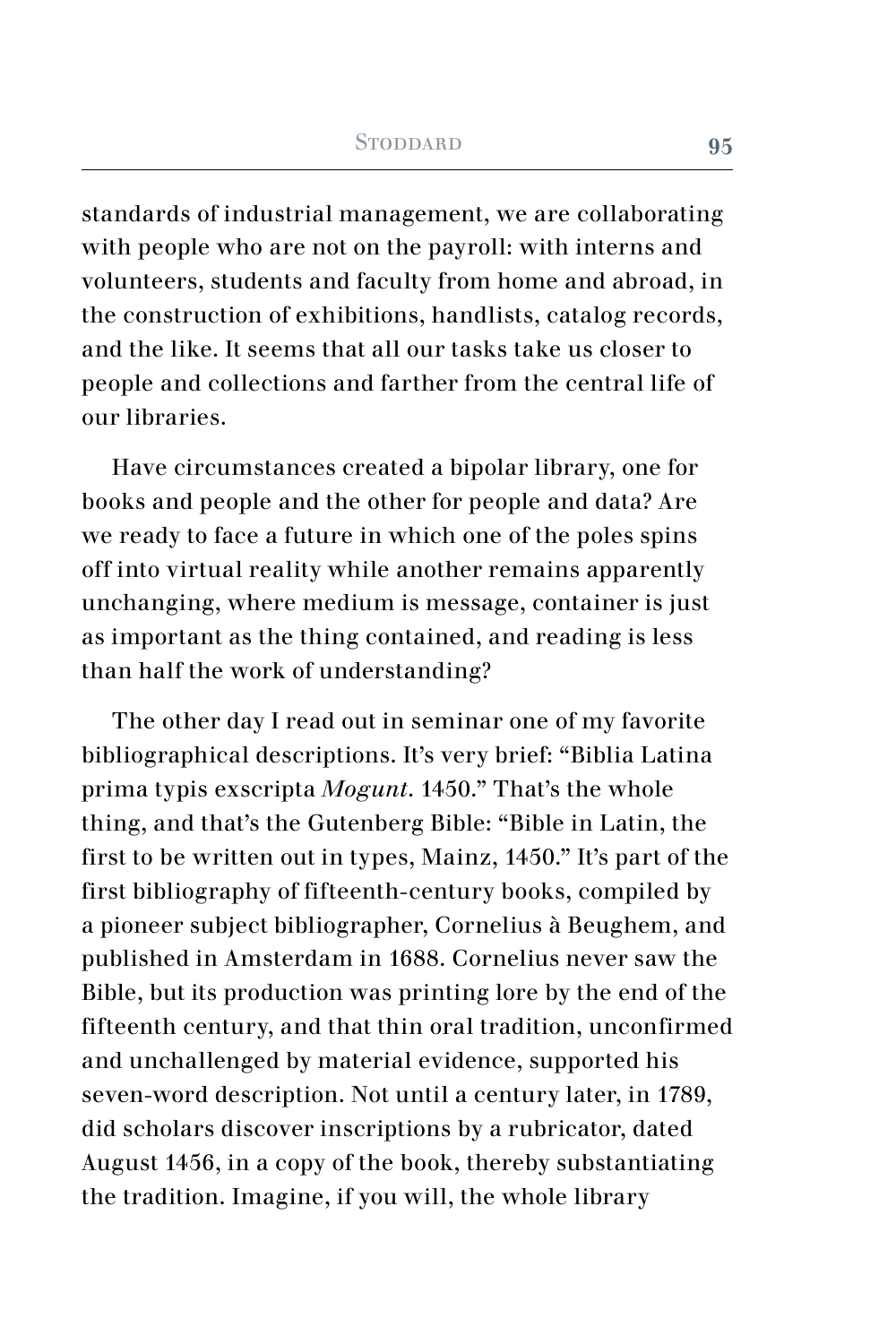of literature on the Gutenberg that has been accreting around it ever since. As a matter of fact, there are reams of yet-to-be-published evidence about it at the Crocker Cyclotron in Davis, California. Thanks to the thick encrustation of scholarship and tradition that embraces it, the Gutenberg is now a very fat book.

Sandy and I are in the business of fattening up our books: teaching and lecturing about them, annotating them on exhibition, publishing accounts of them both technical and 'popular', incorporating new findings about them in our catalogs, inventories, and guides.

Recently in conference papers—Sandy has heard me on the subject—I have been promoting the 'transactional analysis of books': who used them for what purpose and how. It seems to me that historical book collections should be teeming, most particularly the staff of them, with ideas like that and their application. Is that the way to go? You could store and forget the old books, but is that behavior appropriate in an educational institution? You could let things happen—our usual way with libraries—or you could plan ahead.

I would propose teaching and research as the primary mission of special collections enterprises, supported by the tools of acquisition, conservation, cataloging, and reader service. Reader service is the payoff, getting scholars interactive with books and their histories. Part of that service is the public catalog record: never completed, it must be constantly updated with new findings that librarians seek and find in the literature. Conservation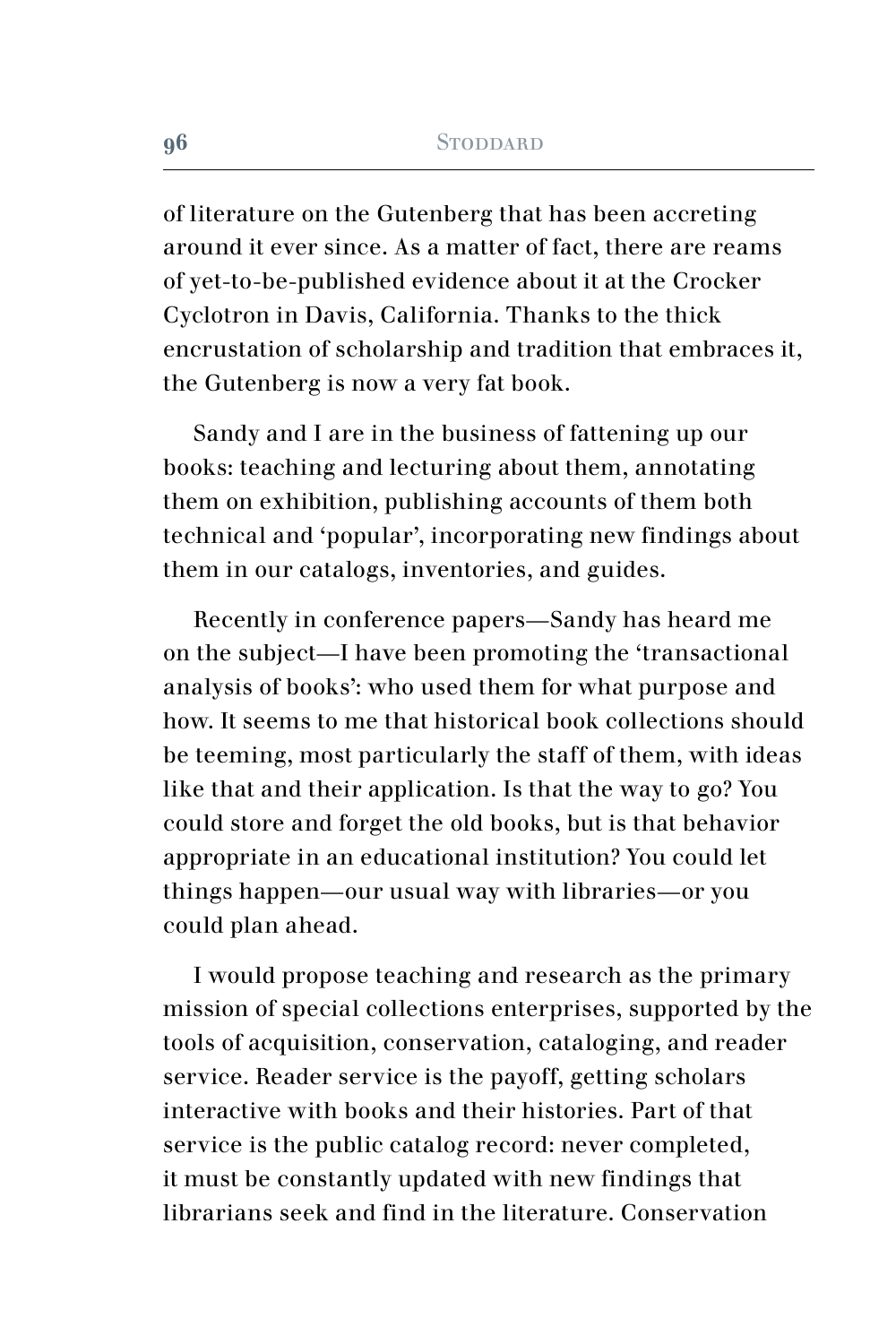fixes the attention of staff and conservators on the historical evidence in books and the need to preserve it. Acquisitions work fits together the pieces of collections, and it reminds librarians of the regard in which their books are held in the market.

Historical book collections, composed of their matériel like museums of natural history, anthropology, antiquities, technology, and the arts should be established as research institutes, charged to offer courses as well as seminars and teaching exhibitions. (For instance, 'Printing in tongues for church and state', 'Totalitarian press and its doubles', 'Revolutions that printing guaranteed', 'How are libraries exclusive?', 'Who chooses the books that others read or shouldn't read or may not read?'; but, not to forget dressing up and dressing down the book with the basics: casting type, making paper, formatting, operating the press, etc.) Staffing, dependent on the education and apprenticing of scholar-librarians for the future, will be the greatest challenge. Will we need doctoral programs that combine History, Literature, Bibliography, and Book History? How else can we guarantee the survival of books and perpetuate the understanding of their culture?

Alexandra Mason has devoted her life to Kansas in a role that is complicated and difficult to understand, and Kansas has rewarded her with many honors and celebrations, including today's events. To my mind your best reward to Sandy Mason would be a thoughtful study by all the affected parties—faculty and librarians, students and administrators—that will look ahead—far beyond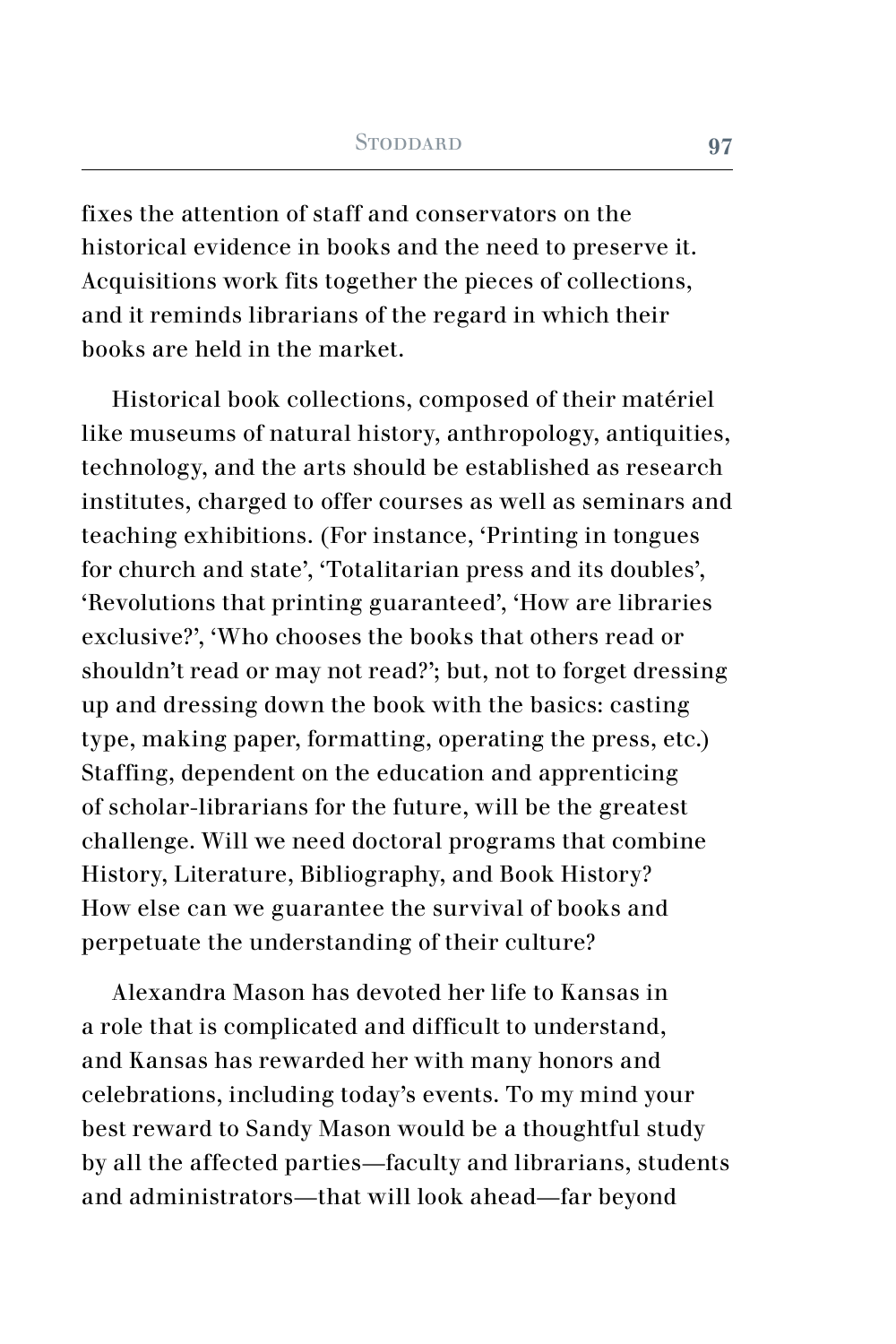today's ever-pressing needs and concerns, to plan a leadership role in research and teaching for the historical book collections here at Kansas. What finer validation could you provide for the life of service that she has entrusted to you!

#### **NOTES**

 $1A$  Wayzgoose or Way Goose was a feast tendered by the master printer for all the workers in the printing-office on Bartholomew-tide (24 August) just before it would become necessary to employ artificial (candle) light. The Kansas Jayhawk is a mythical bird which serves as mascot for the University football team, and the "Rock Chalk" chant is known by Kansans as the "world's greatest college cheer."

**98**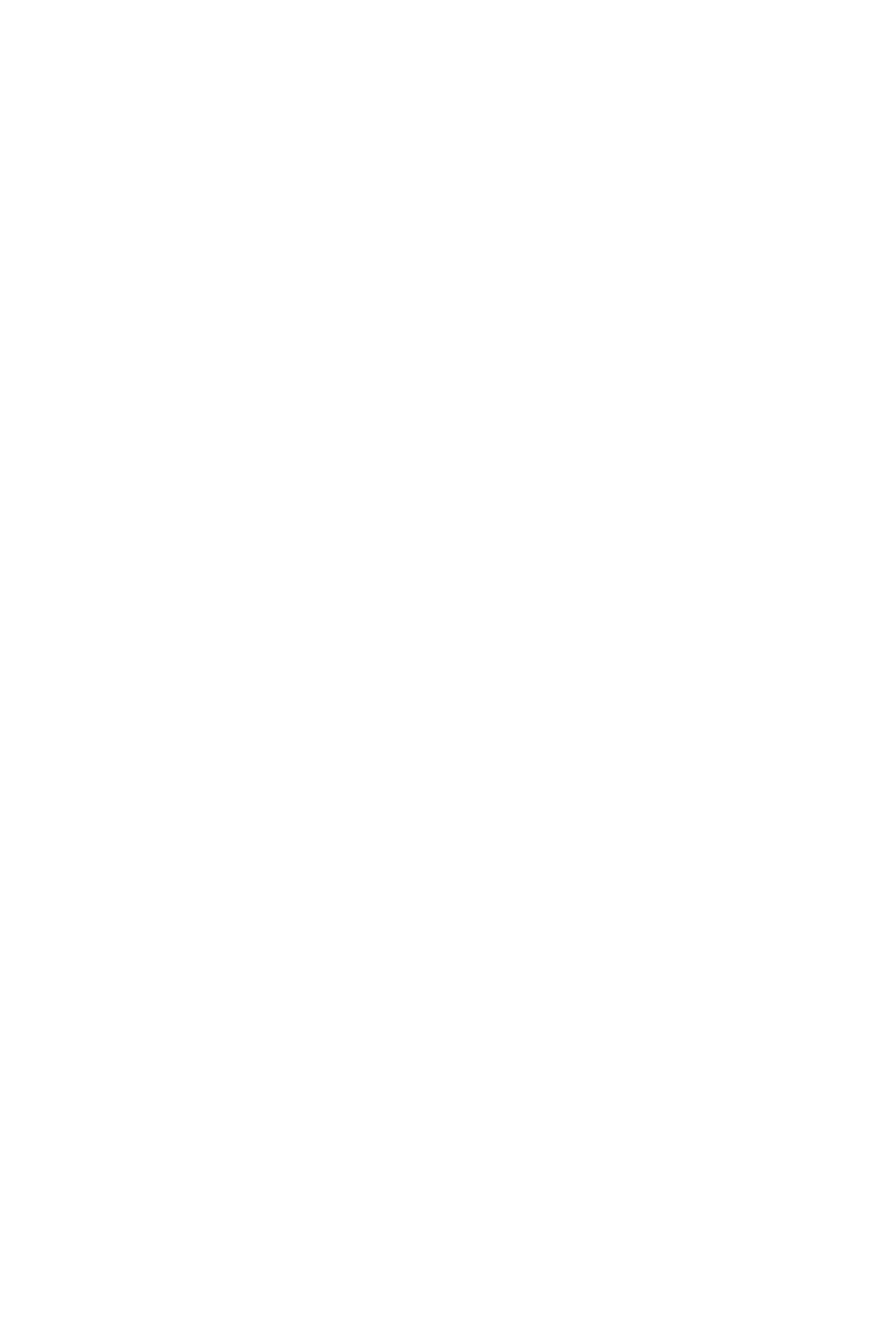### *Colophon*

≪

Vivat Liber *was published by the University of Kansas Libraries and edited by Beth M. Whittaker, head of the Kenneth Spencer Research Library. Thirty copies were produced by KU Bookstore's Jayhawk Ink printing service on December 5, 2012. Additional copies may be printed upon individual request.*

*This volume was laid out in Adobe InDesign. Text is set in the Walbaum family of typefaces, accompanied by WeissRundgotisch on the cover. Images feature the leaf from Caxton's first edition of Canterbury Tales (Pryce D9), purchased by Kenneth Spencer Research Library in honor of Alexandra Mason.*

> Book and cover designer: *Courtney Foat*